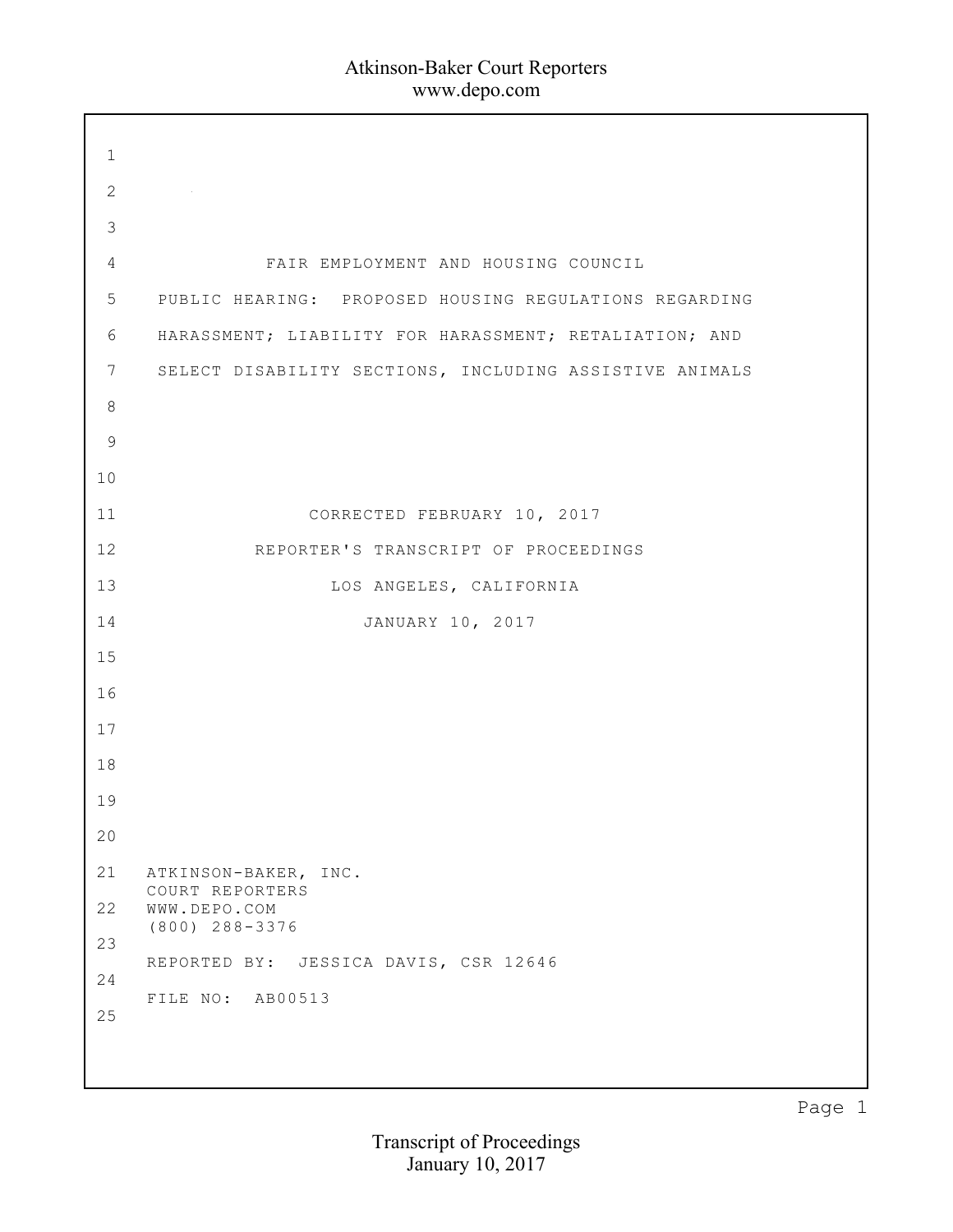| 1<br>2<br>3<br>4<br>5<br>6             | FAIR EMPLOYMENT AND HOUSING COUNCIL<br>PUBLIC HEARING: PROPOSED HOUSING REGULATIONS REGARDING<br>HARASSMENT; LIABILITY FOR HARASSMENT; RETALIATION; AND                              | 1<br>$\overline{c}$<br>3<br>4<br>5<br>6 | LOS ANGELES, CALIFORNIA; TUESDAY, JANUARY 10, 2017<br>$***$<br>MR. MANDELBAUM: WE ARE ON THE RECORD. IT IS<br>11:43 IN THE MORNING, TUESDAY, JANUARY 10TH. WE'RE HERE<br>AT THE RONALD REGAN STATE BUILDING LOCATED AT 300 SOUTH                                                                                                                                                                                        |
|----------------------------------------|--------------------------------------------------------------------------------------------------------------------------------------------------------------------------------------|-----------------------------------------|-------------------------------------------------------------------------------------------------------------------------------------------------------------------------------------------------------------------------------------------------------------------------------------------------------------------------------------------------------------------------------------------------------------------------|
| 7<br>8<br>9<br>10<br>11<br>12          | SELECT DISABILITY SECTIONS, INCLUDING ASSISTIVE ANIMALS                                                                                                                              | 7<br>8<br>9<br>10<br>11<br>12           | SPRING STREET IN LOS ANGELES. MY NAME IS CHAYA<br>MANDELBAUM. JOINING ME TODAY ARE MEMBERS OF THE COUNCIL.<br>COUNCILMEMBER DALE BRODSKY, COUNCILMEMBER ANDREW<br>SCHNEIDERMAN, COUNCILMEMBER DARA SCHUR, AND COUNCILMEMBER<br>TIM IGLESIAS, AS WELL AS EX OFFICIO MEMBER AND DIRECTOR<br>OF THE DEPARTMENT, KEVIN KISH. EVEN THOUGH WE HAVE MADE                                                                       |
| 13<br>14<br>15<br>16<br>17<br>18<br>19 | PROCEEDINGS TAKEN AT RONALD REAGAN<br>BUILDING, 300 SOUTH SPRING STREET, LOS<br>ANGELES, COMMENCING AT 11:43 A.M., TUESDAY,<br>JANUARY 10, 2017, BEFORE JESSICA DAVIS, CSR<br>12646. | 13<br>14<br>15<br>16<br>17<br>18<br>19  | INITIAL INTRODUCTIONS, LET ME WELCOME YOU TO THIS FORMAL<br>HEARING. THE PURPOSE OF THE HEARING IS TO RECEIVE PUBLIC<br>COMMENT REGARDING THE ISSUANCE OF AMENDMENTS TO THE FAIR<br>EMPLOYMENT & HOUSING ACT REGULATIONS THAT FOR THE FIRST<br>TIME ADDRESS HOUSING AND THE HOUSING PROVISIONS. THE<br>HOUSING REGULATIONS CONCERN HARASSMENT, LIABILITY FOR<br>HARASSMENT, RETALIATION, AND SELECT DISABILITY SECTIONS |
| 20<br>21<br>22<br>23<br>24<br>25       |                                                                                                                                                                                      | 20<br>21<br>22<br>23<br>24<br>25        | INCLUDING ASSISTIVE ANIMALS. THIS RULE CLARIFIES AND<br>MAKES SPECIFIC THE HOUSING RIGHTS AND RESPONSIBILITIES<br>THE FEHA SET FORTH IN GOVERNMENT CODE 12900, ET SEQ. AS<br>IT RELATES TO HOUSING THE FEHA PROHIBITS HARASSMENT<br>BECAUSE OF RACE, COLOR, RELIGION, SEX, GENDER, GENDER<br>IDENTITY, GENDER EXPRESSION, SEXUAL ORIENTATION, MARITAL                                                                   |
|                                        | Page 2                                                                                                                                                                               |                                         | Page 4                                                                                                                                                                                                                                                                                                                                                                                                                  |
|                                        |                                                                                                                                                                                      |                                         |                                                                                                                                                                                                                                                                                                                                                                                                                         |
| 1                                      | APPEARANCES:                                                                                                                                                                         | 1                                       | STATUS, NATIONAL ORIGIN, ANCESTRY, FAMILIAL STATUS,                                                                                                                                                                                                                                                                                                                                                                     |
| $\overline{2}$                         | FAIR EMPLOYMENT AND HOUSING COUNCIL:                                                                                                                                                 | 2<br>3                                  | SOURCE OF INCOME, DISABILITY, AND GENETIC INFORMATION.<br>THE PROPOSED REGULATION SUCH RELATED TO APPEAR IN THE                                                                                                                                                                                                                                                                                                         |
| 3                                      |                                                                                                                                                                                      | 4                                       | CALIFORNIA CODE OF REGULATIONS TITLE TWO SECTIONS 11098.1                                                                                                                                                                                                                                                                                                                                                               |
| 4                                      | CHAYA MANDELBAUM                                                                                                                                                                     | 5                                       | THROUGH 11098.6 AND ALSO 11098.23 THROUGH -30. COPIES OF                                                                                                                                                                                                                                                                                                                                                                |
|                                        | <b>DALE BRODSKY</b><br>TIM IGLESIAS                                                                                                                                                  | 6                                       | THE PROPOSED REGULATIONS -- RATHER THE PROPOSED                                                                                                                                                                                                                                                                                                                                                                         |
| 5.                                     | <b>KEVIN KISH</b>                                                                                                                                                                    | 7                                       | AMENDMENTS TO THE FEHA REGULATIONS ARE AVAILABLE RIGHT                                                                                                                                                                                                                                                                                                                                                                  |
|                                        | ANDREW SCHNEIDERMAN                                                                                                                                                                  | 8                                       | OUTSIDE THE ROOM AND ARE ALSO REFLECTIVE IN THE MEETING                                                                                                                                                                                                                                                                                                                                                                 |
| 6<br>7                                 | <b>DARA SCHUR</b>                                                                                                                                                                    | 9                                       | MATERIALS, ATTACHMENT D. THE NOTICE AND INITIAL                                                                                                                                                                                                                                                                                                                                                                         |
| 8                                      |                                                                                                                                                                                      | 10                                      | STATEMENT OF REASONS ARE REFLECTED IN ATTACHMENTS B AND C<br>11 RESPECTIVELY. THE TEXT OF THE COUNCIL'S PROPOSED                                                                                                                                                                                                                                                                                                        |
| 9                                      |                                                                                                                                                                                      | 12                                      | REGULATIONS ARE ALSO AVAILABLE ON ITS WEB PAGE. THE                                                                                                                                                                                                                                                                                                                                                                     |
| 10<br>11                               |                                                                                                                                                                                      | 13                                      | COUNCIL HOLDING THIS HEARING IS PUBLIC RULING PROCESS.                                                                                                                                                                                                                                                                                                                                                                  |
| 12                                     |                                                                                                                                                                                      | 14                                      | WE NOTICED THE PUBLIC HEARING MORE THAN 45 DAYS AGO IN                                                                                                                                                                                                                                                                                                                                                                  |
| 13                                     |                                                                                                                                                                                      | 15                                      | THE CALIFORNIA REGULATORY NOTICE REGISTER PUBLISHED                                                                                                                                                                                                                                                                                                                                                                     |
| 14<br>15                               |                                                                                                                                                                                      | 16                                      | NOVEMBER 11, 2016, AND ALSO VIA EMAIL, AND ADDITIONALLY                                                                                                                                                                                                                                                                                                                                                                 |
| 16                                     |                                                                                                                                                                                      | 17                                      | ON THE COUNCIL'S WEB PAGE. PURSUANT TO THAT NOTICE WE                                                                                                                                                                                                                                                                                                                                                                   |
| 17                                     |                                                                                                                                                                                      | 18                                      | ARE TAKING TESTIMONY ON THE PROPOSED REGULATIONS. WE                                                                                                                                                                                                                                                                                                                                                                    |
| 18<br>19                               |                                                                                                                                                                                      | 19<br>20                                | WILL ACCEPT WRITTEN COMMENTS TO THE PROPOSED REGULATIONS                                                                                                                                                                                                                                                                                                                                                                |
| 20                                     |                                                                                                                                                                                      | 21                                      | UNTIL 5:00 P.M., JANUARY 10TH. YOU MAY EMAIL WRITTEN<br>COMMENTS TO THE COUNCIL AT FEHCOUNCIL@DFEH.CA.GOV. IF                                                                                                                                                                                                                                                                                                           |
| 21                                     |                                                                                                                                                                                      | 22                                      | YOU PREFER, YOU MAY STILL MAIL THEM TO THE COUNCIL CARE                                                                                                                                                                                                                                                                                                                                                                 |
| 22<br>23                               |                                                                                                                                                                                      | 23                                      | OF BRIAN SPERBER AT THE DEPARTMENT OF LOS ANGELES OFFICE                                                                                                                                                                                                                                                                                                                                                                |
| 24                                     |                                                                                                                                                                                      | 24                                      | LOCATED 320 WEST FOURTH STREET, 10TH FLOOR, LOS ANGELES,                                                                                                                                                                                                                                                                                                                                                                |
| 25                                     |                                                                                                                                                                                      |                                         | 25 CALIFORNIA 90013. IF YOU BROUGHT A WRITTEN COPY OF YOUR<br>Page 5                                                                                                                                                                                                                                                                                                                                                    |

2 (Pages 2 to 5)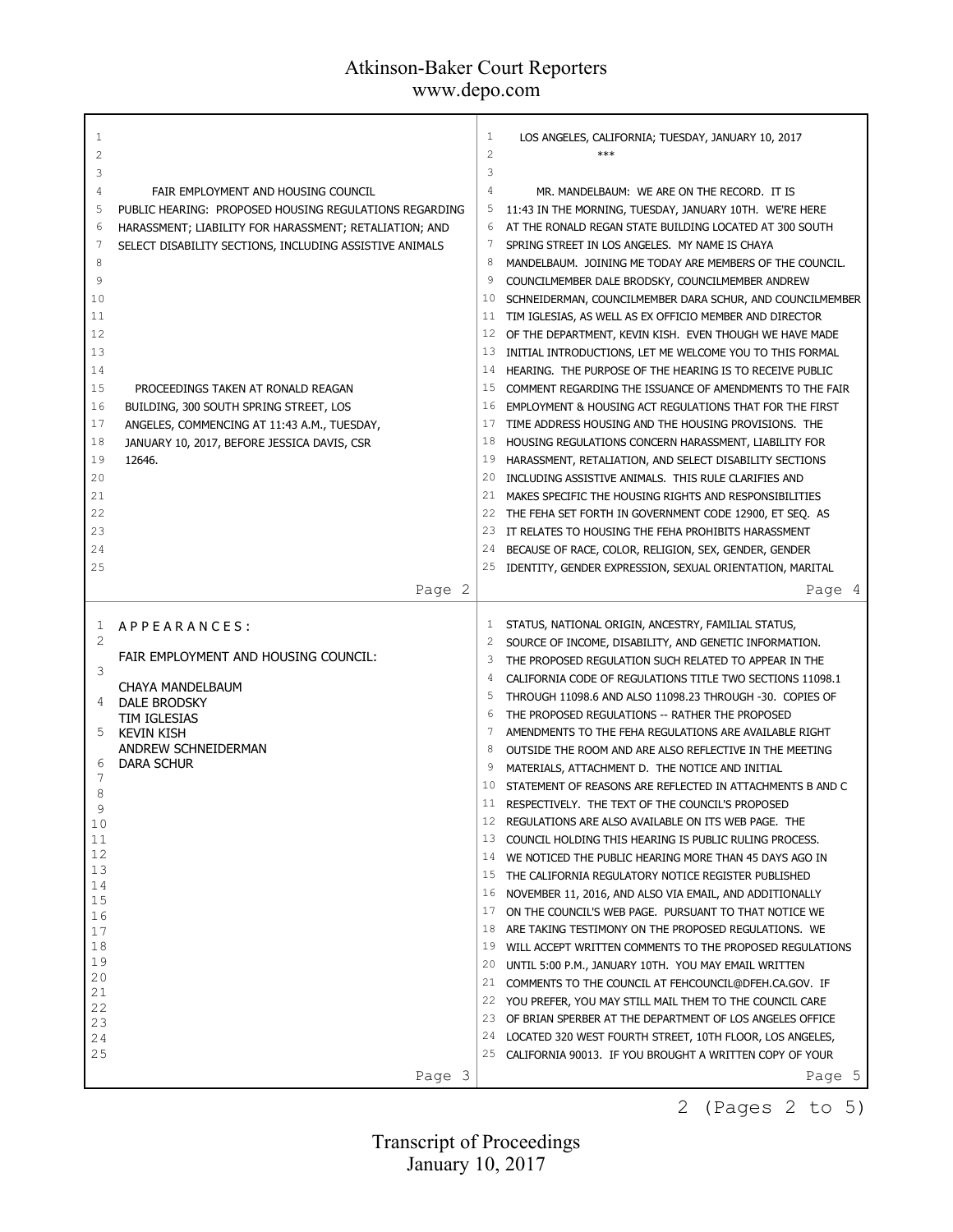| 1        | COMMENTS AND DO NOT PLAN TO SEPARATELY SUBMIT THEM,                                                               | 1            | INPUT AND REMARKS THAT HE WOULD HAVE MADE TO THE COUNCIL                                                            |
|----------|-------------------------------------------------------------------------------------------------------------------|--------------|---------------------------------------------------------------------------------------------------------------------|
| 2        | PLEASE GIVE A COPY TO MR. SPERBER. IF YOU HAVE NOT                                                                | $\mathbf{2}$ | TODAY TO MR. SPERGER SO HOPEFULLY YOU CAN TAKE THOSE INTO                                                           |
| 3        | BROUGHT A WRITTEN COPY OF YOUR COMMENT, WE WOULD                                                                  | 3            | CONSIDERATION. I'LL ALSO SHARE AN EXAMPLE IN A MINUTE                                                               |
| 4        | APPRECIATE IT IF YOU WOULD PROVIDE THEM BY 5:00 P.M.                                                              | 4            | ABOUT SOME OF THE CONCERNS THAT HE CAME HERE TO TESTIFY                                                             |
| 5        | TODAY. ANYONE WHO TESTIFIES OR SUBMITS WRITTEN COMMENTS                                                           | 5            | ABOUT. BEFORE I GET STARTED I -- I REALLY HAD COME TODAY                                                            |
| 6        | WILL RECEIVE A COPY OF THE CHANGES OR AMENDMENTS. ALSO,                                                           | 6            | INTENDING TO GO A DIFFERENT DIRECTION THAN WHAT I'M GOING                                                           |
| 7        | ANYONE WHO TESTIFIES OR SUBMITS WRITTEN COMMENTS WILL                                                             | 7            | to end up going because I realized in a way i'm preaching                                                           |
| 8        | HAVE A 15-DAY PERIOD WITHIN WHICH TO MAKE WRITTEN                                                                 | 8            | TO THE CHOIR, SO I DON'T NEED TO BELABOR EVERYTHING THAT                                                            |
| 9        | COMMENTS, IF ANY FURTHER CHANGES OF THE PROPOSED                                                                  | 9            | I'M SURE YOU'VE ALREADY RECEIVED FROM BOTH COMMUNITY                                                                |
| 10       | AMENDMENTS ARE MADE DURING THIS RULEMAKING PROCESS. THE                                                           | 10           | ASSOCIATIONS AS WELL AS THE INDUSTRY TRADE GROUPS THAT                                                              |
| 11       | COUNCIL WILL CONSIDER EACH COMMENT MADE HERE TODAY AS                                                             | 11           | REPRESENT COMMON INTEREST DEVELOPMENTS THROUGHOUT THE                                                               |
| 12       | WELL AS ALL WRITTEN COMMENTS RECEIVED. COUNCIL WILL                                                               | 12           | STATE. WE ARE DIFFERENT. COMMUNITY ASSOCIATIONS ARE                                                                 |
| 13       | RESPOND TO EACH COMMENT IN WRITING WHICH WILL BECOME PART                                                         | 13           | VERY DIFFERENT THAN OTHER KINDS OF HOUSING PROVIDERS WHO                                                            |
| 14       | OF THE COUNCIL'S RULEMAKING RECORD. THE HEARING IS BEING                                                          | 14           | WILL BE ADDRESSING YOU THIS MORNING AND WE WANT YOU TO                                                              |
| 15       | TRANSCRIBED BY A CERTIFIED COURT REPORTER AND TRANSCRIPT                                                          | 15           | UNDERSTAND THAT WE APPRECIATE THE TIME AND THE EFFORT                                                               |
| 16       | OF THE HEARING WILL ALSO BE A PART OF THE COUNCIL'S                                                               | 16           | THAT EVERYONE HAS PUT IN. PARTICULARLY I WANT TO COMMEND                                                            |
| 17       | OFFICIAL RULEMAKING RECORD. BECAUSE THE HEARING IS BEING                                                          | 17           | COUNCILMEMBER SCHUR. IT'S AN ABSOLUTELY ASTOUNDING                                                                  |
| 18       | TRANSCRIBED IT IS CRITICAL THAT ANYONE SPEAKING DO SO                                                             | 18           | AMOUNT OF WORK THAT YOU HAVE PUT IN. YOUR ENCYCLOPEDIC                                                              |
| 19       | CLEARLY AND THAT WE ALL TRY OUR BEST TO MAKE SURE THAT                                                            | 19           | KNOWLEDGE OF THIS AREA IS SO IMPRESSIVE TO ME. AS I WAS                                                             |
| 20       | ONLY ONE PERSON IS SPEAKING AT A TIME. YOU WILL NOT BE                                                            | 20           | GOING THROUGH YOUR INPUT AND YOUR COMMENTS, I FRANKLY WAS                                                           |
| 21       | SWORN IN WHEN YOU COME TO TESTIFY; HOWEVER, WE ASK THAT                                                           | 21           | OVERWHELMED AND IT CAUSED ME TO GO BACK AND REREAD                                                                  |
| 22       | YOU COME TO THE FRONT OF THE ROOM AND SPEAK INTO THE                                                              | 22           | VIRTUALLY EVERY ASPECT OF THE, BOTH, FEDERAL AND STATE                                                              |
| 23       | MICROPHONE SO THAT THE COURT REPORTER CAN TAKE DOWN YOUR                                                          | 23           | HOUSING LAW, SO KUDOS TO YOU, COUNCILMEMBER SCHUR. AND,                                                             |
| 24       | STATEMENTS. PLEASE BEGIN BY STATING AND SPELLING YOUR                                                             | 24           | AGAIN, I WANTED TO COMMENT ON COUNCILMEMBER IGLESIA'S                                                               |
| 25       | NAME AND STATING YOUR AFFILIATION. ALSO, IF YOU ARE                                                               | 25           | PRESENTATION. I HEARD IT EARLIER THIS YEAR AND IT'S AN                                                              |
|          | Page 6                                                                                                            |              | Page 8                                                                                                              |
|          |                                                                                                                   |              |                                                                                                                     |
|          |                                                                                                                   |              |                                                                                                                     |
|          |                                                                                                                   |              |                                                                                                                     |
| 1        | COMMENTING ON A SPECIFIC REGULATION, PLEASE IDENTIFY THIS                                                         | 1            | INCREDIBLE PRESENTATION AND I KNOW HOW MUCH TIME AND                                                                |
| 2        | SECTION AND SUBSECTION OF THE REGULATION SO THAT WE MAY                                                           | 2            | EFFORT WENT INTO THAT. AS AN ATTORNEY REPRESENTING                                                                  |
| 3        | REFER TO IT AS WE SPEAK. WE WILL HEAR TESTIMONY UNTIL                                                             | 3            | ASSOCIATIONS EXCLUSIVELY, WE ARE ASKED ON A DAILY BASIS                                                             |
| 4        | ALL THOSE WISHING TO TESTIFY HAVE HAD AN OPPORTUNITY TO                                                           | 4            | TO PROVIDE COUNSELING AND INPUT WITH REGARD TO ASSISTIVE                                                            |
| 5        | DO SO. ANYONE HAVE ANY QUESTIONS? SEEING NONE WE ARE                                                              | 5            | ANIMALS. IT HAS BECOME ONE OF THE BIGGEST CHALLENGES FOR                                                            |
| 6        | READY TO BEGIN, SO, WHOEVER WOULD LIKE TO PROVIDE ANY                                                             | 6            | COMMON INTEREST DEVELOPMENTS THAT WE HAVE HAD IN MANY,                                                              |
| 7        | REMARKS ON THE REGULATIONS, NOW IS YOUR TIME.                                                                     | 7            | MANY YEARS. IT'S -- IT'S VERY DIFFICULT TO TRY TO DRAW A                                                            |
| 8        | MS. POWERS: GOOD MORNING, MEMBERS OF THE                                                                          | 8            | QUICK DISTINCTION BETWEEN COMMON INTEREST DEVELOPMENTS                                                              |
| 9        | COUNCIL AND MR. KISH. THANK YOU VERY MUCH FOR HOLDING                                                             | 9            | AND OTHER TYPE OF HOUSING PROVIDERS, BUT ONE ASPECT I                                                               |
| 10       | THESE HEARINGS. MY NAME IS JANET POWERS, J-A-N-E-T,                                                               | 10           | HOPE YOU WILL KEEP IN MIND IN THIS PROCESS IS THAT THERE                                                            |
|          | 11 P-O-W-E-R-S. I HAVE SUBMITTED A WRITTEN INPUT TO                                                               |              | 11 IS A VERY DIFFERENT GOVERNMENT STRUCTURE FOR COMMUNITY                                                           |
|          | COUNCIL. I AM WITH THE LAW FIRM OF FIORE, RACOBS &                                                                |              | ASSOCIATIONS. THE HOMEOWNERS WHO LIVE IN THE PROJECT                                                                |
| 13       | POWERS IN IRVINE, CALIFORNIA. MY LAW FIRM REPRESENTS                                                              |              | 13 ELECT VOLUNTEERS TO SERVE ON A BOARD OF DIRECTORS. MOST                                                          |
| 14<br>15 | THOUSANDS OF COMMON INTEREST DEVELOPMENT COMMUNITY                                                                | 14           | OF THESE ENTITIES ARE INCORPORATED AND HAVE TO FOLLOW ALL                                                           |
|          | ASSOCIATIONS THAT WE'LL AFFECTIONATELY REFER TO TODAY AS                                                          |              | 15 THE RULES OF -- THAT ARE PROVIDED FOR IN THE CALIFORNIA                                                          |
| 16<br>17 | HOMEOWNERS ASSOCIATIONS OR COMMUNITY ASSOCIATIONS. I AM                                                           | 16<br>17     | CORPORATIONS CODE AS WELL AS FOLLOWING THE BIG PIECE OF                                                             |
| 18       | HERE ALSO TO PROVIDE INPUT ON BEHALF OF ROBERT REDICK                                                             | 18           | LEGISLATION IN CALIFORNIA, THE DAVIS-STIRLING COMMON                                                                |
| 19       | (PHONETIC) WHO WAS HERE EARLIER. HE IDENTIFIED HIMSELF                                                            | 19           | INTEREST DEVELOPMENT ACT. ALL COMMUNITY ASSOCIATIONS ARE                                                            |
| 20       | ON THE RECORD THIS MORNING AND HE HAD COME PREPARED TO                                                            | 20           | REGULATED BY THE DAVIS-STIRLING ACT. ONE NOTE -- I THINK<br>AT THE BEGINNING HERE -- IS THAT I THINK THERE IS A LOT |
| 21       | GIVE YOU HIS INPUT AS THE PRESIDENT OF THE VERY LARGE<br>2,700 HOME COMMUNITY LOCATED IN THE INLAND EMPIRE. HE IS | 21           | OF MYTH AND LEGEND AND MISINFORMATION OUT THERE ABOUT                                                               |
| 22       | THE PRESIDENT AND HE IS ALSO A CERTIFIED COMMUNITY                                                                | 22           | COMMUNITY ASSOCIATIONS. ASSOCIATIONS ARE REQUIRED TO LET                                                            |
| 23       | ASSOCIATION MANAGER. REGRETTABLY HE HAD SOME PRIOR                                                                | 23           | EVERY OWNER HAVE ONE PET, A DOMESTIC ANIMAL. THIS IS                                                                |
| 24       | COMMITMENT THAT DUE TO THE CHANGE OF THE TIME OF THE                                                              |              | 24 PROVIDED FOR IN THE DAVIS-STIRLING ACT. SO WE ARE NOT                                                            |
| 25       | PUBLIC HEARING HE COULD NOT STAY SO I HAVE EMAILED HIS                                                            |              | 25 HERE TO REVISIT THE ISSUE OF WHETHER OR NOT PEOPLE CAN                                                           |
|          | Page 7                                                                                                            |              | Page 9                                                                                                              |

3 (Pages 6 to 9)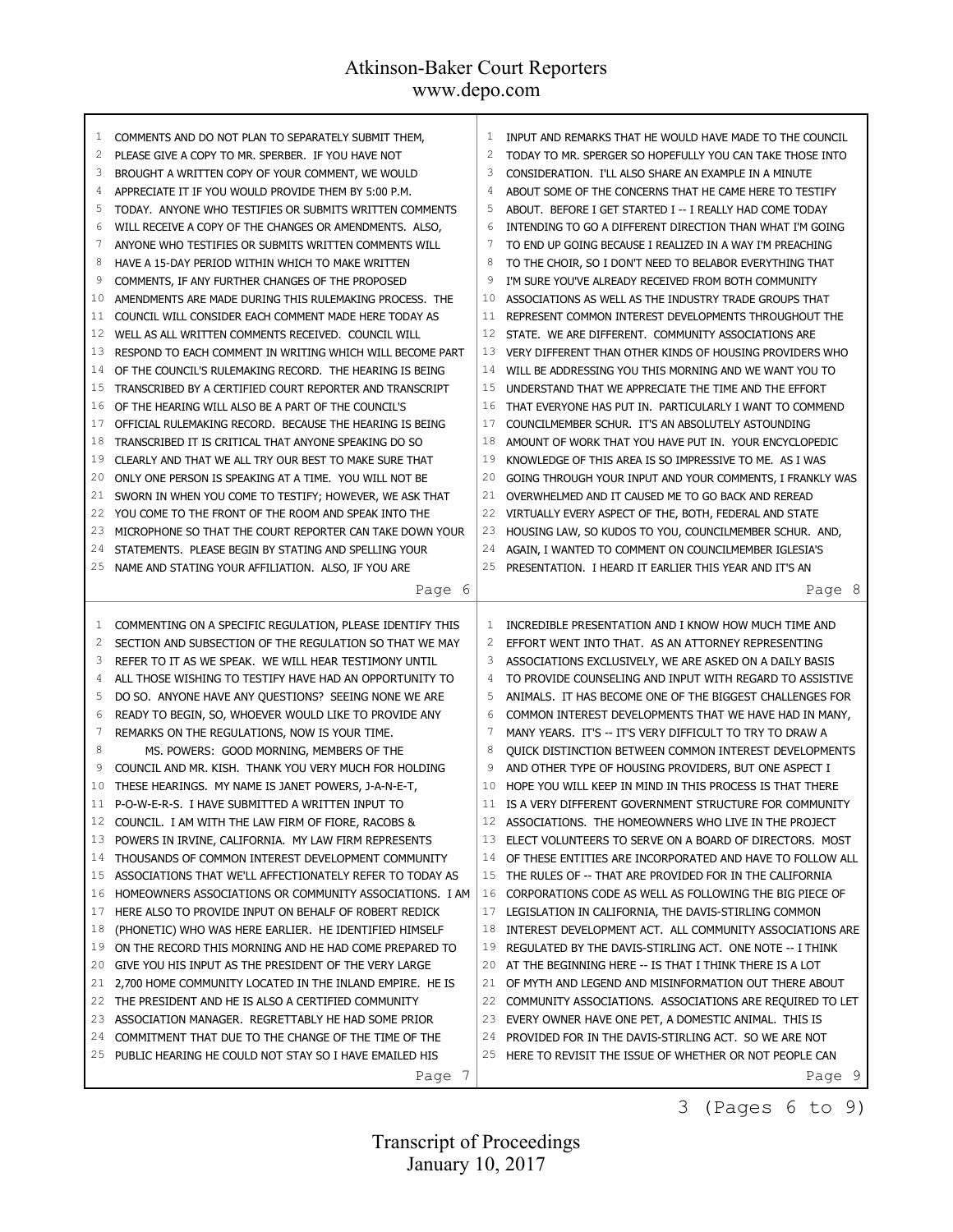| 1              | HAVE A PET. WHAT WE ARE DEALING WITH AT COMMUNITY                                                                    | 1            | RECEIVE THE REQUEST AND MANY TIMES THERE WILL BE          |
|----------------|----------------------------------------------------------------------------------------------------------------------|--------------|-----------------------------------------------------------|
| 2              | ASSOCIATION LEVEL RIGHT NOW THAT IS OUR GREATEST                                                                     | $\mathbf{2}$ | MULTIPLE, RELIABLE VERIFICATIONS OF A DISABILITY THAT     |
| 3              | FRUSTRATION IS OUR COMMON ENEMY, THE FAKER. LET'S TALK                                                               | 3            | REQUIRE MORE THAN ONE ANIMAL, WHICH IS FINE EXCEPT THAT   |
| 4              | ABOUT THE SO-CALLED ELEPHANT IN THE ROOM HERE. I JUST                                                                |              | THE SIZE OF SOME OF THE CONDOMINIUM UNITS OR DIFFERENT    |
| 5              | WANT TO GET OUT THERE THAT ASSOCIATIONS ARE READY,                                                                   | 5            | HOUSING OPPORTUNITIES THAT ARE IN ASSOCIATIONS ARE VERY   |
| 6              | WILLING, AND ABLE TO GO THROUGH THE PROCESS OF VERIFYING                                                             | 6            | SMALL. I MEAN, WE MAY HAVE UNITS THAT ARE 100-SQUARE      |
| 7              | A DISABILITY, GIVE AN ASSOCIATION RELIABLE VERIFICATION                                                              |              | FEET IN THE SECOND STORY IN A WALK-UP TYPE OF SITUATION   |
| 8              | THAT A PERSON IS DISABLED. WE DON'T WANT DETAILS. WE                                                                 | 8            | WITHOUT AN ELEVATOR. SO WE FACE DIFFERENT CHALLENGES AND  |
| 9              | DON'T NEED A DIAGNOSIS. WE JUST NEED VERIFICATION OF A                                                               | 9            | WE WANT TO WORK WITH THE DFEH AND THE COUNCIL TO COME UP  |
| 10             | DISABILITY. THE NEXT THING THE ASSOCIATION NEEDS IS A                                                                | 10           | WITH THE BEST POSSIBLE REGULATION TO ASSIST THE           |
| 11             | NEXUS BETWEEN THAT DISABILITY AND THE ASSISTIVE ANIMAL                                                               | 11           | ASSOCIATION. THE MORE EXAMPLES AND THE MORE SPECIFICITY   |
| 12             | THAT IS BEING REQUESTED. IS THERE SOME RELATIONSHIP                                                                  | 12           | THAT WILL PARTICULARLY TAKE INTO CONSIDERATION COMMON     |
| 13             | BETWEEN THE DISABILITY AND THE ANIMAL? END OF STORY.                                                                 | 13           | INTEREST DEVELOPMENTS, THE BETTER FOR US. WE ARE THEN     |
| 14             | END OF DISCUSSION FOR THE ASSOCIATION. KELLY RICHARDSON                                                              | 14           | ABLE TO POINT OUR VOLUNTEER DIRECTORS AND THEIR COMMUNITY |
| 15             | WILL BE TALKING IN A MINUTE. I CAN ASSURE YOU THAT AS                                                                | 15           | MANAGERS TO SOMETHING IN THE SET OF REGULATIONS THAT      |
| 16             | LEGAL COUNSEL TO ALL OF THE ASSOCIATIONS THAT I                                                                      | 16           | HELPS THEM ACTUALLY WORK THROUGH THE PROCESS. YOU HAVE    |
| 17             | REPRESENT, THAT'S THE END OF THE DIALOGUE. WE ARE GOING                                                              | 17           | BEEN SENT INFORMATION, I KNOW, ABOUT THE DEMOGRAPHICS OF  |
| 18             | TO GRANT THE REASONABLE ACCOMMODATION. THE PERSON WHO IS                                                             | 18           | ASSOCIATIONS; BUT AT LEAST 25 PERCENT OF ASSOCIATIONS     |
| 19             | DISABLED WILL RECEIVE THEIR ASSISTIVE ANIMAL. THAT IS                                                                | 19           | STATEWIDE ARE SELF-MANAGED, MEANING THEY HAVE NO HIRED    |
| 20             | SOLELY THE BEGINNING OF THE DISCUSSION, HOWEVER, BECAUSE                                                             | 20           | PROFESSIONAL PERSON TO GIVE THEM HELP WITH THE DAY-TO-DAY |
| 21             | WHAT IS HAPPENING IS THE RAMPANT ABUSE. AND THAT IS THE                                                              | 21           | OPERATIONS OF THEIR COMMUNITY AND THEY ARE RUN TRULY BY   |
| 22             | PROBLEM. WE HAVE PEOPLE WHO NOT ONLY WANT ONE ASSISTIVE                                                              | 22           | VOLUNTEER HOMEOWNERS. YOU PURCHASE A UNIT OR A HOME IN    |
| 23             | ANIMAL. WE ARE NOT TALKING ABOUT DOMESTIC DOGS AND CATS                                                              | 23           | THE PROJECT AND LUCKY YOU YOU ARE ELECTED BY YOUR         |
| 24             | AND BIRDS AND FISH OR ANYTHING LIKE THAT. WE ARE SEEING                                                              | 24           | NEIGHBORS TO BE ON THE BOARD OF DIRECTORS. THERE IS NO    |
| 25             | A PROLIFERATION OF REQUESTS FOR EXOTICS. THE MOST COMMON                                                             | 25           | BOARD OF DIRECTOR SCHOOL. THERE IS NO -- SOME HOMEOWNERS  |
|                | Page 10                                                                                                              |              | Page 12                                                   |
|                |                                                                                                                      |              |                                                           |
| 1              | THESE DAYS WE ARE GETTING IS FOR ASSISTIVE POULTRY --                                                                | $\mathbf{1}$ | TAKE ADVANTAGE OF THE EDUCATION OFFERED BY SUCH INDUSTRY  |
| $\overline{c}$ | TURKEY, DUCKS, CHICKENS. AND IN QUANTITIES. IT ISN'T                                                                 | 2            | TRADE GROUPS AT COMMUNITY ASSOCIATIONS INSTITUTE WHERE    |
| 3              | GOING TO BE JUST ONE DUCK THAT WILL BE SUFFICIENT TO                                                                 | 3            | THEY CAN COME AND LEARN ABOUT EVERYTHING FROM FAIR        |
| 4              | ACCOMMODATE THE DISABILITY. IT'S VIRTUALLY A FLOCK. IN                                                               | 4            | HOUSING TO HOW TO READ A BALANCE SHEET, HOW TO MAINTAIN   |
| 5              | ADDITION, WE ARE FACED CONSTANTLY -- AND WHAT MR. REDICK                                                             | 5            | REAL PROPERTY. THESE ARE THE CHALLENGES FOR THE           |
| 6              | WAS GOING TO TELL YOU AS THE PRESIDENT OF HIS                                                                        | 6            | VOLUNTEERS WHO CHOOSE TO SERVE THEIR COMMUNITY. AND I     |
| 7              | ASSOCIATION -- THEY HAVE A REQUEST FOR A REASONABLE                                                                  | 7            | WOULD SAY THE VAST MAJORITY OF THEM ARE NOT               |
| 8              | ACCOMMODATION FOR A PERSON WHO WANTS TO TAKE THEIR BOA                                                               | 8            | ILL-INTENTIONED. THEY ARE JUST COMPLETELY IGNORANT AND    |
| 9              | CONSTRICTOR INTO THE COMMUNITY CLUBHOUSE SAUNA. THEY'RE                                                              | 9            | THEY DO NEED -- AND WE ARE TRYING AS AN INDUSTRY TO       |
| 10             | GOING THROUGH THE VERIFICATION PROCESS. I AM SURE THAT                                                               | 10           | EDUCATE THEM WITH REGARD TO THEIR DUTIES IN ALL ASPECTS   |
| 11             | THEY WILL RETAIN RELIABLE VERIFICATION OF THE DISABILITY                                                             | 11           | OF GOVERNANCE AND OPERATION, INCLUDING FAIR HOUSING.      |
| 12             | AND SOMEONE WILL TELL THEM THAT BOA CONSTRICTOR IN                                                                   | 12           | MOST OF THEM CANNOT AFFORD LEGAL COUNSEL. MOST OF THEM    |
| 13             | PARTICULAR ACCOMMODATES THAT PERSON'S DISABILITY. BUT                                                                | 13           | CANNOT AFFORD TO GO AND ENGAGE IN A VERY LONG, PROTRACTED |
| 14             | YOU CAN ONLY IMAGINE THE DISMAY WHEN THE DOOR TO THE                                                                 | 14           | LEGAL BATTLE, NOR DO THEY WANT TO. THEY WANT TO HELP      |
| 15             | SAUNA IN THE CLUBHOUSE IS OPENED AND THERE IS A PERSON                                                               | 15           | THEIR NEIGHBORS AND REASONABLY ACCOMMODATE A DISABILITY.  |
| 16             | WITH A BOA CONSTRICTOR. SO, THESE CHALLENGES, THEY SOUND                                                             | 16           | IT'S JUST WITHOUT A HOW-TO MANUAL OR AT LEAST MORE HELP   |
| 17             | RATHER SILLY AS I SIT HERE AND GIVE YOU THESE EXAMPLES.                                                              | 17           | THAN WHAT WE HAVE CURRENTLY, THEY'RE JUST UNABLE TO       |
| 18             | THIS IS WHAT WE'RE BEING FACED WITH DAILY IN TERMS OF THE                                                            | 18           | FULFILL ANY TYPE OF LEGAL DUTY. SO WHATEVER THE COUNCIL   |
| 19             | CHALLENGES. WE NEED AND WE WANT VERY SPECIFIC, DETAILED                                                              | 19           | CAN DO TO ADOPT REASONABLE RULES AND REGULATIONS THAT     |
| 20             | REGULATIONS. THE MORE INFORMATION, THE MORE EXAMPLES,                                                                | 20           | TELL ASSOCIATIONS HOW TO RECEIVE A REQUEST, HOW TO        |
| 21             | THE MORE HELP YOU CAN GIVE COMMUNITY ASSOCIATIONS TO DEAL                                                            | 21           | PROCESS THAT REQUEST, AND THE DEGREE TO WHICH THEY CAN    |
| 22             | WITH THE REQUEST PROCESS, THE VERIFICATION PROCESS, AND                                                              | 22           | AND SHOULD INTERACT -- I MEAN, OFTEN THEY'RE A LITTLE     |
| 23             | EVEN THE INTERACTIVE PROCESS -- WE -- WE SOMETIMES ARE                                                               | 23           | AFRAID TO SIT DOWN IN THE ROOM AND HAVE THOSE KINDS OF    |
| 24             |                                                                                                                      |              |                                                           |
|                |                                                                                                                      | 24           | DISCUSSIONS BECAUSE THEY REALLY DON'T KNOW WHAT THE LAWS  |
| 25             | FACED WITH REQUESTS FOR FIVE, SIX, SEVEN, EIGHT ASSISTIVE<br>ANIMALS TO REASONABLY ACCOMMODATE A DISABILITY. WE WILL | 25           | IN THIS AREA ARE. SO I AM HERE TODAY TO ENCOURAGE YOU     |
|                | Page 11                                                                                                              |              | Page 13                                                   |

4 (Pages 10 to 13)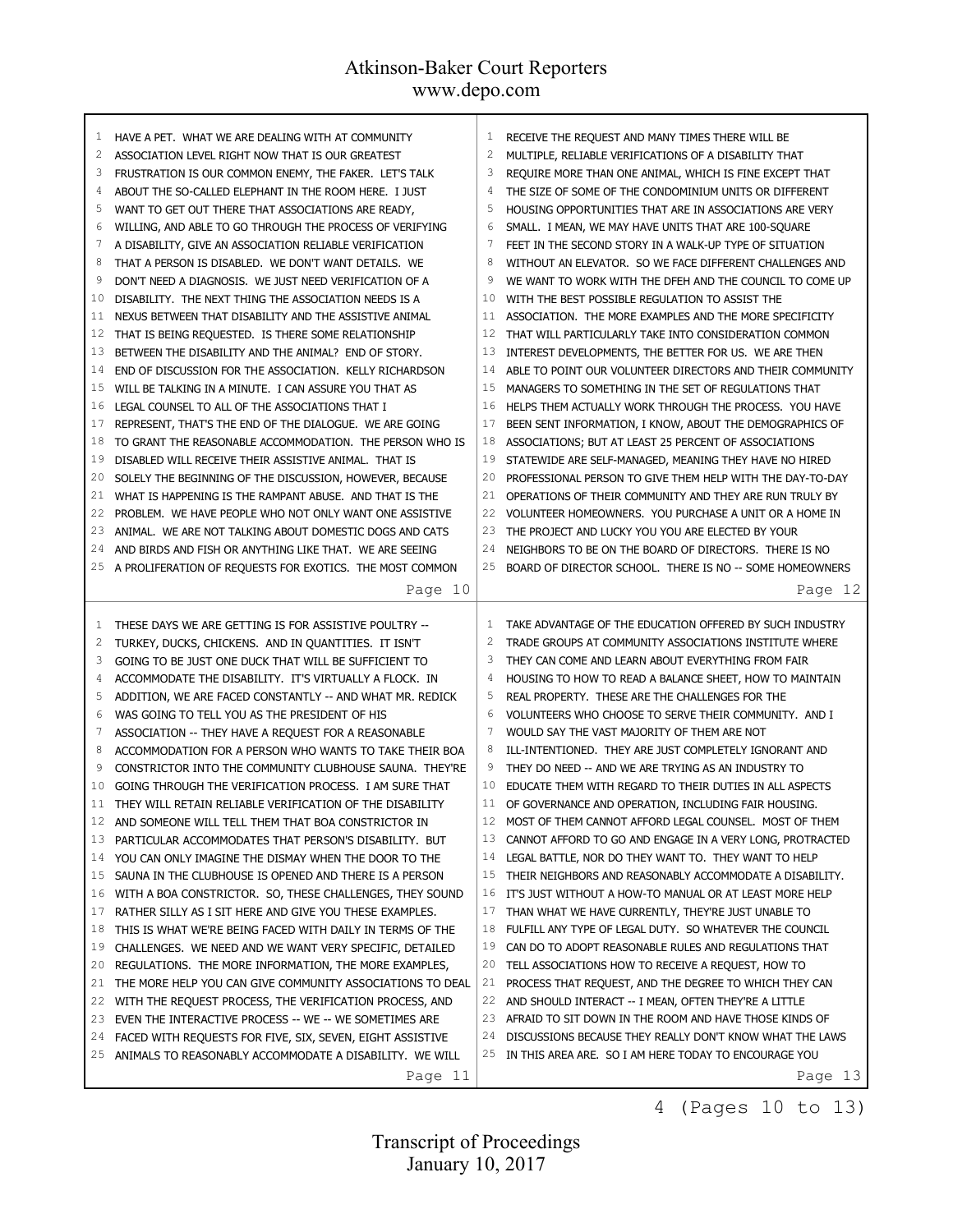| 1              | THAT WE'VE COME A LONG WAY. WE HAVE COME A LONG WAY                                                 | 1              | BEEN RAISED TO US BEFORE AND WE'RE COGNIZANT OF THEM.                                                               |
|----------------|-----------------------------------------------------------------------------------------------------|----------------|---------------------------------------------------------------------------------------------------------------------|
| $\overline{c}$ | SINCE ASSOCIATIONS HAD NO IDEA WHAT ASSISTANCE ANIMAL IS.                                           | $\overline{c}$ | SOMETIMES I FEEL LIKE, AT LEAST IN THE ORAL REMARKS THAT                                                            |
| 3              | I THINK MOST OF THEM TODAY DO, BUT NOW WE'RE DOWN TO THE                                            | 3              | WE'VE RECEIVED, SOME ASPECTS OF -- OF ELIMINATING THE                                                               |
| 4              | NITTY GRITTY OF TRYING TO GET OUR ARMS AROUND WHAT IS                                               | $\overline{4}$ | ELEMENT OF FRAUD IN THIS ISSUE IS BEYOND THE PURVIEW OF                                                             |
| 5              | REALLY A VERY DIFFICULT PROBLEM FOR PARTICULARLY                                                    | 5              | CIVIL RIGHTS REGULATIONS. FOR INSTANCE, LIKE LICENSURE                                                              |
| 6              | LAYPEOPLE, VOLUNTEERS, TO UNDERSTAND. THEY DON'T WANT TO                                            | 6              | OF ANIMALS AND THINGS. SO SOME DEDICATED ATTENTION TO                                                               |
| 7              | CROSS LINES. THEY JUST DON'T KNOW WHAT THE LINES ARE.                                               | 7              | WHAT SLICE OF WHAT MAY BE A BIGGER PROBLEM IS APPROPRIATE                                                           |
| 8              | AND WE WANT TO HELP YOU, TOO. AS AN INDUSTRY WE PROVIDE                                             | 8              | FOR THESE ANTIDISCRIMINATION REGULATIONS WOULD BE MUCH                                                              |
| 9              | EDUCATION. WE PROVIDE A LOT OF BACKGROUND AND WE HAVE A                                             | 9              | APPRECIATED.                                                                                                        |
| 10             | LOT OF RESOURCES THAT ARE DISPOSABLE AND WE ARE HAPPY TO                                            | 10             | MS. POWERS: I APPRECIATE THAT INPUT. I THINK                                                                        |
| 11             | EDUCATE COUNCIL AND YOUR STAFF AND ANYONE ELSE WITH                                                 | 11             | WE ARE ALL TRYING TO DRAW A DISTINCTION HERE BETWEEN                                                                |
| 12             | REGARD TO HOW COMMUNITY ASSOCIATIONS FUNCTION AND THE                                               | 12             | ASSISTIVE ANIMALS AND SERVICE ANIMALS AND OTHER TYPES OF                                                            |
| 13             | DISTINCTIONS BETWEEN US AND OTHER TYPES OF HOUSING                                                  | 13             | REASONABLE ACCOMMODATIONS AND REALLY JUST DEAL WITH THE                                                             |
| 14             | PROVIDERS. WE RECENTLY HAD AN OPPORTUNITY AT A LAW                                                  | 14             | VERY SMALL SLICE THAT WE ARE REVIEWING TODAY. I DO THINK                                                            |
| 15             | SEMINAR OUT IN PALM DESERT TO HAVE GREGORY MANN, ONE OF                                             | 15             | THAT IT IS IMPORTANT FOR EVERYONE TO UNDERSTAND THE                                                                 |
| 16             | YOUR SENIOR COUNCIL, COME OUT TO TALK TO EVERYONE ON THE                                            | 16             | LIMITATIONS THAT THE DFEH WORKS UNDER, BOTH WITH REGARD                                                             |
| 17             | TOPIC OF ASSISTANCE ANIMALS. HE WAS PARTICULARLY WELL                                               | 17             | TO NOT ONLY THE REGULATORY STRUCTURE HERE IN CALIFORNIA,                                                            |
| 18             | RECEIVED BECAUSE, BEING A FORMER PRESIDENT OF HIS CONDO                                             | 18             | BUT WE ALL HAVE TO ALSO BE LOOKING AT THE FEDERAL                                                                   |
| 19             | ASSOCIATION BOARD, HE COULD ABSOLUTELY RELATE TO THE                                                | 19             | GOVERNMENT'S POINT OF VIEW ON THIS THROUGH HUD AND THE                                                              |
| 20             | AUDIENCE THERE AND VICE VERSA. SO THERE WAS A LOT OF                                                | 20             | DEPARTMENT OF JUSTICE. I THINK KELLY AND I CERTAINLY CAN                                                            |
| 21             | REALLY GOOD COMMUNICATION AND HE WAS KIND ENOUGH TO STAY                                            | 21             | SPEAK TO THE FACT THAT WHILE WE AS PRACTICING LAWYERS --                                                            |
| 22             | FOR LUNCH. WE DID NOT BRIBE A PUBLIC OFFICIAL. LUNCH                                                |                | 22 I HAVE BEEN PRACTICING THIS AREA OF LAW FOR OVER 30                                                              |
| 23             | WAS FREE. HE SAT AND HE COMMUNICATED WITH ABOUT 15                                                  | 23             | YEARS. I THINK WE GET IT. NOW, THE TRICKLING DOWN TO                                                                |
| 24             | LAWYERS FOR TWO HOURS AND REALLY GAVE US A LOT OF INSIGHT                                           | 24             | EVERYONE OF WHAT YOUR GIVEN AUTHORITY IS AND WHAT IS YOUR                                                           |
| 25             | INTO HOW THE DEPARTMENT -- THE LEGAL DEPARTMENT WORKS AT                                            | 25             | JOB TO NOT ONLY WRITE, BUT THEN ENFORCE, I THINK THAT                                                               |
|                | Page 14                                                                                             |                | Page 16                                                                                                             |
|                |                                                                                                     |                |                                                                                                                     |
|                |                                                                                                     |                |                                                                                                                     |
| 1              | THE DFEH. AND I THINK IT'S THIS KIND OF COMMUNICATION                                               | 1              | MIGHT TAKE SOME WORK. THAT IS NOT AN INTUITIVE THING BY                                                             |
| $\overline{c}$ | THAT WILL SERVE AS WELL GOING FORWARD. WE NEED A                                                    | $\overline{c}$ | ANY MEANS, BUT I THINK IT IS OUR JOB ALSO TO TAKE BACK TO                                                           |
| 3              | DIALOGUE. WE WANT A DIALOGUE. WE NEED TO UNDERSTAND                                                 | 3              | OUR INDUSTRY AND EDUCATE THEM AS TO WHAT YOU CAN AND                                                                |
| 4              | YOUR PERSPECTIVE. AND WE HOPE YOU WILL COME TO                                                      | 4              | CANNOT DO IN THE RULEMAKING PROCESS AND IN THE                                                                      |
| 5              | UNDERSTAND THE AVERAGE, REASONABLY PRUDENT BOARD MEMBER                                             | 5              | ENFORCEMENT PROCESS, AS WELL. BECAUSE, AS WE CONSTANTLY                                                             |
| 6              | SITTING ON A BOARD'S PERSPECTIVE AS WELL. I THINK BY                                                | 6              | TELL OUR CLIENTS -- OR AT LEAST I DO -- DON'T ADOPT A                                                               |
| 7              | WORKING TOGETHER WE CAN ACHIEVE REALLY INCREDIBLE THINGS                                            | 7              | RULE YOU DON'T INTEND TO ENFORCE BECAUSE THERE IS REALLY                                                            |
| 8              | WITH THE PROPOSED REGULATIONS AND I'M HERE TO TELL YOU                                              | 8              | NOTHING WORSE. IF YOU DON'T UNDERSTAND THE RULE THAT YOU                                                            |
| 9              | THAT COMMUNITY ASSOCIATIONS ARE UP FOR THE TASK AND WE                                              | 9              | ARE ADOPTING OR IF IT ISN'T BEING ADOPTED FOR A                                                                     |
| 10<br>11       | WANT TO PARTNER WITH YOU. BUT IF WE DO NOT RECOGNIZE                                                | 10             | PARTICULAR REASON, LET'S NOT GO THERE EITHER. SO WE WILL                                                            |
|                | THAT WE'RE DEALING PRIMARILY WITH VERY WELL-INTENTIONED                                             |                | 11 TAKE BACK YOUR CONCERN THAT YOU ARE NOT THE MASTER OF                                                            |
| 12<br>13       | BOARD MEMBERS WHO NEED GUIDANCE, THEN WE'RE -- WE'RE                                                | 12             | YOUR OWN DESTINY WHEN IT COMES TO NECESSARILY DEFINING A                                                            |
|                | REALLY IGNORING THE REALITY AND WE SHOULDN'T DO THAT.                                               | 13             | LOT OF THE FAIR HOUSING LAWS. THANK YOU.                                                                            |
| 14<br>15       | THIS IS AN INCREDIBLE OPPORTUNITY FOR ALL OF US TO CREATE                                           | 14             | MR. RICHARDSON: GOOD MORNING, DIRECTOR KISH AND                                                                     |
| 16             | GREAT REGULATIONS THAT WE WILL BE VERY HAPPY TO WORK WITH<br>IN YEARS TO COME. THANK YOU VERY MUCH. | 15<br>16       | COUNCILMEMBERS. THANKS FOR THE OPPORTUNITY TO SPEAK<br>TODAY. I AM REMINDED OF WHEN COUNCILMEMBERS ANDREW AND       |
| 17             | MR. MANDELBAUM: THANK YOU, MS. POWERS. ONE                                                          | 17             |                                                                                                                     |
| 18             | GENERAL SUGGESTION I HAVE -- AND I APPRECIATE THE                                                   | 18             | SHANAY (PHONETIC) TOOK ON THE CRAZY, GARGANTUAN TASK OF<br>TRYING TO CREATE ON OMNIBUS HOUSING REGULATIONS DRAFT AS |
| 19             | INVITATION FOR A COLLABORATIVE RELATIONSHIP AND THAT'S                                              | 19             | WE ALL TRIED TO GET OUR ARMS AROUND THAT. REALLY                                                                    |
| 20             | WHAT WE HOPE FOR TOO. ONE OVERRIDING THOUGHT THAT MAY BE                                            | 20             | DIFFICULT TASK. AND I APPRECIATE THE WAY OF TRYING TO                                                               |
| 21             | ADDRESSED IN YOUR WRITTEN COMMENTS THIS ROUND AND NO                                                | 21             | CARVE OUT SPECIFIC TOPICS. AND LET'S TACKLE THESE                                                                   |
| 22             | DOUBT ADDITIONAL ROUNDS, PARTICULARLY ON THE TOPIC OF                                               | 22             | MONSTERS ONE AT A TIME. BUT, EVEN CARVING THEM OUT ONE                                                              |
| 23             | ACCOMMODATION OF ASSISTIVE ANIMALS IS SOME KIND -- ON A                                             | 23             | AT A TIME, THEY ARE VERY, VERY DIFFICULT TO -- TO REALLY                                                            |
| 24             | GRANULAR LEVEL DISCUSSIONS ABOUT WHAT IS WITHIN OUR                                                 | 24             | CREATE REGULATIONS WHICH WILL HELP. I AM KELLY                                                                      |
| 25             | PURVIEW AND WHAT ISN'T. I'VE HEARD -- THESE ISSUES HAVE                                             | 25             | RICHARDSON. I'M SORRY, I FORGOT. I AM KELLY RICHARDSON,                                                             |

5 (Pages 14 to 17)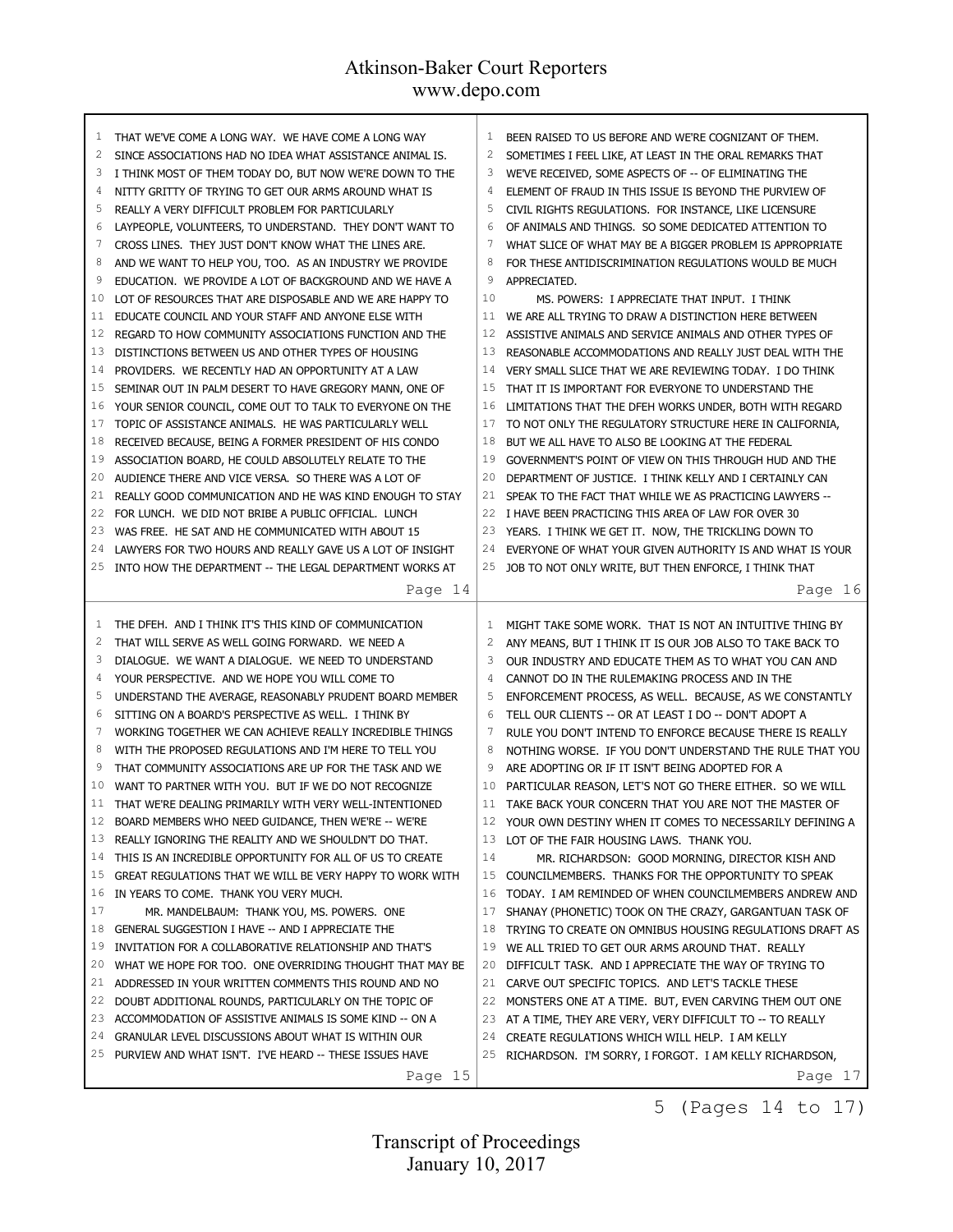r

| 1  | ATTORNEY PRACTICING IN SOUTHERN CALIFORNIA. AS            |                 | FAR WE HAVE TO SCRAPE FOR GUIDANCE TO TELL OUR CLIENTS     |
|----|-----------------------------------------------------------|-----------------|------------------------------------------------------------|
| 2  | MS. POWERS, I REPRESENT HUNDREDS -- I PROBABLY            | $\overline{c}$  | HOW TO DO IT RIGHT. WE WANT THE CITIZENS THAT NEED THESE   |
| 3  | REPRESENTED THOUSANDS -- BUT I REPRESENT HUNDREDS         | 3               | ACCOMMODATIONS TO ALSO KNOW WHAT IS AND IS NOT EXPECTED    |
| 4  | PRESENTLY COMMON INTEREST DEVELOPMENTS RANGING FROM TWO   | 4               | FROM THEM. AND THAT VERY MUCH IS AN ISSUE HERE. I WOULD    |
| 5  | AND THREE HOMES IN SIZE UP TO OVER 4,000 HOMES IN SIZE.   | 5               | SUBMIT THAT IN TERMS OF JUST GENERAL PREPATORY MARKS,      |
| 6  | CALIFORNIA IS VERY DIVERSE IN THE COMMON INTEREST HOUSING | 6               | FOLLOWING THE FEDERAL REGULATIONS, FOLLOWING THE           |
| 7  | COMMUNITY. OCCASIONALLY IN MY NEWSPAPER COLUMN I TRY TO   | $7\phantom{.0}$ | INTERPRETIVE JOINT GUIDELINES IS NOT SUFFICIENT.           |
| 8  | HIGHLIGHT FAIR HOUSING ISSUES, YOU MAY HAVE SEEN FROM     | 8               | CALIFORNIA LAW IS EXTREMELY ROBUST IN REAL ESTATE AREA.    |
| 9  | TIME TO TIME, IN SOUTHERN CALIFORNIA. AND I AM ALSO A     | 9               | WE HAVE MUCH GREATER SPECIFICITY IN OUR LAWS IN REAL       |
| 10 | PROUD MEMBER OF THE CALIFORNIA ASSOCIATION OF REALTORS    | 10              | ESTATE AND PARTICULARLY IN COMMON INTEREST DEVELOPMENT     |
| 11 | AND I ATTEND THE HOUSING COMMITTEE. I AM NOT THIS YEAR A  | 11              | LAW. AND THAT MEANS THAT THERE ARE SOME MISTAKES. THERE    |
| 12 | VOTING MEMBER OF THE HOUSING COMMITTEES, BUT I ATTEND     | 12              | ARE SOME THINGS THAT HUD HAS SAID IN THE OCTOBER 14        |
| 13 | THOSE RELIGIOUSLY THREE TIMES A YEAR AND APPRECIATE THEIR | 13              | REGULATION THAT SIMPLY DO NOT APPLY TO OUR STATE LAW AND   |
| 14 | VERY HARD WORK IN THIS AREA. I THINK AS A PREPATORY       | 14              | ARE GOING TO CREATE PROBLEMS IF WE SIMPLY -- AND I DON'T   |
| 15 | MATTER ONE OF THE THINGS WE NEED TO KEEP IN MIND WHEN     | 15              | MEAN TO SAY BLINDLY -- BUT IF WE SIMPLY FOLLOW THE LEAD    |
| 16 | TALKING ABOUT THESE REGULATIONS IS WE ARE NOT SIMPLY      | 16              | OF HUD IN OUR STATE. CALIFORNIA LAW IS VERY DIFFERENT.     |
| 17 |                                                           | 17              |                                                            |
|    | TALKING ABOUT ENFORCEMENT ACTIONS BY THE DEPARTMENT. WE   |                 | SO WHAT I'D LIKE TO DO IS START WITH THE 11098.4 AS WE     |
| 18 | ARE TALKING ABOUT ENFORCEMENT ACTIONS BY THE FEDERAL      | 18              | TALK ABOUT THE SEXUAL HARASSMENT ISSUES APPLIED TO         |
| 19 | GOVERNMENT, BY THE STATE GOVERNMENT, BY LOCAL HOUSING     | 19<br>20        | HOUSING PROVIDERS. SOME OF YOU COUNCILMEMBERS MAY RECALL   |
| 20 | COUNSELS, AND -- THROUGHOUT THE STATE AND BY PRIVATE      |                 | MY URGING YOU IN RESPONSE TO THE VERY FIRST DRAFT OF       |
| 21 | CITIZENS WHO HIRE ATTORNEYS WHO SUE FOR ATTORNEY'S FEES   | 21              | THESE REGULATIONS YEARS AGO THAT WE HAVE TO EXERCISE       |
| 22 | IN ENFORCEMENT ACTIONS. THAT DOES CHANGE THE COMPLEXION   | 22              | EXTREME CAUTION IN APPLYING AN EMPLOYMENT RATIONALE TO     |
| 23 | OF THIS A LITTLE BIT. WE ARE NOT SIMPLY TALKING ABOUT     | 23              | HOUSING SCENARIO SEXUAL HARASSMENT ISSUES. FOR EXAMPLE,    |
| 24 | WHAT CASES DIRECTOR KISH AND HIS STAFF MAY TAKE ON, BUT   | 24              | WE ALL KNOW THAT AN EMPLOYER HAS AN OBLIGATION TO PROTECT  |
| 25 | WE DO HAVE TO KEEP IN MIND THE GIGANTIC RIPPLE EFFECT OF  | 25              | THE EMPLOYEES FROM POSSIBLE ENVIRONMENT ON ADVANCES AND    |
|    | Page 18                                                   |                 | Page 20                                                    |
|    |                                                           |                 |                                                            |
|    |                                                           |                 |                                                            |
| 1  | PRIVATE LITIGATION IF WE DO NOT TRY TO ELIMINATE AS MANY  | $\mathbf{1}$    | ALSO FROM INAPPROPRIATE CONDUCT FROM THIRD PARTIES. I      |
| 2  | UNINTENDED CONSEQUENCES AS POSSIBLE. BELIEVE YOU ME AS A  | $\overline{c}$  | REMEMBER A NUMBER OF YEARS AGO WHEN MY RECEPTIONIST        |
| 3  | REAL ESTATE ATTORNEY -- AND I AM SO MUCH YOUNGER THAN MY  | 3               | COMPLAINED, HAVING TO TELL UPS TO ASSIGN SOMEBODY ELSE TO  |
| 4  | COLLEAGUE, MS. POWERS. I HAVE BEEN PRACTICING OVER 30     | $\overline{4}$  | THE ACCOUNT. WHY? WAS I CONFIDENT THAT THE UPS PERSON      |
| 5  | YEARS ALSO, BUT, YOU KNOW, WHEN I WAS ADMITTED THEY DID   | 5               | WAS INAPPROPRIATE? NOT AT ALL. BUT I HAD A COMPLAINT.      |
| 6  | TAKE ELEMENTARY SCHOOL STUDENTS SO THAT'S WHY I AM STILL  | 6               | I HAD NO EVIDENCE TO THE CONTRARY AND I HAD TO RESPOND     |
| 7  | SO YOUNG. BUT IN MY YEARS OF HANDLING THESE MATTERS,      | 7               | APPROPRIATELY. AND I FELT UNFORTUNATE FOR THAT DRIVER.     |
| 8  | FAIR HOUSING MATTERS, THANK GOD MOST OF THE ISSUES I HAVE | 8               | HE WAS OFF OUR ACCOUNT. BUT IN HOUSING IT'S COMPLETELY     |
| 9  | BEEN ABLE TO RESOLVE BEFORE THEY HIT THE COURTS. BUT      | 9               | DIFFERENT. IF I AM THE MANAGER OF A 500-APARTMENT          |
| 10 | MANY OF THE ISSUES DO HIT THE COURTS BECAUSE OF A VARIETY | 10              | BUILDING AND I HAVE SOMEBODY ON THE SECOND FLOOR COMPLAIN  |
| 11 |                                                           |                 |                                                            |
|    | OF MISUNDERSTANDINGS, MISCONCEPTIONS, AND INAPPROPRIATE   |                 | 11 TO ME ABOUT SOMETHING THAT SOMEBODY ON THE FOURTH FLOOR |
| 13 | 12 EXPECTATIONS. SOMETIMES ON BOTH SIDES OF THE TABLE. I  | 13              | 12 SAID TO THEM AT THE POOL LAST WEEK, THAT ISN'T A BREACH |
|    | ABSOLUTELY CONCUR WITH MY COLLEAGUE, MS. POWERS, THAT OUR |                 | OF THE LEASE. WHAT CAN I AS A LANDLORD DO? I CAN'T MAKE    |
| 14 | CLIENTS WANT TO DO IT RIGHT. THEY SIMPLY WANT TO KNOW     | 14              | THAT TENANT GO AWAY. I AM VERY LIMITED. UNLIKE THE         |
| 15 | WHERE ARE THE LINES DRAWN. AND YOU MAY RECALL A COUPLE    | 15              | EMPLOYER CONTEXT, I AM EXTREMELY LIMITED TO WHAT I CAN DO  |
| 16 | OF YEARS AGO WHEN I TESTIFIED, I THINK, IN OAKLAND BEFORE | 16              | TO REMEDY THAT MISCONDUCT. THAT IS ONE OF THE FIRST        |
| 17 | YOU, THAT WAS ONE OF THE FIRST THINGS I SAID. IN THE      | 17              | REALLY BRIGHT LINE, UNDERPINNING, FOUNDATIONAL ISSUES      |
| 18 | REAL ESTATE LAW COMMUNITY WE ARE DYING FOR GUIDANCE. I    | 18              | THAT, I THINK, WE HAVE TO BE ALERT TO PUTTING A SOUARE     |
| 19 | NOTE WITH INTEREST -- AND I'LL COMMENT ON IT LATER AS     | 19              | PEG IN A ROUND HOLE. AND I RESPECTFULLY SUBMIT THAT IS     |
| 20 | WELL -- THAT EVEN IN THESE DRAFT REGULATIONS I CAN SEE    | 20              | EXACTLY WHAT FOLLOWING THE HUD REGULATION WOULD DO IN      |
| 21 | BIG CHUNKS THAT WERE TAKEN ALMOST VERBATIM FROM THE       | 21              | CALIFORNIA. NOW, DO WE IGNORE IT? NO. BUT I THINK          |
| 22 | OCTOBER 15 HUD REGULATION. SIMILARLY THERE IS LANGUAGE    | 22              | THERE ARE SOME THINGS WE CAN DO TO ADD FURTHER CLARITY     |
| 23 | IN THE DISABILITY ACCOMMODATION THAT COMES LIFTED FROM    | 23              | AND DEFINITION TO WHAT HUD STARTED THAT CAN CLOSE THE      |
| 24 | THE JOINT DEPARTMENT OF JUSTICE HUD INTERPRETIVE GUIDE    | 24              | DOORS ON SOME OF THE PROBLEMS. FOR EXAMPLE, IN             |
| 25 | WHICH OF COURSE IS NOT ITSELF A REGULATION. THAT IS HOW   |                 | 25 SECTION -- PROPOSED SECTION 11098.4, SUBPART A, SUBPART |

6 (Pages 18 to 21)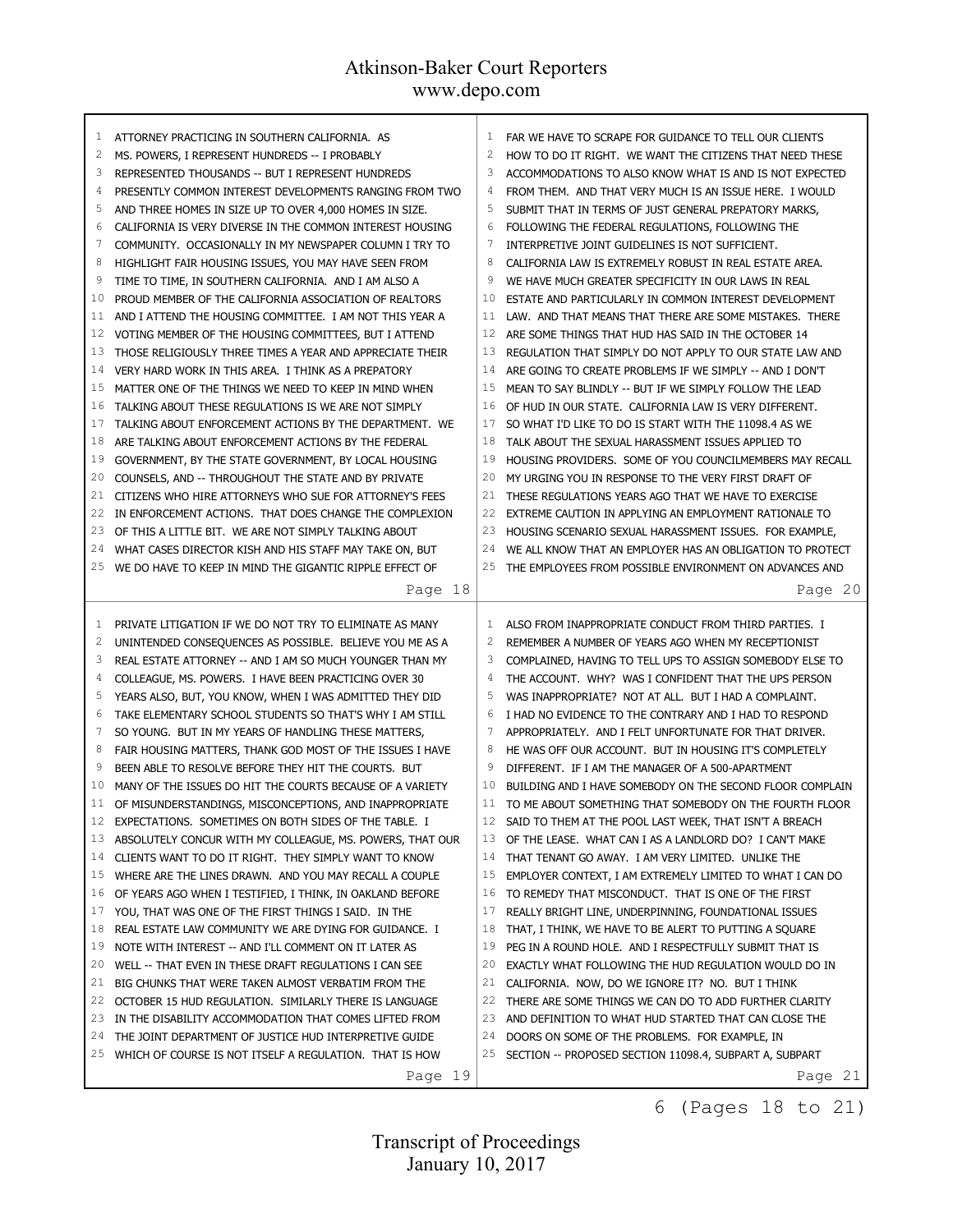| 1              | ONE, SUBPART CAPITAL LETTER C, AS IN CHARLIE, THE CURRENT          | 1              | AS 5,000 HOMES OR EVEN LARGER IN MASTER PLAN COMMUNITIES  |
|----------------|--------------------------------------------------------------------|----------------|-----------------------------------------------------------|
| $\overline{c}$ | DRAFT REFERENCES AS ONE OF THE PROHIBITED CONDUCT                  | $\overline{c}$ | WITH MASTER ASSOCIATIONS. SO, AGAIN, I DON'T MEAN TO      |
| 3              | FAILING TO FULFILL A DUTY TO TAKE PROMPT ACTION TO                 | 3              | NIT-PICK, BUT I THINK IF WE ARE GOING TO DO THE           |
| 4              | CORRECT AND A DISCRIMINATORY HOUSING PRACTICE BY A THIRD           | $\overline{4}$ | REGULATION WE NEED TO MAKE SURE IT MATCHES CURRENT        |
| 5              | PARTY WHERE THE PERSON KNEW OR SHOULD HAVE KNOWN OF A              | 5              | CALIFORNIA LAW. THE WORST THING WE CAN THINK OF IS        |
| 6              | DISCRIMINATORY CONDUCT. THERE IS SOMETHING VERY                    | 6              | SOMEBODY IN A COMMUNITY APARTMENT, WHICH IS ONE OF THE    |
| 7              | IMPORTANT MISSING THERE. AND THIS IS SOMETHING THAT                | 7              | FOUR VARIETIES, ARGUING THAT "THE REGULATION DOESN'T      |
| 8              | SPECIFICALLY IS INCLUDED IN THE HUD REGULATION. AND I              | 8              | APPLY TO ME BECAUSE I WASN'T LISTED HERE." THAT WOULD BE  |
| 9              | WAS TROUBLED TO SEE IT WAS OMITTED FROM THE DRAFT                  | 9              | OBVIOUSLY VERY UNFORTUNATE. SO THERE ARE FOUR VARIETIES   |
| 10             | REGULATION. AND THAT IS THE LANGUAGE FROM HUD REG                  | 10             | OF COMMON INTEREST DEVELOPMENTS. THOSE FOUR VARIETIES     |
| 11             | SUBPART 100.7, PAREN, LITTLE A, PAREN, ONE, PAREN, SMALL           | 11             | SHOULD BE MENTIONED HERE, NOT SIMPLY THE TERM "HOMEOWNERS |
| 12             | ROMAN NUMERAL III. AND THE LANGUAGE IN THE HUD REG ADDS            | 12             | ASSOCIATION." ONE OF THE OTHER INTERESTING --             |
| 13             | IF THE PROVIDER KNEW OR SHOULD HAVE KNOWN OF THE                   | 13             | MS. SCHUR: SO IT'S CONDOMINIUMS, COOPERATIVES,            |
| 14             | DISCRIMINATORY CONDUCT, HAS THE POWER TO CORRECT IT AND            | 14             | PLANNED DEVELOPMENTS, AND COMMUNITY APARTMENTS?           |
| 15             | FAILED TO DO SO. NOW, THAT'S EXTRAORDINARILY CRITICAL IN           | 15             | MR. RICHARDSON: CORRECT.                                  |
| 16             | THE HOUSING CONTEXT. BECAUSE WHETHER I'M THE MANAGER OF            | 16             | MS. SCHUR: WHAT IS THE CITE?                              |
| 17             | THE 500-APARTMENT BUILDING OR WHETHER I AM THE BOARD OF            | 17             | MR. RICHARDSON: STARTS ABOUT CIVIL CODE SECTION           |
| 18             | DIRECTOR OR THE PROPERTY MANAGER, ASSOCIATION MANAGER, OF          | 18             | 4100.                                                     |
| 19             | A 500-CONDOMINIUM COMPLEX, I MAY NOT HAVE THE ABILITY AND          | 19             | MS. SCHUR: THANK YOU.                                     |
| 20             | THE POWER TO DO ANYTHING ABOUT SOMEBODY'S MISBEHAVIOR IN           | 20             | MR. RICHARDSON: IN FULL DISCLOSURE, THE CIVIL             |
| 21             | THAT COMMUNITY. BELIEVE YOU ME, IN MY HOA LAW PRACTICE             | 21             | CODE -- AND I THINK BUSINESS AND PROFESSIONS -- IF YOU    |
| 22             | MANY TIMES I WISH THAT MY CLIENTS HAD THE ABILITY TO DO            | 22             | GOOGLE OR IF YOU DO A SEARCH OF THE LIST OF WEBSITE FOR   |
| 23             | SOMETHING MORE TO A MEMBER OF A COMMUNITY THAN SIMPLY SAY          | 23             | THE PHRASE "HOMEOWNER ASSOCIATION," YOU WILL ACTUALLY     |
| 24             | "PLEASE STOP THAT." BUT THAT'S EXACTLY THE PROBLEM WE              | 24             | FIND IT REFERENCED OUTSIDE THE DAVIS-STIRLING ACT A       |
| 25             | HAVE HERE. WE DON'T HAVE THE ABILITY TO SAY TO THE OWNER           | 25             | COUPLE OF TIMES. BUT THOSE ARE TYPOGRAPHICAL ERRORS AND   |
|                |                                                                    |                |                                                           |
|                | Page 22                                                            |                | Page 24                                                   |
|                |                                                                    |                |                                                           |
|                |                                                                    |                |                                                           |
| 1              | OF CONDO 102, "WE THINK YOU SAID SOMETHING INAPPROPRIATE           | 1              | ONE OF THESE DAYS I'M GOING TO GET AROUND WRITING THE     |
| $\overline{c}$ | TO CONDO 106. YOU MUST LEAVE THE ASSOCIATION." WE CAN'T            | $\overline{c}$ | HOUSING COMMITTEE AND SAY "WE NEED TO FIX THAT." THE      |
| 3              | DO THAT. SO I WOULD -- I WOULD BEG THE COUNCIL TO                  | 3              | NEXT ISSUE IS THE CONCEPT OF VICARIOUS LIABILITY. THE     |
| 4              | CONSIDER FOLLOWING THE HUD REG AND MAKE SURE IT'S NOT              | 4              | NEXT ISSUE IS IN SUBPART B, STILL IN 11098.4. AND THAT    |
| 5              | JUST -- THAT THE HOUSING PROVIDER HAS KNOWLEDGE OF THE             | 5              | IS THE SECTION OF THE DRAFT WHICH DISCUSSES VICARIOUS     |
| 6              | CONDUCT, BUT ALSO HAS THE POWER TO CORRECT IT AND FAILED           | 6              | LIABILITY. AND WHAT IS -- THIS IS ANOTHER AREA WHERE      |
| 7              | TO DO SO. THE NEXT LANGUAGE IN THE DRAFT, THE PHRASE               | 7              | APPLICATION OF AN EMPLOYMENT-TYPE CONCEPT THAT WORKS FINE |
| 8              | "OBLIGATION" -- I'M QUOTING NOW -- "OBLIGATION TO THE              | 8              | IN THE EMPLOYMENT ARENA WILL NOT WORK IN THE HOUSING      |
| 9              | AGGRIEVED PERSON CREATED BY CONTRACT OR LEASE," PAREN,             | 9              | CONTEXT. FOR EXAMPLE, AS WE KNOW, IN THE EMPLOYMENT       |
| 10             | "INCLUDING BYLAWS OR OTHER RULES OF A HOMEOWNER                    | 10             | ARENA SEXUAL HARASSMENT DISCRIMINATION REQUIRES A REPORT  |
| 11             | ASSOCIATION, CONDOMINIUM, OR COOPERATIVE," CLOSE PAREN,            | 11             | TO THE SUPERVISOR UNLESS THE SUPERVISOR IS THE HARASSER.  |
| 12             | "OR BY FEDERAL CALIFORNIA OR LOCAL LAW." RESPECTFULLY I            | 12             | AND I KNOW I HAVE SEVERAL EMPLOYMENT EXPERTS ON THE       |
| 13             | THINK THIS IS AN EXAMPLE OF WHERE THE FEDERAL REGULATION           | 13             | PANEL. I HOPE I GOT THAT RIGHT. BUT DOES -- DOES -- IN    |
| 14             | CANNOT BE APPLIED IN THE STATE OF CALIFORNIA FOR SEVERAL           | 14             | THE HOUSING ARENA IF WE'RE NOT GOING TO REQUIRE KNOWLEDGE |
| 15             | REASONS. FIRST, THE TERM "HOMEOWNER ASSOCIATION" IS NOT            | 15             | OF THE CONDUCT FIRST, THEN ARE WE MAKING HOUSING          |
| 16             | RECOGNIZED IN THE CALIFORNIA CIVIL CODE. THE TERM IN THE           | 16             | PROVIDERS ACTUALLY MORE LIABLE THAN EMPLOYERS? AND KEEP   |
| 17             | CALIFORNIA CIVIL CODE, WHETHER WE ARE TALKING ABOUT THE            | 17             | IN MIND WHEN YOU ARE IN THE COMMON INTEREST DEVELOPMENT   |
| 18             | DAVIS-STIRLING COMMON INTEREST DEVELOPMENT ACT OR THE              | 18             | ARENA, THE HOUSING PROVIDER ISN'T SIMPLY THE MANAGER, BUT |
| 19             | NONRESIDENTIAL COMMON INTEREST DEVELOPMENT ACT WHICH               | 19             | THE BOARD OF DIRECTOR, THE GOVERNING BODY OF THAT         |
| 20             | FOLLOWS IT IS "COMMON INTEREST DEVELOPMENT." AND THERE             | 20             | ASSOCIATION. I KNOW IN CURRENT FAIR HOUSING LAW MY        |
| 21             | ARE FOUR KINDS, FOUR VARIETIES, OF COMMON INTEREST                 | 21             | INDIVIDUAL BOARD MEMBERS ARE EXPOSED TO RISK IF THEY MAKE |
| 22             | DEVELOPMENTS IN CALIFORNIA, NOT SIMPLY CONDOMINIUMS,               | 22             | BAD DECISIONS IN DISCRIMINATING AGAINST RESIDENTS IN THE  |
| 23             | COOPERATIVES, AND HOMEOWNER ASSOCIATIONS. BUT WE ARE               | 23             | COMMUNITY THEY GOVERN. ARE WE GOING TO SAY THAT THAT      |
| 24             | OMITTING THE PLANNED DEVELOPMENT. PLANNED DEVELOPMENTS             | 24             | BOARD OF DIRECTORS -- THOSE FIVE OR SEVEN OR NINE PEOPLE  |
| 25             | IN CALIFORNIA MAY BE AS SMALL AS FIVE HOMES OR AS LARGE<br>Page 23 | 25             | THAT SERVE WITHOUT COMPENSATION -- WE ARE GOING TO HOLD   |

<sup>7 (</sup>Pages 22 to 25)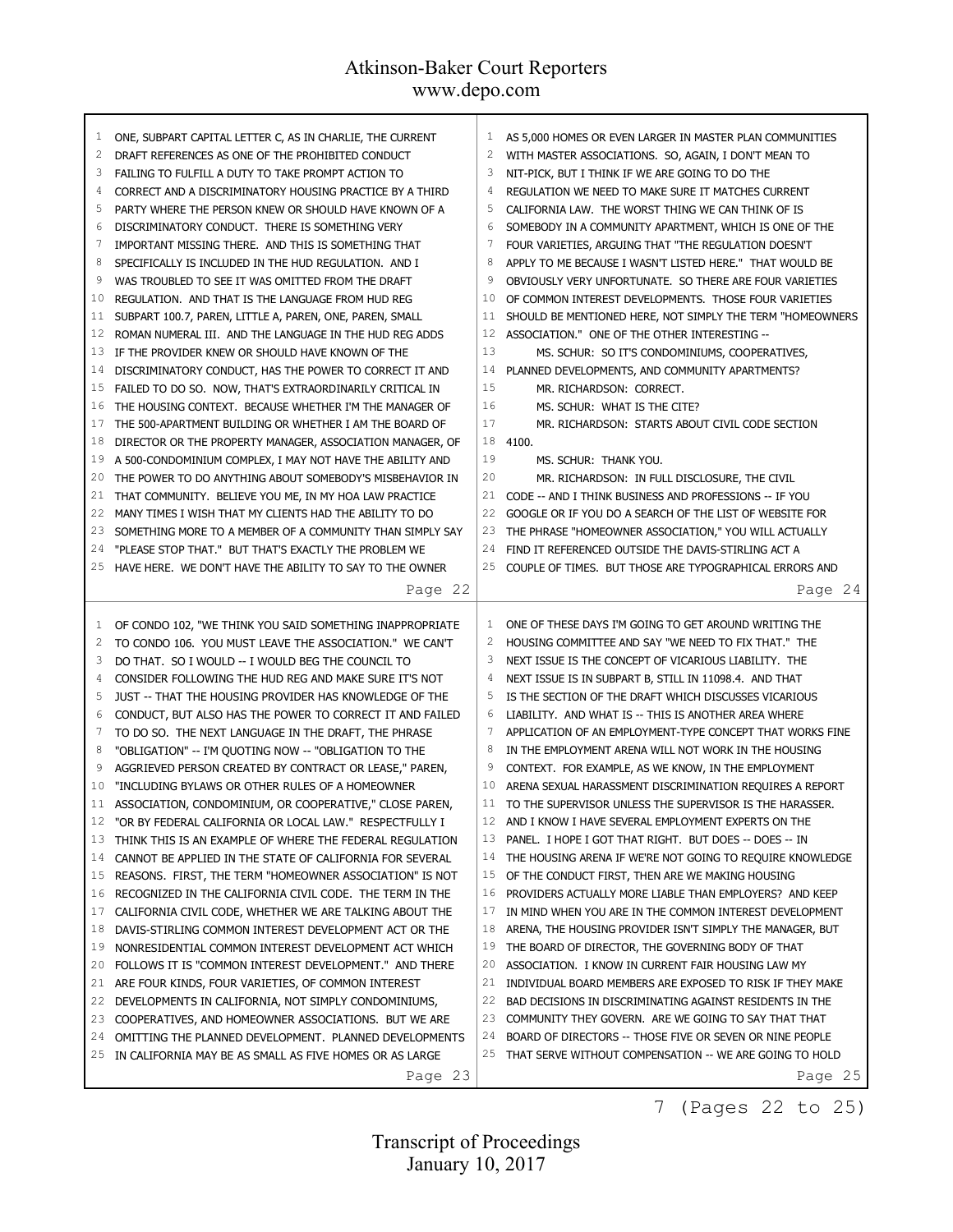| 1              | THEM PERSONALLY LIABLE FOR SOMETHING THAT HAPPENED IN THE | 1              | AND WE MAY ACTUALLY WANT TO TAKE A SIGNIFICANT STEP       |
|----------------|-----------------------------------------------------------|----------------|-----------------------------------------------------------|
| 2              | COMMUNITY OF WHICH THEY ARE NOT PERSONALLY AWARE. THAT    | $\overline{c}$ | BACKWARD AND START EXPLORING THESE ISSUES AND SEE WHERE   |
| 3              | SEEMS TO BE DRAMATICALLY UNJUST. AGAIN, IT WORKS IN THE   | 3              | WE MIGHT ADD FURTHER CLARITY WITHOUT RENEGING, BUT ADD    |
| 4              | EMPLOYMENT CONTEXT FOR SOME OTHER POLICY REASON. IT DOES  | 4              | FURTHER CLARITY. NOW, ONE OF THE ISSUES IS DO WE HAVE TO  |
| 5              | NOT WORK IN THE HOUSING CONTEXT. THE -- THE PROBLEM OF    | 5              | INCLUDE THE VOLUNTEER DIRECTORS? IS THAT -- ARE THOSE     |
| 6              | UNINTENDED CONSEQUENCES REGARDING SEXUAL HARASSMENT       | 6              | THE PEOPLE WE ARE TARGETING? OR ARE WE TARGETING A        |
| 7              | WITHIN HOUSING PROJECTS, PARTICULARLY COMMON INTEREST     | 7              | MANAGER WHO HAS ARGUABLY CONTROL OF SOME DEGREE OF THE    |
| 8              | DEVELOPMENTS, BECOMES EVEN MORE DIFFICULT WHEN WE ARE     | 8              | COMMUNITY WHO IS HAVING INTERACTION WITH THE RESIDENTS ON |
| 9              | TALKING ABOUT TENANT VERSUS TENANT. NOW, AGAIN, IN THE    | 9              | A REGULAR BASIS? ARE WE TRYING TO SAY WE DON'T WANT THE   |
| 10             | EMPLOYMENT CONTEXT IF A VENDOR, A NEIGHBORING TENANT IN   | 10             | COMMON INTEREST DEVELOPMENT MANAGER ACTING                |
| 11             | MY BUILDING, GIVES ONE OF MY EMPLOYEES INAPPROPRIATE      | 11             | INAPPROPRIATELY WITH RESIDENTS, MAKING INAPPROPRIATE      |
| 12             | CONDUCT, THERE ARE WAYS TO HANDLE THAT. I CAN TAKE        | 12             | REMARKS OR SUGGESTIONS OR INVITATIONS? WELL, CERTAINLY    |
| 13             | ACTION TO PROTECT MY EMPLOYEE AND I DO EVERYTHING I CAN.  | 13             | NOBODY WOULD DEFEND THAT. BUT WITHOUT FURTHER CLARITY     |
| 14             | BUT IF I AM A VOLUNTEERED DIRECTOR, WHAT EXACTLY AM I     | 14             | RIGHT NOW IT WOULD SEEM TO ME THAT THE REGULATION WOULD   |
| 15             | GOING TO DO IF THERE IS A TENANT WHO IS RUDE TO ANOTHER   | 15             | INCLUDE THE VOLUNTEER DIRECTORS AS PART OF THE HOUSING    |
| 16             | TENANT? THAT CREATES AN EXTRAORDINARILY DIFFICULT         | 16             | PROVIDER.                                                 |
| 17             | CONUNDRUM -- A, I MAY NOT KNOW ABOUT IT; B, IF I DO,      | 17             | MS. SCHUR: SO LET ME ASK YOU A QUESTION --                |
| 18             | BETWEEN THE TWO TENANTS WHO AM I GOING TO BELIEVE? ONE    | 18             | COUPLE OF QUESTIONS.                                      |
| 19             | OF THE MOST DIFFICULT THINGS WE STRUGGLE WITHIN PRACTICE  | 19             | MR. RICHARDSON: YES.                                      |
| 20             | THESE DAYS IS THE INCREASED REVIEW OF THE BOARD AS MOM    | 20             | MS. SCHUR: I AM LOOKING AT THE VICARIOUS                  |
| 21             | AND DAD AND JUDGE AND JURY AND EXECUTION, THAT THE BOARD  | 21             | LIABILITY STATUTE AS IT'S PROPOSED -- THE PROPOSED DRAFT  |
| 22             | OF DIRECTORS ARE SUPPOSED TO HANDLE ALL MY PROBLEMS,      | 22             | AND IT TALKS ABOUT THE PERSON'S AGENTS OR EMPLOYEES, SO   |
| 23             | INCLUDING MY DISPUTE WITH THE NEIGHBOR. AND WHEN THE      | 23             | I'M NOT SURE WHERE YOU ARE EXTENDING IT TO                |
| 24             | BOARD OF DIRECTORS IS PRESENTED WITH A COMPLAINT FROM     | 24             | TENANT-VERSUS-TENANT CONDUCT. IT DOESN'T SEEM TO ME THAT  |
| 25             | HOMEOWNER A WHO SAYS HOMEOWNER B IS SLAMMING THE DOOR TOO |                | 25 THIS COVERS TENANT-VERSUS-TENANT CONDUCT. IT COVERS    |
|                | Page 26                                                   |                | Page 28                                                   |
|                |                                                           |                |                                                           |
|                |                                                           |                |                                                           |
| 1              | LOUD AND HOMEOWNER B AND SAYS HOMEOWNER A IS PLAYING THE  | 1              | AGENTS OR EMPLOYEES OF THE BOARD THAT HAS THE LEGAL       |
| $\overline{2}$ | MUSIC TOO LOUD AND NOBODY IN THE COMMUNITY HAS ANY        | $\overline{c}$ | OBLIGATION TO MANAGE AND OPERATE THE PROPERTY. SO I AM    |
| 3              | INDEPENDENT EVIDENCE EXCEPT THOSE TWO HOMEOWNERS, THOSE   | 3              | NOT UNDERSTANDING THE LEAP YOU ARE MAKING BECAUSE I AGREE |
| 4              | TWO RESIDENTS, CAN'T STAND EACH OTHER, WHAT EXACTLY DOES  | 4              | WITH YOU TENANT-VERSUS-TENANT CONDUCT IS A COMPLETELY     |
| 5              | THE BOARD OF DIRECTORS DO? UNDER CURRENT LAW WHAT I TELL  | 5              | DIFFERENT CREATURE. SO HELP ME UNDERSTAND HOW YOU ARE     |
| 6              | THE BOARD OF DIRECTORS IS "IF WE CAN'T TELL WHAT IS GOING | 6              | TYING THEM TOGETHER.                                      |
| 7              | ON, IT'S NOT OUR JOB TO FIGURE OUT BETWEEN THOSE TWO WHO  | 7              | MR. RICHARDSON: SURE. HOUSING URBAN                       |
| 8              | IS WRONG AND WHO IS RIGHT." SO UNLESS IT'S AFFECTING      | 8              | DEVELOPMENT HAS TIED IT IN THEIR OFFICIAL COMMENTS. I     |
| 9              | OTHER FOLKS IN THE COMMUNITY OR UNTIL WE HAVE             | 9              | KEEP CALLING IT THE OCTOBER 14 REGULATION. THIS WAS THE   |
| 10             | CORROBORATIVE INFORMATION, WHAT EXACTLY DO WE DO? IF WE   | 10             | EFFECTIVE DATE. I AM SORRY I DON'T HAVE IT MEMORIZED.     |
| 11             | WERE TO ADOPT IT TODAY -- IF I AM A MANAGER OR A MEMBER   | 11             | READING THROUGH THE OFFICIAL COMMENTARY OF HUD, THEY      |
| 12             | OF THE VOLUNTEER BOARD OF COMMON INTEREST DEVELOPMENT AND | 12             | ADDRESSED THE CONCERN OF -- COMMENTED THAT THIS           |
| 13             | HOMEOWNER A SAYS I WAS AT THE POOL AND RESIDENT B LOOKED  | 13             | REGULATION WILL APPLY TO TENANT-VERSUS-TENANT ABUSE       |
| 14             | AT ME IN A VERY LEWD MANNER AND WOULDN'T TAKE THEIR EYES  | 14             | SITUATION. AND THEY'RE NOT CONCERNED ABOUT IT. IT IS      |
| 15             | OFF ME FOR -- IT MUST HAVE BEEN FIVE MINUTES. NOW, IF     | 15             | ALREADY THERE, IF WE ARE FOLLOWING WHAT HUD IS DOING. IF  |
| 16             | NOBODY ELSE SAW THAT INCIDENT, IF THERE WAS NO            | 16             | WE ARE NOT GOING TO FOLLOW HUD'S LEAD ON THIS AND WE ARE  |
| 17             | CORROBORATING -- NO CORROBORATION WHATSOEVER AND THE      | 17             | GOING TO MAKE SURE WE DON'T INCLUDE TENANT-VERSUS-TENANT  |
| 18             | FIRST -- THE -- RESIDENT B DENIES THE INCIDENT EVER       | 18             | OR RESIDENT-VERSUS-RESIDENT CONDUCT, THEN LET'S SAY SO IN |
| 19             | HAPPENED, WHAT AM I SUPPOSED TO DO? DO I GO AHEAD AND     | 19             | THE REGULATION. BECAUSE JUST AS WE HAVE A QUANTUM --      |
| 20             | PENALIZE IN ABUNDANCE OF CAUTION BECAUSE I'M AFRAID I'M   | 20             | REALLY A DIFFERENT PARADIGM IN THE HOUSING SCENARIO FROM  |
| 21             | GOING TO GET SUED? I MEAN, THIS IS THE ULTIMATE           | 21             | THE EMPLOYMENT SCENARIO, WE ALSO HAVE ANOTHER PARADIGM    |
| 22             | EXTENSION OF THE TENANT-VERSUS-TENANT ISSUE. AND I        | 22             | BETWEEN THE RENTAL HOUSING SCENARIO WHICH MAY BE THE      |
| 23             | SUBMIT IT IS NOT JUST COMMON INTEREST DEVELOPMENTS. I AM  | 23             | MIDDLE-AGED COUPLE WHO HAS ONE HOUSE THEY'RE RENTING OUT, |
| 24             | NOT SAYING WE SHOULD DO NOTHING AS FAR AS HOUSING         | 24             | UP TO A 1,000-UNIT COMPLEX. BUT WE HAVE COMPLETELY A      |
| 25             | PROJECTS, BUT I AM SUGGESTING WE BE EXTREMELY CAUTIOUS.   | 25             | SECOND PARADIGM HOUSING WITH COMMON INTEREST DEVELOPMENT  |

8 (Pages 26 to 29)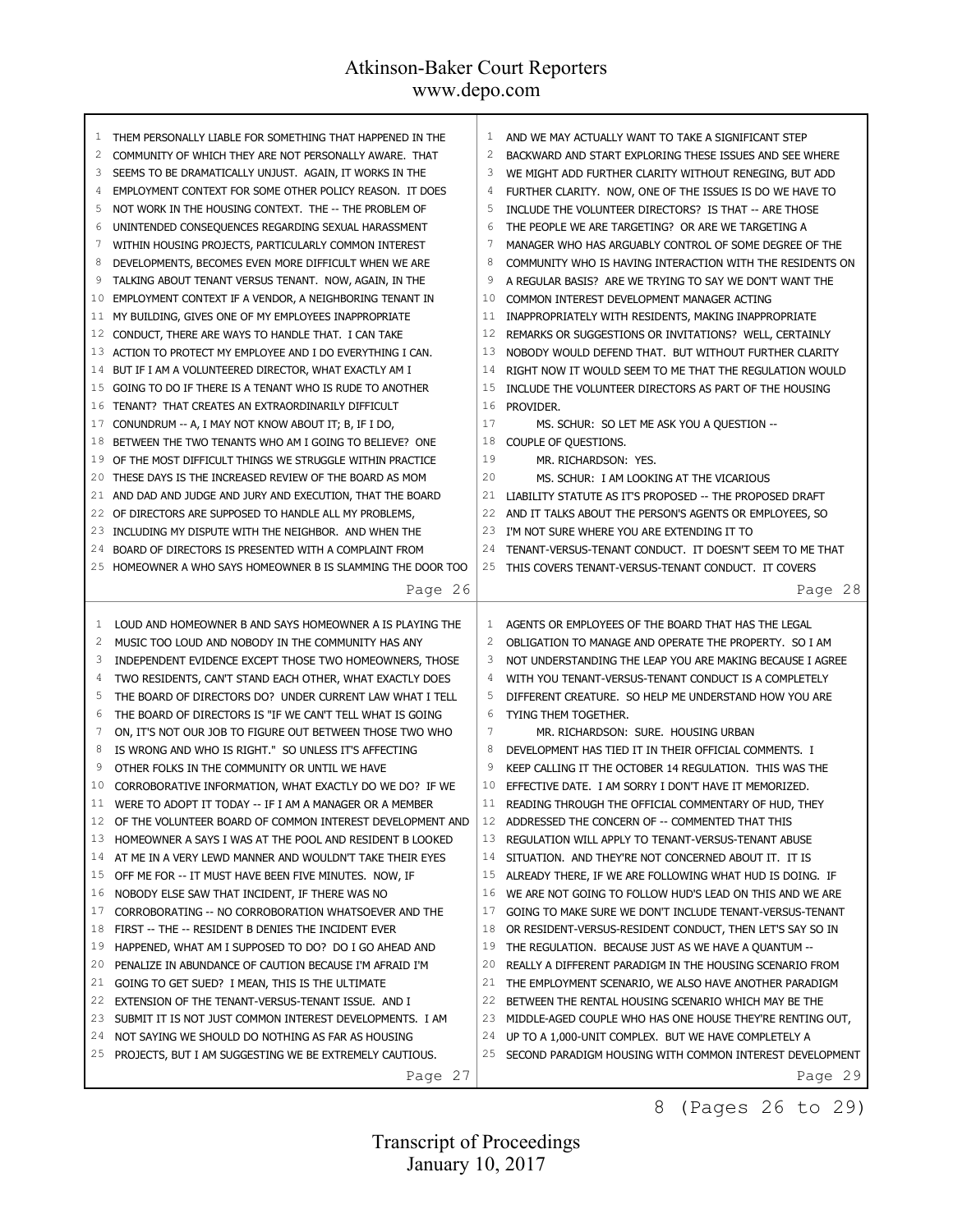| 1  | BECAUSE THEY ARE RUN COMPLETELY DIFFERENT.                | 1            | REGULATIONS "YOU WILL NOT DO ALL THE TYPES OF               |
|----|-----------------------------------------------------------|--------------|-------------------------------------------------------------|
| 2  | MS. SCHUR: I THINK THE DERIVATION FOR THE                 | 2            | INAPPROPRIATE" -- AND OBVIOUSLY NOBODY WOULD DEFEND THE     |
| 3  | TENANT VERSUS TENANT REALLY IS IN C -- A1C OF 11098.4.    | 3            | CONDUCT THAT THE REGULATION IS TRYING TO PROHIBIT. WHAT     |
| 4  | IN YOUR COMMENTS -- MY QUESTION IS, IN YOUR COMMENTS DO   | 4            | I'M CONCERNED ABOUT AGAIN, FOLKS, IS WE'RE NOT SIMPLY       |
| 5  | YOU HAVE ANY PROPOSALS FOR WHAT WOULD CONSTITUTE          | 5            | TALKING ABOUT THE CASES THAT DIRECTOR KISH WOULD TAKE ON.   |
| 6  | APPROPRIATE, PREVENTIVE, AND CORRECTIVE ACTIONS THAT --   | 6            | WE'RE TALKING ABOUT THE LAWYER IN VAN NUYS WHO TENANT IN    |
| 7  | HOWEVER WE END UP DEFINING "OWNER" OR, YOU KNOW,          | 7            | THE SECOND FLOOR SAYS, "I THINK I HAVE A CASE BECAUSE       |
| 8  | "RESPONSIBLE PARTY"?                                      | 8            | SMITH ON THE THIRD FLOOR LEERED AT ME AND THE BOARD OF      |
| 9  | MR. RICHARDSON: WELL, THIS WAS RAISED -- THIS             | 9            | DIRECTORS DIDN'T DO A DARN THING ABOUT IT."                 |
| 10 | WAS RAISED IN THE COMMENTS TO HUD AS WELL. AND IN THE     | 10           | MS. SCHUR: MAYBE I'M READING THIS A LITTLE BIT              |
| 11 | COMMON INTEREST DEVELOPMENT WORLD ONE OF THE ISSUES THAT  | 11           | DIFFERENTLY THAN YOU ARE. THIS SAYS THERE IS ONLY           |
| 12 | WAS RAISED WAS WHAT EXACTLY CAN A COMMON INTEREST         | 12           | LIABILITY IF THERE IS A DUTY. IF THERE IS NOTHING --        |
| 13 | DEVELOPMENT DO IN RESIDENT-VERSUS-RESIDENT OR             | 13           | THERE'S TWO POINTS -- QUESTIONS I HAVE. ONE IS, IF THERE    |
| 14 | THIRD-PARTY-VERSUS-RESIDENT SITUATION. THEY MAY HAVE NO   | 14           | IS NOTHING IN THE BYLAWS THAT IMPOSES A DUTY OR IN          |
| 15 | TOOLS IN THEIR DISPOSAL. AND HUD -- I DON'T MEAN TO SAY   | 15           | ANOTHER CONTRACTUAL -- OR DOCUMENT TO CONTROL               |
| 16 | THIS IN AN INSULTING WAY -- BUT IT SEEMED TO ME SORT OF   | 16           | TENANT-VERSUS-TENANT BEHAVIOR, THEN THERE IS NO LIABILITY   |
| 17 | BLINDLY WAVED THE HAND AND SAID, "WELL, ASSOCIATIONS HAVE | 17           | AS THIS IS WRITTEN.                                         |
| 18 | RULES AND GOVERNING DOCUMENTS, THERE IS PROBABLY          | 18           | MR. RICHARDSON: I RESPECTFULLY DISAGREE, AS I               |
| 19 | SOMETHING THEY CAN DO." NOT AN EXACT QUOTE, BUT THAT'S    | 19           | ALREADY POINTED OUT. SECTION 11098.4A1C DELETES THE         |
| 20 | THE IMPRESSION THEY GAVE ME.                              | 20           | PHRASE THAT HUD REGULATION HAS WHICH SAYS "AND HAD THE      |
| 21 | MS. SCHUR: WELL, I WAS WONDERING IF YOU HAVE              | 21           | ABILITY TO CORRECT OR PREVENT THE CONDUCT." IF WE ADD       |
| 22 | ANY SUGGESTIONS FOR WHAT WOULD CONSTITUTE CORRECTIVE OR   | 22           | THAT AND SAY, OKAY, IF YOU -- LANDLORD, IF YOU COMMON       |
| 23 | PREVENTIVE ACTION THAT COULD BE TAKEN ONCE THE INDIVIDUAL | 23           | INTEREST DEVELOPMENT BOARD OR MANAGER, IF THERE IS          |
| 24 | KNEW OR SHOULD HAVE KNOWN THAT THERE WAS A -- THAT A      | 24           | NOTHING YOU CAN GO EITHER BECAUSE THE GOVERNING DOCUMENTS   |
| 25 | THIRD PARTY WAS PERPETRATING SOMETHING.                   | 25           | DON'T GIVE YOU THE LEVERAGE OR FOR WHATEVER REASON, THEN    |
|    |                                                           |              |                                                             |
|    | Page 30                                                   |              | Page 32                                                     |
|    |                                                           |              |                                                             |
|    |                                                           |              |                                                             |
| 1  | MR. RICHARDSON: WELL, IF CAN I TAKE A STEP                | $\mathbf{1}$ | OBVIOUSLY WE ARE NOT GOING TO FORCE YOU TO DO SOMETHING     |
| 2  | BACK, RESPECTFULLY, I WOULD SUBMIT THAT IF WE'RE          | 2            | YOU CAN'T DO. AND WE ARE NOT GOING TO DRAG YOU INTO         |
| 3  | TRYING -- IN THE HOUSING CONTEXT IF WE'RE GOING RESIDENT  | 3            | COURT FOR ATTORNEY'S FEES BECAUSE YOU DIDN'T KICK THE       |
| 4  | VERSUS RESIDENT OR THIRD PARTY VERSUS RESIDENT THAT THE   | 4            | HOMEOWNER WHO OWNED THE CONDOMINIUM IN THE THIRD FLOOR --   |
| 5  | ASSOCIATION HAS NO CONTROL OVER, I THINK WE'VE GONE TOO   | 5            | YOU DIDN'T KICK HIM OUT OF THE PROJECT BECAUSE HE LOOKED    |
| 6  | FAR.                                                      | 6            | AT THE GUY ON THE SECOND FLOOR. THAT'S WHERE I'M            |
| 7  | MS. SCHUR: SO BASICALLY YOU DON'T EVEN WANT TO            | 7            | STRUGGLING. WE ARE TRYING TO DRAW A LINE THAT CAN'T BE      |
| 8  | GET TO THAT POINT WHERE THERE IS ANY LIABILITY FOR THAT   | 8            | DRAWN.                                                      |
| 9  | THIRD PARTY'S ACTIONS OR CONDUCT?                         | 9            | MR. KISH: IS THE PROBLEM SOLVED BY ADDING THAT              |
| 10 | MR. RICHARDSON: I THINK IT'S SO DIFFICULT TO              | 10           | LANGUAGE IN?                                                |
| 11 | FIRST DEFINE HOW EXACTLY THE VOLUNTEERS OR MANAGERS --    | 11           | MR. RICHARDSON: I THINK IT HELPS DRAMATICALLY               |
| 12 | AGAIN, VICARIOUS LIABILITY WITHOUT KNOWLEDGE. WE CAN      |              | 12 BECAUSE IT HELPS THE ASSOCIATION KNOW IF WE LOOK AT      |
| 13 | ARGUE THAT POINT, I SUPPOSE. BUT THE PROBLEM IS TAKING    |              | 13 THIS AND SAY, OKAY, THERE IS NOTHING WE CAN DO. THE      |
| 14 | THE FIRST -- THE ABILITY TO EVEN KNOW ABOUT THE CONDUCT,  | 14           | REGULATION SAYS IF THERE IS ANYTHING WE CAN DO WE HAVE TO   |
| 15 | TO REACT RESPONSIBLY TO IT. WE MAY NOT HAVE AN            | 15           | USE THE TOOLS AT OUR DISPOSAL. AND, FRANKLY AND BLUNTLY,    |
| 16 | INTERACTIVE PROCESS AVAILABLE TO US IF IT'S A THIRD PARTY |              | 16 IN THE COMMON INTEREST DEVELOPMENT WORLD THE MOST AN     |
| 17 | OUTSIDE THE CONTROL OF THE ASSOCIATION. WHAT IF THE       | 17           | ASSOCIATION SOMETHING LIKE THIS CAN DO IS WHAT THEY DO      |
| 18 | OTHER HOMEOWNER SAYS, "THIS IS AN INSULT. I SAID HELLO    | 18           | WHEN A BOARD MEMBER IS RUDE IN BOARD MEETINGS. THEY         |
| 19 | TO THE PERSON AT THE POOL." SO THEY REFUSE TO             | 19           | HAVE A MOTION TO CENSURE, WHICH MEANS NO, NO, NO. IT'S      |
| 20 | PARTICIPATE IN OUR EFFORT TO FIGURE OUT WHAT HAPPENED     | 20           | REALLY JUST SORT OF TRYING TO EMBARRASS THE PERSON AND      |
| 21 | HERE. THAT'S WHAT I'M SAYING. AND THAT'S BEFORE WE GET    |              | 21 SEE IF THEY'LL SHAPE UP.                                 |
| 22 | TO THE PROBLEM OF -- IN THE COMMON INTEREST DEVELOPMENT   | 22           | MR. KISH: I DO THINK THAT OUR JOB MOSTLY IS TO              |
| 23 | WORLD THE DAVIS-STIRLING ACT SAYS YOU CAN ENFORCE WHAT    |              | 23 LISTEN TODAY, BUT I WANT TO OFFER JUST A COUPLE OF       |
| 24 | YOU HAVE IN WRITING. AND I DON'T KNOW A SINGLE            | 24           | COMMENTS ON WHAT YOU'VE SAID ALREADY. ONE IS -- AND I       |
| 25 | ASSOCIATION RIGHT NOW THAT HAS IN ITS RULES AND           |              | 25 THINK YOU KNOW THIS AND IT IS ALL OF OUR JOBS JOINTLY -- |

9 (Pages 30 to 33)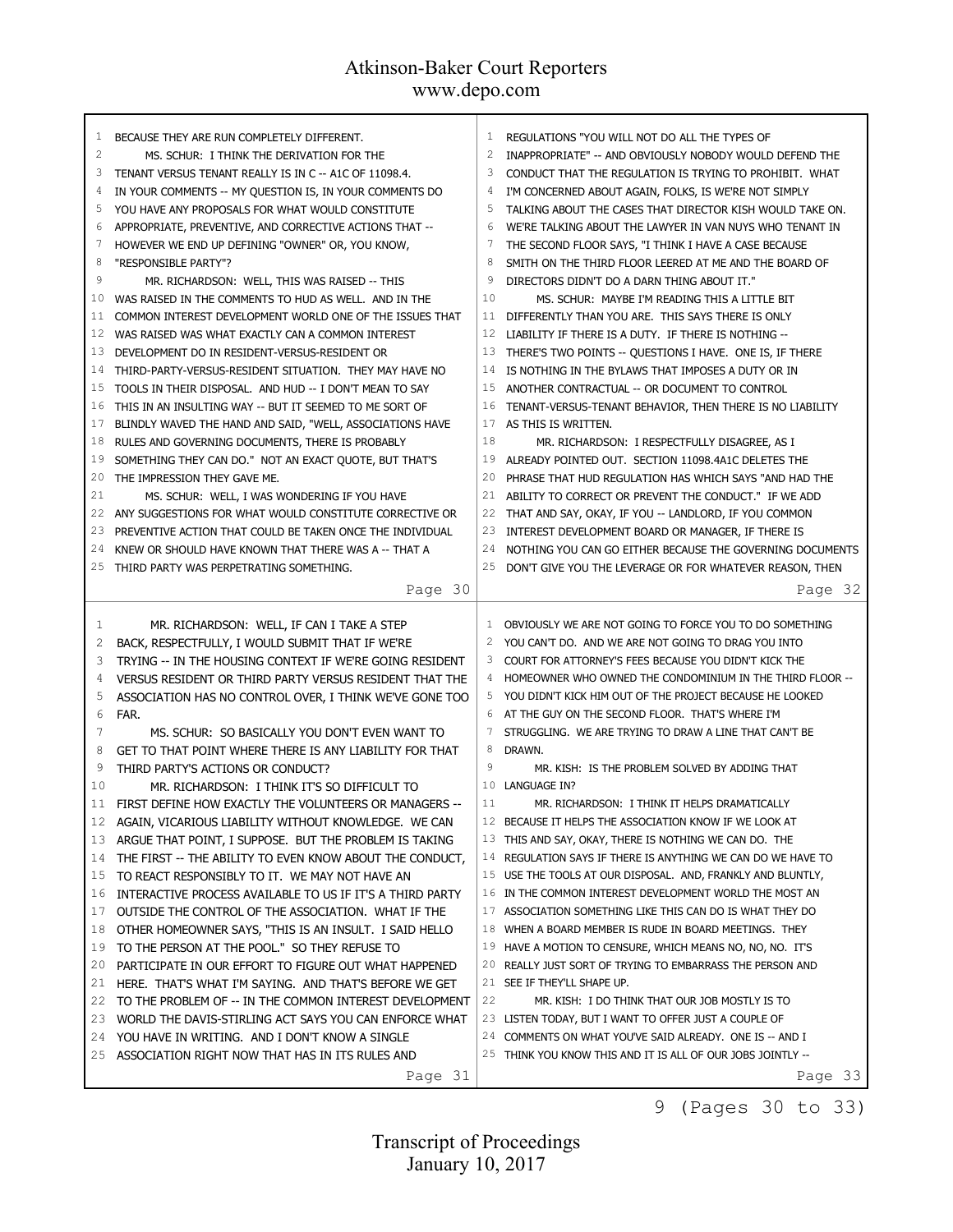| 1              | WHATEVER THE COUNCIL DOES IN THESE REGULATIONS, WE ARE    | 1            | DEVELOPMENT. WE DON'T WANT THAT. ONE OF THE QUESTIONS     |
|----------------|-----------------------------------------------------------|--------------|-----------------------------------------------------------|
| $\overline{c}$ | NOT GOING TO STOP LAWSUITS. THAT IS JUST THE REALITY. I   | 2            | IN THE HUD COMMENTS WAS, "WELL, ARE WE TRYING TO PROTECT  |
| 3              | THINK WE HAVE TO ACKNOWLEDGE IT. ONE OTHER REALITY IS     | 3            | THE MANAGING AGENTS FROM THIRD PARTIES?" AND THEY SAID,   |
| 4              | THERE IS, IN ESSENCE, A SUPER COMMENTER AND THAT IS HUD   | 4            | "NO, NO, ACTUALLY WE ARE NOT." THERE ARE EMPLOYMENT LAWS  |
| 5              | ITSELF. AND HUD HAS COMMENTED ON THESE AND THEY WILL      |              | THAT PROTECT THE MANAGING AGENT IN THAT CONTEXT. I THINK  |
| 6              | CONTINUE TO COMMENT UPON THE DRAFT AS IT MOVES THROUGH    | 6            | ONE OF THE THINGS WE MIGHT WANT TO ADDRESS IS DO WE       |
| 7              | THE RULEMAKING PROCESS. AND YOU WILL HAVE A CHANCE TO     | 7            | REALLY NEED TO APPLY THIS TO THE VOLUNTEER BOARD OF       |
| 8              | SEE WHAT THEIR COMMENTS ARE BECAUSE THIS IS PART OF THE   | 8            | DIRECTORS? NOT ALL DISCRIMINATION. OKAY. IF AN            |
| 9              | RULEMAKING PACKAGE. IF WE ARE TO DEVIATE FROM WHAT HUD    | 9            | ASSOCIATION ADOPTS A REGULATION SAYING NO CHILDREN CAN    |
| 10             | HAS ALREADY DONE, WE HAVE DO CONVINCE THEM THAT IT'S      | 10           | PLAY IN THE COMMON AREAS -- LIKE A CLIENT OF MINE DID     |
| 11             | OKAY. SO THE MORE FIREPOWER YOU CAN BRING TO THAT, IF --  | 11           | THREE YEARS AGO WITHOUT TELLING ME. YEAH, I FOUND OUT     |
| 12             | IF THERE IS SOMETHING THAT YOU THINK CALIFORNIA LAW       | 12           | BECAUSE IT WAS ATTACHED AS AN EXHIBIT TO A COMPLAINT IN   |
| 13             | REALLY NEEDS TO DEVIATE FROM WHAT HUD HAS DONE, WE CAN    | 13           | THE SUMMONS. THAT'S HOW I FOUND OUT. GOOD JOB, GUYS.      |
| 14             | TRY TO CONVINCE THEM. BUT, IF WE CAN'T, OUR HANDS ARE     | 14           | SO, YEAH, THAT CERTAINLY HAPPENS. I AM NOT ADVOCATING     |
| 15             | TIED. THIRD, IF THERE ARE SPECIFIC THINGS -- BECAUSE OF   | 15           | THAT VOLUNTEER DIRECTORS HAVE A FREE PASS FROM EVERYTHING |
| 16             | THAT FACT, IF THERE ARE THINGS IN THE FEDERAL REGULATIONS | 16           | THEY DO, BUT WHAT I AM SUGGESTING IS WE ARE REALLY        |
| 17             | OR IN FEDERAL GUIDANCE THAT YOU THINK WOULD BE USEFUL TO  | 17           | TARGETING THE MANAGERS HERE IN THIS AREA. MAYBE --        |
| 18             | ADD -- AS YOU'VE JUST MENTIONED ONE REGULATION SHOULD BE  | 18           | MAYBE -- EITHER WE DEFINE THE CORPORATION AS THE PERSON   |
| 19             | ADDED -- THAT IS, I THINK, REALLY HELPFUL TO US BECAUSE   | 19           | OR THE MANAGER -- MANAGING AGENT AS THE PERSON AND MAYBE  |
| 20             | IT'S ALREADY THERE. AND, IF IT ISN'T HERE, THEN THAT IS   | 20           | WE CLARIFY THAT WE DON'T NEED TO APPLY TO JOHN AND JANE,  |
| 21             | SOMETHING WE CAN DEBATE AND ADD IN, IF APPROPRIATE. AND   | 21           | THE VOLUNTEERS WHO ARE SERVING WITHOUT COMPENSATION WHO   |
| 22             | THEN, FINALLY, I JUST WANT TO SAY THIS AS -- FROM THE     | 22           | AREN'T TECHNICALLY, INDIVIDUALLY MAKING DECISIONS ANYWAY. |
| 23             | DEPARTMENT'S PERSPECTIVE I THINK THERE IS A LIMITED VALUE | 23           | THEY'RE MAKING CORPORATE DECISIONS. BUT IN FAIR HOUSING   |
| 24             | TO THE AVERAGE PERSON AND READING REGULATIONS OF ANY      | 24           | CONTEXT, WHEN THEY MAKE A MISTAKE, USUALLY THE DEFENDANTS |
| 25             | KIND. I THINK THAT IS WHAT YOUR JOBS ARE TO SOME EXTENT.  | 25           | ARE THE MANAGER OR MANAGING COMPANY, THE CORPORATION, AND |
|                | Page 34                                                   |              | Page 36                                                   |
|                |                                                           |              |                                                           |
|                |                                                           |              |                                                           |
| 1              | I'M REALLY COMMITTED FROM THE DEPARTMENT'S PERSPECTIVE TO | $\mathbf{1}$ | THEN THE FIVE BOARD MEMBERS.                              |
| $\overline{c}$ | PROVIDING SOME PLAIN ENGLISH GUIDANCE ON THESE ISSUES     | 2            | MS. SCHUR: THAT'S ONE OF THE THINGS I WANTED TO           |
| 3              | THAT I THINK WOULD BE REALLY HELPFUL TO FOLKS IN THE      | 3            | CLARIFY BECAUSE YOU KEEP REFERRING TO THE VOLUNTEERS, BUT |
| 4              | SITUATIONS THAT YOU ARE DESCRIBING. THE REALITY IS WE     | 4            | THE INDIVIDUAL -- THE DECISIONS ARE MADE BY THIS          |
| 5              | CAN'T REALLY DO THAT UNTIL WE GET THROUGH THE REGULATIONS | 5            | CORPORATE BOARD OF DIRECTORS WHICH CONSISTS OF            |
| 6              | SO THAT WE DON'T RUN INTO A PROBLEM. SO I WANT YOU TO     | 6            | VOLUNTEERS, BUT IT'S THE CORPORATE BOARD THAT IS THE      |
| 7              | KNOW, JUST SORT OF AN OVERALL PERSPECTIVE OR APPROACH,    | 7            | DEFENDANT AND ON THE HOOK. THE ENTITY IN THIS CASE, NOT   |
| 8              | THAT I WOULD LIKE TO DO THAT. AND I DO SEE A LOT OF       | 8            | THE INDIVIDUALS. CORRECT?                                 |
| 9              | POTENTIAL FOR THAT THAT MIGHT BE MORE USEFUL THAN SOME OF | 9            | MR. RICHARDSON: RESPECTFULLY SUGGESTING THEN              |
| 10             | US, THE REGULATIONS WE ARE DISCUSSING. I JUST WANTED TO   | 10           | LET'S SAY THAT. SAY WE DON'T MEAN TO INCLUDE THE          |
| 11             | MAKE THAT POINT.                                          | 11           | INDIVIDUAL VOLUNTEER IN THE DEFINITION OF PERSON. IF THE  |
| 12             | MR. RICHARDSON: I DO APPRECIATE THAT VERY MUCH            | 12           | CORPORATION IS GOING TO BE HELD ACCOUNTABLE FOR THE BAD   |
| 13             | AND I UNDERLINE PRETTY MUCH EVERYTHING YOU SAID. BUT I    | 13           | DECISION IT MAKES ALONG WITH ITS MANAGER, THEN LET'S SAY  |
| 14             | DO THINK THAT ONE OF THE STRUGGLES WE HAVE WITH THE HUD   | 14           | SO.                                                       |
| 15             | REGULATION AS ADOPTED IS IT REALLY SEEMS TAILORED TO THE  | 15           | MS. SCHUR: BUT ISN'T THAT TRUE AS A MATTER OF             |
| 16             | RENTAL HOUSING CONTEXT AND IT REALLY WASN'T THOUGHT       | 16           | LAW WHEN THE CORPORATE BOARD ACTS THE INDIVIDUALS ARE     |
| 17             | THROUGH THE IMPLICATIONS OF DEALING WITH A VOLUNTEER      | 17           | ONLY LIABLE AS --                                         |
| 18             | BOARD OF DIRECTORS WHO IS ALSO GOVERNING A HOUSING        | 18           | MR. RICHARDSON: I CAN TELL YOU THAT WHEN THE              |
| 19             | PROVIDER. SO I THINK THERE ARE SOME THINGS THAT           | 19           | LAWSUIT HAPPENS ALL FIVE DIRECTORS WILL BE ON THAT        |
| 20             | RESPECTFULLY WE COULD DO IN CALIFORNIA THAT AREN'T        | 20           | COMPLAINT ALONG WITH THE CORPORATION.                     |
| 21             | REPUDIATING THE REGULATION PART FROM IT, BUT CLARIFYING   | 21           | MS. SCHUR: THAT DOESN'T MEAN THEY'RE ON THE               |
| 22             | WHEN WE SAY HOUSING PROVIDER IN THE CONTEXT OF A COMMON   | 22           | HOOK, THE FACT THAT SOMEONE NAMES THEM.                   |
| 23             | INTEREST DEVELOPMENT. FOR EXAMPLE, I AM ASSUMING THAT     | 23           | MR. RICHARDSON: THAT REMAINS TO BE SEEN.                  |
| 24             | WHAT WE'RE REALLY -- THE BIGGEST PRIORITY IS TARGETING    | 24           | HOWEVER, MY POINT IS WE CAN TAKE TEAR OF THAT NOW WITHOUT |
| 25             | MISCONDUCT BY THE MANAGING AGENT OF A COMMON INTEREST     | 25           | BACKING OFF ON ANY OF WHAT THE REGULATION IS DESIGNED TO  |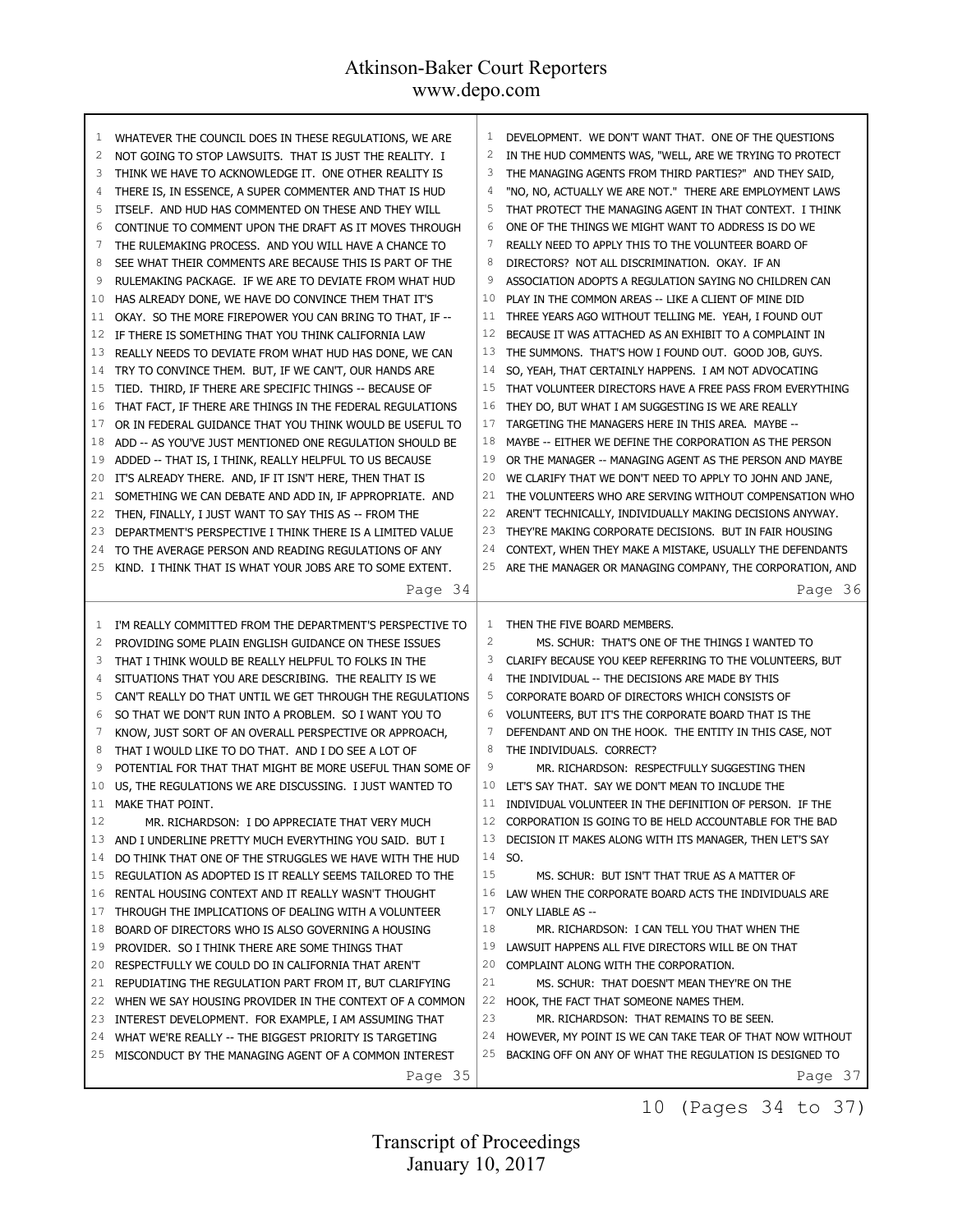| $\mathbf{1}$ | DO.                                                       | 1               |                                                           |
|--------------|-----------------------------------------------------------|-----------------|-----------------------------------------------------------|
| 2            |                                                           | 2               | NEIGHBOR KELLY RICHARDSON IS HOT" -- JUST LET ME GO WITH  |
|              | MS. SCHUR: I'M TRYING TO UNDERSTAND WHETHER THE           |                 | THAT FOR A MOMENT -- AND I'M OFFENDED BY THAT, CIVIL CODE |
| 3            | LAW ALREADY SAYS THAT SOMEWHERE, SORT OF WHERE AND HOW.   | 3               | 4170 DOESN'T ALLOW THE ASSOCIATION TO TAKE DOWN THAT      |
| 4            | I GUESS THAT IS WHAT I'M TRYING TO UNDERSTAND. WE DON'T   | $\overline{4}$  | NONCOMMERCIAL SPEECH. NOW, IS THERE SOME OTHER TORT THAT  |
| 5            | NEED TO RECREATE THE WHOLE CORPORATE LEGAL STRUCTURE THAT | 5               | MIGHT APPLY TO THAT? PROBABLY NOT. IS THAT HOSTILE        |
| 6            | IS IN THE OTHER STATUTES. IT'S WHAT I'M TRYING TO         | 6               | ENVIRONMENT? IT'S SPECIFICALLY DEFINED AS SUCH IN THE     |
| 7            | UNDERSTAND.                                               | 7               | PROPOSED REGULATION. AGAIN, THIS IS A CONCRETE EXAMPLE    |
| 8            | MR. RICHARDSON: AND DIRECTORS HAVE CERTAIN                | 8               | TRYING TO APPLY THINGS IN THE EMPLOYMENT CONTEXT VERY     |
| 9            | VOLUNTEERING ENTITIES FROM A COUPLE OF DIFFERENT SOURCES. | 9               | WELL, WE MOVE INTO THE REAL ESTATE CONTEXT AND NOW WE     |
| 10           | BUT MY POINT IS HERE WE HAVE AN OPPORTUNITY TO            | 10              | HAVE A DIRECT CLASH WITH AN EXISTING STATUTE. NOW, WE     |
| 11           | SPECIFICALLY SAY WHO OR WHAT WE ARE TARGETING TO BE       | 11              | TALKED EARLIER ABOUT WHAT POWER DO ASSOCIATIONS HAVE TO   |
| 12           | RESPONSIBLE FOR THE CONDUCT. I'M JUST SUGGESTING THAT WE  | 12              | ENFORCE CONDUCT WHICH IS PROHIBITED AS                    |
| 13           | DO THAT, THAT WE DON'T RELY ON IMPLICATIONS FROM OTHER    | 13              | HOSTILE-ENVIRONMENT TYPE OF CONDUCT, BUT CIVIL CODE 4350  |
| 14           | AREAS OF LAWS THAT MAY OR MAY NOT BE DEBATED. ONE OF THE  | 14              | SAYS THAT A COMMON INTEREST DEVELOPMENT CAN ONLY ENFORCE  |
| 15           | SECTIONS OF THE REGULATION THAT I WAS TRYING TO FIGURE    | 15              | RULES WHICH ARE WRITTEN. SO, IF WE PASS THIS REGULATION,  |
| 16           | OUT HOW I WOULD HANDLE IS 11098.5A2, THE HOSTILE          | 16              | WE CAN'T SAY TO ALL THE ASSOCIATIONS "OH, WELL, THIS      |
| 17           | ENVIRONMENT HARASSMENT. NOW, IN EMPLOYMENT CONTEXT THAT   | 17              | AUTOMATICALLY IS A RULE NOW FOR YOU. " WELL, REALLY?      |
| 18           | OFTEN IS A VERY DIFFICULT BEAST TO TACKLE BECAUSE IT CAN  | 18              | BECAUSE DAVIS-STIRLING SAYS UNLESS IT'S IN THE WRITTEN    |
| 19           | TAKE SO MANY FORMS. IS THAT INTENDED TO APPLY TO COMMON   | 19              | RULES AND DISTRIBUTED TO THE ALL THE MEMBERS, IT'S NOT    |
| 20           | INTEREST DEVELOPMENTS? THAT ACTUALLY MAY CONTRADICT       | 20              | SOMETHING THEY CAN ENFORCE. NOW, AGAIN, THAT MAY GO BACK  |
| 21           | LANGUAGE IN THE DAVIS-STIRLING ACT. NOW, ONE OF THE       | 21              | TO THE FIRST THING WE ALL DISCUSSED WHICH IS MAYBE JUST   |
| 22           | OTHER SECTIONS IS B1. ONE PROHIBITIVE CONDUCT IS VERBAL   | 22              | ADD IN THE PROVISO THAT THE ASSOCIATION HAS THE ABILITY   |
| 23           | HARASSMENT, DEROGATORY COMMENTS OR SLURS RELATED TO       | 23              | TO PRESCRIBE OR TO BEHAVE -- STOP THE CONDUCT.            |
| 24           | MEMBERSHIP IN A PROTECTED BASIS. THIS WAS ONE OF THE      | 24              | MR. KISH: ACTUALLY, WHAT WOULD BE VERY HELPFUL            |
| 25           | SCENARIOS THAT GAVE ME A LITTLE BIT OF SLEEPLESS NIGHTS   | 25              | AS YOU GO THROUGH YOUR COMMENTS, IF YOU THINK THAT IT     |
|              | Page 38                                                   |                 | Page 40                                                   |
|              |                                                           |                 |                                                           |
|              |                                                           |                 |                                                           |
|              |                                                           |                 |                                                           |
| 1            | TRYING TO FIGURE OUT HOW EXACTLY WOULD I HANDLE THAT AS   | 1               | WOULD BE INVOLVED OR AT LEAST AMELIORATED BY THAT         |
| 2            | THE ASSOCIATION'S ATTORNEY. BECAUSE IF I HAD FIVE         | $\overline{2}$  | LANGUAGE, IF YOU CAN JUST NOTE THAT.                      |
| 3            | DOLLARS FOR EVERY TIME I HEARD A RESIDENT IN A COMMON     | 3               | MR. MANDELBAUM: ONE THING, KELLY, I DO WANT TO            |
| 4            | INTEREST COMMUNITY SAY SOMETHING HORRIBLE DIRECTLY TO     | 4               | RAISE IS I HOPE WE ARE GETTING WRITTEN COMMENTS FROM YOU  |
| 5            | SOMEBODY ELSE'S FACE, I WOULDN'T BE IN FRONT OF YOU       | 5               | AS WELL. WE DEFINITELY APPRECIATE IT.                     |
| 6            | BECAUSE I WOULD BE RETIRED IN FRANCE. HOW EXACTLY DOES    | 6               | MR. RICHARDSON: YES. THIS IS THE SHORT                    |
| 7            | THE BOARD DECIDE IF SOMEBODY REALLY SAID SOMETHING        | $7\phantom{.0}$ | <b>VERSION.</b>                                           |
| 8            | HORRIBLE TO SOMEBODY ELSE? THIS PERSON SAYS I DID IT.     | 8               | MR. MANDELBAUM: IF CAN YOU HIGHLIGHT, JUST                |
| 9            | THIS PERSON SAYS NO. IS THERE A SAFE HARBOR IF THE        | 9               | BECAUSE I THINK THERE ARE OTHER PEOPLE THAT WANT TO TALK  |
| 10           | ASSOCIATION CANNOT CONFIRM THAT THE PROHIBITED CONDUCT    | 10              | AND I AM NOT SURE -- WE CAN DO A POLL HOW MANY PEOPLE CAN |
| 11           | OCCURRED? I DIDN'T SEE THAT HERE. NOW, MAYBE THAT'S       |                 | 11 COME BACK AFTER LUNCH.                                 |
| 12           | IMPLIED, BUT I DON'T SEE IT. AND THAT'S AN ISSUE. THE     | 12              | MR. RICHARDSON: THANK YOU. LET ME TRANSITION,             |
| 13           | OTHER ONE, PART TWO, THE SECOND PROHIBITED CONDUCT IS,    |                 | 13 THEN, TO THE SECOND TOPIC TODAY, THE ASSISTIVE ANIMAL  |
| 14           | QUOTE, "VISUAL FORMS OF HARASSMENT; E.G., DEROGATORY      | 14              | SITUATION. IN THE LAST COUPLE OF YEARS I HAVE PERSONALLY  |
| 15           | POSTERS, CARTOONS, DRAWINGS, WRITINGS, OR OTHER DOCUMENTS | 15              | DEALT WITH THE FOLLOWING SITUATIONS. THE HOMEOWNER IN     |
| 16           | RELATED TO MEMBERSHIP IN A PROTECTED BASIS." CIVIL CODE   | 16              | THREE-STORY, APARTMENT-STYLE CONDOMINIUM BUILDING, WHO    |
| 17           | SECTION 4710 PROTECTS THE RIGHT OF THE COMMON INTEREST    | 17              | HAS THREE LARGE DOGS. THE HOMEOWNER UNDERNEATH            |
| 18           | DEVELOPMENT RESIDENT TO DISPLAY ANY NONCOMMERCIAL FREE    | 18              | COMPLAINED SAYING THE DOGS ARE NOT ONLY IN EXCESS OF THE  |
| 19           | SPEECH IN THEIR SEPARATE INTEREST OR IN THEIR             | 19              | ASSOCIATION ALLOWED PET LIMIT, BUT THEY'RE EXTREMELY      |
| 20           | EXCLUSIVE-USE COMMON AREA. AS LONG AS IT'S NONCOMMERCIAL  | 20              | NOISY AND BOTHERS ME. THE HOMEOWNER UPSTAIRS SAYS TO THE  |
| 21           | SPEECH AND AS LONG AS IT'S A THREE-FOOT-BY-THREE-FOOT     | 21              | HOMEOWNER DOWNSTAIRS AND TO THE MANAGER AND THE BOARD OF  |
| 22           | SIGN OR THREE-FOOT-BY-FIVE-FOOT BANNER AND IT'S MADE OF   | 22              | DIRECTORS, "THESE ARE ALL MY COMFORT DOGS. THESE HAVE     |
| 23           | NORMAL PRINTED MATERIAL, THERE IS NOTHING THAT THE        | 23              | BEEN PRESCRIBED FOR ME. YOU CAN'T DO ANYTHING. LEAVE ME   |
| 24           | ASSOCIATION CAN DO. THAT'S IN THE CODE RIGHT NOW. SO IF   | 24              | ALONE OR I'M GOING TO SUE YOU." SECOND STORY, NEWPORT     |
|              | 25 I SAY -- IN MY FRONT WINDOW I POST A SIGN SAYING "MY   | 25              | BEACH, THE HOMEOWNER ASSOCIATION ALLOWS TWO DOGS.         |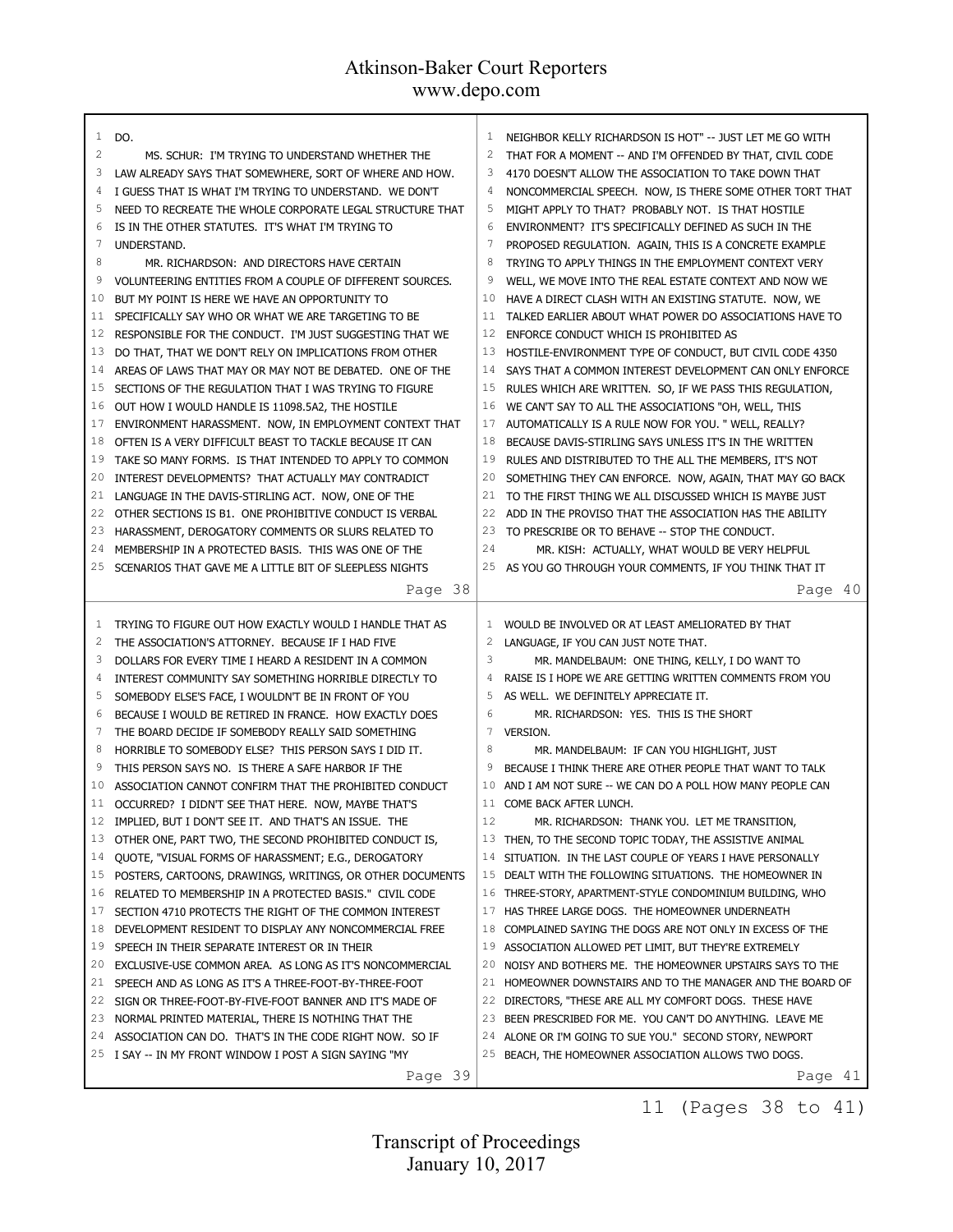| 1<br>2   | HOMEOWNER HAS THREE DOGS. WHEN THE MANAGER APPROACHES<br>AND SAYS, "YOU ARE ONLY ALLOWED TWO, YOU HAVE THREE,"   | 1<br>2         | ANIMAL, TYPICALLY TALKING ABOUT DOGS, THAT CAN BE A LEGAL<br>NUISANCE. FOR EXAMPLE, EVEN IF THE DOG IS NOT PHYSICALLY |
|----------|------------------------------------------------------------------------------------------------------------------|----------------|-----------------------------------------------------------------------------------------------------------------------|
| 3        | MAGICALLY A LETTER APPEARS DATED A FEW WEEKS AFTER THAT                                                          | 3              | MENACING OR BITING PEOPLE, WHAT IF IT'S BARKING ALL NIGHT                                                             |
| 4        | SAYING, "DOG NO. 3 IS AN ASSISTIVE ANIMAL.                                                                       | $\overline{4}$ | LONG? WHAT IF IT'S CHRONICALLY ALLOWED TO SOIL THE                                                                    |
| 5        | MRS. SO-AND-SO NEEDS THAT TO HELP HER BE CALM." SO THE                                                           | 5              | CARPETING IN THE HALLWAY IN FRONT OF THE UNIT? WOULDN'T                                                               |
| 6        | DOG WAS CREATED AS SUCH. THE THIRD STORY WAS IN SANTA                                                            | 6              | WE AGREE THAT AT THAT POINT THE ACCOMMODATIONS WOULD                                                                  |
| 7        | MONICA OR BRENTWOOD, SMALLER, APARTMENT-TYPE CONDO                                                               | 7              | BECOME UNREASONABLE? BUT UNDER THIS REGULATION, AS                                                                    |
| 8        | COMPLEX BANS LARGE ANIMALS OVER LIKE 20 OR 30 POUNDS.                                                            | 8              | CURRENTLY DRAFTED, WE DON'T HAVE THAT ABILITY. PERHAPS                                                                |
| 9        | AND THIS YOUNG MAN HAS A GERMAN SHEPHERD IN HIS                                                                  | 9              | THE -- MY FAVORITE PART OF THE DRAFT REGULATION IS                                                                    |
| 10       | APARTMENT-STYLE CONDO. THE BOARD OF DIRECTORS APPROACHES                                                         | 10             | SUBPART G OF SUBPART 27 WHICH TALKS ABOUT THE QUALIFIED                                                               |
| 11       | HIM AND SAYS, "WAIT A MINUTE, WE DON'T ALLOW GERMAN                                                              | 11             | HEALTH PROVIDERS MUST HAVE SPECIFIC KNOWLEDGE OF THE                                                                  |
| 12       | SHEPHERDS HERE. WE HAVE A SMALLER DOGS." IMMEDIATELY HE                                                          | 12             | PATIENT'S MEDICAL CONDITION AND, QUOTE, "NOT OPERATE                                                                  |
| 13       | GOES TO A FRIEND OF HIS, OBTAINS A LETTER SAYING "HE                                                             | 13             | PRIMARILY TO PROVIDE CERTIFICATIONS FOR ASSISTIVE                                                                     |
| 14       | NEEDS THE GERMAN SHEPHERD FOR COMFORT" AND SO THE                                                                | 14             | ANIMALS." I REALLY APPLAUD THAT SECTION, ALONG WITH THE                                                               |
| 15       | ASSOCIATION'S HANDS ARE TIED UNDER THE CURRENT LAW. I                                                            | 15             | INTERACTIVE PROCESS. I THINK THAT IS ONE OF THE BEST                                                                  |
| 16       | WAS IN THE CALIFORNIA ASSOCIATION REALTORS HOUSING                                                               | 16             | THINGS THE DRAFT HAS GOING FOR IT. BUT GOING DOWN TO                                                                  |
| 17       | MEETING ABOUT A YEAR AGO. WE WERE DISCUSSING THE BILL                                                            | 17             | REGULATION DRAFT 11098.30, PROOF OF DISABILITY, SUBPART                                                               |
| 18       | WHICH WAS, I THINK, THEN WITHDRAWN ON THIS TOPIC. AND A                                                          | 18             | E3, UNDER THE FOLKS WHO CAN PROVIDE PROVEN DISABILITY.                                                                |
| 19       | REALTOR STOOD UP AND TALKED ABOUT A REAL STORY WHERE                                                             | 19             | THIS IS BASICALLY A YOU CUT AND PASTE FROM THE DOJ HUD                                                                |
| 20       | SOMEBODY BROUGHT A SNAKE INTO A PUBLIC PLACE AND CLAIMED                                                         | 20             | INTERPRETIVE GUIDE, QUOTE, "A PEER SUPPORT GROUP, A                                                                   |
| 21       | IT WAS AN ACCOMMODATION, NECESSARY AS AN ASSISTIVE                                                               | 21             | NON-MEDICAL SERVICE AGENCY, SOCIAL WORKER, OR A RELIABLE                                                              |
| 22       | ANIMAL. THE ASSISTIVE ANIMAL ISSUE IS AN AREA OF RAMPANT                                                         | 22             | THIRD PARTY WHO IS IN A POSITION TO KNOW ABOUT THE                                                                    |
| 23       | ABUSE. I THINK IT'S DISRESPECTFUL TO THE PEOPLE THAT                                                             | 23             | INDIVIDUAL'S DISABILITY." THAT IS SO BROAD. BECAUSE MY                                                                |
| 24       | NEED THESE. I THINK WE NEED TO GET OUR ARMS AROUND THIS                                                          | 24             | NEXT DOOR NEIGHBOR COULD SAY, "I HAVE KNOWN THIS PERSON,                                                              |
| 25       | AND I THINK THE REGULATION DOESN'T GO FAR ENOUGH IN                                                              | 25             | I KNOW THEY HAVE THIS DISABILITY. I MAY NOT BE A                                                                      |
|          | Page 42                                                                                                          |                | Page 44                                                                                                               |
|          |                                                                                                                  |                |                                                                                                                       |
| 1        | CERTAIN AREAS AND TOO FAR IN OTHERS. ONE OF THE THINGS I                                                         | 1              | LICENSED PROFESSIONAL OR EXPERT IN THE FIELD, BUT I AM                                                                |
| 2        | WOULD URGE THE COUNCIL TO DO IS CONSULT -- BEFORE THE                                                            | 2              | CERTIFYING THAT THEY NEED THIS DISABILITY." AND I                                                                     |
| 3        | REGULATION ON ASSISTIVE ANIMALS BECOMES LAW, CONSULT WITH                                                        | 3              | UNDERSTAND THE INTENT BEHIND IT; BUT, AGAIN, THIS IS                                                                  |
| 4        | THE PSYCHIATRIC OR MENTAL HEALTH COMMUNITY. WHAT ARE THE                                                         | 4              | GOING TO GO OUT TO ALL THE HOUSING PROVIDERS IN THE                                                                   |
| 5        | ANIMALS THAT ARE ALMOST UNIVERSALLY BEING APPROVED AS                                                            | 5              | STATE. AND IF A PEER SUPPORT GROUP -- IF MY THERAPY                                                                   |
| 6        | ASSISTIVE ANIMALS? I THINK WE'RE GOING TO FIND THEY ARE                                                          | 6              | GROUP -- A MEMBER OF MY THERAPY GROUP CAN WRITE A LETTER                                                              |
| 7        | MAMMALS, 99 PERCENT CANINES, AND MAYBE A FEW CATS. AT                                                            | 7              | CERTIFYING THAT I NEED AN ASSISTIVE ANIMAL OR I HAVE                                                                  |
| 8        | LEAST THAT'S BEEN MY EXPERIENCE. I THINK THERE IS A                                                              | 8              | ALLERGIES OR WHATEVER -- REMEMBER, THIS ISN'T NECESSARILY                                                             |
| 9        | DESPERATE NEED TO DEFINE A LITTLE BIT FURTHER WHAT WE                                                            | 9              | JUST ABOUT DOGS. THAT'S MY PROBLEM, IS THAT THIS IS TOO                                                               |
| 10       | MEAN BY ASSISTIVE ANIMAL IN TERMS OF SPECIES. THAT IS                                                            | 10             | BROAD. THIS ISN'T IN THE REGULATION. THIS IS IN THE                                                                   |
| 11       | ONE AREA WE NEED HELP. THE OTHER THING IS GOING TO THE                                                           |                | 11 INTERPRETIVE GUIDE. THAT'S WHERE THE LANGUAGE CAME FROM.                                                           |
| 12       | REGULATION DRAFT 11098.26, REASONABLE ACCOMMODATIONS                                                             |                | 12 I GOOGLED IT TO MAKE SURE IT WAS RIGHT. I REALLY THINK                                                             |
| 13       | SOMEWHERE IN THE REGULATION. I WOULD RESPECTFULLY                                                                |                | 13 YOU CAN DELETE SUBPART E3 FROM THE REGULATION. YOU                                                                 |
| 14       | SUGGEST THAT BECAUSE WE CANNOT DEFINE ALL THE                                                                    |                | 14 WOULDN'T BE VIOLATING --                                                                                           |
| 15       | CIRCUMSTANCES IN WHICH AN ASSISTIVE ANIMAL CAN BE                                                                | 15             | MR. KISH: IS THAT HELPFUL TO PEOPLE, FOR US TO                                                                        |
| 16       | UNREASONABLE, I THINK ONE WAY IS THAT WE CAN SIMPLY SAY                                                          | 16             | DELETE IT FROM THE CALIFORNIA REGULATIONS?                                                                            |
| 17<br>18 | "IF IT IS A NUISANCE, IT IS NOT A REASONABLE                                                                     | 17             | MR. RICHARDSON: AGAIN, I THINK, IF WE DON'T                                                                           |
| 19       | ACCOMMODATION." AN ANIMAL MAY BE A NUISANCE GOING IN OR                                                          | 18<br>19       | DELETE IT, WE HAVE COMPLETELY DESTROYED THE SIGNIFICANCE                                                              |
| 20       | IT MAY BECOME A NUISANCE WHILE IT'S IN THE HOUSING. THE<br>REGULATION DOESN'T SAY THAT. INSTEAD 11098.27 SAYS IF | 20             | OF REQUIRING VERIFICATION OF A DISABILITY. IT MIGHT JUST<br>ALLOW PEOPLE TO SAY "I HAVE A DISABILITY." IF I CAN       |
| 21       | THE ANIMAL IN QUESTION POSES A DIRECT THREAT TO THE                                                              |                | 21 GO -- IF SOMEBODY HAS KNOWN ME FOR A LONG TIME, A MEMBER                                                           |
| 22       | HEALTH AND SAFETY OF OTHERS AND IF THE ASSISTIVE ANIMAL                                                          | 22             | OF MY THERAPY GROUP -- I AM URGING THAT WE LOOK AT IT A                                                               |
| 23       | WOULD CAUSE, QUOTE, "SUBSTANTIAL PHYSICAL DAMAGE TO THE                                                          | 23             | DIFFERENT WAY. IF I HAVE -- I DON'T THINK WE'RE SERVING                                                               |
| 24       | PROPERTY OF OTHERS." THE PROBLEM HERE IS THAT DOESN'T                                                            |                | 24 THE PEOPLE WITH THE DISABILITIES WHO WE SAY WE'RE SERVING                                                          |
| 25       | RECOGNIZE THE OTHER VARIOUS WAYS THAT AN ASSISTIVE                                                               |                | 25 BY THIS STANDARD BECAUSE I NEED -- IF I HAVE EMOTIONAL                                                             |

12 (Pages 42 to 45)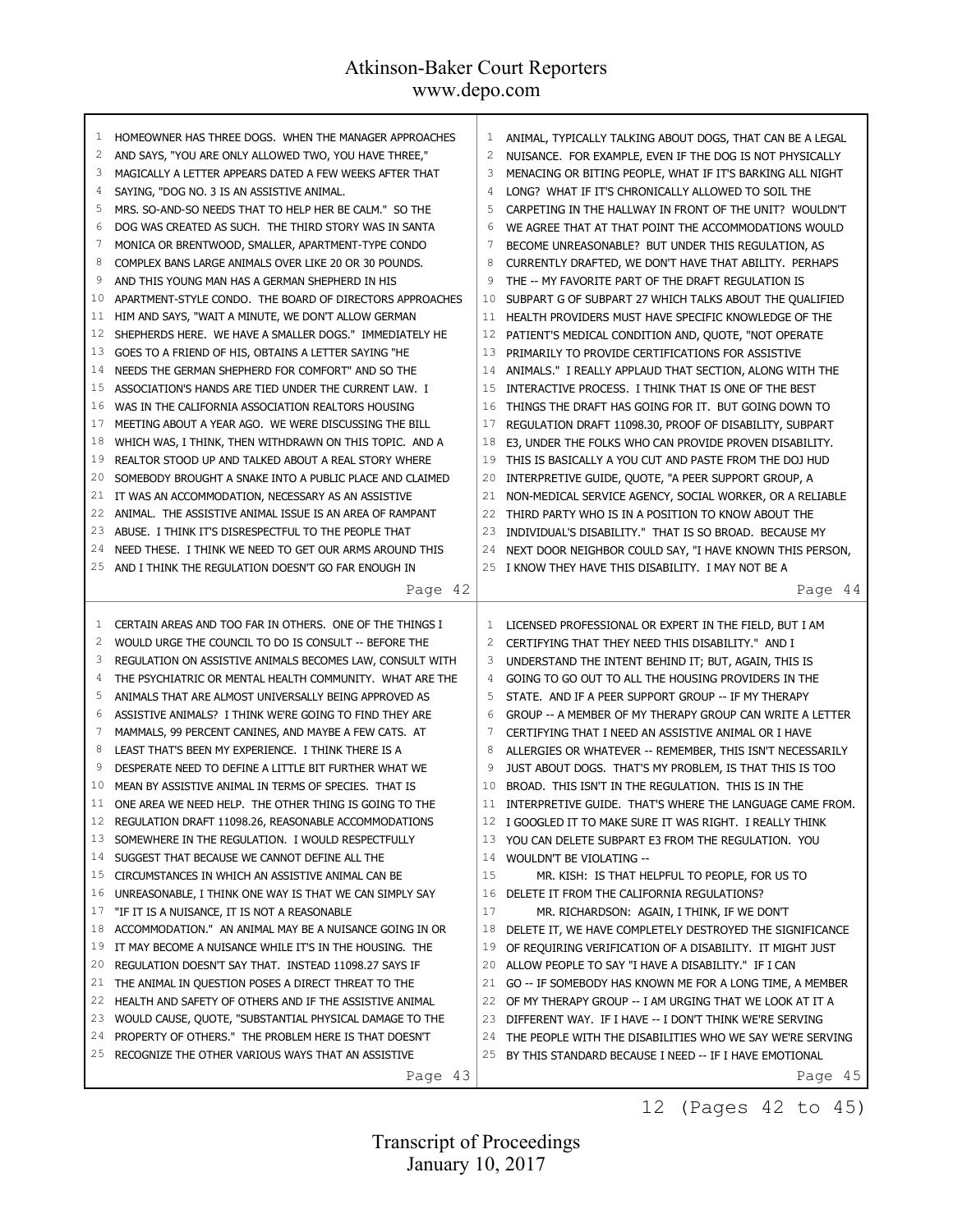| 1<br>2<br>3<br>4<br>5<br>6<br>7<br>8<br>9<br>10<br>11<br>12<br>13<br>14<br>15<br>16<br>17<br>18<br>19<br>20<br>21<br>22<br>23<br>24 | DISABILITIES, I NEED TO GO TO SOMEBODY WHO IS QUALIFIED<br>TO DEAL WITH MY DISABILITIES AND GIVE ME WHAT IN THEIR<br>PROFESSIONAL OPINION I NEED. UNDER THE LAW RIGHT<br>NOW IT'S GOING TO GET EVEN BROADER UNDER THIS REGULATION.<br>IF I HAVE -- IF I HAVE ALLERGIES AND I WANT TO HAVE<br>HARDWOOD FLOORS AND, BY GOD, I HAPPEN TO HAVE ALREADY PUT<br>IT IN, THE BOARD OF DIRECTORS CONFRONTS ME, SAYS, "YOU<br>VIOLATED USE RESTRICTION." I SAY, "OH, I HAVE<br>ALLERGIES." THEN DO I GET A LETTER FROM AN ALLERGIST OR<br>MEDICAL PROFESSIONAL TO DIAGNOSE? NO. THE LETTER CAME<br>IN FROM A CHINESE HERBALIST SAYING THIS PERSON HAS<br>ALLERGIES. AN ORTHOPEDIC SURGEON COULD ATTEST TO MY<br>EMOTIONAL DISABILITIES. THAT MAKES NO SENSE AND IT<br>DOESN'T HELP THE PERSON WHO NEEDS THAT VERY HELP. SO<br>IRONICALLY WE'RE NOT ONLY DESTROYING THE IMPORTANCE OF<br>REQUIRING SOME REAL VERIFICATION, BUT WE ARE ALSO<br>ALLOWING PEOPLE THAT MAY REALLY NEED TO BE SHUNTED TO THE<br>PEOPLE -- MARRIAGE AND FAMILY COUNSELOR, PSYCHOLOGIST,<br>PSYCHIATRIST, THERAPIST -- THOSE ARE THE PEOPLE THEY NEED<br>TO TALK TO ABOUT WHAT THEY REALLY NEED FOR THEIR<br>EMOTIONAL DISABILITIES. I PROBABLY BEAT THE HORSE DEAD.<br>MR. KISH: YES.<br>MS. SCHUR: LET ME JUST POINT OUT AS SOMEONE WHO<br>WORKS VERY CLOSELY WITH THE DISABILITY COMMUNITY THAT | 1<br>2<br>3<br>4<br>5<br>6<br>7<br>8<br>9<br>10<br>11<br>12<br>13<br>14<br>15<br>16<br>17<br>18<br>19<br>20<br>21<br>22<br>23<br>24 | LAW IN CALIFORNIA EVEN IF WE COULD GET IT BY HUD, SO TO<br>SPEAK, BY IGNORING THAT FACT? IN OTHER WORDS, IS THIS<br>SOMETHING BETTER ADDRESSED AT HUD IN THE FIRST INSTANCE<br>IF, IN FACT, THAT SPEAKS TO FEDERAL LAWS INTERPRETED BY<br>THE AGENCY CHARGED WITH INTERPRETING FEDERAL LAW IN THIS?<br>MR. RICHARDSON: I DO APPRECIATE THAT. THE<br>PROBLEM IS THAT WE'RE TALKING INTERPRETIVE GUIDE, WHICH<br>WE'VE ALL DESPERATELY CLUNG TO FOR YEARS, AND NOW WE'RE<br>GOING TO ELEVATE IT INTO OUR STATE REGULATIONS. BEFORE<br>WE DO THAT I THINK THAT THERE NEEDS TO BE SOME MORE<br>DIALOGUE BECAUSE IS THIS REALLY WHAT HUD MEANT TO SAY --<br>DOJ MEANT TO SAY? TO ME I DON'T CONSIDER INTERPRETIVE<br>GUIDE AS LAW. RIGHT? THE LAW IS THE REGULATION OF THE<br>STATUTE FOR THE CASELAW. AND, I'M SORRY, I HAVE A LAW<br>PROFESSOR RIGHT IN FRONT OF ME. DID I GET AT LEAST A B<br>ON THAT, PROFESSOR?<br>MR. IGLESIAS: YEAH.<br>MR. RICHARDSON: I VERY MUCH APPRECIATE THE<br>COUNCIL'S PATIENCE WITH ME. THIS IS SO SERIOUS AND WE<br>HAVE TO RUN THE THRESHOLD. IT'S A GREAT OPPORTUNITY FOR<br>OUR STATE. I JUST WANT TO MAKE SURE WE COME UP WITH<br>SOMETHING I CAN EXPLAIN TO MY CLIENTS THAT I CAN WRITE<br>ABOUT IN MY COLUMN AND PEOPLE DO IT RIGHT.<br>MR. MANDELBAUM: THANK YOU. IT'S GREAT TO HAVE |
|-------------------------------------------------------------------------------------------------------------------------------------|------------------------------------------------------------------------------------------------------------------------------------------------------------------------------------------------------------------------------------------------------------------------------------------------------------------------------------------------------------------------------------------------------------------------------------------------------------------------------------------------------------------------------------------------------------------------------------------------------------------------------------------------------------------------------------------------------------------------------------------------------------------------------------------------------------------------------------------------------------------------------------------------------------------------------------------------------------------------------------------------------------------------------------------------------------------------------------------------------------------------------------------------------------------------------------------------------------------------------------------------------------------------------------------------------------------------------------------------------------------|-------------------------------------------------------------------------------------------------------------------------------------|--------------------------------------------------------------------------------------------------------------------------------------------------------------------------------------------------------------------------------------------------------------------------------------------------------------------------------------------------------------------------------------------------------------------------------------------------------------------------------------------------------------------------------------------------------------------------------------------------------------------------------------------------------------------------------------------------------------------------------------------------------------------------------------------------------------------------------------------------------------------------------------------------------------------------------------------------------------------------------------------------------------------------------------------------------------------------------------------------------------------------------------------------------------------------------------------------------------------------------------------------------------------------------------------------------------------------|
| 25                                                                                                                                  | MANY OF THEM FIND THOSE SORTS OF SUPPORT THAT YOU ARE                                                                                                                                                                                                                                                                                                                                                                                                                                                                                                                                                                                                                                                                                                                                                                                                                                                                                                                                                                                                                                                                                                                                                                                                                                                                                                            | 25                                                                                                                                  | YOU BACK HERE.                                                                                                                                                                                                                                                                                                                                                                                                                                                                                                                                                                                                                                                                                                                                                                                                                                                                                                                                                                                                                                                                                                                                                                                                                                                                                                           |
|                                                                                                                                     | Page 46                                                                                                                                                                                                                                                                                                                                                                                                                                                                                                                                                                                                                                                                                                                                                                                                                                                                                                                                                                                                                                                                                                                                                                                                                                                                                                                                                          |                                                                                                                                     | Page 48                                                                                                                                                                                                                                                                                                                                                                                                                                                                                                                                                                                                                                                                                                                                                                                                                                                                                                                                                                                                                                                                                                                                                                                                                                                                                                                  |
|                                                                                                                                     |                                                                                                                                                                                                                                                                                                                                                                                                                                                                                                                                                                                                                                                                                                                                                                                                                                                                                                                                                                                                                                                                                                                                                                                                                                                                                                                                                                  |                                                                                                                                     |                                                                                                                                                                                                                                                                                                                                                                                                                                                                                                                                                                                                                                                                                                                                                                                                                                                                                                                                                                                                                                                                                                                                                                                                                                                                                                                          |
| 1                                                                                                                                   | DENIGRATING TO BE MUCH MORE EFFECTIVE IN HELPING THEM                                                                                                                                                                                                                                                                                                                                                                                                                                                                                                                                                                                                                                                                                                                                                                                                                                                                                                                                                                                                                                                                                                                                                                                                                                                                                                            | 1                                                                                                                                   | MS. SCHUR: AND I CERTAINLY APPRECIATE -- I'M                                                                                                                                                                                                                                                                                                                                                                                                                                                                                                                                                                                                                                                                                                                                                                                                                                                                                                                                                                                                                                                                                                                                                                                                                                                                             |
|                                                                                                                                     |                                                                                                                                                                                                                                                                                                                                                                                                                                                                                                                                                                                                                                                                                                                                                                                                                                                                                                                                                                                                                                                                                                                                                                                                                                                                                                                                                                  |                                                                                                                                     |                                                                                                                                                                                                                                                                                                                                                                                                                                                                                                                                                                                                                                                                                                                                                                                                                                                                                                                                                                                                                                                                                                                                                                                                                                                                                                                          |
| 2                                                                                                                                   | THAN THE TRADITIONAL MEDICAL ESTABLISHMENT, SO I DON'T                                                                                                                                                                                                                                                                                                                                                                                                                                                                                                                                                                                                                                                                                                                                                                                                                                                                                                                                                                                                                                                                                                                                                                                                                                                                                                           | $\overline{c}$                                                                                                                      | LEARNING A LOT ABOUT CONDOMINIUM AND OTHER KINDS OF LAW.                                                                                                                                                                                                                                                                                                                                                                                                                                                                                                                                                                                                                                                                                                                                                                                                                                                                                                                                                                                                                                                                                                                                                                                                                                                                 |
| 3                                                                                                                                   | THINK WE CAN SPEAK FOR PEOPLE WITH DISABILITIES AS TO                                                                                                                                                                                                                                                                                                                                                                                                                                                                                                                                                                                                                                                                                                                                                                                                                                                                                                                                                                                                                                                                                                                                                                                                                                                                                                            | 3                                                                                                                                   | THANK YOU FOR THAT.                                                                                                                                                                                                                                                                                                                                                                                                                                                                                                                                                                                                                                                                                                                                                                                                                                                                                                                                                                                                                                                                                                                                                                                                                                                                                                      |
| 4                                                                                                                                   | WHICH SUPPORTS ARE MORE HELPFUL TO THEM IN ADDRESSING                                                                                                                                                                                                                                                                                                                                                                                                                                                                                                                                                                                                                                                                                                                                                                                                                                                                                                                                                                                                                                                                                                                                                                                                                                                                                                            | $\overline{4}$                                                                                                                      | MR. KISH: THIS CERTAINLY WON'T MAKE IT INTO A                                                                                                                                                                                                                                                                                                                                                                                                                                                                                                                                                                                                                                                                                                                                                                                                                                                                                                                                                                                                                                                                                                                                                                                                                                                                            |
| 5                                                                                                                                   | THEIR NEEDS. MY OFFICE, FOR EXAMPLE, RUNS A VERY                                                                                                                                                                                                                                                                                                                                                                                                                                                                                                                                                                                                                                                                                                                                                                                                                                                                                                                                                                                                                                                                                                                                                                                                                                                                                                                 | 5                                                                                                                                   | FINAL STATEMENT OF REASONS AND I'LL HAVE -- I THINK I                                                                                                                                                                                                                                                                                                                                                                                                                                                                                                                                                                                                                                                                                                                                                                                                                                                                                                                                                                                                                                                                                                                                                                                                                                                                    |
| 6                                                                                                                                   | SUCCESSFUL PEER-SUPPORT PROGRAM THAT DEALS WITH PEOPLE                                                                                                                                                                                                                                                                                                                                                                                                                                                                                                                                                                                                                                                                                                                                                                                                                                                                                                                                                                                                                                                                                                                                                                                                                                                                                                           | 6                                                                                                                                   | MIGHT SAY IT AT EVERY HEARING -- IF THERE IS SOMETHING                                                                                                                                                                                                                                                                                                                                                                                                                                                                                                                                                                                                                                                                                                                                                                                                                                                                                                                                                                                                                                                                                                                                                                                                                                                                   |
| 7                                                                                                                                   | WITH MENTAL HEALTH DISABILITIES. SO I THINK WE NEED TO                                                                                                                                                                                                                                                                                                                                                                                                                                                                                                                                                                                                                                                                                                                                                                                                                                                                                                                                                                                                                                                                                                                                                                                                                                                                                                           | 7                                                                                                                                   | THAT HUD DOES THINK IS THE LAW, EVEN IF WE DISAGREE WITH                                                                                                                                                                                                                                                                                                                                                                                                                                                                                                                                                                                                                                                                                                                                                                                                                                                                                                                                                                                                                                                                                                                                                                                                                                                                 |
| 8                                                                                                                                   | BE VERY CAREFUL ABOUT SAYING WHAT PEOPLE WITH HEALTH                                                                                                                                                                                                                                                                                                                                                                                                                                                                                                                                                                                                                                                                                                                                                                                                                                                                                                                                                                                                                                                                                                                                                                                                                                                                                                             | 8                                                                                                                                   | IT, THAT'S WHAT WE'VE GOT. SO THERE IS SOME ADVOCACY                                                                                                                                                                                                                                                                                                                                                                                                                                                                                                                                                                                                                                                                                                                                                                                                                                                                                                                                                                                                                                                                                                                                                                                                                                                                     |
| 9<br>10                                                                                                                             | DISABILITIES NEED OR DON'T NEED.                                                                                                                                                                                                                                                                                                                                                                                                                                                                                                                                                                                                                                                                                                                                                                                                                                                                                                                                                                                                                                                                                                                                                                                                                                                                                                                                 | 9<br>10                                                                                                                             | THAT -- NOW IS THE TIME PROBABLY -- THAT YOU CAN DO AT                                                                                                                                                                                                                                                                                                                                                                                                                                                                                                                                                                                                                                                                                                                                                                                                                                                                                                                                                                                                                                                                                                                                                                                                                                                                   |
| 11                                                                                                                                  | MR. RICHARDSON: I CERTAINLY DON'T MEAN FOR ONE                                                                                                                                                                                                                                                                                                                                                                                                                                                                                                                                                                                                                                                                                                                                                                                                                                                                                                                                                                                                                                                                                                                                                                                                                                                                                                                   | 11                                                                                                                                  | THE FEDERAL LEVEL. WE DON'T HAVE THE POWER TO DEVIATE                                                                                                                                                                                                                                                                                                                                                                                                                                                                                                                                                                                                                                                                                                                                                                                                                                                                                                                                                                                                                                                                                                                                                                                                                                                                    |
|                                                                                                                                     | MOMENT TO DENIGRATE WHAT PEOPLE NEED. THAT'S MY POINT.                                                                                                                                                                                                                                                                                                                                                                                                                                                                                                                                                                                                                                                                                                                                                                                                                                                                                                                                                                                                                                                                                                                                                                                                                                                                                                           |                                                                                                                                     | FROM THAT IN MORE RESTRICTIVE WAYS. AND I'M JUST GOING                                                                                                                                                                                                                                                                                                                                                                                                                                                                                                                                                                                                                                                                                                                                                                                                                                                                                                                                                                                                                                                                                                                                                                                                                                                                   |
| 13                                                                                                                                  | 12 I WANT TO MAKE SURE THAT PEOPLE GET WHAT THEY NEED. IF I<br>GO TO MY BUDDY WHO IS AN ORTHOPEDIC SURGEON WHO DOES KNEE                                                                                                                                                                                                                                                                                                                                                                                                                                                                                                                                                                                                                                                                                                                                                                                                                                                                                                                                                                                                                                                                                                                                                                                                                                         | 13                                                                                                                                  | 12 TO CONTINUE BEATING THAT HORSE BECAUSE I THINK IT'S<br>IMPORTANT FOR FOLKS ON THE GROUND TO UNDERSTAND THAT, AS                                                                                                                                                                                                                                                                                                                                                                                                                                                                                                                                                                                                                                                                                                                                                                                                                                                                                                                                                                                                                                                                                                                                                                                                       |
| 14                                                                                                                                  | REPLACEMENTS FOR MY VERIFICATION OF MY EMOTIONAL NEEDS                                                                                                                                                                                                                                                                                                                                                                                                                                                                                                                                                                                                                                                                                                                                                                                                                                                                                                                                                                                                                                                                                                                                                                                                                                                                                                           | 14                                                                                                                                  | WELL. WE ARE FACED WITH LIMITATIONS THAT ARE OUTSIDE OF                                                                                                                                                                                                                                                                                                                                                                                                                                                                                                                                                                                                                                                                                                                                                                                                                                                                                                                                                                                                                                                                                                                                                                                                                                                                  |
| 15                                                                                                                                  | FOR A SUPPORT ANIMAL, I DON'T THINK THAT IS WHAT WE'RE                                                                                                                                                                                                                                                                                                                                                                                                                                                                                                                                                                                                                                                                                                                                                                                                                                                                                                                                                                                                                                                                                                                                                                                                                                                                                                           | 15                                                                                                                                  | OUR OWN ABILITY TO REGULATE. WITH THAT SAID, THIS IS                                                                                                                                                                                                                                                                                                                                                                                                                                                                                                                                                                                                                                                                                                                                                                                                                                                                                                                                                                                                                                                                                                                                                                                                                                                                     |
| 16                                                                                                                                  | TALKING ABOUT. IT SEEMS TO ME WE NEED TO HAVE PEOPLE --                                                                                                                                                                                                                                                                                                                                                                                                                                                                                                                                                                                                                                                                                                                                                                                                                                                                                                                                                                                                                                                                                                                                                                                                                                                                                                          | 16                                                                                                                                  | OBVIOUSLY UNBELIEVABLY USEFUL, PARTICULARLY TO ME.                                                                                                                                                                                                                                                                                                                                                                                                                                                                                                                                                                                                                                                                                                                                                                                                                                                                                                                                                                                                                                                                                                                                                                                                                                                                       |
| 17                                                                                                                                  | NOW I'M ASSUMING, BY THE WAY, COUNCIL, THAT THIS STANDARD                                                                                                                                                                                                                                                                                                                                                                                                                                                                                                                                                                                                                                                                                                                                                                                                                                                                                                                                                                                                                                                                                                                                                                                                                                                                                                        | 17                                                                                                                                  | MR. MANDELBAUM: ONE QUICK TENTATIVE. IT'S ONE                                                                                                                                                                                                                                                                                                                                                                                                                                                                                                                                                                                                                                                                                                                                                                                                                                                                                                                                                                                                                                                                                                                                                                                                                                                                            |
| 18                                                                                                                                  | IS NOT JUST GOING TO BE APPLIED TO THE ASSISTIVE ANIMAL                                                                                                                                                                                                                                                                                                                                                                                                                                                                                                                                                                                                                                                                                                                                                                                                                                                                                                                                                                                                                                                                                                                                                                                                                                                                                                          | 18                                                                                                                                  | O'CLOCK. I KNOW THERE ARE PEOPLE HERE TO TESTIFY AS PART                                                                                                                                                                                                                                                                                                                                                                                                                                                                                                                                                                                                                                                                                                                                                                                                                                                                                                                                                                                                                                                                                                                                                                                                                                                                 |
| 19                                                                                                                                  | ISSUE. I'M ASSUMING THIS IS GOING TO BE GIVEN A BROADER                                                                                                                                                                                                                                                                                                                                                                                                                                                                                                                                                                                                                                                                                                                                                                                                                                                                                                                                                                                                                                                                                                                                                                                                                                                                                                          | 19                                                                                                                                  | OF THE PUBLIC HEARING. I ALSO KNOW WE HAVE CONSTRAINTS                                                                                                                                                                                                                                                                                                                                                                                                                                                                                                                                                                                                                                                                                                                                                                                                                                                                                                                                                                                                                                                                                                                                                                                                                                                                   |
| 20                                                                                                                                  | APPLICATION, AS WELL.                                                                                                                                                                                                                                                                                                                                                                                                                                                                                                                                                                                                                                                                                                                                                                                                                                                                                                                                                                                                                                                                                                                                                                                                                                                                                                                                            | 20                                                                                                                                  | WITH OUR COURT REPORTER.                                                                                                                                                                                                                                                                                                                                                                                                                                                                                                                                                                                                                                                                                                                                                                                                                                                                                                                                                                                                                                                                                                                                                                                                                                                                                                 |
| 21                                                                                                                                  | MR. MANDELBAUM: WELL, I THINK THERE ARE TWO                                                                                                                                                                                                                                                                                                                                                                                                                                                                                                                                                                                                                                                                                                                                                                                                                                                                                                                                                                                                                                                                                                                                                                                                                                                                                                                      | 21                                                                                                                                  | MS. PALUTKE: I'M HEIDI PALUTKE. H-E-I-D-I,                                                                                                                                                                                                                                                                                                                                                                                                                                                                                                                                                                                                                                                                                                                                                                                                                                                                                                                                                                                                                                                                                                                                                                                                                                                                               |
| 22                                                                                                                                  | LEVELS TO THIS. ONE IS THIS SORT OF PRAGMATIC POLICY                                                                                                                                                                                                                                                                                                                                                                                                                                                                                                                                                                                                                                                                                                                                                                                                                                                                                                                                                                                                                                                                                                                                                                                                                                                                                                             | 22                                                                                                                                  | LAST NAME, P-A-L-U-T-K-E. I PROVIDED EXTENSIVE COMMENTS                                                                                                                                                                                                                                                                                                                                                                                                                                                                                                                                                                                                                                                                                                                                                                                                                                                                                                                                                                                                                                                                                                                                                                                                                                                                  |
| 23                                                                                                                                  | LEVEL THAT YOU ARE ADDRESSING AND THEN THE SECOND ONE --                                                                                                                                                                                                                                                                                                                                                                                                                                                                                                                                                                                                                                                                                                                                                                                                                                                                                                                                                                                                                                                                                                                                                                                                                                                                                                         | 23                                                                                                                                  | AND ALSO PROPOSED REVISED TEXT BY EMAIL THIS MORNING, SO                                                                                                                                                                                                                                                                                                                                                                                                                                                                                                                                                                                                                                                                                                                                                                                                                                                                                                                                                                                                                                                                                                                                                                                                                                                                 |
| 24                                                                                                                                  | APPEARS TO BE ADDRESSING -- WELL, ASSUMING FOR THE MOST                                                                                                                                                                                                                                                                                                                                                                                                                                                                                                                                                                                                                                                                                                                                                                                                                                                                                                                                                                                                                                                                                                                                                                                                                                                                                                          | 24                                                                                                                                  | I'M GOING TO PROVIDE THE READER'S DIGEST, CONDENSED                                                                                                                                                                                                                                                                                                                                                                                                                                                                                                                                                                                                                                                                                                                                                                                                                                                                                                                                                                                                                                                                                                                                                                                                                                                                      |
| 25                                                                                                                                  | THAT THIS IS FEDERAL LAW, DO WE ADVANCE THE CLARITY OF<br>Page 47                                                                                                                                                                                                                                                                                                                                                                                                                                                                                                                                                                                                                                                                                                                                                                                                                                                                                                                                                                                                                                                                                                                                                                                                                                                                                                | 25                                                                                                                                  | VERSION OF MY COMMENTS RIGHT NOW WHICH THANKFULLY IS FIVE<br>Page 49                                                                                                                                                                                                                                                                                                                                                                                                                                                                                                                                                                                                                                                                                                                                                                                                                                                                                                                                                                                                                                                                                                                                                                                                                                                     |

13 (Pages 46 to 49)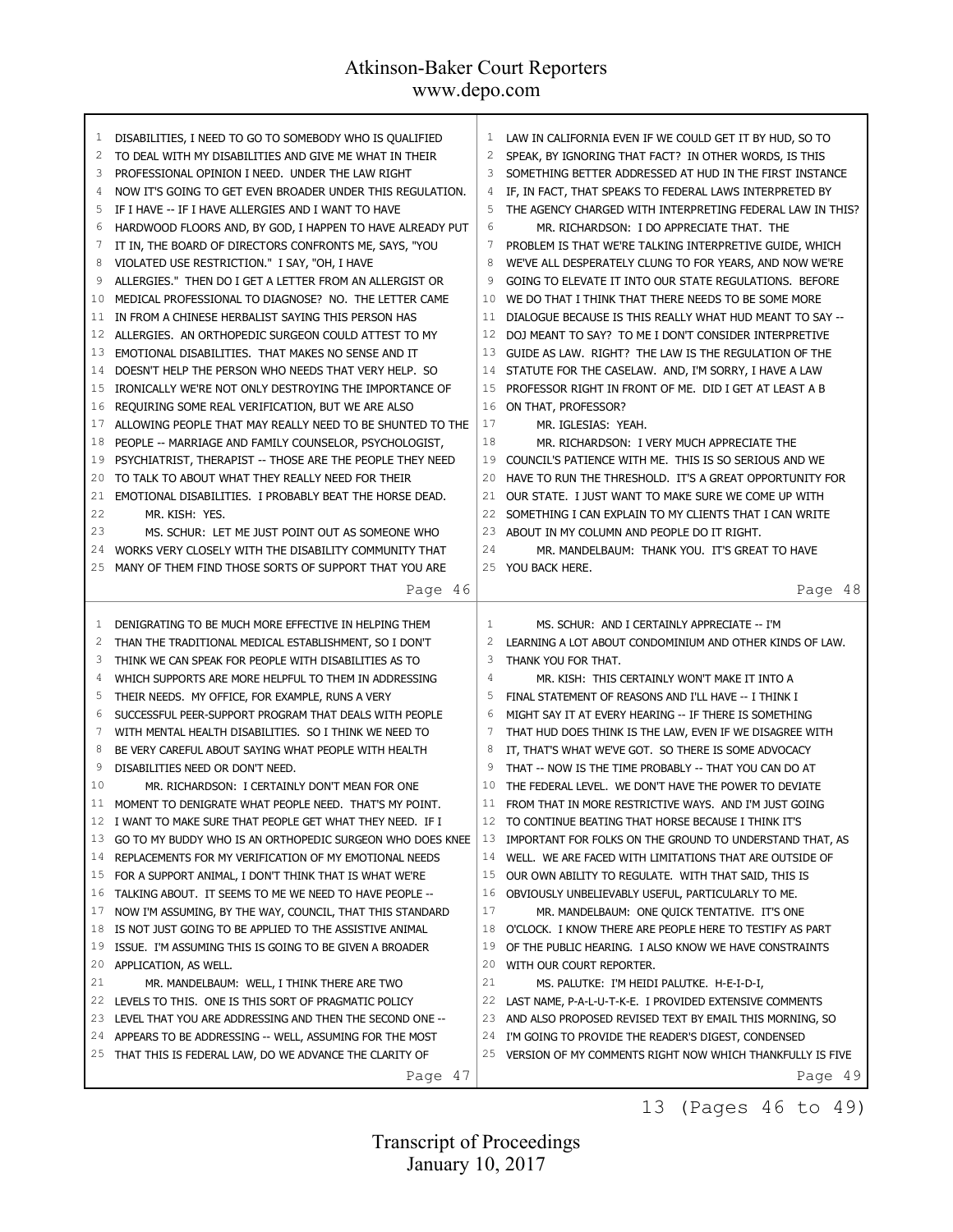| $\mathbf{1}$ | PAGES INSTEAD OF 12. THE FIRST COMMENT IS ON SECTION      | $\mathbf{1}$   | THAT?                                                             |
|--------------|-----------------------------------------------------------|----------------|-------------------------------------------------------------------|
| 2            | 11098.4, LIABILITY FOR DISCRIMINATORY HOUSING PRACTICES.  | $\overline{c}$ | MS. PALUTKE: YEAH.                                                |
| 3            | IN THE FIRST PART, SUBSECTION A1C, REGARDING DIRECT       | 3              | MS. SCHUR: OKAY.                                                  |
| 4            | LIABILITY, THAT WAS DISCUSSED EARLIER TODAY. IT IMPOSES   | $\overline{4}$ | MS. PALUTKE: YEAH. ACTUALLY, THE SUGGESTION                       |
| 5            | LIABILITY ON A PERSON WHO FAILS TO FULFILL A DUTY TO TAKE | 5              | THERE WAS JUST DELETING THAT SENTENCE BECAUSE THE FIRST           |
| 6            | PROMPT ACTION TO CORRECT OR ADD DISCRIMINATORY PRACTICE   | 6              | SENTENCE AND THE THIRD SENTENCE IN THAT PARAGRAPH                 |
| 7            | BY A THIRD PARTY. MY CONCERN HERE IS A LITTLE BIT         | 7              | COVER -- PROVIDES A GOOD DEFINITION OF WHAT HARASSMENT IS         |
| 8            | DIFFERENT THAN THE ONE RAISED EARLIER, ASSUMING THAT A    | 8              | WITHOUT THAT SECOND SENTENCE BEING THERE. SO THAT WAS             |
| 9            | LANDLORD DOES HAVE A DUTY TO TAKE ACTION. FOR EXAMPLE,    | 9              | WHAT THE SUGGESTION WAS. SUBPART B75 DEFINES HARASSMENT           |
| 10           | IF THE TENANT-VERSUS-TENANT CONDUCT RISES TO THE POINT OF | 10             | AND HOUSING TO REVEAL PRIVATE INFORMATION ABOUT AN                |
| 11           | VIOLATING SOMEONE'S QUIET ENJOYMENT, LANDLORD HAS A DUTY  | 11             | INDIVIDUAL WITHOUT THEIR CONSENT TO A THIRD PARTY RELATED         |
| 12           | TO DO SOMETHING ABOUT THAT. REALLY, THE ONLY CORRECTIVE   | 12             | TO MEMBERSHIP IN A PROTECTIVE CLASS. OUR CONCERN HERE IS          |
| 13           | TOOL A LANDLORD HAS IS THE EVICTION PROCESS. AND IN MANY  | 13             | THAT SOMETIMES IT'S NECESSARY TO USE INFORMATION ABOUT            |
| 14           | INSTANCES, PARTICULARLY IF IT'S IN A RENT-CONTROLLED      | 14             | THE PERSON'S MEMBERSHIP IN A PROTECTED CLASS EITHER TO DO         |
| 15           | COMMUNITY, THE COURT MAY REALLY HAVE A LOT OF SYMPATHY    | 15             | SOMETHING THAT IS ESSENTIAL TO THE LANDLORD-TENANT                |
| 16           | FOR THE TENANT, NOT WANT TO EVICT AN ENTIRE FAMILY OVER   | 16             | RELATIONSHIP OR TO ACTUALLY PROVIDE THE ACCOMMODATION             |
| 17           | SOME OBNOXIOUS ACTIONS OF ONE PERSON IN THAT FAMILY. SO   | 17             | THAT THE TENANT IS ASKING FOR AND OFTEN CONSENT IS                |
| 18           | THE LANDLORD'S EVICTION ACTION THEN FAILS. THE CONCERN    | 18             | UNREASONABLY WITHHELD. SOME EXAMPLES ARE FORMER HOUSING           |
| 19           | HERE IS THAT THE OWNER COULD STILL BE LIABLE BECAUSE IT'S | 19             | PROVIDER NEEDS TO DISCUSS WITH THE CURRENT HOUSING                |
| 20           | NOT CLEAR WHETHER THE LANDLORD HAS TO ACTUALLY SUCCEED AT | 20             | PROVIDER THE BEHAVIOR OF A TENANT'S PET THAT IS NOW BEING         |
| 21           | THAT PROMPT ACTION IN ORDER TO AVOID LIABILITY. THE       | 21             | PROPOSED TO BE AN ASSISTIVE ANIMAL. THAT TENANT MAY NOT           |
| 22           | LANGUAGE TALKED ABOUT EARLIER ADDING "HAVING THE POWER TO | 22             | CONSENT TO THAT DISCUSSION HAPPENING BECAUSE THERE MAY            |
| 23           | CORRECT IT AND FAILING TO DO SO," THAT WOULD HELP.        | 23             | HAVE BEEN PROBLEMS WITH THAT PRIOR LANDLORD, BUT THAT IS          |
| 24           | OBVIOUSLY IF THE COURT SAYS, NO, YOU CAN'T EVICT THAT     | 24             | ESSENTIAL INFORMATION FOR THE HOUSING PROVIDER TO HAVE TO         |
| 25           | PERSON, THEN YOU DON'T HAVE THE POWER TO DO IT. THAT      | 25             | DECIDE WHETHER THIS ASSISTIVE ANIMAL POSES A DIRECT               |
|              | Page 50                                                   |                | Page 52                                                           |
|              |                                                           |                |                                                                   |
|              |                                                           |                |                                                                   |
|              |                                                           |                |                                                                   |
| 1            | WOULD ADDRESS THAT. I HAVE SOME SLIGHTLY DIFFERENT        | 1              | THREAT OR NOT. THE HOUSING PROVIDER MAY NEED TO NOTIFY            |
| 2            | LANGUAGE IN MY PROPOSAL. EITHER OF THOSE WOULD FIX THAT   | 2              | AN EMPLOYEE DOING NECESSARY MAINTENANCE IN A BUILDING             |
| 3            | ISSUE. IN SUBSECTION A2 IT SAYS THAT PROMPT ACTION TO     | 3              | THAT IS OFFICIALLY A NO-PETS BUILDING THAT WHEN THEY GO           |
| 4            | END THE DISCRIMINATORY ACTION MAY NOT INCLUDE ANY ACTION  | 4              | INTO UNIT B THERE IS ACTUALLY A PIT BULL IN THERE BECAUSE         |
| 5            | THAT PENALIZES OR HARMS THE PERSON, SUCH AS EVICTION.     | 5              | IT'S AN ASSISTIVE ANIMAL. THAT MAINTENANCE WORKER NEEDS           |
| 6            | HERE OUR CONCERN IS THAT HAVING THIS PROTECTION THE WAY   | 6              | THAT INFORMATION WHETHER THE TENANT CONSENTS TO THAT              |
| 7            | THAT IT'S STATED MAY DELAY OR PREVENT EVICTION OF THAT    | 7              | BEING PROVIDED OR NOT. AND THEN FINALLY HOUSING PROVIDER          |
| 8            | PERSON WHO IS THE VICTIM OF DISCRIMINATION WHEN THERE ARE | 8              | MIGHT ALSO NEED TO DISCUSS A PARTICULAR DISABLED TENANT'S         |
| 9            | PERFECTLY GOOD, UNRELATED REASONS TO EVICT THAT PERSON,   | 9              | NEEDS WHEN WORKING WITH A CONTRACTOR TO RE-STRIPE A               |
| 10           | SUCH AS IF THEY HAVEN'T BEEN PAYING RENT. SO I HAVE       | 10             | PARKING LOT OR ADJUST CURB CUTS. AND CONSENT IS OFTEN             |
| 11           | PROPOSED SOME LANGUAGE IN MY WRITTEN COMMENTS THAT WOULD  |                | 11 UNREASONABLY WITHHELD, SO IT WOULD BE HELPFUL IF THERE         |
| 12           | ADDRESS THAT VERY NARROW ISSUE WHERE THERE ARE OTHER      | 12             | WERE SOME EXCEPTIONS WHERE IT'S REALLY ESSENTIAL FOR THE          |
| 13           | PROPER GROUNDS FOR EVICTION. MY NEXT COMMENT DEALS WITH   | 13             | LANDLORD TO SHARE THAT INFORMATION WITH SOMEONE. THE              |
| 14           | SECTION 1109.85 ON HARASSMENT. MY FIRST CONCERN IS WITH   | 14             | NEXT COMMENT IS ON SECTION 11098.6 DEALING WITH                   |
| 15           | SUBSECTION A WHICH STATES IN PART -- I THINK IT'S THE     | 15             | RETALIATION. THIS IS A SITUATION, I THINK, WHERE SOME             |
| 16           | SECOND SENTENCE -- HARASSMENT INCLUDES CONDUCT THAT       | 16             | LAW FROM THE EMPLOYMENT CONTEXT IS BEING SHIFTED INTO THE         |
| 17           | DEPRIVES OR INTERFERES WITH THE RIGHT TO LIVE IN A        | 17             | HOUSING CONTEXT AND IT'S NOT REALLY APPROPRIATE. THIS             |
| 18           | DISCRIMINATION-FREE HOUSING ENVIRONMENT. IT'S NOT LIKELY  | 18             | SECTION GRASPS PARTS FROM THE HARRIS CASE INTO THE                |
| 19           | THE INTENT, BUT I READ THIS SECTION TO MEAN THAT ANY      | 19             | HOUSING PART OF FEHA WHICH HAS A PROHIBITION AGAINST              |
| 20           | ALLEGATION, HOUSING DISCRIMINATION, BECAUSE IT INTERFERES | 20             | EVICTION AND OTHER ACTIONS WHEN THE DOMINANT PURPOSE IS           |
| 21           | WITH THE RIGHT TO LIVE IN A DISCRIMINATION-FREE HOUSING   | 21             | RETALIATION AGAINST A PERSON WHO HAS EXERCISED CERTAIN            |
| 22           | ENVIRONMENT, WOULD THEN ALSO SERVE AS A CLAIM FOR         | 22             | RIGHTS. HOWEVER, IN HARRIS THE CALIFORNIA SUPREME COURT           |
| 23           | HARASSMENT. I DON'T THINK THAT IS REALLY THE INTENT, SO   | 23             | WAS INTERPRETING OF THE CAUSATION REQUIREMENT THAT                |
| 24           | SOME CLARIFICATION THERE WOULD BE HELPFUL.                | 24             | APPLIES IN THE EMPLOYMENT CONTEXT. IT WASN'T                      |
| 25           | MS. SCHUR: CAN YOU GIVE US SOME LANGUAGE WITH<br>Page 51  |                | 25 INTERPRETING THE TYPE OF DOMINANT PURPOSE CAUSATION<br>Page 53 |

14 (Pages 50 to 53)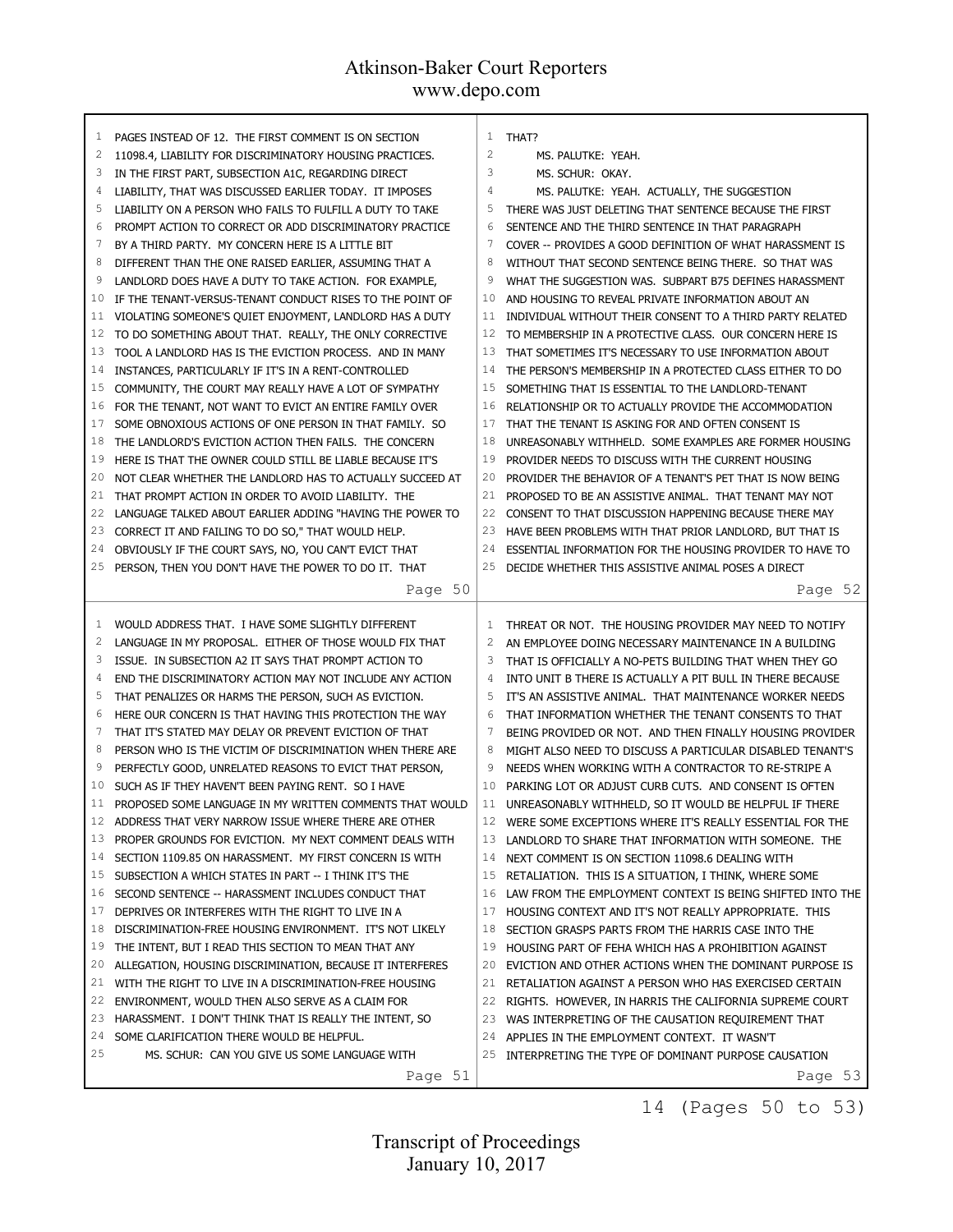| $\mathbf{1}$                     | REQUIREMENT THAT APPLIES IN HOUSING. IN FACT, IT                                                                                                                                                                                    | 1                    | POINT OF THE INTERACTIVE PROCESS IS TO COME UP WITH                                                                                                                                                                                                                                              |
|----------------------------------|-------------------------------------------------------------------------------------------------------------------------------------------------------------------------------------------------------------------------------------|----------------------|--------------------------------------------------------------------------------------------------------------------------------------------------------------------------------------------------------------------------------------------------------------------------------------------------|
| 2                                | SPECIFICALLY DISTINGUISHES THE LANGUAGE IT WAS LOOKING AT                                                                                                                                                                           | 2                    | ALTERNATIVES. I THINK WE ALL AGREE ABOUT WHAT THE                                                                                                                                                                                                                                                |
| 3                                | IN EMPLOYMENT FROM THE TYPE OF REQUIREMENT THAT IS                                                                                                                                                                                  | 3                    | PURPOSE IS. IT'S MORE -- OUR CONCERN IS MORE ABOUT --                                                                                                                                                                                                                                            |
| 4                                | RELEVANT HERE. I HAVE A QUOTE. I DON'T KNOW WHAT PAGE                                                                                                                                                                               | $\overline{4}$       | THE WORDS ARE USED DIFFERENTLY THAN IN THE HUD DOJ                                                                                                                                                                                                                                               |
| 5                                | OF THE CASE IT'S FROM. BUT THE QUOTE IS -- FROM                                                                                                                                                                                     | 5                    | GUIDANCE AND AMONG PRACTITIONERS IN THIS AREA. SO WHAT I                                                                                                                                                                                                                                         |
| 6                                | HARRIS -- IS SECTION 1290 -- 12940A DOES NOT SAY THAT                                                                                                                                                                               | 6                    | DID IN THE PROVISIONS THAT I HAVE PROVIDED IS DIVIDE THE                                                                                                                                                                                                                                         |
| 7                                | EMPLOYMENT ACTION MUST BE SOLELY BECAUSE, EXCLUSIVELY                                                                                                                                                                               | 7                    | LATER SECTION ON THE INTERACTIVE PROCESS INTO TWO PARTS.                                                                                                                                                                                                                                         |
| 8                                | BECAUSE OF, OR PREDOMINANTLY BECAUSE OF IMPROPER                                                                                                                                                                                    | 8                    | ONE DEALING WITH A REQUEST OF VERIFICATION AND THEN                                                                                                                                                                                                                                              |
| 9                                | DISCRIMINATION. SO WHAT THEY WERE INTERPRETING IN THAT                                                                                                                                                                              | 9                    | ANOTHER PART DEALING WITH THE INTERACTIVE PROCESS. I'VE                                                                                                                                                                                                                                          |
| 10                               | CASE WAS NOT A PREDOMINANTLY -- BECAUSE OF A REQUIREMENT                                                                                                                                                                            | 10                   | ALSO PROPOSED REVISIONS TO THIS EARLIER SECTION 11098.26                                                                                                                                                                                                                                         |
| 11                               | LIKE WHAT WE NEED TO LOOK AT HERE. IN THE HOUSING                                                                                                                                                                                   | 11                   | UNDER REASONABLE ACCOMMODATIONS SO THAT THOSE TWO THINGS                                                                                                                                                                                                                                         |
| 12                               | PROVISIONS OF FEHA THE LEGISLATURE SPECIFICALLY CHOSE TO                                                                                                                                                                            | 12                   | MATCH. ESSENTIALLY THERE WOULD BE THREE REASONS FOR                                                                                                                                                                                                                                              |
| 13                               | REQUIRE THAT DISCRIMINATORY MOTIVE TO BE THE DOMINANT                                                                                                                                                                               | 13                   | DENYING REASONABLE ACCOMMODATION. THE FIRST WOULD BE THE                                                                                                                                                                                                                                         |
| 14                               | PURPOSE TO PREDOMINATE. SO THAT SUGGESTS THAT THE                                                                                                                                                                                   | 14                   | APPLICANT OR RESIDENT HAS FAILED TO PROVIDE VERIFICATION                                                                                                                                                                                                                                         |
| 15                               | UNLAWFUL DISCRIMINATION HAS TO BE THE MOST IMPORTANT OR                                                                                                                                                                             | 15                   | OF DISABILITY THAT IS NOT OBVIOUS WITHIN A REASONABLE                                                                                                                                                                                                                                            |
| 16                               | CONTROLLING REASON. THIS IS A STRONGER CAUSATION                                                                                                                                                                                    | 16                   | TIME AFTER REQUEST BY THE HOUSING PROVIDER. THE SECOND                                                                                                                                                                                                                                           |
| 17                               | REQUIREMENT TO SHOW RETALIATION THAN IN THE EMPLOYMENT                                                                                                                                                                              | 17                   | REASON FOR DENIAL WOULD BE APPLICANT OR RESIDENT HAS                                                                                                                                                                                                                                             |
| 18                               | CONTEXT. IT'S NOT JUST A SUBSTANTIAL OR A CONTRIBUTING                                                                                                                                                                              | 18                   | FAILED TO PROVIDE VERIFICATION OF THE NEED FOR THE                                                                                                                                                                                                                                               |
| 19                               | FACTOR LIKE WHAT IS HERE IN THE PROPOSED REGULATION. OUR                                                                                                                                                                            | 19                   | ACCOMMODATION THAT IS NOT OBVIOUS WITHIN A REASONABLE                                                                                                                                                                                                                                            |
| 20                               | SUGGESTION TO ADDRESS THIS IS EITHER TO COME UP WITH A                                                                                                                                                                              | 20                   | TIME AFTER REQUEST BY THE HOUSING PROVIDER. AND THEN THE                                                                                                                                                                                                                                         |
| 21                               | DEFINITION FOR DOMINANT PURPOSE THAT REFLECTS THE                                                                                                                                                                                   | 21                   | LAST REASON WOULD BE THE ORIGINAL ACCOMMODATION REQUESTED                                                                                                                                                                                                                                        |
| 22                               | ORDINARY USAGE OF THOSE WORDS IN ENGLISH OR JUST TO                                                                                                                                                                                 | 22                   | IS NOT REASONABLE AND THE INTERACTIVE PROCESS AS DEFINED                                                                                                                                                                                                                                         |
| 23                               | STRIKE THE DEFINITION THAT IMPROPERLY REFERS TO THE                                                                                                                                                                                 | 23                   | IN SECTION -- BLAH, BLAH, BLAH -- HAS FAILED TO RESULT IN                                                                                                                                                                                                                                        |
| 24                               | LANGUAGE FROM HARRIS AND LEAVE IT TO THE COURTS IN THE                                                                                                                                                                              | 24                   | AN ALTERNATE REASONABLE ACCOMMODATION. THE NEXT COMMENT                                                                                                                                                                                                                                          |
| 25                               | FUTURE TO DECIDE WHAT "DOMINANT PURPOSE" ACTUALLY MEANS.                                                                                                                                                                            | 25                   | IS ON SECTION 11098.27 DEALING WITH ASSISTIVE ANIMALS.                                                                                                                                                                                                                                           |
|                                  | Page 54                                                                                                                                                                                                                             |                      | Page 56                                                                                                                                                                                                                                                                                          |
| 1                                | THAT'S IN MY WRITTEN COMMENTS, THE SPECIFIC PROVISIONS                                                                                                                                                                              | 1                    | THE FIRST CONCERN IS WITH THE PROPOSED LANGUAGE AND                                                                                                                                                                                                                                              |
| 2                                | FOR THAT. ALSO GOVERNMENT CODE 12955F STATES IN RELATION                                                                                                                                                                            | 2                    | SUBPART A WHICH REQUIRES THAT AN ANIMAL THAT IS KNOWN TO                                                                                                                                                                                                                                         |
| 3                                | TO ALL OF THIS THAT NOTHING HEREIN IS INTENDED TO CAUSE                                                                                                                                                                             | 3                    | BE A DIRECT THREAT MUST STILL BE ALLOWED IF THE THREAT                                                                                                                                                                                                                                           |
| 4                                | OR PERMIT THE DELAY OF AN UNLAWFUL DETAINER ACTION. THAT                                                                                                                                                                            | 4                    | CAN BE REDUCED OR ELIMINATED. OUR CONCERN IS THAT                                                                                                                                                                                                                                                |
| 5                                | IS PART OF THE LAW, BUT IT HASN'T BEEN INCORPORATED INTO                                                                                                                                                                            | 5                    | REDUCED IS NOT REALLY ENOUGH BECAUSE IT DOESN'T SAY HOW                                                                                                                                                                                                                                          |
| 6                                | THE PROPOSED REGULATION, SO WE REQUEST THAT THAT BE                                                                                                                                                                                 | 6                    | MUCH IT NEEDS TO BE REDUCED. SO OUR SUGGESTION INSTEAD                                                                                                                                                                                                                                           |
| 7                                | REFLECTED IN THE REGULATION ALSO. MOVING ON, FINALLY MTO                                                                                                                                                                            | 7                    | WOULD BE TO SAY THAT THE THREAT HAS TO BE ELIMINATED OR                                                                                                                                                                                                                                          |
| 8                                | REASONABLE ACCOMMODATIONS. SECTION 11098.26, SUBPART B,                                                                                                                                                                             | 8                    | SUFFICIENTLY MITIGATED. THE SECOND COMMENT IS ON SUBPART                                                                                                                                                                                                                                         |
| 9                                | PROVIDES THE ONLY REASONS FOR WHICH A HOUSING PROVIDER                                                                                                                                                                              | 9                    | A3 WHICH PROVIDES THAT THE DETERMINATION OF A DIRECT                                                                                                                                                                                                                                             |
| 10                               | MAY DENY REQUESTED ACCOMMODATION AFTER ENGAGING IN THE                                                                                                                                                                              | 10                   | THREAT MUST BE BASED ON INDIVIDUALIZED ASSESSMENT OF                                                                                                                                                                                                                                             |
| 11                               | INTERACTIVE PROCESS. THE FIRST REASON IS THAT THE                                                                                                                                                                                   | 11                   | OBJECTIVE EVIDENCE. WE REQUEST HERE THAT THE COUNCIL                                                                                                                                                                                                                                             |
| 12                               | APPLICANT OR RESIDENT IS NOT A PERSON WITH A DISABILITY.                                                                                                                                                                            | 12                   | PROVIDE EXAMPLES OF WHAT WOULD BE SUFFICIENT EVIDENCE OR                                                                                                                                                                                                                                         |
| 13                               | IF THE PERSON IS NOT DISABLED; HOWEVER, THEN THERE IS NO                                                                                                                                                                            | 13                   | WHAT WOULDN'T, WHAT KIND OF THINGS CAN LANDLORDS LOOK TO.                                                                                                                                                                                                                                        |
| 14                               | DUTY TO ENGAGE IN THE INTERACTIVE PROCESS. ONE OF THE                                                                                                                                                                               | 14                   | YOU KNOW, BAD REFERENCES FOR THE DOG FROM A PRIOR                                                                                                                                                                                                                                                |
| 15                               | MAIN ISSUES THAT C.A. HAS WITH THE STRUCTURE OF                                                                                                                                                                                     | 15                   | LANDLORD, REFERENCES FROM A VETERINARIAN. AND DOES THE                                                                                                                                                                                                                                           |
| 16                               | REGULATIONS RATHER THAN THE CONTENT IS THE USE OF THE                                                                                                                                                                               | 16                   | LANDLORD REALLY HAVE A RIGHT TO ASK FOR THAT INFORMATION                                                                                                                                                                                                                                         |
| 17<br>18<br>19<br>20<br>21<br>22 | TERM "INTERACTIVE PROCESS." I'LL TALK ABOUT THAT MORE IN<br>A MINUTE, BUT BASICALLY WE VIEW THE REQUEST AND<br>VERIFICATION SEGMENT AS SOMETHING THAT OCCURS BEFORE THE<br>INTERACTIVE PROCESS. AND THE INTERACTIVE PROCESS IS WHAT | 17<br>18<br>19<br>20 | OR IS THE ANIMAL ASSUMED TO NOT POSE A DIRECT THREAT<br>UNTIL SOMETHING HAPPENS? CAN A LANDLORD AFFIRMATIVELY<br>SEEK THIS INFORMATION? AND THEN, YOU KNOW, DENY IF -- IF<br>IT'S NOT A PROVIDED. THE NEXT CONCERN IS WITH SUBPART B<br>WHICH MAKES THE DISABLED PERSON LIABLE FOR DAMAGE BEYOND |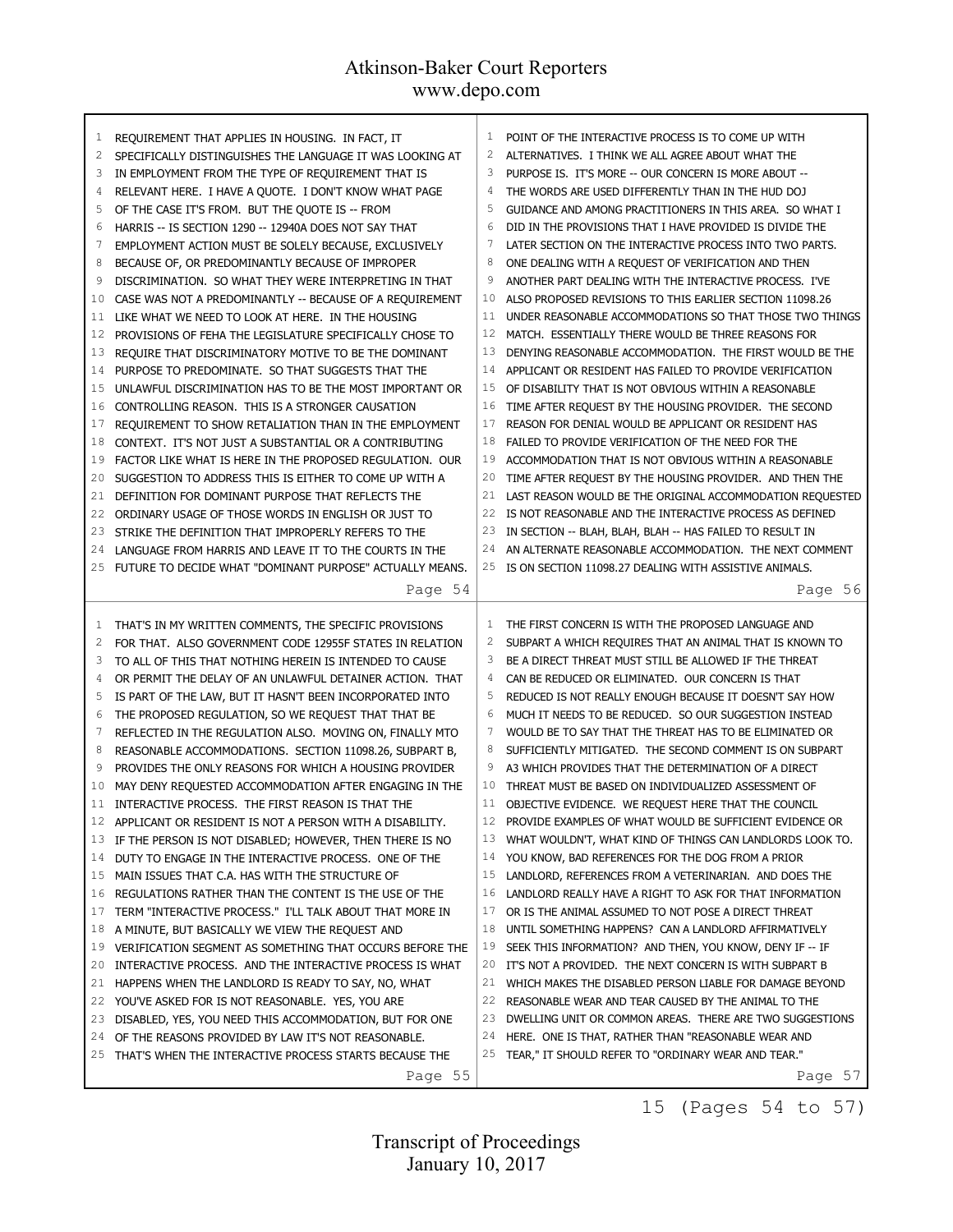| 1              | THAT'S THE LANGUAGE IN THE CIVIL CODE RELATING TO THE          | $\mathbf{1}$   | THAT'S REALLY A MORE PRACTICAL CONSIDERATION ABOUT HOW           |
|----------------|----------------------------------------------------------------|----------------|------------------------------------------------------------------|
| $\overline{c}$ | DISPOSITION OF THE TENANT'S SECURITY DEPOSIT. THERE ARE        | $\overline{c}$ | YOU ACTUALLY DO THIS. SUBPART G WAS TALKED ABOUT                 |
| 3              | ENOUGH ARGUMENTS ABOUT WHAT IS ORDINARY WEAR AND TEAR          | 3              | ALREADY, ABOUT REQUIRING THE QUALIFIED HEALTHCARE                |
| 4              | WITHOUT BRINGING A WHOLE OTHER WORD INTO IT. ALTHOUGH          | 4              | PROVIDER TO HAVE SPECIFIC KNOWLEDGE OF THE PATIENT'S             |
| 5              | "REASONABLE" MIGHT BE A BETTER WORD, WE ARE ALREADY STUCK      | 5              | MEDICAL CONDITION BASED ON ASSESSMENT AND NOT OPERATE            |
| 6              | WITH "ORDINARY." AND THEN THE SECOND SUGGESTION IS THAT        | 6              | PRIMARILY TO PROVIDE CERTIFICATIONS FOR ASSISTIVE                |
| $\overline{7}$ | THE SCOPE OF THE AREA WHERE THE ANIMAL MIGHT CAUSE DAMAGE      |                | ANIMALS. THIS SECTION IS EXTREMELY HELPFUL TO OUR                |
| 8              | REFER TO THE PREMISES RATHER THAN THE DWELLING UNIT OR         | 8              | MEMBERS. WE GET A LOT OF CALLS FROM MEMBERS ON OUR HELP          |
| 9              | COMMON AREAS. THAT ANIMAL MIGHT GO INTO SOMEONE ELSE'S         | 9              | LINE ABOUT TENANTS WHO HAVE A CERTIFICATION FROM THE             |
| 10             | APARTMENT AND CAUSE DAMAGE. IT MIGHT GO INTO AREAS OF          | 10             | INTERNET. AND WE REQUEST THAT THIS SECTION ALSO BE               |
| 11             | THE PROPERTY THAT ARE NOT COMMON AREAS THAT ARE                | 11             | INCORPORATED INTO THE LATER, BROADER SECTION ON PROOF OF         |
| 12             | SUPPOSEDLY ONLY ACCESSIBLE TO MAINTENANCE WORKERS. COULD       | 12             | DISABILITY SO THAT IT APPLIES TO ALL REQUESTS FOR                |
| 13             | BE A STORAGE CLOSET. THERE SHOULD BE LIABILITY FOR ANY         | 13             | ACCOMMODATIONS, NOT JUST THOSE FOR ANIMALS. I THINK THE          |
| 14             | DAMAGE THAT THE ANIMAL DOES ON THE PROPERTY NOT LIMITED        | 14             | BIGGEST OTHER AREA OF ABUSE WITH THOSE INTERNET                  |
| 15             | TO THESE AREAS. THEN IN SUBPART D, THE POSITION OF             | 15             | CERTIFICATES IS PROBABLY IN THE MEDICAL MARIJUANA                |
| 16             | REASONABLE CONDITIONS ON THE CONDUCT OF THAT ANIMAL AND        | 16             | CONTEXT. I WAS AT A FAIR HOUSING CONFERENCE A FEW YEARS          |
| 17             | THEIR OWNER. IT WOULD BE HELPFUL FOR THE COUNCIL TO            | 17             | AGO BEFORE CALIFORNIA LEGALIZED MARIJUANA AND THERE WERE         |
| 18             | DESCRIBE HOW THE OWNER CAN IMPOSE AND ENFORCE THOSE            | 18             | PEOPLE TALKING ABOUT BUILDINGS WHERE THEY WORK WITH THE          |
| 19             | RULES. C.A. HAS A FORM THAT IS USED, AN ADDENDUM. A LOT        | 19             | TENANTS WHERE ALL OF THE TENANTS HAD AN ASSISTIVE ANIMAL         |
| 20             | OF OUR MEMBERS HAVE THEIR OWN FORMS LIKE THAT THAT THEY        | 20             | AND THEY ALL HAD A MEDICAL MARIJUANA PRESCRIPTION AND ALL        |
| 21             | ATTACH TO THE LEASE SO THAT THEY BE ENFORCEABLE AS PART        | 21             | OF THOSE WERE FROM THE SAME PROVIDER. SO THAT IS                 |
| 22             | OF THAT CONTRACT. THE PROBLEM IS THAT OFTEN THE TENANTS        | 22             | PROBABLY SOMETHING WE WANT TO AVOID. I CAN SEE -- I              |
| 23             | WILL REFUSE TO SIGN THE DOCUMENT THAT OUTLINES THE             | 23             | HAVEN'T HEARD IT BE AN ISSUE, BUT THE OTHER MOST COMMON          |
| 24             | RESPONSIBILITIES WITH RESPECT TO THE ANIMAL. SO OUR            | 24             | REQUEST FOR AN ACCOMMODATION THAT WE'RE SEEING IS, YOU           |
| 25             | QUESTION IS, WELL, IF THE RULES ARE REASONABLE, CAN THEY       | 25             | KNOW, FOR THE LIVE-IN CAREGIVERS. AND I CAN SEE HOW              |
|                | Page 58                                                        |                | Page 60                                                          |
|                |                                                                |                |                                                                  |
|                |                                                                |                |                                                                  |
| 1              | BE ENFORCED EVEN IF THE TENANT HASN'T SIGNED IT? CAN THE       | $\mathbf{1}$   | THERE CAN BE ABUSE OF CERTIFICATION OF THAT TOO. THE             |
| 2              | ACCOMMODATION BE CONDITIONED ON COMPLIANCE WITH THE            | $\overline{c}$ | NEXT SECTION IS THE ONE DEALING WITH UNDUE HARDSHIP,             |
| 3              | REASONABLE RULE? AS LONG AS THEY HAVE THEIR DOG, THEY          | 3              | 11098.28, AND WHAT MAKES AN ACCOMMODATION UNREASONABLE.          |
| 4              | HAVE TO FOLLOW THEM WHETHER THEY, YOU KNOW, PUT THEIR          | 4              | THE CONCERN HERE IS THE USE OF DIFFERENT TERMINOLOGY THAN        |
| 5              | INITIALS ON IT OR NOT. AND MY WRITTEN COMMENTS DO HAVE         | 5              | THE HUD DOJ STATEMENT. HUD TALKS ABOUT AN UNDUE                  |
| 6              | SOME PROPOSED LANGUAGE FOR THAT. ANOTHER BIG ISSUE FOR A       | 6              | FINANCIAL OR ADMINISTRATIVE BURDEN OR FUNDAMENTAL                |
|                | LOT OF THE ATTORNEYS THAT I'VE TALKED TO IN PREPARING          |                | ALTERATION OF THE HOUSING PROGRAM. BY CONTRAST THE               |
| 8              | THESE COMMENTS IS IN SUBPART E. WE ARE ASSUMING THAT           | 8              | PROPOSED REGULATION REFERS TO UNDUE HARDSHIP. MAYBE THAT         |
| 9              | MEANS SOCIAL GUESTS AND INVITEES OF THE TENANT, NOT OF         | 9              | COMES FROM THE EMPLOYMENT CONTEXT. AND THEN THE                  |
| 10             | THE HOUSING PROVIDER. AND C.A. REQUESTS THAT THE COUNCIL       | 10             | DEFINITION USES SOME, BUT NOT EXACTLY THE SAME WORDS AS          |
| 11             | EXPLAIN ITS AUTHORITY TO REQUIRE HOUSING PROVIDERS TO          | 11             | HOW HUD TALKS ABOUT THESE UNDUE BURDENS. WHAT IT DOES IS         |
| 12             | PROVIDE REASONABLE ACCOMMODATION FOR PERSONS WITH WHOM IT      | 12             | REALLY LUMP TOGETHER THOSE THREE DISTINCT GROUNDS FOR            |
| 13             | HAS NO RELATIONSHIP AND FOR WHOM IT DOESN'T PROVIDE OR         | 13             | DENIAL OF ACCOMMODATIONS. IT IS UNCLEAR WHETHER SOME OF          |
| 14             | OFFER ANY HOUSING SERVICES. THIS IS AN ISSUE THAT COMES        | 14             | THE SIMILAR TERMINOLOGY IS INTENDED TO MEAN THE SAME             |
| 15             | UP A LOT. YOU KNOW, THE TENANT'S FRIENDS COME OVER AND         | 15             | THING, SO I PROVIDED REVISED TEXT USING HUD'S TERMINOLOGY        |
| 16             | THEY HAVE A DOG AND IT'S A NO-PET BUILDING, ASSUMING THAT      | 16             | AND THAT SETS IT UP SO THAT DEFINITIONS AND EXAMPLES CAN         |
| 17             | AN ACCOMMODATION IS REQUIRED TO THESE THIRD PARTIES. THE       | 17             | BE PROVIDED FOR EACH OF THE REASONS FOR DENIAL. IT'S             |
| 18             | REAL QUESTION IS, HOW DO YOU DO IT? YOU KNOW, WHERE THE        | 18             | ALSO MY UNDERSTANDING THAT THE HUD OCCUPANCY HANDBOOK            |
| 19             | PERSON SHOWS UP AT THE DOOR AND THEY HAVE A DOG AND YOU        | 19             | PROVIDES A NUMBER OF EXAMPLES AND GUIDANCE ON DETERMINING        |
| 20             | DON'T KNOW WHO THEY ARE AND THEY'RE VISITING YOUR TENANT.      | 20             | WHEN UNDUE FINANCIAL AND ADMINISTRATIVE BURDENS EXIST, SO        |
| 21             | HOW CAN YOU CONDITION THAT PERSON COMING ONTO YOUR             | 21             | THAT MIGHT BE A GOOD PLACE TO LOOK, ALSO. THERE ARE ALSO         |
| 22             | PROPERTY ON PRIOR VERIFICATION OF THEIR DISABILITY AND         | 22             | OTHER GROUNDS FOR DENIAL OF ACCOMMODATION. FOR EXAMPLE,          |
| 23             | THEIR NEED TO HAVE THE ANIMAL AT YOUR PROPERTY AS OPPOSED      | 23             | THE DISCUSSION OF DIRECT THREAT UNDER ASSISTIVE ANIMAL.          |
| 24             | TO JUST THE ONE WHERE THEY LIVE? AND HOW DO YOU GET THEM       | 24             | SO IT SHOULD BE CLEAR IN THIS SECTION THAT THERE CAN BE          |
| 25             | TO AGREE TO YOUR PROPERTY'S ASSISTIVE ANIMAL RULES?<br>Page 59 | 25             | OTHER REASONS WHY SOMETHING IS NOT REASONABLE. DIRECT<br>Page 61 |

16 (Pages 58 to 61)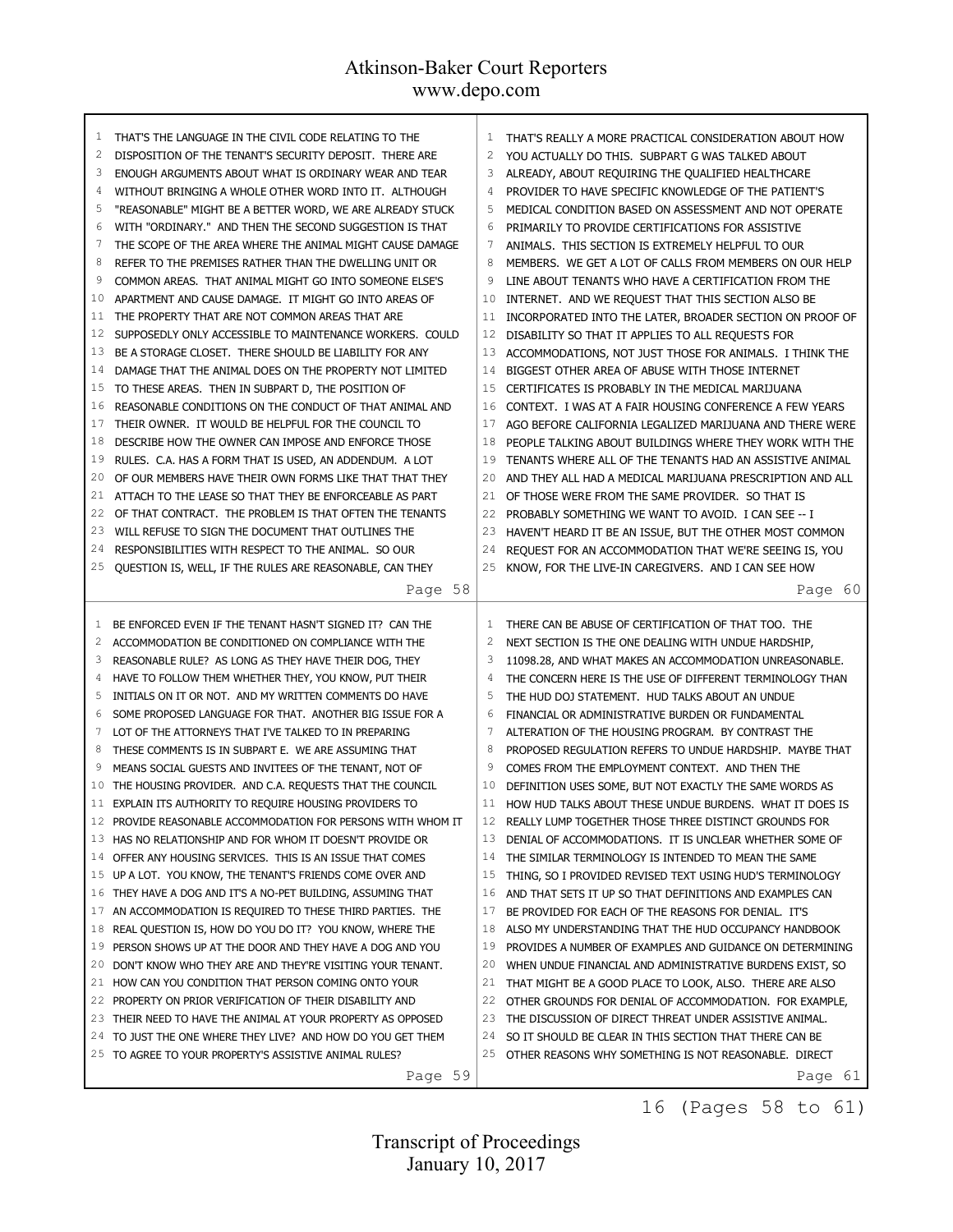| 1<br>2<br>3<br>4<br>5<br>6<br>7<br>8<br>9<br>10<br>11<br>12<br>13<br>14<br>15<br>16<br>17<br>18<br>19<br>20<br>21<br>22<br>23<br>24 | THREAT, FOR EXAMPLE, DOESN'T APPLY ONLY TO ANIMALS IN THE<br>HUD DOJ STATEMENT. ONE OF THE EXAMPLES THEY GIVE IS<br>ABOUT A TENANT BRANDISHING A BAT AND THAT BEING A<br>VIOLATION OF THE PROPERTY'S NO-THREATS POLICY. AND IN<br>THAT INSTANCE THE TENANT IS GIVEN A CHANCE TO GO BACK ON<br>THEIR MEDICATION AND STOP WAVING THE BAT AROUND, BUT IT<br>JUST SHOWS THAT DIRECT THREAT IS NOT JUST AN ISSUE FOR<br>ANIMALS. THE NEXT COMMENTS ARE ON SELECT SECTIONS,<br>11098.29, DEALING WITH THE INTERACTIVE PROCESS. I TALKED<br>ALREADY ABOUT OUR MAIN ISSUE WITH THE USE OF THIS TERM<br>AND THE NEED TO SEPARATE THE PROCESS OF DETERMINING THE<br>DISABILITY OF THE NEED FOR ACCOMMODATION FROM THE<br>INTERACTIVE PROCESS WHICH IS ABOUT COMING UP WITH<br>ALTERNATIVES IF THE HOUSING PROVIDER'S INITIAL<br>INCLINATION IS TO SAY NO BECAUSE IT'S NOT REASONABLE. WE<br>DO AGREE WITH THE COUNCIL'S PROVISIONS SUBPART D THAT ALL<br>PARTIES HAVE TO MAKE REASONABLE EFFORTS TO PARTICIPATE IN<br>GOOD FAITH. IT WOULD BE HELPFUL IF THE REGULATION WOULD<br>STATE WHEN HOUSING PROVIDER'S DUTY TO ENGAGE IN THE<br>INTERACTIVE PROCESS ENDS DUE TO THE APPLICANT'S OR<br>RESIDENT'S NONPARTICIPATION AND WHEN EARLIER IN THE<br>CONTEXT OF VERIFICATION AN OWNER CAN DENY THE REQUEST DUE<br>TO NONCOMMUNICATION OR EXTREME DELAY IN PROVIDING<br>SUFFICIENT VERIFICATION BY THE APPLICANT OR RESIDENT, | 1<br>2<br>3<br>4<br>5<br>6<br>7<br>8<br>9<br>10<br>11<br>12<br>13<br>14<br>15<br>16<br>17<br>18<br>19<br>20<br>21<br>22<br>23<br>24 | BE HEARD AS WELL. C.A.R. HAS SUBMITTED A LETTER WITH<br>COMMENTS ON THE REGULATIONS. I AM GOING TO BASICALLY<br>ELABORATE AND EXPAND BRIEFLY ON THOSE. CERTAIN POINTS<br>THAT I WAS GOING TO MAKE HAVE ALREADY BEEN MADE BY KELLY<br>RICHARDSON AND I'M NOT GOING TO JUST GO OVER THOSE AGAIN<br>SINCE YOU'VE HEARD THEM. SO I WILL BE DELETING THOSE<br>FROM MY COMMENTS. SO I'M LEANING RIGHT INTO IT. FIRST<br>THING I'M GOING TO DISCUSS IS REGARDING PROOF OF<br>DISABILITY AND SPECIFICALLY SECTION 11098.30. THE HUD<br>AND DOJ LETTERS' INTERPRETATION BOTH ALLOW HOUSING<br>PROVIDER TO ASK FOR RELIABLE DOCUMENTATION OF A<br>DISABILITY. WE WOULD REQUEST THAT THE WORD "RELIABLE" BE<br>ADDED TO LINE 2 OF 11098.30B INSTEAD OF JUST THE WORD<br>"DOCUMENTATION." WHILE THAT MAY SEEM LIKE A MINOR<br>CHANGE, WE BELIEVE THAT THAT WOULD HELP TO MAKE IT CLEAR<br>THAT SUCH DOCUMENTATION DOES NEED TO BE RELIABLE, NOT<br>JUST ANY DOCUMENTATION SUFFICES. FURTHERMORE, WE BELIEVE<br>AND REQUEST THAT A PARAGRAPH SHOULD BE ADDED TO THIS<br>SECTION TO CITE THOSE TYPES OF PROOFS WHICH ON THEIR OWN<br>DO NOT PROVIDE RELIABLE DOCUMENTATION. AND THIS WOULD BE<br>CONSISTENT WITH THE DFEH'S SETTLEMENT WITH THE IRVINE<br>COMPANY. A SECTION COULD BE ADDED. PAGE 27 OF THAT<br>SETTLEMENT -- THAT SETTLEMENT AGREEMENT, I BELIEVE, WAS<br>INCLUDED AS A PART OF THE CALIFORNIA POLITICAL CONSULTANT |
|-------------------------------------------------------------------------------------------------------------------------------------|--------------------------------------------------------------------------------------------------------------------------------------------------------------------------------------------------------------------------------------------------------------------------------------------------------------------------------------------------------------------------------------------------------------------------------------------------------------------------------------------------------------------------------------------------------------------------------------------------------------------------------------------------------------------------------------------------------------------------------------------------------------------------------------------------------------------------------------------------------------------------------------------------------------------------------------------------------------------------------------------------------------------------------------------------------------------------------------------------------------------------------------------------------------------------------------------------------------------------------------------------------------------------------------------------------------------------------------------------------------------------------------------------------------------|-------------------------------------------------------------------------------------------------------------------------------------|------------------------------------------------------------------------------------------------------------------------------------------------------------------------------------------------------------------------------------------------------------------------------------------------------------------------------------------------------------------------------------------------------------------------------------------------------------------------------------------------------------------------------------------------------------------------------------------------------------------------------------------------------------------------------------------------------------------------------------------------------------------------------------------------------------------------------------------------------------------------------------------------------------------------------------------------------------------------------------------------------------------------------------------------------------------------------------------------------------------------------------------------------------------------------------------------------------------------------------------------------------------------------------------------------------------------------------------------------------------------------------------------------------------------|
| 25                                                                                                                                  | PARTICULARLY IF WE'RE TALKING ABOUT SOMEBODY APPLYING FOR                                                                                                                                                                                                                                                                                                                                                                                                                                                                                                                                                                                                                                                                                                                                                                                                                                                                                                                                                                                                                                                                                                                                                                                                                                                                                                                                                          | 25                                                                                                                                  | GROUPS LETTER. THAT PARTICULAR PAGE DISCUSSES TYPES OF                                                                                                                                                                                                                                                                                                                                                                                                                                                                                                                                                                                                                                                                                                                                                                                                                                                                                                                                                                                                                                                                                                                                                                                                                                                                                                                                                                 |
|                                                                                                                                     | Page 62                                                                                                                                                                                                                                                                                                                                                                                                                                                                                                                                                                                                                                                                                                                                                                                                                                                                                                                                                                                                                                                                                                                                                                                                                                                                                                                                                                                                            |                                                                                                                                     | Page 64                                                                                                                                                                                                                                                                                                                                                                                                                                                                                                                                                                                                                                                                                                                                                                                                                                                                                                                                                                                                                                                                                                                                                                                                                                                                                                                                                                                                                |
| 1                                                                                                                                   | HOUSING AND THEY HAVEN'T MOVED IN YET. THIS CAN BE A BIG                                                                                                                                                                                                                                                                                                                                                                                                                                                                                                                                                                                                                                                                                                                                                                                                                                                                                                                                                                                                                                                                                                                                                                                                                                                                                                                                                           | $\mathbf{1}$                                                                                                                        |                                                                                                                                                                                                                                                                                                                                                                                                                                                                                                                                                                                                                                                                                                                                                                                                                                                                                                                                                                                                                                                                                                                                                                                                                                                                                                                                                                                                                        |
| 2                                                                                                                                   | ISSUE. SO WHAT'S IN MY LONGER COMMENTS ARE A REWRITE OF                                                                                                                                                                                                                                                                                                                                                                                                                                                                                                                                                                                                                                                                                                                                                                                                                                                                                                                                                                                                                                                                                                                                                                                                                                                                                                                                                            | 2                                                                                                                                   | VERIFICATIONS WHICH IN AND OF THEMSELVES ARE NOT<br>SUFFICIENT. AND WE BELIEVE SETTING THAT OUT WOULD BE A                                                                                                                                                                                                                                                                                                                                                                                                                                                                                                                                                                                                                                                                                                                                                                                                                                                                                                                                                                                                                                                                                                                                                                                                                                                                                                             |
| 3                                                                                                                                   | THE SECTION BREAKING IT INTO TWO PARTS. ONE WHICH DEALS                                                                                                                                                                                                                                                                                                                                                                                                                                                                                                                                                                                                                                                                                                                                                                                                                                                                                                                                                                                                                                                                                                                                                                                                                                                                                                                                                            | 3                                                                                                                                   | BENEFIT. THE BENEFIT OF SUCH CLARITY FROM HOUSING                                                                                                                                                                                                                                                                                                                                                                                                                                                                                                                                                                                                                                                                                                                                                                                                                                                                                                                                                                                                                                                                                                                                                                                                                                                                                                                                                                      |
| 4                                                                                                                                   | WITH THE REQUEST FOR THE ACCOMMODATION AND VERIFICATION,                                                                                                                                                                                                                                                                                                                                                                                                                                                                                                                                                                                                                                                                                                                                                                                                                                                                                                                                                                                                                                                                                                                                                                                                                                                                                                                                                           | 4                                                                                                                                   | PROVIDERS IS OBVIOUS. WHEN THEY GET THESE TYPES OF                                                                                                                                                                                                                                                                                                                                                                                                                                                                                                                                                                                                                                                                                                                                                                                                                                                                                                                                                                                                                                                                                                                                                                                                                                                                                                                                                                     |
| 5<br>6                                                                                                                              | IF IT'S NECESSARY. AND THEN A SECOND PART DEALING WITH                                                                                                                                                                                                                                                                                                                                                                                                                                                                                                                                                                                                                                                                                                                                                                                                                                                                                                                                                                                                                                                                                                                                                                                                                                                                                                                                                             | 5<br>6                                                                                                                              | THINGS THEY CAN KNOW THAT THIS IS NOT ADEQUATE                                                                                                                                                                                                                                                                                                                                                                                                                                                                                                                                                                                                                                                                                                                                                                                                                                                                                                                                                                                                                                                                                                                                                                                                                                                                                                                                                                         |
| 7                                                                                                                                   | THE INTERACTIVE PROCESS. I'M NOT GOING TO READ IT<br>BECAUSE IT'S LONG AND BORING. THE LAST COMMENTS WE HAVE                                                                                                                                                                                                                                                                                                                                                                                                                                                                                                                                                                                                                                                                                                                                                                                                                                                                                                                                                                                                                                                                                                                                                                                                                                                                                                       | 7                                                                                                                                   | DOCUMENTATION. IT'S ALSO BENEFICIAL FOR THOSE WHO ARE                                                                                                                                                                                                                                                                                                                                                                                                                                                                                                                                                                                                                                                                                                                                                                                                                                                                                                                                                                                                                                                                                                                                                                                                                                                                                                                                                                  |
| 8                                                                                                                                   | ARE ON THE SECTION DEALING WITH PROOF OF DISABILITY.                                                                                                                                                                                                                                                                                                                                                                                                                                                                                                                                                                                                                                                                                                                                                                                                                                                                                                                                                                                                                                                                                                                                                                                                                                                                                                                                                               | 8                                                                                                                                   | DISABLED OR FOR ADVOCATES FOR THE DISABLED BECAUSE WE ARE                                                                                                                                                                                                                                                                                                                                                                                                                                                                                                                                                                                                                                                                                                                                                                                                                                                                                                                                                                                                                                                                                                                                                                                                                                                                                                                                                              |
| 9                                                                                                                                   | THERE ARE A NUMBER OF REMARKS IN MY WRITTEN COMMENTS                                                                                                                                                                                                                                                                                                                                                                                                                                                                                                                                                                                                                                                                                                                                                                                                                                                                                                                                                                                                                                                                                                                                                                                                                                                                                                                                                               | 9                                                                                                                                   | AWARE THERE ARE PEOPLE OUT THERE WHO MIGHT JUST THINK,<br>"WELL, I WILL GO AND GET ONE OF THOSE AND THEN I'M GOOD."                                                                                                                                                                                                                                                                                                                                                                                                                                                                                                                                                                                                                                                                                                                                                                                                                                                                                                                                                                                                                                                                                                                                                                                                                                                                                                    |
| 10                                                                                                                                  | CLARIFYING THINGS, STRIKING THE REFERENCE TO                                                                                                                                                                                                                                                                                                                                                                                                                                                                                                                                                                                                                                                                                                                                                                                                                                                                                                                                                                                                                                                                                                                                                                                                                                                                                                                                                                       | 10                                                                                                                                  | CONSISTENT WITH THE NEED FOR CLARITY AS TO WHAT IS                                                                                                                                                                                                                                                                                                                                                                                                                                                                                                                                                                                                                                                                                                                                                                                                                                                                                                                                                                                                                                                                                                                                                                                                                                                                                                                                                                     |
| 11                                                                                                                                  | MODIFICATIONS, BECAUSE THIS REGULATION ISN'T DEALING WITH                                                                                                                                                                                                                                                                                                                                                                                                                                                                                                                                                                                                                                                                                                                                                                                                                                                                                                                                                                                                                                                                                                                                                                                                                                                                                                                                                          |                                                                                                                                     | 11 RELIABLE DOCUMENTATION WE ALSO OBJECT TO THE ALLOWING OF                                                                                                                                                                                                                                                                                                                                                                                                                                                                                                                                                                                                                                                                                                                                                                                                                                                                                                                                                                                                                                                                                                                                                                                                                                                                                                                                                            |
| 12                                                                                                                                  | REASONABLE MODIFICATIONS YET. THERE IS ALSO SOME                                                                                                                                                                                                                                                                                                                                                                                                                                                                                                                                                                                                                                                                                                                                                                                                                                                                                                                                                                                                                                                                                                                                                                                                                                                                                                                                                                   |                                                                                                                                     | 12 VERIFICATION FROM SOURCES OUTSIDE OF THE COUNTRY. I                                                                                                                                                                                                                                                                                                                                                                                                                                                                                                                                                                                                                                                                                                                                                                                                                                                                                                                                                                                                                                                                                                                                                                                                                                                                                                                                                                 |
| 13                                                                                                                                  | INCONSISTENCY WITH THE PRIOR SECTION REGARDING SHARING                                                                                                                                                                                                                                                                                                                                                                                                                                                                                                                                                                                                                                                                                                                                                                                                                                                                                                                                                                                                                                                                                                                                                                                                                                                                                                                                                             |                                                                                                                                     | 13 BELIEVE IN THE -- IN THAT SECTION IT STATES FROM THE                                                                                                                                                                                                                                                                                                                                                                                                                                                                                                                                                                                                                                                                                                                                                                                                                                                                                                                                                                                                                                                                                                                                                                                                                                                                                                                                                                |
| 14                                                                                                                                  | PRIVATE INFORMATION. AND THEN, LASTLY, THE MAIN COMMENT                                                                                                                                                                                                                                                                                                                                                                                                                                                                                                                                                                                                                                                                                                                                                                                                                                                                                                                                                                                                                                                                                                                                                                                                                                                                                                                                                            |                                                                                                                                     | 14 STATE -- FROM ANY OTHER STATE OR COUNTRY. ONE OF THE                                                                                                                                                                                                                                                                                                                                                                                                                                                                                                                                                                                                                                                                                                                                                                                                                                                                                                                                                                                                                                                                                                                                                                                                                                                                                                                                                                |
| 15                                                                                                                                  | HERE REALLY IS TO INCLUDE THAT SECTION ABOUT QUALIFIED                                                                                                                                                                                                                                                                                                                                                                                                                                                                                                                                                                                                                                                                                                                                                                                                                                                                                                                                                                                                                                                                                                                                                                                                                                                                                                                                                             | 15                                                                                                                                  | REASONS WE WANT CLARITY IS FOR LANDLORDS TO BE PROPERLY                                                                                                                                                                                                                                                                                                                                                                                                                                                                                                                                                                                                                                                                                                                                                                                                                                                                                                                                                                                                                                                                                                                                                                                                                                                                                                                                                                |
| 16                                                                                                                                  | HEALTHCARE PROVIDERS HAVING SPECIFIC KNOWLEDGE OF THE                                                                                                                                                                                                                                                                                                                                                                                                                                                                                                                                                                                                                                                                                                                                                                                                                                                                                                                                                                                                                                                                                                                                                                                                                                                                                                                                                              | 16                                                                                                                                  | AND QUICKLY ABLE TO FIGURE OUT THE VALIDITY OF THE                                                                                                                                                                                                                                                                                                                                                                                                                                                                                                                                                                                                                                                                                                                                                                                                                                                                                                                                                                                                                                                                                                                                                                                                                                                                                                                                                                     |
| 17                                                                                                                                  | PATIENT'S MEDICAL CONDITION IN THIS SECTION SO THAT IT                                                                                                                                                                                                                                                                                                                                                                                                                                                                                                                                                                                                                                                                                                                                                                                                                                                                                                                                                                                                                                                                                                                                                                                                                                                                                                                                                             | 17                                                                                                                                  | REQUEST. I REALLY THINK IT IS TOO MUCH FOR A HOUSING                                                                                                                                                                                                                                                                                                                                                                                                                                                                                                                                                                                                                                                                                                                                                                                                                                                                                                                                                                                                                                                                                                                                                                                                                                                                                                                                                                   |
| 18                                                                                                                                  | APPLIES TO ALL ACCOMMODATIONS. THANK YOU FOR YOUR                                                                                                                                                                                                                                                                                                                                                                                                                                                                                                                                                                                                                                                                                                                                                                                                                                                                                                                                                                                                                                                                                                                                                                                                                                                                                                                                                                  | 18                                                                                                                                  | PROVIDER TO BE ABLE TO ASSESS THE VALIDITY OF                                                                                                                                                                                                                                                                                                                                                                                                                                                                                                                                                                                                                                                                                                                                                                                                                                                                                                                                                                                                                                                                                                                                                                                                                                                                                                                                                                          |
| 19                                                                                                                                  | CONSIDERATION.                                                                                                                                                                                                                                                                                                                                                                                                                                                                                                                                                                                                                                                                                                                                                                                                                                                                                                                                                                                                                                                                                                                                                                                                                                                                                                                                                                                                     | 19                                                                                                                                  | OUT-OF-COUNTRY CERTIFICATION. THEY WOULD HAVE TO BE ABLE                                                                                                                                                                                                                                                                                                                                                                                                                                                                                                                                                                                                                                                                                                                                                                                                                                                                                                                                                                                                                                                                                                                                                                                                                                                                                                                                                               |
| 20                                                                                                                                  | MR. MANDELBAUM: THANK YOU.                                                                                                                                                                                                                                                                                                                                                                                                                                                                                                                                                                                                                                                                                                                                                                                                                                                                                                                                                                                                                                                                                                                                                                                                                                                                                                                                                                                         | 20                                                                                                                                  | TO FIGURE OUT WHAT THE MEDICAL STANDARDS ARE, WHAT TYPES                                                                                                                                                                                                                                                                                                                                                                                                                                                                                                                                                                                                                                                                                                                                                                                                                                                                                                                                                                                                                                                                                                                                                                                                                                                                                                                                                               |
| 21                                                                                                                                  | MS. SCHUR: THANK YOU.                                                                                                                                                                                                                                                                                                                                                                                                                                                                                                                                                                                                                                                                                                                                                                                                                                                                                                                                                                                                                                                                                                                                                                                                                                                                                                                                                                                              |                                                                                                                                     | 21 OF PHYSICIANS OR OTHER VARIOUS TYPES OF HEALTHCARE                                                                                                                                                                                                                                                                                                                                                                                                                                                                                                                                                                                                                                                                                                                                                                                                                                                                                                                                                                                                                                                                                                                                                                                                                                                                                                                                                                  |
| 22                                                                                                                                  | MR. WAGLE: HELLO. MY NAME IS SANJAY WAGLE.                                                                                                                                                                                                                                                                                                                                                                                                                                                                                                                                                                                                                                                                                                                                                                                                                                                                                                                                                                                                                                                                                                                                                                                                                                                                                                                                                                         |                                                                                                                                     | 22 PROVIDERS THAT MIGHT BE AVAILABLE IN A DIFFERENT COUNTRY.                                                                                                                                                                                                                                                                                                                                                                                                                                                                                                                                                                                                                                                                                                                                                                                                                                                                                                                                                                                                                                                                                                                                                                                                                                                                                                                                                           |
| 23                                                                                                                                  | I'M A LEGISLATIVE ADVOCATE WITH THE CALIFORNIA                                                                                                                                                                                                                                                                                                                                                                                                                                                                                                                                                                                                                                                                                                                                                                                                                                                                                                                                                                                                                                                                                                                                                                                                                                                                                                                                                                     |                                                                                                                                     | 23 LANGUAGE ISSUES, CATEGORIES OF CARE. FURTHERMORE, THEN                                                                                                                                                                                                                                                                                                                                                                                                                                                                                                                                                                                                                                                                                                                                                                                                                                                                                                                                                                                                                                                                                                                                                                                                                                                                                                                                                              |
| 24                                                                                                                                  | ASSOCIATION OF REALTORS. BEFORE I BEGIN TODAY I WOULD                                                                                                                                                                                                                                                                                                                                                                                                                                                                                                                                                                                                                                                                                                                                                                                                                                                                                                                                                                                                                                                                                                                                                                                                                                                                                                                                                              |                                                                                                                                     | 24 TRYING TO ACTUALLY MAKE CONTACT WITH THAT PERSON CAN BE                                                                                                                                                                                                                                                                                                                                                                                                                                                                                                                                                                                                                                                                                                                                                                                                                                                                                                                                                                                                                                                                                                                                                                                                                                                                                                                                                             |
| 25                                                                                                                                  | LIKE TO THANK MEMBERS OF THE COUNCIL FOR ALLOWING ME TO<br>Page 63                                                                                                                                                                                                                                                                                                                                                                                                                                                                                                                                                                                                                                                                                                                                                                                                                                                                                                                                                                                                                                                                                                                                                                                                                                                                                                                                                 |                                                                                                                                     | 25 VERY DIFFICULT. WITHIN THE U.S. IT'S OFTEN VERY EASY                                                                                                                                                                                                                                                                                                                                                                                                                                                                                                                                                                                                                                                                                                                                                                                                                                                                                                                                                                                                                                                                                                                                                                                                                                                                                                                                                                |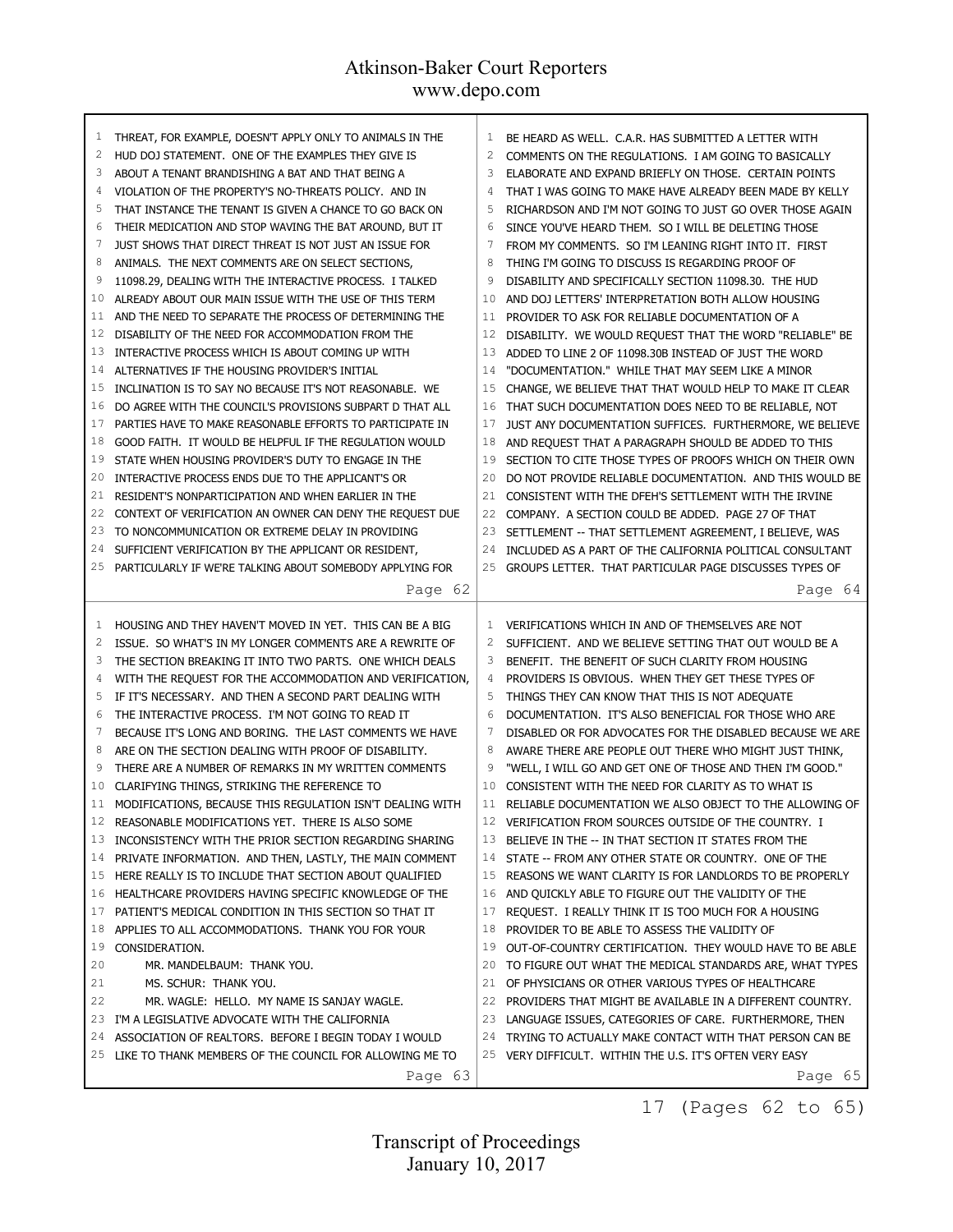| 1              | THROUGH ONLINE OR OTHER METHODS TO FIND OUT -- VERIFY     | 1              | WAY THEY SHOULD GO. 11098.27A WITH RESPECT TO DIRECT         |
|----------------|-----------------------------------------------------------|----------------|--------------------------------------------------------------|
| $\overline{c}$ | WHETHER SOMEBODY IS, IN FACT, A DOCTOR OR ARE AWARE OF    | $\overline{c}$ | THREAT ANALYSIS, WE WOULD REQUEST THAT THE COUNCIL           |
| 3              | WHAT THIS ENTITY IS. THAT COULD BE EXTREMELY DIFFICULT    | 3              | CONSIDER ADDING AFTER THE WORD "IF" IN THE FIRST             |
| 4              | WITH FOREIGN SOURCES, SO WE WOULD SAY THAT DECIDING --    | 4              | SENTENCE -- THE SECOND "IF," NOT THE FIRST "IF" -- THAT      |
| 5              | INCLUDING OUT OF COUNTRY IS HIGHLY PROBLEMATIC. AGAIN,    | 5              | THEY ADD THE LINE THAT IF THE HOUSING PROVIDER HAS A         |
| 6              | THE SECOND PART OF THAT WOULD BE ALSO PUTTING A BURDEN ON | 6              | REASONABLE BELIEF THAT THE ANIMAL -- AND THEN THE            |
| 7              | THE HOUSING PROVIDER TO EVALUATE THESE VARIOUS MEDICAL    | 7              | VARIOUS -- THE REASON FOR THAT IS A REASONABLE BELIEF        |
| 8              | PROFESSIONALS, WHICH AGAIN IS VERY PROBLEMATIC. SECTION   | 8              | STANDARD WAS ADOPTED BY THE 10TH CIRCUIT IN AN EMPLOYMENT    |
| 9              | 11098.29B BORROWS EXTENSIVELY FROM QUESTION 12 OF 10 OF   | 9              | CONTEXT FOR DIRECT THREAT ANALYSIS. I RECOGNIZE THE 10TH     |
| 10             | 2004 HUD DOJ GUIDANCE. HOWEVER, IT OMITS A VERY HELPFUL   | 10             | CIRCUIT DOES NOT HAVE -- WE ARE IN THE 9TH CIRCUIT.          |
| 11             | AND CLEAR STATEMENT IN THAT GUIDANCE THAT SAYS AN         | 11             | HOWEVER, WE BELIEVE THAT DOES PROVIDE SOME GUIDANCE.         |
| 12             | APPLICANT OR RESIDENT IS NOT ENTITLED TO RECEIVE A        | 12             | THAT WAS AGAIN AN EMPLOYMENT CONTEXT. HOWEVER, THE COURT     |
| 13             | REASONABLE ACCOMMODATION UNLESS SHE REQUESTS ONE. WE      | 13             | DID SAY THAT THE STANDARD THAT THE EMPLOYER HAS FOR          |
| 14             | THINK THAT THAT CLEAR STATEMENT SHOULD BE PUT INTO PART A | 14             | ASSESSING DIRECT THREAT FOR AN EMPLOYEE WAS A REASONABLE     |
| 15             | OR PART B AS IT MAKES IT VERY CLEAR THAT ONUS IS ON THE   | 15             | BELIEF. AND THAT CASE WAS EEOC VS. BEVERAGE DISTRIBUTORS     |
| 16             | TENANT TO BASICALLY REQUEST A REASONABLE ACCOMMODATION TO | 16             | COMPANY, LLC, 10TH CIRCUIT, 2015, DOCKET NO. 14-1012. SO     |
| 17             | GET THE PROCESS IN MOTION. WE UNDERSTAND THAT THE         | 17             | THAT BASICALLY COVERS IT. AGAIN, SOME OTHER POINTS WERE      |
| 18             | SECTION GOES INTO HOW THAT REQUEST CAN BE MADE AND THAT   | 18             | COVERED EARLIER. I JUST WANTED TO EXPLAIN THAT A LARGE       |
| 19             | THERE IS MANY WAYS THAT THE REQUEST CAN BE MADE, BUT WE   | 19             | PART OF OUR REQUEST FOR CLARITY IS IN OUR ASSOCIATION I      |
| 20             | THINK ADDITIONAL CLARITY WHICH IS IN THE HUD GUIDANCE,    | 20             | THINK THERE IS A PERCEPTION OFTEN OF HOUSING PROVIDERS       |
| 21             | THAT THEY'RE NOT ENTITLED TO RECEIVE REASONABLE           | 21             | BEING THESE LARGE HOUSING PROVIDERS, KIND OF LIKE THE        |
| 22             | ACCOMMODATION UNTIL IT'S REQUESTED, WOULD BE HELPFUL.     | 22             | IRVINE COMPANY. MANY REALTORS REPRESENT CLIENTS WHO          |
| 23             | ALSO, WE REQUEST LANGUAGE IN 11098.27 THAT A TENANT       | 23             | ARE -- MAYBE THEY'LL OWN ONE PROPERTY OR THEY WANT TO BUY    |
| 24             | SHOULD BE REQUIRED TO INFORM THE LANDLORD OF THE NEED FOR | 24             | A RENTAL PROPERTY TO DEVELOP WELL. ALSO, OUR PROPERTY        |
| 25             | A SERVICE ANIMAL AS SOON AS THEY KNOW THAT THEY NEED ONE, | 25             | MANAGERS OFTEN WILL MANAGE MANY SINGLE-FAMILY HOMES.         |
|                | Page 66                                                   |                | Page 68                                                      |
|                |                                                           |                |                                                              |
|                |                                                           |                |                                                              |
| 1              | WHICH COULD BE DURING THE PERIOD OF TIME OF THE           | 1              | THESE ARE SMALL -- OFTEN SMALL PROPERTY OWNERS WHO CAN'T     |
| $\overline{c}$ | APPLICATION FOR THE TENANCY. AGAIN, THE BENEFITS OF THAT  | 2              | AFFORD TO GET AN ATTORNEY EVERY TIME THERE IS A REQUEST      |
| 3              | LANGUAGE -- THAT WOULD ALLOW THE OWNER TO ADDRESS         | 3              | FOR AN ACCOMMODATION. THEREFORE, CLARITY OF RULES IS         |
| 4              | POTENTIAL ISSUES AS SOON AS POSSIBLE AND ALLOW THE        | 4              | EXTREMELY IMPORTANT FOR OUR PROPERTY MANAGERS. THESE ARE     |
| 5              | INTERACTIVE PROCESS TO BEGIN QUICKLY. WITH RESPECT TO     | 5              | NOT BIG ENTITIES WHO, AGAIN, CAN AFFORD TO GO TO AN          |
| 6              | 11098.28A5, COMPETING DISABILITY, WE ARE HAPPY THAT THE   | 6              | ATTORNEY ANYTIME THINGS GET TRICKY OR COMPLICATED. AS WE     |
| 7              | COUNCIL IS RECOGNIZING THE ISSUE OF COMPETING DISABILITY. | 7              | HEARD EARLIER, THERE ARE A LOT OF UNUSUAL SITUATIONS THAT    |
| 8              | HOWEVER, WE, ONCE AGAIN, REQUEST THAT THIS BE CLARIFIED   | 8              | ARE BEING PRESENTED OUT THERE. THE MORE THE GUIDANCE CAN     |
| 9              | TO STATE THAT WHEN IT IS NOT POSSIBLE TO ACCOMMODATE THE  | 9              | BE CLEAR, THE PEOPLE CAN JUST ACT ON IT. THAT IS HELPFUL     |
| 10             | NEEDS OF TWO DISABLED TENANTS, THAT THERE SHOULD BE SOME  | 10             | FOR EVERYBODY. THANK YOU.                                    |
| 11             | RULES OR GUIDANCE AS TO BASICALLY HOW A HOUSING PROVIDER  | 11             | MS. SCHUR: THANK YOU.                                        |
| 12             | CAN MAKE THAT DECISION. ONE SUGGESTION, WHICH HAS BEEN    | 12             | MS. POWERS: JANET POWERS AGAIN. I DON'T WANT                 |
| 13             | PREVIOUSLY MADE, IS THAT WOULD BE THE -- LET'S TAKE THE   |                | 13 TO BELABOR THIS ANY LONGER. I AM SURE YOU ARE ALL         |
| 14             | EXAMPLE OF SOMEBODY WHO IS LIVING -- TWO TENANTS ON THE   |                | 14 STARVING AND CAN'T WAIT TO GO TO LUNCH. THANK YOU FOR     |
| 15             | PROPERTY. ONE TENANT HAS -- I DON'T WANT TO -- LET'S      |                | 15 THE OPPORTUNITY TO HAVE BEEN ABLE TO COME TO YOU TODAY    |
| 16             | SEE, I'LL PICK THE EXTREME OR ABSURD EXAMPLE. ONE TENANT  | 16             | AND TALK ABOUT COMMON INTEREST DEVELOPMENTS AND COMMUNITY    |
| 17             | PERHAPS HAS EXTREME ALLERGY TO PEANUTS AND THE OTHER      | 17             | ASSOCIATIONS. KELLY AND I HAVE KIND OF REALIZED THAT WE      |
| 18             | TENANT SAYS, "WELL, I MUST HAVE PEANUTS AROUND ALL THE    |                | 18 WOULD PROBABLY BE REMISS IF WE DIDN'T OFFER OURSELVES AS  |
| 19             | TIME." WE HAVE -- HOW DO WE -- HOW DOES THE HOUSING       |                | 19 A RESOURCE TO STAFF. FEEL FREE TO CONTACT EITHER ONE OF   |
| 20             | PROVIDER MAKE A DECISION WHICH WON'T EXPOSE THEM TO       |                | 20 US. I HAVE SUBMITTED EXTENSIVE COMMENTS AND INFORMATION   |
| 21             | LIABILITY? WE SUGGEST IT SHOULD BE THE FIRST IN TIME      |                | 21 IN WRITING PREVIOUSLY, SO YOU HAVE MY CONTACT INFORMATION |
| 22             | TENANT. WHOEVER WAS THERE FIRST SHOULD GET SOME           | 22             | AND YOU KNOW HOW TO REACH KELLY. IF STAFF HAS ANY            |
| 23             | PRIORITY, BUT THAT SOME CLARITY SHOULD BE ADDED TO THAT   |                | 23 QUESTION ABOUT COMMON INTEREST DEVELOPMENTS OR ANY OTHER  |
| 24             | AREA. WE DO HAVE HOUSING PROVIDERS WHO GET COMPETING      |                | 24 ISSUES RELATING TO ASSOCIATIONS THAT WE CAN ASSIST YOU    |
| 25             | DISABILITY ISSUES AND IT'S HARD FOR THEM TO DISCERN WHICH |                | 25 WITH, WE'RE HAPPY TO DO THAT. THANK YOU.                  |

18 (Pages 66 to 69)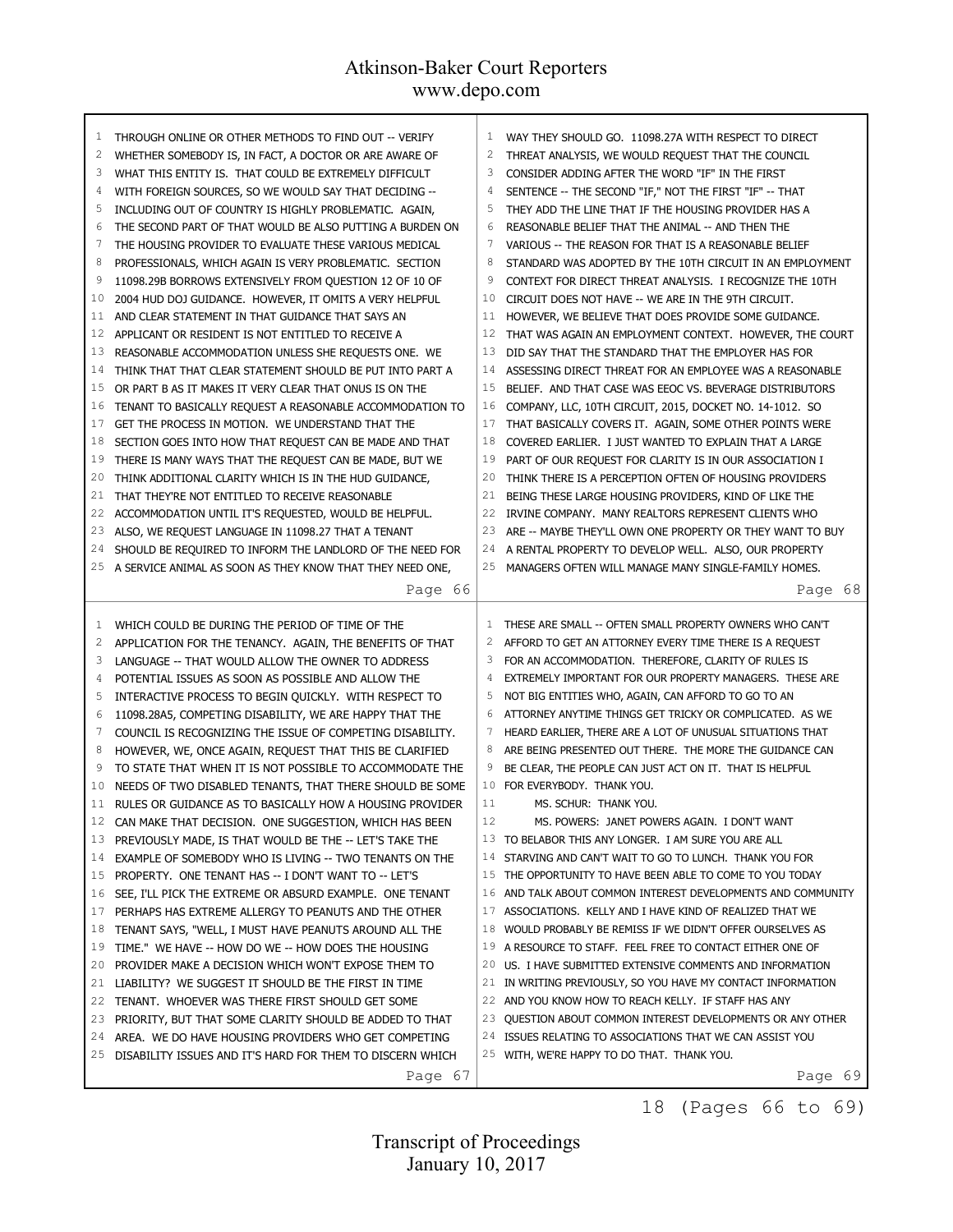# Atkinson-Baker Court Reporters

www.depo.com

| MR. MANDELBAUM: ANYONE ELSE WISHING TO MAKE AN<br>1<br>2<br>ANNOUNCEMENT IN THE PUBLIC HEARING FOR HOUSING<br>3<br>REGULATIONS? SEEING NONE, ANY EMAILS THAT WERE REQUESTED<br>TO BE READ? HEARING NONE, WE THANK YOU FOR PROVIDING<br>4<br>5<br>PUBLIC COMMENTS REGARDING THE ISSUANCE OF THE PROPOSED<br>FEHA HOUSING REGULATIONS. WE WILL ACCEPT WRITTEN<br>6<br>COMMENTS ON THE PROPOSED REGULATIONS UNTIL 5:00 P.M.<br>7<br>TODAY, JANUARY 10TH. WITH THAT THE HEARING PORTION OF<br>8<br>9<br>THIS MEETING IS ADJOURNED. SO WE ARE OFF THE RECORD.<br>10<br>(PROCEEDINGS CONCLUDED.)<br>11<br>12<br>13<br>14<br>15<br>16<br>17<br>18<br>19<br>20<br>21<br>22<br>23<br>24<br>25<br>Page 70 |  |
|-------------------------------------------------------------------------------------------------------------------------------------------------------------------------------------------------------------------------------------------------------------------------------------------------------------------------------------------------------------------------------------------------------------------------------------------------------------------------------------------------------------------------------------------------------------------------------------------------------------------------------------------------------------------------------------------------|--|
| <b>REPORTER'S CERTIFICATE</b><br>1<br>2                                                                                                                                                                                                                                                                                                                                                                                                                                                                                                                                                                                                                                                         |  |
| 3<br>STATE OF CALIFORNIA )<br>)SS.<br>COUNTY OF LOS ANGELES )<br>4                                                                                                                                                                                                                                                                                                                                                                                                                                                                                                                                                                                                                              |  |
| 5<br>I, JESSICA DAVIS, CSR 12646, REPORTER PRO<br>6<br>TEMPORE IN AND FOR THE SUPERIOR COURT OF THE STATE OF<br>7<br>CALIFORNIA, COUNTY OF LOS ANGELES, DO HEREBY CERTIFY THAT<br>8<br>THE FOREGOING TRANSCRIPT IS A TRUE AND CORRECT TRANSCRIPT<br>9<br>OF MY SHORTHAND NOTES, AND IS A FULL, TRUE AND CORRECT<br>10<br>STATEMENT OF THE PROCEEDINGS HAD IN SAID CAUSE.<br>11                                                                                                                                                                                                                                                                                                                  |  |
| $12\,$<br>DATED THIS 14TH DAY OF FEBRUARY, 2017.<br>13<br>14                                                                                                                                                                                                                                                                                                                                                                                                                                                                                                                                                                                                                                    |  |
| 15<br>16                                                                                                                                                                                                                                                                                                                                                                                                                                                                                                                                                                                                                                                                                        |  |
| 17<br>18<br>19<br>20<br>21<br>22                                                                                                                                                                                                                                                                                                                                                                                                                                                                                                                                                                                                                                                                |  |
| 23<br>24<br>25                                                                                                                                                                                                                                                                                                                                                                                                                                                                                                                                                                                                                                                                                  |  |
| Page 71                                                                                                                                                                                                                                                                                                                                                                                                                                                                                                                                                                                                                                                                                         |  |

19 (Pages 70 to 71)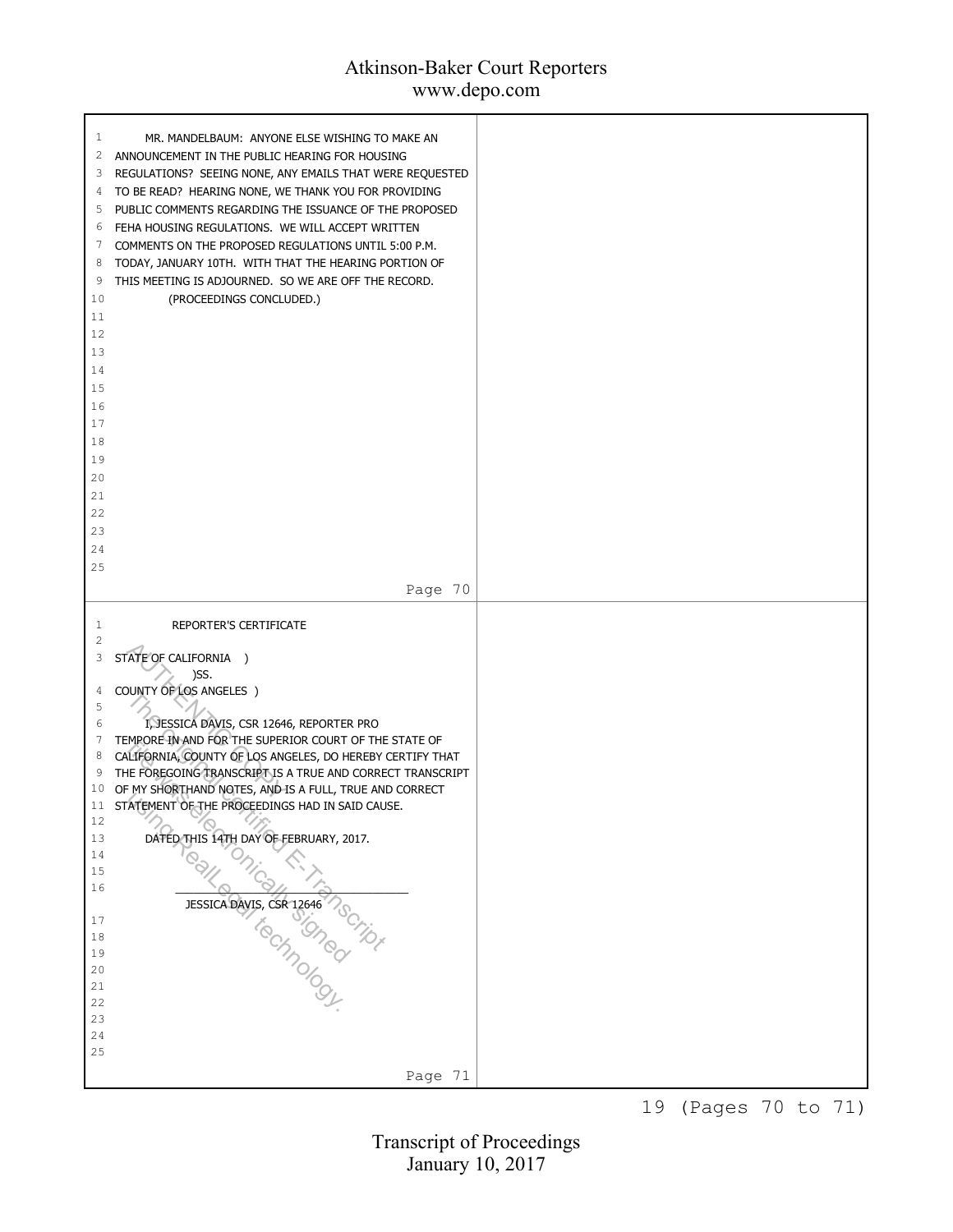$\mathsf{l}$ 

Page 1

| A                                            | 64:22 67:23                                             | 65:11                                                   | APPLY 20:13 24:8 29:13                            | <b>ASSUMED 57:17</b>                                    |
|----------------------------------------------|---------------------------------------------------------|---------------------------------------------------------|---------------------------------------------------|---------------------------------------------------------|
| <b>ABILITY 22:19,22,25</b>                   | <b>ADDENDUM 58:19</b>                                   | <b>ALLOWS 41:25</b>                                     | 36:7,20 38:19 40:5,8                              | <b>ASSUMING 35:23 47:17</b>                             |
| 31:14 32:21 40:22 44:8                       | ADDING 33:9 50:22 68:3                                  | <b>ALMOST 19:21 43:5</b>                                | 62:1                                              | 47:19.24 50:8 59:8.16                                   |
| 49:15                                        | <b>ADDITION 11:5</b>                                    | <b>ALONE 41:24</b>                                      | APPLYING 20:22 62:25                              | <b>ASSURE 10:15</b>                                     |
| ABLE 10:6 12:14 19:9                         | <b>ADDITIONAL 15:22 66:20</b>                           | ALONG 37:13,20 44:14                                    | APPRECIATE 6:4 8:15                               | <b>ASTOUNDING 8:17</b>                                  |
| 65:16,18,19 69:15                            | <b>ADDITIONALLY 5:16</b>                                | <b>ALREADY 8:9 29:15</b>                                | 15:18 16:10 17:20                                 | <b>ATKINSON-BAKER 1:21</b>                              |
| ABOUT 8:4.5 9:21 10:4                        | <b>ADDRESS 4:17 36:6 51:1</b>                           | 32:19 33:24 34:10,20                                    | 18:13 35:12 41:5 48:6                             | <b>ATTACH 58:21</b>                                     |
| 10:23 12:17 13:3 14:23                       | 51:12 54:20 67:3                                        | 38:3 46:6 58:5 60:3                                     | 48:18 49:1                                        | <b>ATTACHED 36:12</b>                                   |
| 15:24 18:16,17,18,23                         | <b>ADDRESSED 15:21</b>                                  | 62:10 64:4                                              | <b>APPRECIATED 16:9</b>                           | <b>ATTACHMENT 5:9</b>                                   |
| 20:18 21:11 22:20                            | 29:12 48:3                                              | <b>ALTERATION 61:7</b>                                  | <b>APPROACH 35:7</b>                              | <b>ATTACHMENTS 5:10</b>                                 |
| 23:17 24:17 26:9.17                          | <b>ADDRESSING 8:14 47:4</b>                             | <b>ALTERNATE 56:24</b>                                  | APPROACHES 42:1,10                                | <b>ATTEND 18:11,12</b>                                  |
| 28:22 29:14 31:14 32:4                       | 47:23.24                                                | <b>ALTERNATIVES 56:2</b>                                | <b>APPROPRIATE 16:7 30:6</b>                      | <b>ATTENTION 16:6</b>                                   |
| 32:5.6.9 40:11 42:17.19                      | <b>ADDS 22:12</b>                                       | 62:14                                                   | 34:21 53:17                                       | <b>ATTEST 46:12</b>                                     |
| 44:1,10,22 45:9 46:20                        | <b>ADEQUATE 65:5</b>                                    | <b>ALTHOUGH 58:4</b>                                    | <b>APPROPRIATELY 21:7</b>                         | <b>ATTORNEY 9:2 18:1 19:3</b>                           |
| 47:8,16 48:23 49:2                           | <b>ADJOURNED 70:9</b>                                   | <b>AMELIORATED 41:1</b>                                 | APPROVED 43:5                                     | 39:2 69:2,6                                             |
| 50:12,22 52:10,13                            | <b>ADJUST 53:10</b>                                     | <b>AMENDMENTS 4:15 5:7</b>                              | <b>AREA 8:19 13:25 16:22</b>                      | <b>ATTORNEYS</b> 18:21 59:7                             |
| 55:17 56:2,3 58:3 60:1                       | <b>ADMINISTRATIVE 61:6</b>                              | 6:6,10                                                  | 18:14 20:8 25:6 36:17                             | <b>ATTORNEY'S 18:21 33:3</b>                            |
| 60:2,3,9,18 61:5,11                          | 61:20                                                   | <b>AMONG 56:5</b>                                       | 39:20 42:22 43:11 56:5                            | <b>AUDIENCE 14:20</b>                                   |
| 62:3,10,13,25 63:15                          | <b>ADMITTED 19:5</b>                                    | <b>AMOUNT 8:18</b>                                      | 58:7 60:14 67:24                                  | <b>AUTHORITY 16:24 59:11</b>                            |
| 69:16,23                                     | <b>ADOPT 13:19 17:6 27:11</b>                           | <b>ANALYSIS 68:2,9</b>                                  | AREAS 36:10 38:14 43:1                            | <b>AUTOMATICALLY 40:17</b>                              |
| <b>ABSOLUTELY 8:17</b>                       | <b>ADOPTED 17:9 35:15</b>                               | <b>ANCESTRY 5:1</b>                                     | 57:23 58:9,10,11,15                               | <b>AVAILABLE 5:7,12 31:16</b>                           |
| 14:19 19:13                                  | 68:8                                                    | <b>ANDREW 3:5 4:9 17:16</b>                             | <b>ARENA</b> 25:8,10,14,18                        | 65:22                                                   |
| <b>ABSURD 67:16</b>                          | <b>ADOPTING 17:9</b>                                    | <b>ANGELES</b> 1:13 2:17 4:1                            | <b>ARGUABLY 28:7</b>                              | <b>AVERAGE 15:5 34:24</b>                               |
| <b>ABUNDANCE 27:20</b>                       | <b>ADOPTS 36:9</b><br><b>ADVANCE 47:25</b>              | 4:7 5:23,24 71:4,8                                      | <b>ARGUE 31:13</b>                                | AVOID 50:21 60:22                                       |
| <b>ABUSE 10:21 29:13</b>                     | <b>ADVANCES 20:25</b>                                   | <b>ANIMAL 9:23 10:11,13,19</b><br>10:23 12:3 14:2 41:13 | <b>ARGUING 24:7</b>                               | <b>AWARE 26:2 65:8 66:2</b>                             |
| 42:23 60:14 61:1                             | <b>ADVANTAGE 13:1</b>                                   |                                                         | <b>ARGUMENTS 58:3</b>                             | <b>AWAY 21:14</b>                                       |
| AB00513 1:24                                 | <b>ADVOCACY 49:8</b>                                    | 42:4,22,22 43:10,15,18<br>43:21.22 44:1 45:7            | <b>ARMS</b> 14:4 17:19 42:24                      | A.M 2:17                                                |
| <b>ACCEPT 5:19 70:6</b>                      | <b>ADVOCATE 63:23</b>                                   | 47:15,18 52:21,25 53:5                                  | <b>AROUND 14:4 17:19 25:1</b><br>42:24 62:6 67:18 | A1C 30:3 50:3<br>A2 51:3                                |
| <b>ACCESSIBLE 58:12</b>                      | <b>ADVOCATES 65:7</b>                                   | 57:2,17,22 58:7,9,14,16                                 | <b>ASKED 9:3 55:22</b>                            | A3 57:9                                                 |
| <b>ACCOMMODATE 11:4</b>                      | <b>ADVOCATING 36:14</b>                                 | 58:24 59:23,25 60:19                                    | <b>ASKING 52:17</b>                               |                                                         |
| 11:25 13:15 67:9                             | AFFECTING 27:8                                          | 61:23 66:25 68:6                                        | <b>ASPECT 8:22 9:9</b>                            | в                                                       |
| <b>ACCOMMODATES 11:13</b>                    | <b>AFFECTIONATELY 7:15</b>                              | <b>ANIMALS 1:7 2:7 4:20</b>                             | <b>ASPECTS 13:10 16:3</b>                         | B 5:10 25:4 26:17,25 27:1                               |
| <b>ACCOMMODATION</b>                         | <b>AFFILIATION 6:25</b>                                 | 9:5 11:25 14:17 15:23                                   | <b>ASSESS 65:18</b>                               | 27:13.18 48:15 53:4                                     |
| 10:18 11:8 15:23 19:23                       | <b>AFFIRMATIVELY 57:18</b>                              | 16:6, 12, 12 42:8 43:3,5                                | <b>ASSESSING 68:14</b>                            | 55:8 57:20 66:15                                        |
| 42:21 43:18 52:16                            | <b>AFFORD</b> 13:12,13 69:2,5                           | 43:6 44:14 56:25 60:7                                   | <b>ASSESSMENT 57:10</b>                           | <b>BACK 8:21 17:2,11 31:2</b>                           |
| 55:10,23 56:13,19,21                         | <b>AFRAID 13:23 27:20</b>                               | 60:13 62:1,8                                            | 60:5                                              | 40:20 41:11 48:25 62:5                                  |
| 56:24 59:2,12,17 60:24<br>61:3,22 62:12 63:4 | AFTER 41:11 42:3 55:10                                  | <b>ANNOUNCEMENT 70:2</b>                                | <b>ASSIGN 21:3</b>                                | <b>BACKGROUND 14:9</b>                                  |
| 66:13,16,22 69:3                             | 56:16,20 68:3                                           | <b>ANOTHER 25:6 26:15</b>                               | <b>ASSIST 12:10 69:24</b>                         | <b>BACKING 37:25</b>                                    |
| <b>ACCOMMODATIONS</b>                        | AGAIN 8:24 24:2 26:3,9                                  | 29:21 32:15 56:9 59:6                                   | <b>ASSISTANCE 14:2.17</b>                         | <b>BACKWARD 28:2</b>                                    |
| 16:13 20:3 43:12 44:6                        | 31:12 32:4 40:7,20 45:3                                 | <b>ANTIDISCRIMINATION</b>                               | <b>ASSISTIVE 1:7 2:7 4:20</b>                     | <b>BAD</b> 25:22 37:12 57:14                            |
| 55:8 56:11 60:13 61:13                       | 45:17 64:5 66:5.8 67:2                                  | 16:8                                                    | 9:4 10:11,19,22 11:1,24                           | <b>BALANCE 13:4</b>                                     |
| 63:18                                        | 67:8 68:12,17 69:5,12                                   | ANYONE 6:5,7,18 7:5                                     | 15:23 16:12 41:13 42:4                            | <b>BANNER 39:22</b>                                     |
| ACCOUNT 21:4,8                               | <b>AGAINST 25:22 53:19.21</b>                           | 14:11 70:1                                              | 42:21,22 43:3,6,10,15                             | <b>BANS 42:8</b>                                        |
| <b>ACCOUNTABLE 37:12</b>                     | <b>AGENCY 44:21 48:5</b>                                | <b>ANYTHING 10:24 22:20</b>                             | 43:22,25 44:13 45:7                               | <b>BARKING 44:3</b>                                     |
| <b>ACHIEVE 15:7</b>                          | AGENT 35:25 36:5,19                                     | 33:14 41:23                                             | 47:18 52:21,25 53:5                               | <b>BASED 57:10 60:5</b>                                 |
| <b>ACKNOWLEDGE 34:3</b>                      | AGENTS 28:22 29:1 36:3                                  | <b>ANYTIME 69:6</b>                                     | 56:25 59:25 60:6,19                               | <b>BASICALLY 31:7 44:19</b>                             |
| ACT 4:16 9:18,19,24                          | <b>AGGRIEVED 23:9</b>                                   | <b>ANYWAY 36:22</b>                                     | 61:23                                             | 55:18 64:2 66:16 67:11                                  |
| 23:18,19 24:24 31:23                         | AGO 5:14 19:16 20:21                                    | <b>APARTMENT 24:6 58:10</b>                             | ASSOCIATION 7:23 10:2                             | 68:17                                                   |
| 38:21 69:9                                   | 21:2 36:11 42:17 60:17                                  | <b>APARTMENTS 24:14</b>                                 | 10:7,10,14 11:7 12:11                             | <b>BASIS</b> 9:3 28:9 38:24                             |
| <b>ACTING 28:10</b>                          | AGREE 29:3 44:6 56:2                                    | <b>APARTMENT-STYLE</b>                                  | 14:19 18:10 22:18 23:2                            | 39:16                                                   |
| <b>ACTION 22:3 26:13 30:23</b>               | 59:25 62:16                                             | 41:16 42:10                                             | 23:11,15 24:12,23                                 | <b>BAT</b> 62:3,6                                       |
| 50:6,9,18,21 51:3,4,4                        | <b>AGREEMENT 64:23</b>                                  | <b>APARTMENT-TYPE 42:7</b>                              | 25:20 31:5,17,25 33:12                            | <b>BATTLE 13:14</b>                                     |
| 54:7 55:4                                    | <b>AHEAD 27:19</b>                                      | <b>APPEAR 5:3</b>                                       | 33:17 36:9 39:10,24                               | <b>BEACH 41:25</b>                                      |
| <b>ACTIONS 18:17,18,22</b>                   | <b>ALERT 21:18</b>                                      | <b>APPEARS</b> 42:3 47:24                               | 40:3,22 41:19,25 42:16                            | <b>BEAST 38:18</b>                                      |
| 30:6 31:9 50:17 53:20                        | <b>ALLEGATION 51:20</b><br><b>ALLERGIES</b> 45:8 46:5,9 | <b>APPLAUD 44:14</b><br><b>APPLICANT 55:12 56:14</b>    | 63:24 68:19<br>ASSOCIATIONS 7:15,16               | <b>BEAT 46:21</b>                                       |
| <b>ACTS 37:16</b>                            | 46:12                                                   | 56:17 62:24 66:12                                       | 7:16 8:10,12 9:3,12,18                            | <b>BEATING 49:12</b>                                    |
| <b>ACTUALLY 12:16 24:23</b>                  | <b>ALLERGIST 46:9</b>                                   | <b>APPLICANT'S 62:20</b>                                | 9:22.22 10:5.16 11:21                             | <b>BECOME 6:13 9:5 43:19</b>                            |
| 25:16 28:1 36:4 38:20                        | <b>ALLERGY 67:17</b>                                    | <b>APPLICATION 25:7</b>                                 | 12:5,18,18 13:2,20 14:2                           | 44:7                                                    |
| 40:24 50:20 52:4.16                          | ALLOW 40:3 42:11 45:20                                  | 47:20 67:2                                              | 14:12 15:9 23:23 24:2                             | <b>BECOMES 26:8 43:3</b><br><b>BEFORE</b> 2:18 8:5 16:1 |
| 53:4 54:25 60:2 65:24                        | 64:10 67:3.4                                            | APPLIED 20:18 23:14                                     | 30:17 40:11,16 69:17                              | 19:9,16 31:21 43:2 48:9                                 |
| ADD 21:22 28:3,3 32:21                       | <b>ALLOWED 41:19 42:2</b>                               | 47:18                                                   | 69:24                                             | 55:19 60:17 63:24                                       |
| 34:18,21 40:22 50:6<br>68:5                  | 44:4 57:3                                               | <b>APPLIES</b> 53:24 54:1                               | <b>ASSOCIATION'S 39:2</b>                         | <b>BEG 23:3</b>                                         |
| <b>ADDED</b> 34:19 64:13,18                  | <b>ALLOWING 46:17 63:25</b>                             | 60:12 63:18                                             | 42:15                                             | <b>BEGIN 6:24 7:6 63:24</b>                             |
|                                              |                                                         |                                                         |                                                   |                                                         |
|                                              |                                                         |                                                         |                                                   |                                                         |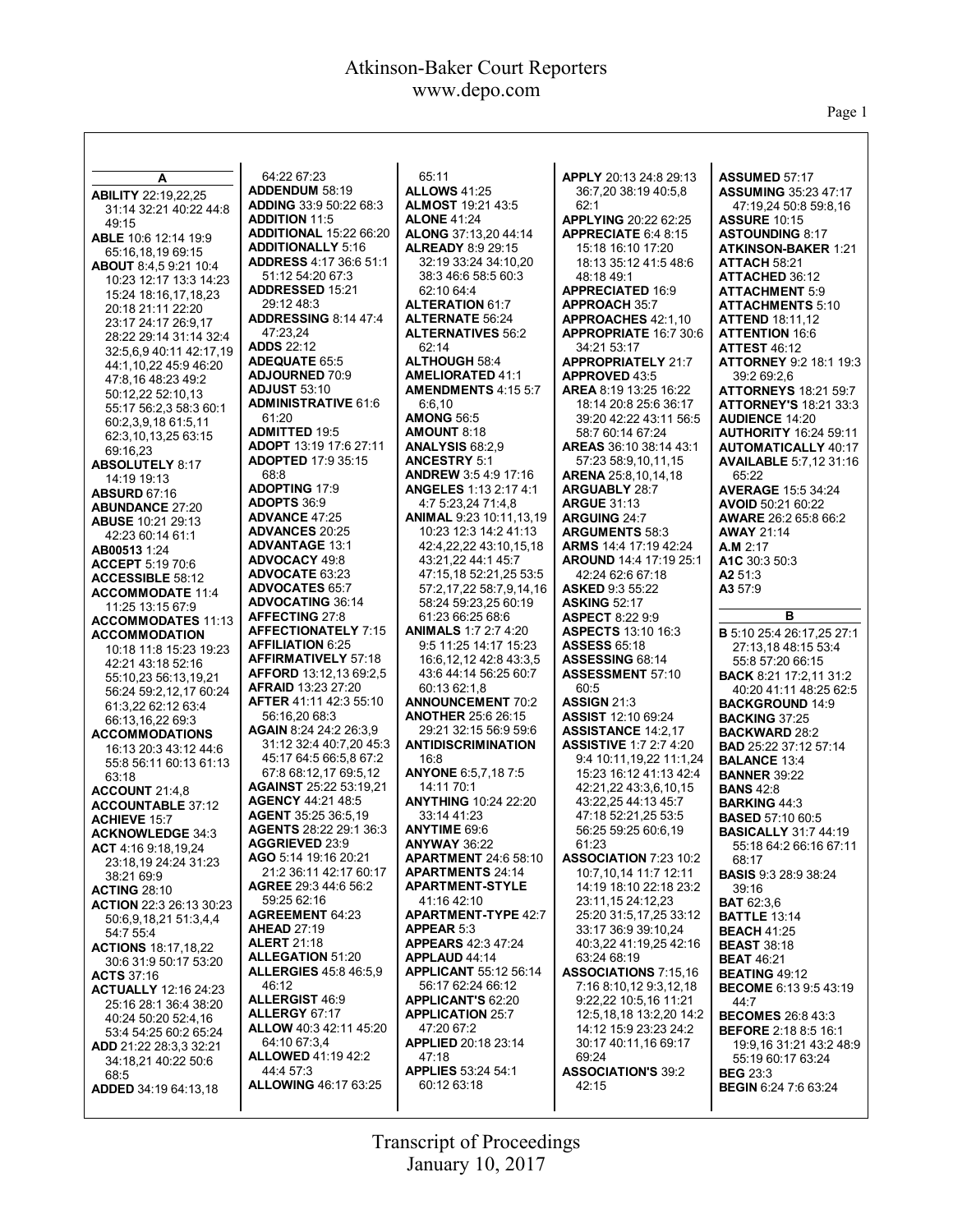Page 2

| 67:5                                                 | 60:11                                              | <b>CERTIFIED 6:15 7:22</b>                  | 59:14 61:9                                           | <b>CONCERN 4:18 17:11</b>                           |
|------------------------------------------------------|----------------------------------------------------|---------------------------------------------|------------------------------------------------------|-----------------------------------------------------|
| <b>BEGINNING 9:20 10:20</b>                          | <b>BRODSKY 3:4 4:9</b>                             | <b>CERTIFY 71:8</b>                         | <b>COMFORT 41:22 42:14</b>                           | 29:12 50:7,18 51:6,14                               |
| <b>BEHALF 7:17</b>                                   | <b>BROUGHT 5:25 6:3</b>                            | <b>CERTIFYING 45:2.7</b>                    | <b>COMING 59:21 62:13</b>                            | 52:12 56:3 57:1,4,20                                |
| <b>BEHAVE 40:23</b>                                  | 42:20                                              | <b>CHALLENGES 9:5 11:16</b>                 | <b>COMMENCING 2:17</b>                               | 61:4                                                |
| <b>BEHAVIOR 32:16 52:20</b>                          | <b>BUDDY 47:13</b>                                 | 11:19 12:8 13:5                             | <b>COMMEND 8:16</b>                                  | <b>CONCERNED 29:14 32:4</b>                         |
| <b>BEHIND 45:3</b>                                   | <b>BUILDING 2:16 4:6 21:10</b>                     | <b>CHANCE 34:7 62:5</b>                     | <b>COMMENT</b> 4:15 6:3,11                           | <b>CONCERNS 8:4</b>                                 |
| <b>BEING 6:14,17 10:12</b>                           | 22:17 26:11 41:16 53:2                             | <b>CHANGE 7:24 18:22</b>                    | 6:13 8:24 19:19 34:6                                 | <b>CONCLUDED 70:10</b>                              |
| 11:18 14:18 17:9 43:5                                | 53:3 59:16                                         | 64:15                                       | 50:1 51:13 53:14 56:24                               | <b>CONCRETE 40:7</b>                                |
| 52:8,20 53:7,16 62:3                                 | <b>BUILDINGS 60:18</b>                             | <b>CHANGES 6:6.9</b>                        | 57:8 63:14                                           | <b>CONCUR 19:13</b>                                 |
| 68:21 69:8                                           | <b>BULL 53:4</b>                                   | <b>CHARGED 48:5</b>                         | <b>COMMENTARY 29:11</b>                              | <b>CONDENSED 49:24</b>                              |
| <b>BELABOR 8:8 69:13</b>                             | <b>BURDEN 61:6 66:6</b>                            | <b>CHARLIE 22:1</b>                         | <b>COMMENTED 29:12 34:5</b>                          | <b>CONDITION 44:12 59:21</b>                        |
| <b>BELIEF 68:6,7,15</b><br><b>BELIEVE</b> 19:2 22:21 | <b>BURDENS 61:11.20</b><br><b>BUSINESS 24:21</b>   | <b>CHAYA 3:34:7</b><br><b>CHICKENS 11:2</b> | <b>COMMENTER 34:4</b>                                | 60:5 63:17                                          |
| 26:18 64:15,17,23 65:2                               | <b>BUY 68:23</b>                                   | <b>CHILDREN 36:9</b>                        | <b>COMMENTING 7:1</b><br><b>COMMENTS 5:19,21 6:1</b> | <b>CONDITIONED 59:2</b><br><b>CONDITIONS 58:16</b>  |
| 65:13 68:11                                          | <b>BYLAWS 23:10 32:14</b>                          | <b>CHINESE 46:11</b>                        | 6:5,7,9,12 8:20 15:21                                | CONDO 14:18 23:1,2                                  |
| <b>BENEFICIAL 65:6</b>                               | <b>B1</b> 38:22                                    | CHOIR 8:8                                   | 29:8 30:4,4,10 33:24                                 | 42:7,10                                             |
| <b>BENEFIT 65:3.3</b>                                | <b>B75</b> 52:9                                    | <b>CHOOSE 13:6</b>                          | 34:8 36:2 38:23 40:25                                | <b>CONDOMINIUM 12:4</b>                             |
| <b>BENEFITS 67:2</b>                                 |                                                    | <b>CHOSE 54:12</b>                          | 41:4 49:22,25 51:11                                  | 23:11 33:4 41:16 49:2                               |
| BEST 6:19 12:10 44:15                                | C                                                  | <b>CHRONICALLY 44:4</b>                     | 55:1 59:5,8 62:8 63:2,7                              | <b>CONDOMINIUMS 23:22</b>                           |
| <b>BETTER 12:13 48:3 58:5</b>                        | C 3:1 5:10 22:1 30:3                               | <b>CHUNKS 19:21</b>                         | 63:9 64:2,7 69:20 70:5                               | 24:13                                               |
| <b>BETWEEN</b> 9:8 10:11.13                          | <b>CALIFORNIA 1:13 4:1 5:4</b>                     | CIRCUIT 68:8,10,10,16                       | 70:7                                                 | <b>CONDUCT 21:1 22:2.6.14</b>                       |
| 14:13 16:11 26:18 27:7                               | 5:15,25 7:13 9:15,17                               | <b>CIRCUMSTANCES 43:15</b>                  | <b>COMMITMENT 7:24</b>                               | 23:6 25:15 26:12 28:24                              |
| 29:22                                                | 16:17 18:1,6,9,10 20:8                             | CITE $24:1664:19$                           | <b>COMMITTED 35:1</b>                                | 28:25 29:4,18 31:9,14                               |
| <b>BEVERAGE 68:15</b>                                | 20:16 21:21 23:12,14                               | <b>CITIZENS 18:21 20:2</b>                  | <b>COMMITTEE 18:11 25:2</b>                          | 32:3,21 38:12,22 39:10                              |
| <b>BEYOND 16:4 57:21</b>                             | 23:16.17.22.25 24:5                                | CIVIL 16:5 23:16.17                         | <b>COMMITTEES 18:12</b>                              | 39:13 40:12,13,23                                   |
| <b>BIG</b> 9:16 19:21 59:6 63:1                      | 34:12 35:20 42:16                                  | 24:17,20 39:16 40:2,13                      | <b>COMMON 7:14 8:11 9:6.8</b>                        | 50:10 51:16 58:16                                   |
| 69:5                                                 | 45:16 48:1 53:22 60:17                             | 58:1                                        | 9:17 10:3,25 12:12 18:4                              | <b>CONFERENCE 60:16</b>                             |
| <b>BIGGER 16:7</b><br><b>BIGGEST 9:5 35:24</b>       | 63:23 64:24 71:3.8                                 | <b>CLAIM 51:22</b><br><b>CLAIMED 42:20</b>  | 18:6 20:10 23:18,19,20                               | <b>CONFIDENT 21:4</b>                               |
| 60:14                                                | CALLING 29:9                                       | <b>CLARIFICATION 51:24</b>                  | 23:21 24:10 25:17 26:7<br>27:12,23 28:10 29:25       | <b>CONFIRM 39:10</b><br><b>CONFRONTS 46:7</b>       |
| <b>BILL 42:17</b>                                    | <b>CALLS 60:8</b>                                  | <b>CLARIFIED 67:8</b>                       | 30:11.12 31:22 32:22                                 | <b>CONSENT</b> 52:11,17,22                          |
| <b>BIRDS 10:24</b>                                   | <b>CALM 42:5</b><br>CAME 8:4 45:11 46:10           | <b>CLARIFIES 4:20</b>                       | 33:16 35:22,25 36:10                                 | 53:10                                               |
| <b>BIT</b> 18:23 32:10 38:25                         | <b>CANINES 43:7</b>                                | <b>CLARIFY 36:20 37:3</b>                   | 38:19 39:3,17,20 40:14                               | <b>CONSENTS 53:6</b>                                |
| 43:9 50:7                                            | <b>CAPITAL 22:1</b>                                | <b>CLARIFYING 35:21</b>                     | 57:23 58:9,11 60:23                                  | <b>CONSEQUENCES 19:2</b>                            |
| <b>BITING 44:3</b>                                   | <b>CARE 5:22 65:23</b>                             | 63:10                                       | 69:16,23                                             | 26:6                                                |
| <b>BLAH</b> 56:23,23,23                              | <b>CAREFUL 47:8</b>                                | <b>CLARITY 21:22 28:3.4.13</b>              | <b>COMMUNICATED 14:23</b>                            | <b>CONSIDER 6:11 23:4</b>                           |
| <b>BLINDLY 20:15 30:17</b>                           | <b>CAREGIVERS 60:25</b>                            | 47:25 65:3,10,15 66:20                      | <b>COMMUNICATION 14:21</b>                           | 48:12 68:3                                          |
| <b>BLUNTLY 33:15</b>                                 | <b>CARPETING 44:5</b>                              | 67:23 68:19 69:3                            | 15:1                                                 | <b>CONSIDERATION 8:3</b>                            |
| <b>BOA</b> 11:8,12,16                                | <b>CARTOONS</b> 39:15                              | <b>CLASH 40:10</b>                          | <b>COMMUNITIES 24:1</b>                              | 12:12 60:1 63:19                                    |
| <b>BOARD 9:13 12:24,25</b>                           | <b>CARVE 17:21</b>                                 | <b>CLASS</b> 52:12,14                       | <b>COMMUNITY 7:14,16,21</b>                          | <b>CONSISTENT 64:21</b>                             |
| 14:19 15:5,12 22:17                                  | <b>CARVING 17:22</b>                               | <b>CLEAR 50:20 61:24</b>                    | 7:22 8:9,12 9:11,18,22                               | 65:10                                               |
| 25:19,21,24 26:20,21                                 | CASE 32:7 37:7 53:18                               | 64:15 66:11,14,15 69:9<br>CLEARLY 6:19      | 10:1 11:9,21 12:14,21                                | <b>CONSISTS 37:5</b><br><b>CONSTANTLY 11:5 17:5</b> |
| 26:24 27:5,6,12 29:1<br>32:8,23 33:18,18 35:18       | 54:5,10 68:15                                      | <b>CLIENT 36:10</b>                         | 13:2.6 14:12 15:9 18:7<br>19:18 22:21,23 24:6,14     | <b>CONSTITUTE 30:5.22</b>                           |
| 36:7 37:1,5,6,16 39:7                                | CASELAW 48:14                                      | <b>CLIENTS 17:6 19:14 20:1</b>              | 25:23 26:2 27:2,9 28:8                               | <b>CONSTRAINTS 49:19</b>                            |
| 41:21 42:10 46:7                                     | CASES 18:24 32:5<br><b>CATEGORIES 65:23</b>        | 22:22 48:22 68:22                           | 39:4 43:4 46:24 50:15                                | <b>CONSTRICTOR 11:9,12</b>                          |
| <b>BOARD'S 15:6</b>                                  | CATS 10:23 43:7                                    | CLOSE 21:23 23:11                           | 69:16                                                | 11:16                                               |
| <b>BODY 25:19</b>                                    | <b>CAUSATION 53:23,25</b>                          | <b>CLOSELY 46:24</b>                        | <b>COMPANY 36:25 64:22</b>                           | <b>CONSULT 43:2,3</b>                               |
| <b>BORING 63:7</b>                                   | 54:16                                              | <b>CLOSET 58:13</b>                         | 68:16,22                                             | <b>CONSULTANT 64:24</b>                             |
| <b>BORROWS 66:9</b>                                  | <b>CAUSE 43:23 55:3 58:7</b>                       | <b>CLUBHOUSE 11:9,15</b>                    | <b>COMPENSATION 25:25</b>                            | <b>CONTACT 65:24 69:19</b>                          |
| <b>BOTH 8:9,22 16:16 19:12</b>                       | 58:10 71:11                                        | <b>CLUNG 48:8</b>                           | 36:21                                                | 69:21                                               |
| 64:10                                                | <b>CAUSED 8:21 57:22</b>                           | CODE 4:22 5:4 9:16                          | <b>COMPETING 67:6,7,24</b>                           | <b>CONTENT 55:16</b>                                |
| <b>BOTHERS 41:20</b>                                 | <b>CAUTION 20:22 27:20</b>                         | 23:16,17 24:17,21                           | <b>COMPLAIN 21:10</b>                                | <b>CONTEXT 21:15 22:16</b>                          |
| <b>BRANDISHING 62:3</b>                              | CAUTIOUS 27:25                                     | 39:16.24 40:2.13 55:2                       | <b>COMPLAINED 21:3</b>                               | 25:9 26:4,5,10 31:3                                 |
| <b>BREACH 21:12</b>                                  | <b>CENSURE 33:19</b>                               | 58:1<br><b>COGNIZANT 16:1</b>               | 41:18                                                | 35:16,22 36:5,24 38:17                              |
| <b>BREAKING 63:3</b><br><b>BRENTWOOD 42:7</b>        | CERTAIN 38:8 43:1 53:21                            | <b>COLLABORATIVE 15:19</b>                  | <b>COMPLAINT 21:5 26:24</b><br>36:12 37:20           | 40:8.9 53:16.17.24<br>54:18 60:16 61:9 62:22        |
| <b>BRIAN 5:23</b>                                    | 64:3                                               | <b>COLLEAGUE 19:4,13</b>                    | <b>COMPLETELY 13:8 21:8</b>                          | 68:9,12                                             |
| <b>BRIBE 14:22</b>                                   | <b>CERTAINLY 16:20 28:12</b><br>36:14 47:10 49:1.4 | <b>COLOR 4:24</b>                           | 29:4,24 30:1 45:18                                   | <b>CONTINUE 34:6 49:12</b>                          |
| <b>BRIEFLY 64:3</b>                                  | <b>CERTIFICATE 71:1</b>                            | <b>COLUMN</b> 18:7 48:23                    | <b>COMPLEX 22:19 29:24</b>                           | <b>CONTRACT 23:9 58:22</b>                          |
| <b>BRIGHT 21:17</b>                                  | <b>CERTIFICATES 60:15</b>                          | <b>COME</b> 6:21,22 7:19 8:5                | 42:8                                                 | <b>CONTRACTOR 53:9</b>                              |
| <b>BRING 34:11</b>                                   | <b>CERTIFICATION 60:9</b>                          | 12:9 13:3 14:1,1,16                         | <b>COMPLEXION 18:22</b>                              | <b>CONTRACTUAL 32:15</b>                            |
| <b>BRINGING 58:4</b>                                 | 61:1 65:19                                         | 15:4,16 41:11 48:21                         | <b>COMPLIANCE 59:2</b>                               | <b>CONTRADICT 38:20</b>                             |
| <b>BROAD</b> 44:23 45:10                             | <b>CERTIFICATIONS 44:13</b>                        | 54:20 56:1 59:15 69:15                      | <b>COMPLICATED 69:6</b>                              | <b>CONTRARY 21:6</b>                                |
| <b>BROADER</b> 46:4 47:19                            | 60:6                                               | <b>COMES</b> 17:12 19:23                    | <b>CONCEPT 25:3,7</b>                                | <b>CONTRAST 61:7</b>                                |
|                                                      |                                                    |                                             |                                                      |                                                     |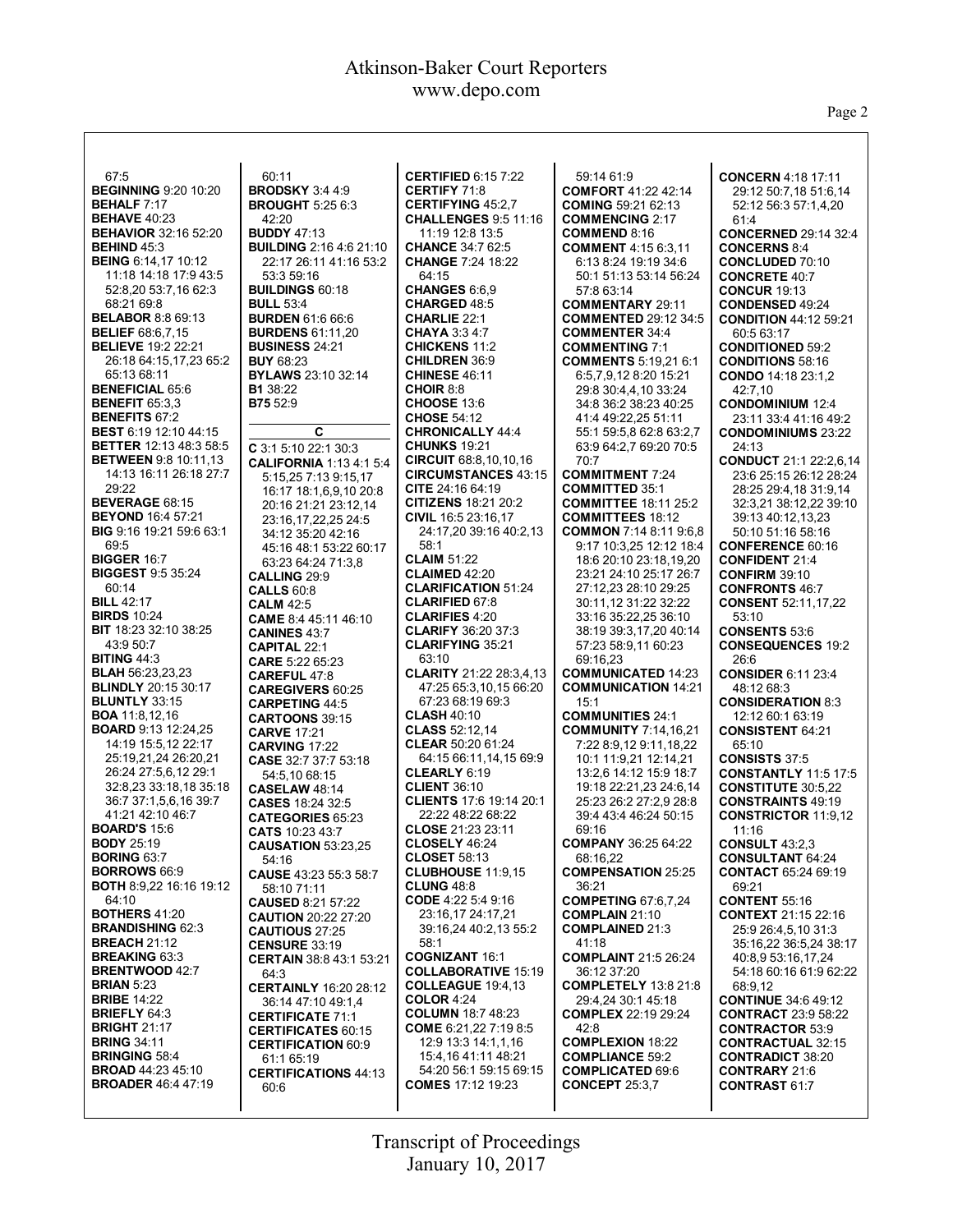Page 3

| <b>CONTRIBUTING 54:18</b>                          | <b>CROSS 14:7</b>                                 | 61:22                                                       | 17:14 18:24 22:18                                      | DOGS 10:23 41:17,18,22                        |
|----------------------------------------------------|---------------------------------------------------|-------------------------------------------------------------|--------------------------------------------------------|-----------------------------------------------|
| <b>CONTROL 28:7 31:5,17</b>                        | CSR 1:23 2:18 71:6,16                             | <b>DENIES 27:18</b>                                         | 25:19 26:14 32:5                                       | 41:25 42:1,12 44:1 45:9                       |
| 32:15                                              | <b>CURB 53:10</b>                                 | <b>DENIGRATE 47:11</b>                                      | <b>DIRECTORS 9:13 12:14</b>                            | <b>DOING 29:15 53:2</b>                       |
| <b>CONTROLLING 54:16</b>                           | <b>CURRENT 22:1 24:4</b>                          | <b>DENIGRATING 47:1</b>                                     | 12:24 25:24 26:22,24                                   | DOJ 44:19 48:12 56:4                          |
| <b>CONUNDRUM 26:17</b>                             | 25:20 27:5 42:15 52:19                            | <b>DENY 55:10 57:19 62:22</b>                               | 27:5,6 28:5,15 32:9                                    | 61:5 62:2 64:10 66:10                         |
| <b>CONVINCE 34:10.14</b>                           | <b>CURRENTLY 13:17 44:8</b>                       | <b>DENYING 56:13</b>                                        | 35:18 36:8,15 37:5,19                                  | DOLLARS 39:3                                  |
| <b>COOPERATIVE 23:11</b>                           | <b>CUT 44:19</b>                                  | DEPARTMENT 4:12 5:23                                        | 38:8 41:22 42:10 46:7                                  | <b>DOMESTIC 9:23 10:23</b>                    |
| <b>COOPERATIVES 23:23</b>                          | <b>CUTS 53:10</b>                                 | 14:25.25 16:20 18:17                                        | <b>DISABILITIES 45:24 46:1</b>                         | <b>DOMINANT 53:20,25</b>                      |
| 24:13                                              | C.A 55:15 58:19 59:10                             | 19:24                                                       | 46:2,13,21 47:3,7,9                                    | 54:13,21,25                                   |
| COPIES 5:5                                         | C.A.R 64:1                                        | <b>DEPARTMENT'S 34:23</b>                                   | <b>DISABILITY 1:7 2:7 4:19</b>                         | <b>DONE 34:10,13</b>                          |
| COPY 5:25 6:2,3,6<br><b>CORPORATE 36:23 37:5</b>   | D                                                 | 35:1<br><b>DEPOSIT 58:2</b>                                 | 5:2 10:7,10,11,13 11:4                                 | DOOR 11:14 26:25 44:24                        |
| 37:6,16 38:5                                       |                                                   | <b>DEPRIVES 51:17</b>                                       | 11:11,13,25 12:2 13:15<br>19:23 44:17,18,23,25         | 59:19<br><b>DOORS 21:24</b>                   |
| <b>CORPORATION 36:18,25</b>                        | D 5:9 58:15 62:16                                 | <b>DERIVATION 30:2</b>                                      | 45:2,19,20 46:24 55:12                                 | <b>DOUBT</b> 15:22                            |
| 37:12,20                                           | <b>DAD 26:21</b><br><b>DAILY 9:3 11:18</b>        | <b>DEROGATORY 38:23</b>                                     | 56:15 59:22 60:12                                      | <b>DOWN 6:23 13:23 14:3</b>                   |
| <b>CORPORATIONS 9:16</b>                           | <b>DALE</b> 3:4 4:9                               | 39:14                                                       | 62:12 63:8 64:9,12 67:6                                | 16:23 40:3 44:16                              |
| <b>CORRECT</b> 22:4,14 23:6                        | <b>DAMAGE 43:23 57:21</b>                         | <b>DESCRIBE 58:18</b>                                       | 67:7,25                                                | <b>DOWNSTAIRS 41:21</b>                       |
| 24:15 32:21 37:8 50:6                              | 58:7,10,14                                        | <b>DESCRIBING 35:4</b>                                      | <b>DISABLED</b> 10:8,19 53:8                           | <b>DRAFT 17:18 19:20</b>                      |
| 50:23 71:9,10                                      | <b>DARA 3:64:10</b>                               | <b>DESERT 14:15</b>                                         | 55:13,23 57:21 65:7,7                                  | 20:20 22:2,9 23:7 25:5                        |
| <b>CORRECTED 1:11</b>                              | <b>DARN 32:9</b>                                  | <b>DESIGNED 37:25</b>                                       | 67:10                                                  | 28:21 34:6 43:12 44:9                         |
| <b>CORRECTIVE 30:6,22</b>                          | <b>DATE 29:10</b>                                 | <b>DESPERATE 43:9</b>                                       | <b>DISAGREE 32:18 49:7</b>                             | 44:16.17                                      |
| 50:12                                              | <b>DATED 42:3 71:13</b>                           | <b>DESPERATELY 48:8</b>                                     | <b>DISCERN 67:25</b>                                   | DRAFTED 44:8                                  |
| <b>CORROBORATING</b>                               | <b>DAVIS</b> 1:23 2:18 71:6.16                    | DESTINY 17:12                                               | <b>DISCLOSURE 24:20</b>                                | <b>DRAG 33:2</b>                              |
| 27:17                                              | <b>DAVIS-STIRLING 9:17</b>                        | <b>DESTROYED 45:18</b>                                      | <b>DISCRIMINATING 25:22</b>                            | <b>DRAMATICALLY 26:3</b>                      |
| <b>CORROBORATION</b>                               | 9:19.24 23:18 24:24                               | <b>DESTROYING 46:15</b>                                     | <b>DISCRIMINATION 25:10</b>                            | 33:11                                         |
| 27:17                                              | 31:23 38:21 40:18                                 | <b>DETAILED 11:19</b>                                       | 36:8 51:8.20 54:9.15                                   | <b>DRAW 9:7 16:11 33:7</b>                    |
| <b>CORROBORATIVE</b>                               | <b>DAY 71:13</b>                                  | <b>DETAILS 10:8</b>                                         | <b>DISCRIMINATION-FREE</b>                             | <b>DRAWINGS 39:15</b>                         |
| 27:10<br><b>COUNCIL 1:4 2:4 3:2 4:8</b>            | <b>DAYS</b> 5:14 11:1 25:1                        | <b>DETAINER 55:4</b><br><b>DETERMINATION 57:9</b>           | 51:18.21<br><b>DISCRIMINATORY 22:4</b>                 | <b>DRAWN 19:15 33:8</b><br><b>DRIVER 21:7</b> |
| 5:13.21.22 6:11.12 7:9                             | 26:20<br><b>DAY-TO-DAY 12:20</b>                  | <b>DETERMINING 61:19</b>                                    | 22:6,14 50:2,6 51:4                                    | <b>DUCK 11:3</b>                              |
| 7:12 8:1 12:9 13:18                                | <b>DEAD 46:21</b>                                 | 62:11                                                       | 54:13                                                  | <b>DUCKS 11:2</b>                             |
| 14:11.16 23:3 34:1 43:2                            | DEAL 11:21 16:13 46:2                             | DEVELOP 68:24                                               | <b>DISCUSS</b> 52:19 53:8 64:8                         | DUE 7:24 62:20,22                             |
| 47:17 57:11 58:17                                  | <b>DEALING 10:1 15:11</b>                         | <b>DEVELOPMENT 7:14</b>                                     | <b>DISCUSSED 40:21 50:4</b>                            | <b>DURING 6:10 67:1</b>                       |
| 59:10 63:25 67:7 68:2                              | 35:17 53:14 56:8,9,25                             | 9:18 20:10 23:18,19,20                                      | <b>DISCUSSES</b> 25:5 64:25                            | <b>DUTIES 13:10</b>                           |
| <b>COUNCILMEMBER 4:9.9</b>                         | 61:2 62:9 63:5,8,11                               | 23:24 25:17 27:12                                           | <b>DISCUSSING 35:10</b>                                | <b>DUTY</b> 13:18 22:3 32:12                  |
| 4:10,10 8:17,23,24                                 | <b>DEALS</b> 47:6 51:13 63:3                      | 28:10 29:8,25 30:11,13                                      | 42:17                                                  | 32:14 50:5,9,11 55:14                         |
| <b>COUNCILMEMBERS</b>                              | <b>DEALT 41:15</b>                                | 31:22 32:23 33:16                                           | <b>DISCUSSION 10:14,20</b>                             | 62:19                                         |
| 17:15,16 20:19                                     | <b>DEBATE 34:21</b>                               | 35:23 36:1 39:18 40:14                                      | 52:22 61:23                                            | <b>DWELLING 57:23 58:8</b>                    |
| <b>COUNCIL'S 5:11,17 6:14</b>                      | DEBATED 38:14                                     | <b>DEVELOPMENTS 8:11</b>                                    | <b>DISCUSSIONS 13:24</b>                               | <b>DYING 19:18</b>                            |
| 6:16 48:19 62:16                                   | <b>DECIDE</b> 39:7 52:25 54:25                    | 9:6.8 12:13 18:4 23:22                                      | 15:24                                                  |                                               |
| <b>COUNSEL 10:16 13:12</b>                         | <b>DECIDING 66:4</b>                              | 23:24 24:10.14 26:8                                         | <b>DISMAY 11:14</b>                                    | Е                                             |
| <b>COUNSELING 9:4</b>                              | <b>DECISION 37:13 67:12</b>                       | 27:23 38:20 69:16,23                                        | <b>DISPLAY 39:18</b>                                   | E 3:1,1 59:8                                  |
| <b>COUNSELOR 46:18</b><br><b>COUNSELS 18:20</b>    | 67:20                                             | <b>DEVIATE</b> 34:9,13 49:10<br><b>DFEH 12:9 15:1 16:16</b> | <b>DISPOSABLE 14:10</b>                                | EACH 6:11,13 27:4 61:17                       |
| <b>COUNTRY 65:12,14,22</b>                         | <b>DECISIONS 25:22 36:22</b>                      | <b>DFEH'S 64:21</b>                                         | <b>DISPOSAL 30:15 33:15</b><br><b>DISPOSITION 58:2</b> | <b>EARLIER 7:18 8:25 40:11</b>                |
| 66:5                                               | 36:23 37:4                                        | DIAGNOSE 46:10                                              | <b>DISPUTE 26:23</b>                                   | 50:4,8,22 56:10 62:21                         |
| <b>COUNTY 71:4,8</b>                               | <b>DEDICATED 16:6</b><br><b>DEFEND 28:13 32:2</b> | <b>DIAGNOSIS 10:9</b>                                       | <b>DISRESPECTFUL 42:23</b>                             | 68:18 69:7<br><b>EASY 65:25</b>               |
| <b>COUPLE</b> 19:15 24:25                          | <b>DEFENDANT 37:7</b>                             | <b>DIALOGUE 10:17 15:3.3</b>                                | <b>DISTINCT 61:12</b>                                  | <b>EDUCATE 13:10 14:11</b>                    |
| 28:18 29:23 33:23 38:9                             | <b>DEFENDANTS 36:24</b>                           | 48:11                                                       | <b>DISTINCTION 9:8 16:11</b>                           | 17:3                                          |
| 41:14                                              | <b>DEFINE 31:11 36:18 43:9</b>                    | <b>DIFFERENT 8:6,12,13</b>                                  | <b>DISTINCTIONS 14:13</b>                              | <b>EDUCATION 13:1 14:9</b>                    |
| <b>COURSE 19:25</b>                                | 43:14                                             | 9:11 12:4.8 20:16 21:9                                      | <b>DISTINGUISHES 54:2</b>                              | <b>EEOC 68:15</b>                             |
| <b>COURT</b> 1:21 6:15,23 33:3                     | <b>DEFINED 40:6 56:22</b>                         | 29:5.20 30:1 38:9 45:23                                     | <b>DISTRIBUTED 40:19</b>                               | <b>EFFECT 18:25</b>                           |
| 49:20 50:15,24 53:22                               | <b>DEFINES 52:9</b>                               | 50:8 51:1 61:4 65:22                                        | <b>DISTRIBUTORS 68:15</b>                              | <b>EFFECTIVE 29:10 47:1</b>                   |
| 68:12 71:7                                         | <b>DEFINING 17:12 30:7</b>                        | <b>DIFFERENTLY 32:11</b>                                    | <b>DIVERSE 18:6</b>                                    | <b>EFFORT 8:15 9:2 31:20</b>                  |
| <b>COURTS</b> 19:9,10 54:24                        | <b>DEFINITELY 41:5</b>                            | 56:4                                                        | <b>DIVIDE 56:6</b>                                     | <b>EFFORTS 62:17</b>                          |
| <b>COVER 52:7</b>                                  | <b>DEFINITION 21:23 37:11</b>                     | <b>DIFFICULT 9:7 14:5</b>                                   | <b>DOCKET 68:16</b>                                    | <b>EIGHT 11:24</b>                            |
| COVERED 68:18                                      | 52:7 54:21,23 61:10                               | 17:20.23 26:8.16.19                                         | <b>DOCTOR 66:2</b>                                     | <b>EITHER 17:10 32:24</b>                     |
| <b>COVERS</b> 28:25,25 68:17<br><b>CRAZY 17:17</b> | <b>DEFINITIONS 61:16</b>                          | 31:10 38:18 65:25 66:3                                      | <b>DOCUMENT</b> 32:15 58:23                            | 36:18 51:2 52:14 54:20                        |
| <b>CREATE</b> 15:14 17:18,24                       | <b>DEGREE 13:21 28:7</b>                          | <b>DIGEST 49:24</b><br><b>DIRECT</b> 40:10 43:21 50:3       | <b>DOCUMENTATION</b>                                   | 69:19                                         |
| 20:14                                              | <b>DELAY 51:7 55:4 62:23</b>                      | 52:25 57:3,9,17 61:23                                       | 64:11,14,16,17,20 65:6<br>65:11                        | <b>ELABORATE 64:3</b>                         |
| <b>CREATED 23:9 42:6</b>                           | <b>DELETE</b> 45:13,16,18<br><b>DELETES 32:19</b> | 61:25 62:7 68:1,9,14                                        | <b>DOCUMENTS 30:18</b>                                 | <b>ELECT 9:13</b><br>ELECTED 12:23            |
| <b>CREATES 26:16</b>                               | <b>DELETING 52:5 64:6</b>                         | <b>DIRECTION 8:6</b>                                        | 32:24 39:15                                            | ELEMENT 16:4                                  |
| <b>CREATURE 29:5</b>                               | <b>DEMOGRAPHICS 12:17</b>                         | <b>DIRECTLY 39:4</b>                                        | DOG 42:4,6 44:2 57:14                                  | <b>ELEMENTARY 19:6</b>                        |
| <b>CRITICAL 6:18 22:15</b>                         | <b>DENIAL 56:17 61:13,17</b>                      | <b>DIRECTOR 4:11 12:25</b>                                  | 59:3,16,19                                             | ELEPHANT 10:4                                 |
|                                                    |                                                   |                                                             |                                                        |                                               |
|                                                    |                                                   |                                                             |                                                        |                                               |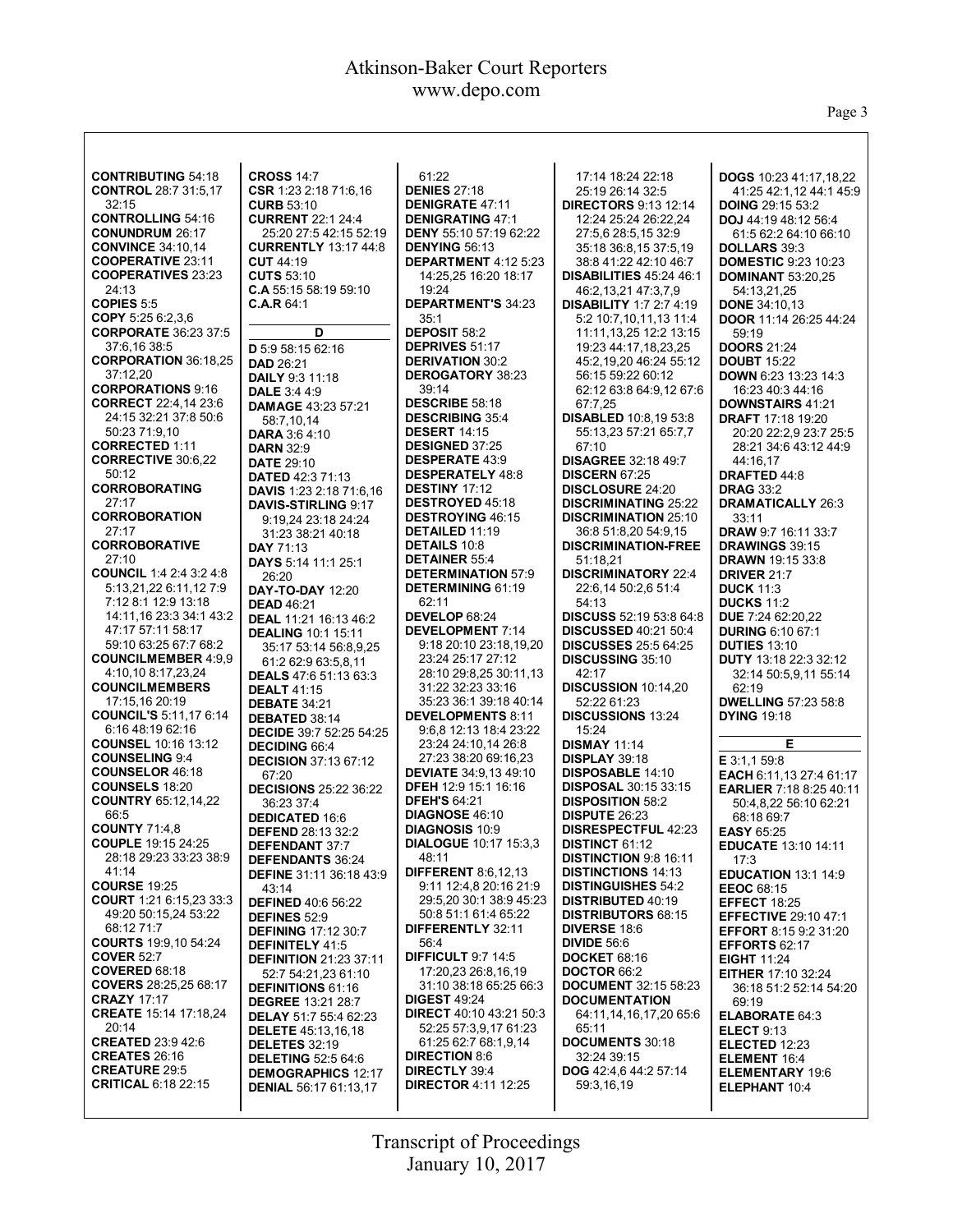$\mathsf{l}$ 

Page 4

| <b>ELEVATE 48:9</b>                                    | 19:20 24:1 26:8 31:7,14                         | <b>E.G</b> 39:14                              | FOLKS 27:9 32:4 35:3                                      | GIVEN 16:24 47:19 62:5                      |
|--------------------------------------------------------|-------------------------------------------------|-----------------------------------------------|-----------------------------------------------------------|---------------------------------------------|
| <b>ELEVATOR 12:8</b>                                   | 44:2 46:4 48:1 49:7                             | E3 44:18 45:13                                | 44:18 49:13                                               | <b>GIVES 26:11</b>                          |
| <b>ELIMINATE 19:1</b>                                  | 59:1                                            |                                               | <b>FOLLOW 9:14 20:15</b>                                  | GO 8:6,21 10:6 13:13                        |
| <b>ELIMINATED 57:4.7</b>                               | <b>EVER 27:18</b>                               | F                                             | 29:16 59:4                                                | 17:10 21:14 27:19                           |
| <b>ELIMINATING 16:3</b>                                | <b>EVERY 8:22 9:23 39:3</b>                     | <b>FACE 12:8 39:5</b>                         | <b>FOLLOWING 9:16 20:6.6</b>                              | 32:24 40:1,20,25 42:25                      |
| <b>ELSE'S</b> 39:5 58:9                                | 49:6 69:2                                       | FACED 11:5,18,24 49:14                        | 21:20 23:4 29:15 41:15                                    | 45:4.21 46:1 47:13 53:3                     |
| <b>EMAIL 5:16,20 49:23</b>                             | EVERYBODY 69:10                                 | <b>FACT</b> 16:21 34:16 37:22                 | <b>FOLLOWS 23:20</b>                                      | 58:9,10 62:5 64:5 65:9                      |
| <b>EMAILED 7:25</b>                                    | <b>EVERYONE 8:16 14:16</b>                      | 48:2,4 54:1 66:2                              | <b>FORCE 33:1</b>                                         | 68:1 69:5.14                                |
| <b>EMAILS 70:3</b>                                     | 16:15,24                                        | <b>FACTOR 54:19</b>                           | FOREGOING 71:9                                            | GOD 19:8 46:6                               |
| <b>EMBARRASS 33:20</b><br><b>EMOTIONAL 45:25 46:13</b> | <b>EVERYTHING 8:8 13:3</b>                      | FAILED 22:15 23:6 56:14                       | FOREIGN 66:4<br><b>FORGOT 17:25</b>                       | GOES 42:13 66:18<br>GOING 8:6.7.20 10:17    |
| 46:21 47:14                                            | 26:13 35:13 36:15<br><b>EVICT</b> 50:16,24 51:9 | 56:18,23                                      | <b>FORM 58:19</b>                                         | 11:3.6.10 15:2 20:14                        |
| <b>EMPIRE 7:21</b>                                     | <b>EVICTION 50:13,18 51:5</b>                   | <b>FAILING 22:3 50:23</b>                     | FORMAL 4:13                                               | 24:3 25:1,14,23,25                          |
| <b>EMPLOYEE 26:13 53:2</b>                             | 51:7,13 53:20                                   | <b>FAILS 50:5.18</b><br>FAIR 1:4 2:4 3:2 4:15 | FORMER 14:18 52:18                                        | 26:15,18 27:6,21 29:16                      |
| 68:14                                                  | <b>EVIDENCE 21:6 27:3</b>                       | 13:3,11 17:13 18:8 19:8                       | <b>FORMS</b> 38:19 39:14                                  | 29:17 31:3 33:1,2 34:2                      |
| <b>EMPLOYEES 20:25</b>                                 | 57:11,12                                        | 25:20 36:23 60:16                             | 58:20                                                     | 37:12 41:24 43:6,11,18                      |
| 26:11 28:22 29:1                                       | EX 4:11                                         | <b>FAITH 62:18</b>                            | <b>FORTH 4:22</b>                                         | 44:16.16 45:4 46:4                          |
| <b>EMPLOYER 20:24 21:15</b>                            | <b>EXACT 30:19</b>                              | <b>FAKER 10:3</b>                             | FORWARD 15:2                                              | 47:18,19 48:9 49:11,24                      |
| 68:13                                                  | <b>EXACTLY 21:20 22:24</b>                      | <b>FAMILIAL 5:1</b>                           | <b>FOUND 36:11,13</b>                                     | 63:6 64:2,4,5,8                             |
| <b>EMPLOYERS 25:16</b>                                 | 26:14 27:4,10 30:12                             | <b>FAMILY 46:18 50:16.17</b>                  | <b>FOUNDATIONAL 21:17</b>                                 | <b>GONE 31:5</b>                            |
| EMPLOYMENT 1:4 2:4                                     | 31:11 39:1,6 61:10                              | FAR 20:1 27:24 31:6                           | <b>FOUR</b> 23:21,21 24:7,9,10                            | GOOD 7:8 14:21 17:14                        |
| 3:2 4:16 20:22 25:8,9                                  | <b>EXAMPLE 8:3 20:23</b>                        | 42:25 43:1                                    | <b>FOURTH 5:24 21:11</b>                                  | 36:13 51:9 52:7 61:21                       |
| 25:12 26:4,10 29:21                                    | 21:24 23:13 25:9 35:23                          | <b>FAVORITE 44:9</b>                          | <b>FRANCE 39:6</b>                                        | 62:18 65:9                                  |
| 36:4 38:17 40:8 53:16                                  | 40:7 44:2 47:5 50:9                             | <b>FEBRUARY 1:11 71:13</b>                    | <b>FRANKLY 8:20 33:15</b>                                 | <b>GOOGLE 24:22</b>                         |
| 53:24 54:3,7,17 61:9                                   | 61:22 62:1 67:14.16                             | <b>FEDERAL 8:22 16:18</b>                     | <b>FRAUD 16:4</b>                                         | <b>GOOGLED 45:12</b>                        |
| 68:8,12                                                | <b>EXAMPLES</b> 11:17,20                        | 18:18 20:6 23:12.13                           | FREE 14:23 36:15 39:18                                    | <b>GOVERN 25:23</b>                         |
| <b>EMPLOYMENT-TYPE</b>                                 | 12:11 52:18 57:12                               | 34:16,17 47:25 48:4,5                         | 69:19                                                     | <b>GOVERNANCE 13:11</b>                     |
| 25:7<br><b>ENCOURAGE 13:25</b>                         | 61:16,19 62:2<br><b>EXCEPT</b> 12:3 27:3        | 49:10                                         | <b>FRIEND 42:13</b><br><b>FRIENDS 59:15</b>               | <b>GOVERNING 25:19 30:18</b><br>32:24 35:18 |
| <b>ENCYCLOPEDIC 8:18</b>                               | <b>EXCEPTIONS 53:12</b>                         | FEEL 16:2 69:19                               | <b>FROM 8:9 13:3 18:4,8</b>                               | <b>GOVERNMENT 4:22</b>                      |
| END 8:7 10:13,14,17 30:7                               | <b>EXCESS 41:18</b>                             | FEES 18:21 33:3<br><b>FEET 12:7</b>           | 19:21,23 20:4,25 21:1,1                                   | 9:11 18:19,19 55:2                          |
| 51:4                                                   | <b>EXCLUSIVELY 9:3 54:7</b>                     | FEHA 4:22,23 5:7 53:19                        | 22:9,10 26:24 29:20                                       | <b>GOVERNMENT'S 16:19</b>                   |
| <b>ENDS 62:20</b>                                      | <b>EXCLUSIVE-USE 39:20</b>                      | 54:12 70:6                                    | 34:9,13,22 35:1,21 36:3                                   | <b>GRANT 10:18</b>                          |
| <b>ENEMY 10:3</b>                                      | <b>EXECUTION 26:21</b>                          | FEHCOUNCIL@DFEH                               | 36:15 38:9,13 41:4                                        | <b>GRANULAR 15:24</b>                       |
| <b>ENFORCE 16:25 17:7</b>                              | <b>EXERCISE 20:21</b>                           | 5:21                                          | 44:19 45:11,13,16 46:9                                    | <b>GRASPS 53:18</b>                         |
| 31:23 40:12,14,20                                      | <b>EXERCISED 53:21</b>                          | <b>FELT 21:7</b>                              | 46:11 49:11 53:16,18                                      | GREAT 15:15 48:20,24                        |
| 58:18                                                  | <b>EXHIBIT 36:12</b>                            | FEW 42:3 43:7 60:16                           | 54:3,5,5,24 57:14,15                                      | <b>GREATER 20:9</b>                         |
| <b>ENFORCEABLE 58:21</b>                               | <b>EXIST 61:20</b>                              | <b>FIELD 45:1</b>                             | 60:8,9,21 61:9 62:12                                      | <b>GREATEST 10:2</b>                        |
| <b>ENFORCED 59:1</b>                                   | <b>EXISTING 40:10</b>                           | <b>FIGURE 27:7 31:20 38:15</b>                | 64:7 65:3,12,13,14 66:9                                   | <b>GREGORY 14:15</b>                        |
| <b>ENFORCEMENT 17:5</b>                                | <b>EXOTICS 10:25</b>                            | 39:1 65:16,20                                 | FRONT 6:22 39:5,25 44:5                                   | <b>GRITTY 14:4</b>                          |
| 18:17,18,22                                            | EXPAND $64:3$                                   | <b>FILE 1:24</b>                              | 48:15                                                     | <b>GROUND 49:13</b>                         |
| <b>ENGAGE 13:13 55:14</b>                              | <b>EXPECTATIONS 19:12</b>                       | <b>FINAL 49:5</b>                             | <b>FRUSTRATION 10:3</b><br><b>FULFILL 13:18 22:3 50:5</b> | GROUNDS 51:13 61:12<br>61:22                |
| 62:19<br><b>ENGAGING 55:10</b>                         | <b>EXPECTED 20:3</b><br><b>EXPERIENCE 43:8</b>  | FINALLY 34:22 53:7 55:7                       |                                                           | GROUP 44:20 45:5.6.6.22                     |
| <b>ENGLISH 35:2 54:22</b>                              | <b>EXPERT 45:1</b>                              | <b>FINANCIAL 61:6,20</b>                      | FULL 24:20 71:10<br><b>FUNCTION 14:12</b>                 | GROUPS 8:10 13:2 64:25                      |
| <b>ENJOYMENT 50:11</b>                                 | <b>EXPERTS 25:12</b>                            | FIND 24:24 43:6 46:25<br>66:1                 | <b>FUNDAMENTAL 61:6</b>                                   | <b>GUESS 38:4</b>                           |
| <b>ENOUGH 14:21 42:25</b>                              | <b>EXPLAIN 48:22 59:11</b>                      | FINE 12:3 25:7                                | <b>FURTHER 6:9 21:22 28:3</b>                             | <b>GUESTS 59:9</b>                          |
| 57:5 58:3                                              | 68:18                                           | <b>FIORE 7:12</b>                             | 28:4,1343:9                                               | <b>GUIDANCE 15:12 19:18</b>                 |
| <b>ENTIRE 50:16</b>                                    | <b>EXPLORING 28:2</b>                           | FIREPOWER 34:11                               | <b>FURTHERMORE 64:17</b>                                  | 20:1 34:17 35:2 56:5                        |
| <b>ENTITIES</b> 9:14 38:9 69:5                         | <b>EXPOSE 67:20</b>                             | FIRM 7:12,13                                  | 65:23                                                     | 61:19 66:10,11,20                           |
| <b>ENTITLED 66:12,21</b>                               | <b>EXPOSED 25:21</b>                            | FIRST 4:16 19:17 20:20                        | <b>FUTURE 54:25</b>                                       | 67:11 68:11 69:8                            |
| <b>ENTITY 37:7 66:3</b>                                | <b>EXPRESSION 4:25</b>                          | 21:16 23:15 25:15                             |                                                           | GUIDE 19:24 44:20 45:11                     |
| <b>ENVIRONMENT 20:25</b>                               | <b>EXTENDING 28:23</b>                          | 27:18 31:11,14 40:21                          | G                                                         | 48:7,13                                     |
| 38:17 40:6 51:18,22                                    | <b>EXTENSION 27:22</b>                          | 48:3 50:1,3 51:14 52:5                        | G 44:10 60:2                                              | <b>GUIDELINES 20:7</b>                      |
| <b>ERRORS 24:25</b>                                    | <b>EXTENSIVE 49:22 69:20</b>                    | 55:11 56:13 57:1 64:7                         | <b>GARGANTUAN 17:17</b>                                   | <b>GUY 33:6</b>                             |
| <b>ESSENCE 34:4</b>                                    | <b>EXTENSIVELY 66:9</b>                         | 67:21,22 68:3,4                               | GAVE 14:24 30:20 38:25                                    | <b>GUYS 36:13</b>                           |
| <b>ESSENTIAL 52:15,24</b>                              | <b>EXTENT 34:25</b>                             | <b>FISH 10:24</b>                             | <b>GENDER</b> 4:24,24,25                                  | н                                           |
| 53:12<br><b>ESSENTIALLY 56:12</b>                      | <b>EXTRAORDINARILY</b>                          | FIVE 11:24 23:25 25:24                        | <b>GENERAL 15:18 20:5</b>                                 |                                             |
| <b>ESTABLISHMENT 47:2</b>                              | 22:15 26:16<br><b>EXTREME</b> 20:22 62:23       | 27:15 37:1,19 39:2                            | <b>GENETIC 5:2</b>                                        | HALLWAY 44:5                                |
| <b>ESTATE</b> 19:3,18 20:8,10                          | 67:16,17                                        | 49:25                                         | <b>GERMAN 42:9,11,14</b><br><b>GETTING 11:1 41:4</b>      | <b>HAND 30:17</b><br><b>HANDBOOK 61:18</b>  |
| 40:9                                                   | <b>EXTREMELY 20:8 21:15</b>                     | FIX 25:2 51:2<br><b>FLOCK 11:4</b>            | GIGANTIC 18:25                                            | <b>HANDLE</b> 26:12,22 38:16                |
| ET $4:22$                                              | 27:25 41:19 60:7 66:3                           | <b>FLOOR 5:24 21:10,11</b>                    | GIVE 6:2 7:20 10:7 11:17                                  | 39:1                                        |
| <b>EVALUATE 66:7</b>                                   | 69:4                                            | 32:7,8 33:4,6                                 | 11:21 12:20 32:25 46:2                                    | <b>HANDLING 19:7</b>                        |
| <b>EVEN</b> 4:12 11:23 17:22                           | <b>EYES 27:14</b>                               | <b>FLOORS 46:6</b>                            | 51:25 62:2                                                | <b>HANDS</b> 34:14 42:15                    |
|                                                        |                                                 |                                               |                                                           |                                             |
|                                                        |                                                 |                                               |                                                           |                                             |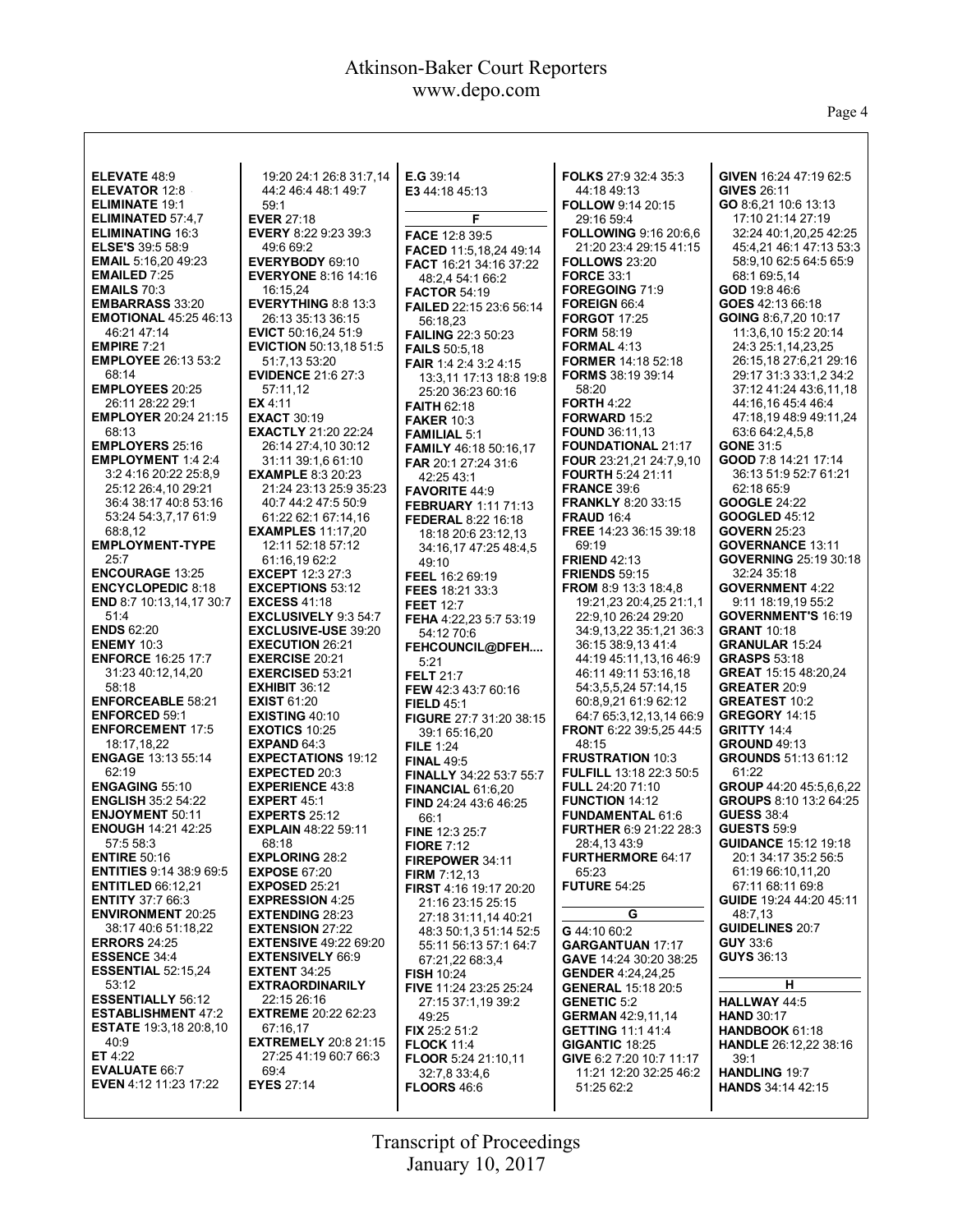Page 5

٦

| HAPPEN 46:6                                   | 9:12 12:22,25 24:11                                 | <b>IMPORTANT 16:15 22:7</b>                          | 55:17,20,20,25 56:1,7,9                                | 62:7,7 64:5,13,17 65:8                           |
|-----------------------------------------------|-----------------------------------------------------|------------------------------------------------------|--------------------------------------------------------|--------------------------------------------------|
| <b>HAPPENED 26:1 27:19</b>                    | 27:3                                                | 49:13 54:15 69:4                                     | 56:22 62:9,13,20 63:6                                  | 68:18 69:9                                       |
| 31:20                                         | HOMES 18:5,5 23:25                                  | <b>IMPOSE 58:18</b>                                  | 67:5                                                   | <b>JUSTICE 16:20 19:24</b>                       |
| <b>HAPPENING 10:21 52:22</b>                  | 24:1 68:25                                          | <b>IMPOSES 32:14 50:4</b>                            | <b>INTEREST 7:14 8:11 9:6</b>                          | $J-A-N-E-T 7:10$                                 |
| <b>HAPPENS</b> 36:14 37:19                    | HOOK 37:7,22                                        | <b>IMPRESSION 30:20</b>                              | 9:8,18 12:13 18:4,6                                    |                                                  |
| 55:21 57:18                                   | HOPE 9:10 15:4,20 25:13                             | <b>IMPRESSIVE 8:19</b>                               | 19:19 20:10 23:18.19                                   | Κ                                                |
| HAPPY 14:10 15:15 67:6                        | 41:4                                                | <b>IMPROPER 54:8</b>                                 | 23:20.21 24:10 25:17                                   | <b>KEEP 9:10 18:15.25</b>                        |
| 69:25                                         | <b>HOPEFULLY 8:2</b>                                | <b>IMPROPERLY 54:23</b>                              | 26:7 27:12,23 28:10                                    | 25:16 29:9 37:3                                  |
| HARASSER 25:11                                | <b>HORRIBLE 39:4.8</b>                              | <b>INAPPROPRIATE 19:11</b>                           | 29:25 30:11,12 31:22                                   | <b>KELLY</b> 10:14 16:20 17:24                   |
| <b>HARASSMENT</b> 1:6.6 2:6                   | HORSE 46:21 49:12                                   | 21:1.5 23:1 26:11 28:11                              | 32:23 33:16 35:23,25                                   | 17:25 40:1 41:3 64:4                             |
| 2:6 4:18,19,23 20:18,23                       | <b>HOSTILE 38:16 40:5</b>                           | 32:2                                                 | 38:20 39:4,17,19 40:14                                 | 69:17.22                                         |
| 25:10 26:6 38:17,23                           | <b>HOSTILE-ENVIRONME</b>                            | <b>INAPPROPRIATELY</b>                               | 69:16.23                                               | <b>KEVIN</b> 3:54:12                             |
| 39:14 51:14,16,23 52:7                        | 40:13                                               | 28:11                                                | <b>INTERESTING 24:12</b>                               | <b>KICK 33:3.5</b>                               |
| 52:9                                          | <b>HOT 40:1</b>                                     | <b>INC 1:21</b>                                      | <b>INTERFERES 51:17,20</b>                             | KIND 14:21 15:1,23 34:25                         |
| <b>HARBOR 39:9</b><br><b>HARD</b> 18:14 67:25 | <b>HOURS 14:24</b><br><b>HOUSE 29:23</b>            | <b>INCIDENT 27:16,18</b><br><b>INCLINATION 62:15</b> | <b>INTERNET 60:10.14</b>                               | 57:13 68:21 69:17                                |
| HARDSHIP $61:2,8$                             | HOUSING 1:4,5 2:4,5 3:2                             | <b>INCLUDE 28:5,15 29:17</b>                         | <b>INTERPRETATION 64:10</b><br><b>INTERPRETED 48:4</b> | KINDS 8:13 13:23 23:21                           |
| HARDWOOD 46:6                                 | 4:16,17,17,18,21,23                                 | 37:10 51:4 63:15                                     | <b>INTERPRETING 48:5</b>                               | 49:2                                             |
| <b>HARMS 51:5</b>                             | 8:13,23 9:9 12:5 13:4                               | <b>INCLUDED 22:8 64:24</b>                           | 53:23,25 54:9                                          | KISH 3:5 4:12 7:9 17:14                          |
| <b>HARRIS</b> 53:18,22 54:6,24                | 13:11 14:13 17:13,18                                | <b>INCLUDES 51:16</b>                                | <b>INTERPRETIVE 19:24</b>                              | 18:24 32:5 33:9,22<br>40:24 45:15 46:22 49:4     |
| <b>HAVING 21:3 28:8 50:22</b>                 | 18:6,8,11,12,19 19:8                                | <b>INCLUDING 1:7 2:7 4:20</b>                        | 20:7 44:20 45:11 48:7                                  | <b>KNEE 47:13</b>                                |
| 51:6 63:16                                    | 20:19,23 21:8 22:4,16                               | 13:11 23:10 26:23 66:5                               | 48:12                                                  | KNEW 22:5.13 30:24                               |
| HEALTH 43:4,22 44:11                          | 23:5 25:2,8,14,15,18,20                             | <b>INCOME 5:2</b>                                    | <b>INTRODUCTIONS 4:13</b>                              | KNOW 9:1 12:17 13:24                             |
| 47:7,8                                        | 26:5.7 27:24 28:15 29:7                             | <b>INCONSISTENCY 63:13</b>                           | <b>INTUITIVE 17:1</b>                                  | 14:7 19:5,14 20:3,24                             |
| <b>HEALTHCARE 60:3</b>                        | 29:20,22,25 31:3 35:16                              | <b>INCORPORATED 9:14</b>                             | <b>INVITATION 15:19</b>                                | 25:9,12,20 26:17 30:7                            |
| 63:16 65:21                                   | 35:18,22 36:23 42:16                                | 55:5 60:11                                           | <b>INVITATIONS 28:12</b>                               | 31:14,24 33:12,25 35:7                           |
| HEAR $7:3$                                    | 43:19 45:4 50:2 51:18                               | <b>INCREASED 26:20</b>                               | <b>INVITEES 59:9</b>                                   | 44:22,25 49:18,19 54:4                           |
| HEARD 8:25 15:25 39:3                         | 51:20,21 52:10,18,19                                | <b>INCREDIBLE 9:1 15:7,14</b>                        | <b>INVOLVED 41:1</b>                                   | 57:14,19 59:4,15,18,20                           |
| 60:23 64:1,6 69:7                             | 52:24 53:1,7,17,19 54:1                             | <b>INDEPENDENT 27:3</b>                              | <b>IRONICALLY 46:15</b>                                | 60:25 65:5 66:25 69:22                           |
| HEARING 1:5 2:5 4:14,14                       | 54:11 55:9 56:16,20                                 | <b>INDIVIDUAL 25:21 30:23</b>                        | <b>IRVINE</b> 7:13 64:21 68:22                         | <b>KNOWLEDGE 8:19 23:5</b>                       |
| 5:13,14 6:14,16,17 7:25<br>49:6,19 70:2,4,8   | 59:10,11,14 60:16 61:7<br>62:14.19 63:1 64:10       | 37:4,11 52:11<br><b>INDIVIDUALIZED 57:10</b>         | <b>ISSUANCE 4:15 70:5</b><br>ISSUE 9:25 16:4 20:4      | 25:14 31:12 44:11 60:4                           |
| <b>HEARINGS 7:10</b>                          | 65:3,17 66:7 67:11,19                               | <b>INDIVIDUALLY 36:22</b>                            | 25:3,4 27:22 39:12                                     | 63:16                                            |
| <b>HEIDI 49:21</b>                            | 67:24 68:5,20,21 70:2,6                             | <b>INDIVIDUALS</b> 37:8,16                           | 42:22 47:19 51:3,12                                    | KNOWN 22:5,13 30:24<br>44:24 45:21 57:2          |
| <b>HELD 37:12</b>                             | <b>HOW-TO 13:16</b>                                 | <b>INDIVIDUAL'S 44:23</b>                            | 59:6,14 60:23 62:7,10                                  | <b>KUDOS 8:23</b>                                |
| <b>HELLO</b> 31:18 63:22                      | HUD 16:19 19:22,24                                  | <b>INDUSTRY 8:10 13:1,9</b>                          | 63:2 67:7                                              |                                                  |
| HELP 11:21 12:20 13:14                        | 20:12,16 21:20,23 22:8                              | 14:8 17:3                                            | <b>ISSUES</b> 15:25 18:8 19:8                          | L                                                |
| 13:16 14:8 17:24 29:5                         | 22:10.12 23:4 29:11.15                              | <b>INFORM 66:24</b>                                  | 19:10 20:18,23 21:17                                   | LANDLORD 21:13 32:22                             |
| 42:5 43:11 46:14.14                           | 30:10,15 32:20 34:4,5,9                             | <b>INFORMATION 5:2 11:20</b>                         | 28:2.4 30:11 35:2 55:15                                | 50:9,11,13,20 52:23                              |
| 50:23 60:8 64:15                              | 34:13 35:14 36:2 44:19                              | 12:17 27:10 52:10.13                                 | 65:23 67:4,25 69:24                                    | 53:13 55:21 57:15.16                             |
| <b>HELPFUL 34:19 35:3</b>                     | 48:1,3,11 49:7 56:4                                 | 52:24 53:6,13 57:16,19                               |                                                        | 57:18 66:24                                      |
| 40:24 45:15 47:4 51:24                        | 61:5,5,11,18 62:2 64:9                              | 63:14 69:20,21                                       | J                                                      | <b>LANDLORDS 57:13</b>                           |
| 53:11 58:17 60:7 62:18                        | 66:10,20                                            | <b>INITIAL 4:13 5:9 62:14</b>                        | <b>JANE 36:20</b>                                      | 65:15                                            |
| 66:10,22 69:9<br>HELPING 47:1                 | HUD'S 29:16 61:15                                   | <b>INITIALS 59:5</b>                                 | JANET 7:10 69:12                                       | LANDLORD'S 50:18                                 |
|                                               | <b>HUNDREDS 18:2.3</b><br>H-E-I-D-I 49:21           | INLAND $7:21$<br>INPUT 7:11,17,20 8:1,20             | <b>JANUARY</b> 1:14 2:18 4:1                           | <b>LANDLORD-TENANT</b>                           |
| HELPS 12:16 33:11,12<br><b>HER 42:5</b>       |                                                     | 9:4 16:10                                            | 4:5 5:20 70:8<br><b>JESSICA 1:23 2:18 71:6</b>         | 52:15                                            |
| HERBALIST 46:11                               |                                                     | <b>INSIGHT 14:24</b>                                 | 71:16                                                  | <b>LANGUAGE 19:22 22:10</b>                      |
| <b>HIGHLIGHT 18:8 41:8</b>                    | <b>IDEA 14:2</b>                                    | <b>INSTANCE 16:5 48:3</b>                            | <b>JOB</b> 16:25 17:2 27:7                             | 22:12 23:7 33:10 38:21                           |
| HIGHLY 66:5                                   | <b>IDENTIFIED 7:18</b>                              | 62:5                                                 | 33:22 36:13                                            | 41:2 45:11 50:22 51:2<br>51:11.25 54:2.24 57:1   |
| <b>HIM</b> 33:5 42:11                         | <b>IDENTIFY 7:1</b>                                 | <b>INSTANCES 50:14</b>                               | <b>JOBS</b> 33:25 34:25                                | 58:1 59:6 65:23 66:23                            |
| <b>HIMSELF</b> $7:18$                         | <b>IDENTITY 4:25</b>                                | <b>INSTEAD</b> 43:20 50:1 57:6                       | <b>JOHN 36:20</b>                                      | 67:3                                             |
| <b>HIRE 18:21</b>                             | <b>IGLESIAS</b> 3:4 4:11 48:17                      | 64:13                                                | <b>JOINING 4:8</b>                                     | <b>LARGE 7:20 23:25 41:17</b>                    |
| <b>HIRED 12:19</b>                            | <b>IGLESIA'S 8:24</b>                               | <b>INSTITUTE 13:2</b>                                | <b>JOINT 19:24 20:7</b>                                | 42:8 68:18,21                                    |
| HIT 19:9,10                                   | <b>IGNORANT 13:8</b>                                | <b>INSULT 31:18</b>                                  | <b>JOINTLY 33:25</b>                                   | <b>LARGER 24:1</b>                               |
| <b>HOA 22:21</b>                              | <b>IGNORE 21:21</b>                                 | <b>INSULTING 30:16</b><br><b>INTEND 17:7</b>         | <b>JUDGE 26:21</b>                                     | LAST 21:12 41:14 49:22                           |
| <b>HOLD 25:25</b><br><b>HOLDING 5:13 7:9</b>  | <b>IGNORING 15:13 48:2</b>                          | <b>INTENDED 38:19 55:3</b>                           | <b>JURY 26:21</b>                                      | 56:21 63:7                                       |
| <b>HOLE 21:19</b>                             | III 22:12                                           | 61:14                                                | JUST 10:4,9 11:3 13:8,16<br>13:17 14:7 16:13 20:5      | <b>LASTLY 63:14</b>                              |
| <b>HOME</b> 7:21 12:22                        | <b>ILL-INTENTIONED 13:8</b><br><b>IMAGINE 11:14</b> | <b>INTENDING 8:6</b>                                 | 23:5 27:23 29:19 33:20                                 | <b>LATER</b> 19:19 56:7 60:11                    |
| <b>HOMEOWNER 23:10.15</b>                     | <b>IMMEDIATELY 42:12</b>                            | <b>INTENT</b> 45:3 51:19,23                          | 33:23 34:2,18,22 35:7                                  | LAW 7:12,13 8:23 14:14                           |
| 23:23 24:23 26:25,25                          | <b>IMPLICATIONS 35:17</b>                           | <b>INTERACT 13:22</b>                                | 35:10 38:12 40:1.21                                    | 16:22 19:18 20:8,11,13                           |
| 27:1,1,13 31:18 33:4                          | 38:13                                               | <b>INTERACTION 28:8</b>                              | 41:2,8 45:9,19 46:23                                   | 20:16 22:21 23:12 24:5<br>25:20 27:5 34:12 37:16 |
| 41:15,17,20,21,25 42:1                        | <b>IMPLIED 39:12</b>                                | <b>INTERACTIVE 11:23</b>                             | 47:18 48:21 49:11 52:5                                 | 38:3 42:15 43:3 46:3                             |
| <b>HOMEOWNERS 7:16</b>                        | <b>IMPORTANCE 46:15</b>                             | 31:16 44:15 55:11,14                                 | 54:18,22 59:24 60:13                                   | 47:25 48:1,5,13,13,14                            |
|                                               |                                                     |                                                      |                                                        |                                                  |
|                                               |                                                     |                                                      |                                                        |                                                  |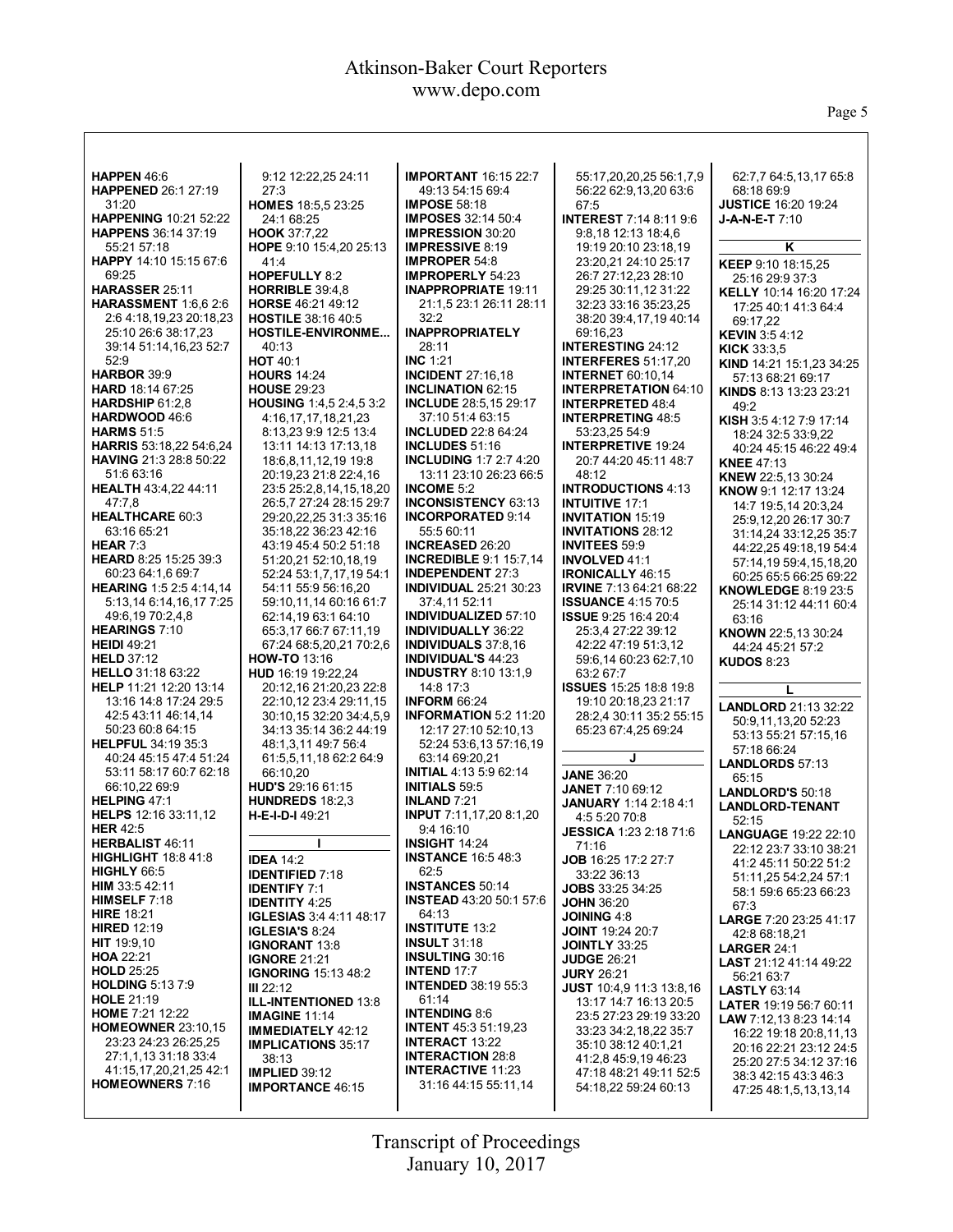Page 6

| 49:2,7 53:16 55:5,24                               | LITTLE 13:22 18:23                               | 48:24 49:17 63:20 70:1                              | 25:17                                           | 20:2 24:4 25:2 36:7,20                             |
|----------------------------------------------------|--------------------------------------------------|-----------------------------------------------------|-------------------------------------------------|----------------------------------------------------|
| <b>LAWS</b> 13:24 17:13 20:9                       | 22:11 32:10 38:25 43:9                           | <b>MANN 14:15</b>                                   | <b>MINE 36:10</b>                               | 38:5 42:24,24 43:9,11                              |
| 36:4 38:14 48:4                                    | 50:7                                             | <b>MANNER 27:14</b>                                 | <b>MINOR 64:14</b>                              | 45:2,7,25 46:1,3,17,19                             |
| <b>LAWSUIT 37:19</b>                               | LIVE 9:12 51:17,21 59:24                         | <b>MANUAL 13:16</b>                                 | <b>MINUTE 8:3 10:15 42:11</b>                   | 46:20 47:7,9,9,11,12,16                            |
| LAWSUITS 34:2                                      | <b>LIVE-IN 60:25</b>                             | <b>MANY</b> 9:6,7 12:1 19:1,10                      | 55:18                                           | 53:1,8 54:11 55:23                                 |
| <b>LAWYER 32:6</b>                                 | <b>LIVING 67:14</b>                              | 22:22 38:19 41:10                                   | <b>MINUTES 27:15</b>                            | 56:18 59:23 62:11.12                               |
| <b>LAWYERS</b> 14:24 16:21                         | $LLC$ 68:16                                      | 46:25 50:13 66:19                                   | <b>MISBEHAVIOR 22:20</b>                        | 64:16 65:10 66:24.25                               |
| LAYPEOPLE 14:6                                     | LOCAL 18:19 23:12                                | 68:22,25                                            | <b>MISCONCEPTIONS</b>                           | <b>NEEDS</b> 10:10 34:13 42:5                      |
| <b>LEAD</b> $20:15$ $29:16$                        | LOCATED 4:6 5:24 7:21                            | <b>MARIJUANA 60:15,17,20</b>                        | 19:11                                           | 42:14 46:14 47:5.14                                |
| <b>LEANING 64:7</b><br><b>LEAP 29:3</b>            | LONG 13:13 14:1.1 39:20                          | <b>MARITAL 4:25</b><br><b>MARKS 20:5</b>            | MISCONDUCT 21:16<br>35:25                       | 48:10 52:19 53:5,9 57:6<br>67:10                   |
| <b>LEARN 13:3</b>                                  | 39:21 44:4 45:21 59:3<br>63:7                    | <b>MARRIAGE 46:18</b>                               | <b>MISINFORMATION 9:21</b>                      | <b>NEIGHBOR 26:23 40:1</b>                         |
| <b>LEARNING 49:2</b>                               | LONGER 63:2 69:13                                | <b>MASTER 17:11 24:1.2</b>                          | <b>MISSING 22:7</b>                             | 44:24                                              |
| LEASE 21:13 23:9 58:21                             | LOOK 33:12 45:22 54:11                           | <b>MATCH 56:12</b>                                  | <b>MISTAKE 36:24</b>                            | <b>NEIGHBORING 26:10</b>                           |
| LEAST 12:18 13:16 16:2                             | 57:13 61:21                                      | <b>MATCHES 24:4</b>                                 | <b>MISTAKES 20:11</b>                           | <b>NEIGHBORS 12:24 13:15</b>                       |
| 17:6 41:1 43:8 48:15                               | <b>LOOKED 27:13 33:5</b>                         | <b>MATERIAL 39:23</b>                               | <b>MISUNDERSTANDINGS</b>                        | <b>NEWPORT 41:24</b>                               |
| LEAVE 23:2 41:23 54:24                             | <b>LOOKING 16:18 28:20</b>                       | <b>MATERIALS 5:9</b>                                | 19:11                                           | <b>NEWSPAPER 18:7</b>                              |
| LEERED 32:8                                        | 54:2                                             | <b>MATTER 18:15 37:15</b>                           | <b>MITIGATED 57:8</b>                           | <b>NEXT</b> 10:10 23:7 25:3.4                      |
| LEGAL 10:16 13:12,14                               | LOS 1:13 2:16 4:1,7 5:23                         | <b>MATTERS 19:7,8</b>                               | <b>MODIFICATIONS 63:11</b>                      | 44:24 51:13 53:14                                  |
| 13:18 14:25 29:1 38:5                              | 5:24 71:4.8                                      | MAY 5:20,22 7:2 12:6                                | 63:12                                           | 56:24 57:20 61:2 62:8                              |
| 44:1                                               | LOT 9:20 14:9,10,20,24                           | 15:20 16:7 18:8,24                                  | <b>MOM 26:20</b>                                | <b>NEXUS 10:11</b>                                 |
| LEGALIZED 60:17                                    | 17:13 35:8 49:2 50:15                            | 19:15 20:19 22:19                                   | <b>MOMENT 40:2 47:11</b>                        | <b>NIGHT 44:3</b>                                  |
| LEGEND 9:21                                        | 53:10 58:19 59:7,15                              | 23:25 26:17 28:1 29:22                              | <b>MONICA 42:7</b>                              | <b>NIGHTS 38:25</b>                                |
| <b>LEGISLATION 9:17</b>                            | 60:8 69:7                                        | 30:14 31:15 38:14.14                                | <b>MONSTERS 17:22</b>                           | <b>NINE 25:24</b>                                  |
| LEGISLATIVE 63:23<br>LEGISLATURE 54:12             | LOUD 27:1,2                                      | 38:20 40:20 43:18,19<br>44:25 46:17 50:15 51:4      | MORE 5:14 11:20,20,21<br>12:3.11.11 13:16 22:23 | <b>NITTY 14:4</b><br>NIT-PICK $24:3$               |
| LET 4:13 9:22 28:17 40:1                           | <b>LUCKY 12:23</b><br><b>LUMP 61:12</b>          | 51:7 52:21,22 53:1                                  | 25:16 26:8 34:11 35:9                           | <b>NOBODY 27:2,16 28:13</b>                        |
| 41:12 46:23                                        | LUNCH 14:22,22 41:11                             | 55:10 64:14                                         | 47:1,4 48:10 49:11                              | 32:2                                               |
| <b>LETTER 22:1 42:3.13</b>                         | 69:14                                            | MAYBE 32:10 36:17,18                                | 55:17 56:3,3 60:1 69:8                          | <b>NOISY 41:20</b>                                 |
| 45:6 46:9,10 64:1,25                               |                                                  | 36:19 39:11 40:21 43:7                              | <b>MORNING 4:5 7:8,19</b>                       | <b>NONCOMMERCIAL</b>                               |
| <b>LETTERS 64:10</b>                               | Μ                                                | 61:8 68:23                                          | 8:14 17:14 49:23                                | 39:18.20 40:4                                      |
| LET'S 10:3 17:10,21                                | MADE 4:12 6:10,11 8:1                            | MEAN 12:6 13:22 20:15                               | MOST 9:13 10:25 13:12                           | <b>NONCOMMUNICATION</b>                            |
| 29:18 37:10,13 67:13                               | 37:4 39:22 64:4 66:18                            | 24:2 27:21 30:15 37:10                              | 13:12 14:3 19:8 26:19                           | 62:23                                              |
| 67:15                                              | 66:19 67:13                                      | 37:21 43:10 47:10                                   | 33:16 47:24 54:15                               | <b>NONE 7:5 70:3.4</b>                             |
| LEVEL 10:2 15:24 47:23                             | <b>MAGICALLY 42:3</b>                            | 51:19 61:14                                         | 60:23                                           | <b>NONPARTICIPATION</b>                            |
| 49:10                                              | <b>MAIL 5:22</b>                                 | <b>MEANING 12:19</b>                                | <b>MOSTLY 33:22</b>                             | 62:21                                              |
| <b>LEVELS 47:22</b>                                | MAIN 55:15 62:10 63:14                           | MEANS 17:2 20:11 33:19                              | <b>MOTION 33:19 66:17</b>                       | <b>NONRESIDENTIAL 23:19</b>                        |
| LEVERAGE 32:25                                     | <b>MAINTAIN 13:4</b>                             | 54:25 59:9                                          | <b>MOTIVE 54:13</b>                             | <b>NON-MEDICAL 44:21</b>                           |
| <b>LEWD 27:14</b><br><b>LIABILITY 1:6 2:6 4:18</b> | <b>MAINTENANCE 53:2.5</b>                        | <b>MEANT 48:11,12</b><br><b>MEDICAL 44:12 46:10</b> | <b>MOVE 40:9</b>                                | <b>NORMAL 39:23</b><br><b>NOTE</b> 9:19 19:19 41:2 |
| 25:3.6 28:21 31:8.12                               | 58:12                                            | 47:2 60:5,15,20 63:17                               | <b>MOVED 63:1</b><br><b>MOVES 34:6</b>          | <b>NOTES 71:10</b>                                 |
| 32:12,16 50:2,4,5,21                               | <b>MAJORITY 13:7</b>                             | 65:20 66:7                                          | <b>MOVING 55:7</b>                              | <b>NOTHING 17:8 27:24</b>                          |
| 58:13 67:21                                        | MAKE 6:8,19 21:13 23:4<br>24:4 25:21 29:17 35:11 | <b>MEDICATION 62:6</b>                              | <b>MTO 55:7</b>                                 | 32:12,14,24 33:13                                  |
| <b>LIABLE</b> 25:16 26:1 37:17                     | 36:24 45:12 47:12                                | <b>MEETING 5:8 42:17 70:9</b>                       | MUCH 7:9 9:1 15:16 16:8                         | 39:23 55:3                                         |
| 50:19 57:21                                        | 48:21 49:4 62:17 64:4                            | <b>MEETINGS 33:18</b>                               | 19:3 20:4,9 35:12,13                            | <b>NOTICE 5:9,15,17</b>                            |
| <b>LICENSED 45:1</b>                               | 64:15 65:24 67:12,20                             | <b>MEMBER 4:11 15:5</b>                             | 47:1 48:18 57:6 65:17                           | <b>NOTICED 5:14</b>                                |
| <b>LICENSURE 16:5</b>                              | 70:1                                             | 18:10,12 22:23 27:11                                | <b>MULTIPLE 12:2</b>                            | <b>NOTIFY 53:1</b>                                 |
| <b>LIFTED 19:23</b>                                | <b>MAKES 4:21 37:13 46:13</b>                    | 33:18 45:6,21                                       | <b>MUSIC 27:2</b>                               | <b>NOVEMBER 5:16</b>                               |
| LIKE 7:6 10:24 16:2,5                              | 57:21 61:3 66:15                                 | <b>MEMBERS 4:8 7:8 15:12</b>                        | MUST 23:2 27:15 44:11                           | <b>NO-PET 59:16</b>                                |
| 20:17 33:17 35:8 36:10                             | <b>MAKING 25:15 28:11</b>                        | 25:21 37:1 40:19 58:20                              | 54:7 57:3,10 67:18                              | <b>NO-PETS 53:3</b>                                |
| 42:8 54:11,19 58:20                                | 29:3 36:22,23                                    | 60:8.8 63:25                                        | <b>MYTH 9:21</b>                                | <b>NO-THREATS 62:4</b>                             |
| 63:25 64:14 68:21                                  | <b>MAMMALS</b> 43:7                              | <b>MEMBERSHIP 38:24</b>                             | N                                               | <b>NUISANCE 43:17,18,19</b><br>44:2                |
| <b>LIKELY</b> $51:18$<br><b>LIMIT 41:19</b>        | <b>MAN 42:9</b>                                  | 39:16 52:12,14<br><b>MEMORIZED 29:10</b>            |                                                 | <b>NUMBER</b> 21:2 61:19 63:9                      |
| <b>LIMITATIONS 16:16</b>                           | <b>MANAGE 29:2 68:25</b>                         | <b>MENACING 44:3</b>                                | N 3:1<br><b>NAME</b> 4:7 6:25 7:10              | <b>NUMERAL 22:12</b>                               |
| 49:14                                              | <b>MANAGER 7:23 21:9</b>                         | <b>MENTAL 43:4 47:7</b>                             |                                                 | <b>NUYS 32:6</b>                                   |
| <b>LIMITED 21:14,15 34:23</b>                      | 22:16.18.18 25:18<br>27:11 28:7,10 32:23         | <b>MENTIONED 24:11 34:18</b>                        | 49:22 63:22<br><b>NAMES 37:22</b>               |                                                    |
| 58:14                                              | 36:19.25 37:13 41:21                             | <b>METHODS 66:1</b>                                 | <b>NARROW 51:12</b>                             | О                                                  |
| LINE 21:17 33:7 60:9                               | 42:1                                             | <b>MICROPHONE 6:23</b>                              | <b>NATIONAL 5:1</b>                             | OAKLAND 19:16                                      |
| 64:13 68:5                                         | <b>MANAGERS 12:15 31:11</b>                      | <b>MIDDLE-AGED 29:23</b>                            | <b>NECESSARILY 17:12</b>                        | <b>OBJECT 65:11</b>                                |
| LINES 14:7,7 19:15                                 | 36:17 68:25 69:4                                 | MIGHT 17:1 28:3 35:9                                | 45:8                                            | <b>OBJECTIVE 57:11</b>                             |
| <b>LIST 24:22</b>                                  | <b>MANAGING 35:25 36:3.5</b>                     | 36:6 40:5 45:19 49:6                                | <b>NECESSARY 42:21</b>                          | <b>OBLIGATION 20:24 23:8</b>                       |
| <b>LISTED</b> $24:8$                               |                                                  |                                                     |                                                 |                                                    |
|                                                    | 36:19,25                                         | 53:8 58:5,7,9,10 61:21                              | 52:13 53:2 63:5                                 | 23:8 29:2                                          |
| <b>LISTEN 33:23</b>                                | MANDELBAUM 3:3 4:4,8                             | 65:8,22                                             | <b>NEED 8:8 10:9.9 11:19</b>                    | <b>OBNOXIOUS 50:17</b>                             |
| <b>LITIGATION 19:1</b>                             | 15:17 41:3,8 47:21                               | MIND 9:10 18:15,25                                  | 13:9 15:2,3,12 18:15                            | <b>OBTAINS 42:13</b>                               |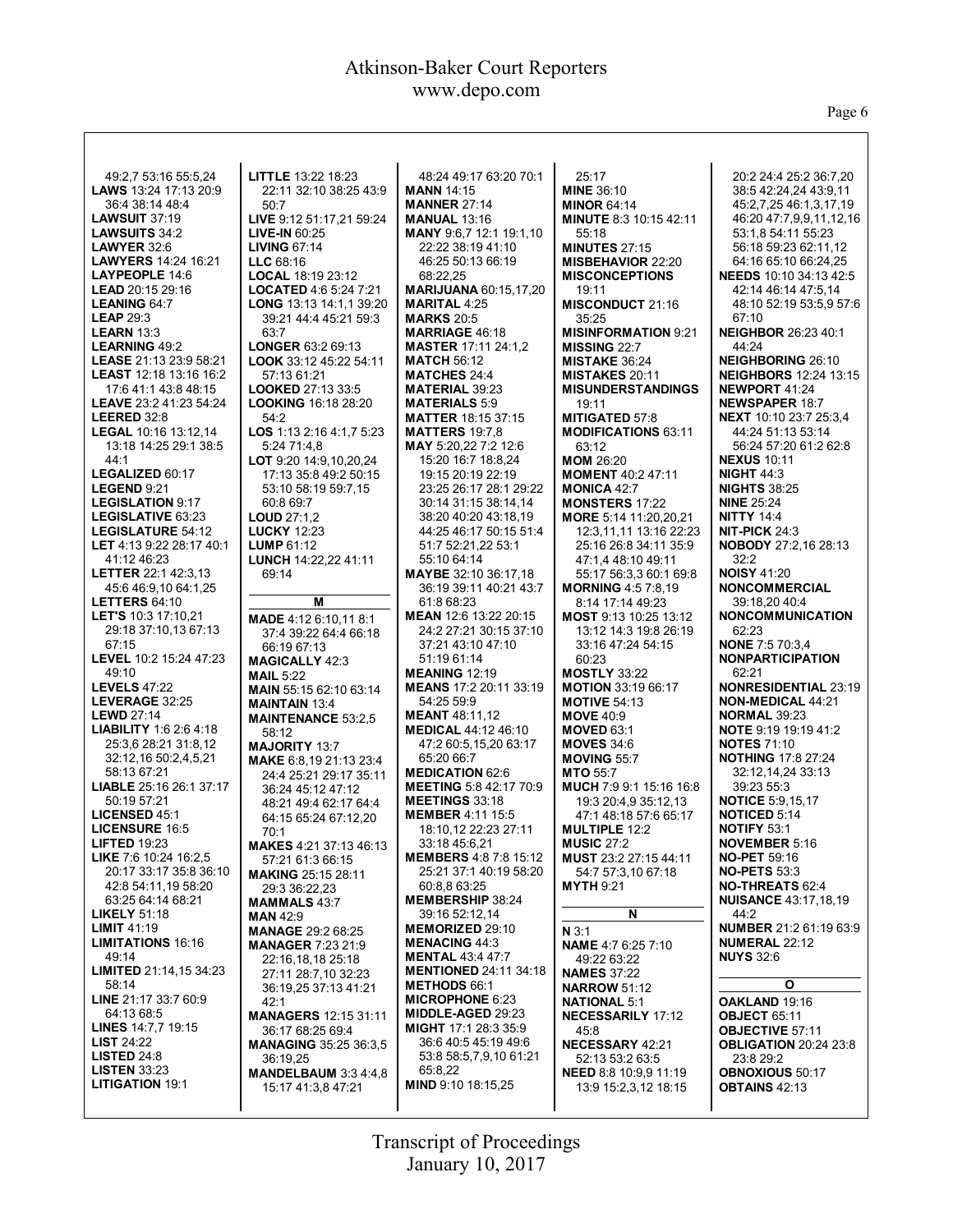Page 7

| <b>OBVIOUS</b> 56:15,19 65:4                  | <b>ORAL 16:2</b>                                     | 66:6,14,15 68:19                                     | <b>PIECE 9:16</b>                             | 69:21                                             |
|-----------------------------------------------|------------------------------------------------------|------------------------------------------------------|-----------------------------------------------|---------------------------------------------------|
| <b>OBVIOUSLY 24:9 32:2</b>                    | <b>ORDER 50:21</b>                                   | <b>PARTICIPATE 31:20</b>                             | <b>PIT 53:4</b>                               | <b>PRIMARILY 15:11 44:13</b>                      |
| 33:1 49:16 50:24                              | <b>ORDINARY 54:22 57:25</b>                          | 62:17                                                | PLACE 42:20 61:21                             | 60:6                                              |
| <b>OCCASIONALLY 18:7</b>                      | 58:3.6                                               | <b>PARTICULAR 11:13</b>                              | <b>PLAIN 35:2</b>                             | <b>PRINTED 39:23</b>                              |
| <b>OCCUPANCY 61:18</b>                        | <b>ORIENTATION 4:25</b>                              | 17:10 53:8 64:25                                     | <b>PLAN 6:1 24:1</b>                          | <b>PRIOR 7:23 52:23 57:14</b>                     |
| <b>OCCURRED 39:11</b>                         | <b>ORIGIN 5:1</b>                                    | <b>PARTICULARLY 8:16</b>                             | PLANNED 23:24,24 24:14                        | 59:22 63:13                                       |
| <b>OCCURS 55:19</b>                           | ORIGINAL 56:21                                       | 12:12 14:5.17 15:22                                  | <b>PLAY 36:10</b>                             | <b>PRIORITY 35:24 67:23</b>                       |
| <b>OCTOBER 19:22 20:12</b>                    | <b>ORTHOPEDIC 46:12</b>                              | 20:10 26:7 49:16 50:14                               | PLAYING 27:1                                  | <b>PRIVATE 18:20 19:1</b>                         |
| 29:9                                          | 47:13                                                | 62:25                                                | PLEASE 6:2,24 7:1 22:24                       | 52:10 63:14                                       |
| OFF 21:8 27:15 37:25                          | <b>OTHER 8:13 9:9 14:13</b>                          | <b>PARTIES</b> 21:1 36:3 59:17                       | <b>POINT 12:14 16:19 31:8</b>                 | <b>PRO 71:6</b>                                   |
| 70:9                                          | 16:12 23:10 24:12 26:4                               | 62:17                                                | 31:13 35:11 37:24                             | <b>PROBABLY 18:2 30:18</b>                        |
| OFFENDED 40:2                                 | 27:4.9 31:18 34:3 38:6                               | <b>PARTNER 15:10</b><br><b>PARTS 53:18 56:7 63:3</b> | 38:10 44:6 46:23 47:11                        | 40:5 46:21 49:9 60:15                             |
| <b>OFFER 33:23 59:14</b><br>69:18             | 38:13,22 39:13,15 40:4<br>41:9 43:11,25 48:2 49:2    | <b>PARTY</b> 22:5 30:8,25 31:4                       | 50:10 56:1<br><b>POINTED 32:19</b>            | 60:22 69:18<br><b>PROBLEM 10:22 14:5</b>          |
| OFFERED 13:1                                  | 51:12 53:20 58:4 60:14                               | 31:16 44:22 50:7 52:11                               | POINTS 32:13 64:3 68:17                       | 16:7 22:24 26:5 31:13                             |
| <b>OFFICE 5:23 47:5</b>                       | 60:23 61:22,25 65:14                                 | <b>PARTY'S 31:9</b>                                  | <b>POLICY 26:4 47:22 62:4</b>                 | 31:22 33:9 35:6 43:24                             |
| <b>OFFICIAL 6:17 14:22</b>                    | 65:21 66:1 67:17 68:17                               | PASS 36:15 40:15                                     | POLITICAL 64:24                               | 45:9 48:7 58:22                                   |
| 29:8,11                                       | 69:23                                                | <b>PASTE 44:19</b>                                   | <b>POLL 41:10</b>                             | PROBLEMATIC 66:5,8                                |
| <b>OFFICIALLY 53:3</b>                        | <b>OTHERS 43:1,22,24</b>                             | <b>PATIENCE 48:19</b>                                | POOL 21:12 27:13 31:19                        | <b>PROBLEMS</b> 20:14 21:24                       |
| OFFICIO 4:11                                  | <b>OURSELVES 69:18</b>                               | <b>PATIENT'S 44:12 60:4</b>                          | <b>PORTION 70:8</b>                           | 26:22 52:23                                       |
| <b>OFTEN 13:22 38:18</b>                      | <b>OUT</b> 9:21 10:5 14:15,16                        | 63:17                                                | <b>POSE 57:17</b>                             | <b>PROCEEDINGS 1:12</b>                           |
| 52:17 53:10 58:22                             | 17:21,22 27:7 29:23                                  | <b>PAYING 51:10</b>                                  | POSES 43:21 52:25                             | 2:15 70:10 71:11                                  |
| 65:25 68:20,25 69:1                           | 31:20 32:19 33:5 36:11                               | <b>PEANUTS 67:17,18</b>                              | <b>POSITION 44:22 58:15</b>                   | <b>PROCESS 5:13 6:10 9:10</b>                     |
| <b>OH</b> 40:16 46:8                          | 36:13 38:16 39:1 45:4                                | <b>PEER 44:20 45:5</b>                               | <b>POSSIBLE 12:10 19:2</b>                    | 10:6 11:10,22,22,23                               |
| <b>OKAY 32:22 33:13 34:11</b>                 | 46:23 65:2,8,16,20 66:1                              | PEER-SUPPORT 47:6                                    | 20:25 67:4,9                                  | 12:16 13:21 17:4,5                                |
| 36:8 52:3                                     | 66:5 69:8                                            | <b>PEG 21:19</b>                                     | <b>POST 39:25</b>                             | 31:16 34:7 44:15 50:13                            |
| <b>OMITS 66:10</b>                            | <b>OUTLINES 58:23</b>                                | PENALIZE 27:20                                       | <b>POSTERS 39:15</b>                          | 55:11.14.17.20.20.25                              |
| <b>OMITTED 22:9</b><br><b>OMITTING 23:24</b>  | <b>OUTSIDE 5:8 24:24 31:17</b>                       | <b>PENALIZES 51:5</b><br><b>PEOPLE 9:25 10:22</b>    | <b>POTENTIAL 35:9 67:4</b>                    | 56:1,7,9,22 62:9,11,13<br>62:20 63:6 66:17 67:5   |
| <b>OMNIBUS 17:18</b>                          | 49:14 65:12<br><b>OUT-OF-COUNTRY</b>                 | 25:24 28:6 41:9,10                                   | POULTRY 11:1<br><b>POUNDS 42:8</b>            | <b>PROFESSIONAL 12:20</b>                         |
| <b>ONCE 30:23 67:8</b>                        | 65:19                                                | 42:23 44:3 45:15,20,24                               | POWER 22:14,20 23:6                           | 45:146:3.10                                       |
| ONE 6:20 9:5,9,19,23                          | OVER 16:22 18:5 19:4                                 | 46:17,18,19 47:3,6,8,11                              | 40:11 49:10 50:22,25                          | <b>PROFESSIONALS 66:8</b>                         |
| 10:22 11:3 12:3 14:15                         | 31:5 42:8 50:16 59:15                                | 47:12.16 48:23 49:18                                 | <b>POWERS</b> 7:8,10,13 15:17                 | <b>PROFESSIONS 24:21</b>                          |
| 15:17,20 17:22,22                             | 64:5                                                 | 60:18 65:8 69:9                                      | 16:10 18:2 19:4,13                            | <b>PROFESSOR 48:15,16</b>                         |
| 18:15 19:17 21:16 22:1                        | <b>OVERALL 35:7</b>                                  | <b>PERCENT</b> 12:18 43:7                            | 69:12,12                                      | <b>PROGRAM 47:6 61:7</b>                          |
| 22:2,11 24:6,12 25:1                          | <b>OVERRIDING 15:20</b>                              | <b>PERCEPTION 68:20</b>                              | PRACTICAL 60:1                                | <b>PROHIBIT 32:3</b>                              |
| 26:11,18 28:4 29:23                           | <b>OVERWHELMED 8:21</b>                              | PERFECTLY 51:9                                       | <b>PRACTICE 22:4,21 26:19</b>                 | <b>PROHIBITED 22:2 39:10</b>                      |
| 30:11 32:13 33:24 34:3                        | OWN 17:12 49:15 58:20                                | <b>PERHAPS 44:8 67:17</b>                            | 50:6                                          | 39:13 40:12                                       |
| 34:18 35:14 36:1,6 37:2                       | 64:19 68:23                                          | <b>PERIOD 6:8 67:1</b>                               | <b>PRACTICES 50:2</b>                         | <b>PROHIBITION 53:19</b>                          |
| 38:14,21,22,24 39:13                          | <b>OWNED 33:4</b>                                    | <b>PERMIT 55:4</b>                                   | PRACTICING 16:21,22                           | <b>PROHIBITIVE 38:22</b>                          |
| 41:3 43:1,11,16 44:15<br>47:10,22,23 49:17,17 | <b>OWNER 9:23 22:25 30:7</b><br>50:19 58:17,18 62:22 | PERPETRATING 30:25<br><b>PERSON 6:20 10:8.18</b>     | 18:1 19:4<br><b>PRACTITIONERS 56:5</b>        | <b>PROHIBITS 4:23</b>                             |
| 50:8,17 55:14,23 56:8                         | 67:3                                                 | 11:8.15 12:20 21:4 22:5                              | <b>PRAGMATIC 47:22</b>                        | <b>PROJECT 9:12 12:23</b><br>33:5                 |
| 57:24 59:24 61:2 62:2                         | <b>OWNERS 69:1</b>                                   | 23:9 31:19 33:20 34:24                               | <b>PREACHING 8:7</b>                          | <b>PROJECTS 26:7 27:25</b>                        |
| 63:3 65:9,14 66:13,25                         | <b>O'CLOCK 49:18</b>                                 | 36:18,19 37:11 39:8,9                                | <b>PREDOMINANTLY 54:8</b>                     | <b>PROLIFERATION 10:25</b>                        |
| 67:12,15,16 68:23                             |                                                      | 44:24 46:11,14 50:5,17                               | 54:10                                         | <b>PROMPT</b> 22:3 50:6,21                        |
| 69:19                                         | P                                                    | 50:25 51:5,8,9 53:21                                 | <b>PREDOMINATE 54:14</b>                      | 51:3                                              |
| <b>ONLINE 66:1</b>                            | P 3:1.1                                              | 55:12,13 57:21 59:19                                 | <b>PREFER 5:22</b>                            | <b>PROOF 44:17 60:11 63:8</b>                     |
| <b>ONLY 6:20 10:22 11:14</b>                  | PACKAGE 34:9                                         | 59:21 65:24                                          | PREMISES 58:8                                 | 64:8                                              |
| 16:17,25 32:11 37:17                          | <b>PAGE</b> 5:12,17 54:4 64:22                       | PERSONALLY 26:1,2                                    | <b>PREPARED 7:19</b>                          | <b>PROOFS 64:19</b>                               |
| 40:14 41:18 42:2 46:15                        | 64:25                                                | 41:14                                                | <b>PREPARING 59:7</b>                         | <b>PROPER 51:13</b>                               |
| 50:12 55:9 58:12 62:1                         | <b>PAGES 50:1</b>                                    | <b>PERSONS 59:12</b>                                 | <b>PREPATORY 18:14 20:5</b>                   | PROPERLY 65:15                                    |
| <b>ONTO 59:21</b><br><b>ONUS 66:15</b>        | <b>PALM 14:15</b>                                    | <b>PERSON'S 11:13 28:22</b><br>52:14                 | PRESCRIBE 40:23<br><b>PRESCRIBED 41:23</b>    | <b>PROPERTY 13:5 22:18</b><br>29:2 43:24 58:11.14 |
| <b>OPENED 11:15</b>                           | PALUTKE 49:21,21 52:2                                | PERSPECTIVE 15:4,6                                   | <b>PRESCRIPTION 60:20</b>                     | 59:22,23 67:15 68:23                              |
| <b>OPERATE 29:2 44:12</b>                     | 52:4<br><b>PANEL 25:13</b>                           | 34:23 35:1,7                                         | <b>PRESENTATION 8:25</b>                      | 68:24,24 69:1,4                                   |
| 60:5                                          | <b>PARADIGM 29:20,21,25</b>                          | <b>PET</b> 9:23 10:1 41:19                           | 9:1                                           | <b>PROPERTY'S 59:25 62:4</b>                      |
| <b>OPERATION 13:11</b>                        | <b>PARAGRAPH 52:6 64:18</b>                          | 52:20                                                | <b>PRESENTED 26:24 69:8</b>                   | <b>PROPOSAL 51:2</b>                              |
| <b>OPERATIONS 12:21</b>                       | <b>PAREN</b> 22:11,11,11 23:9                        | <b>PHONETIC 7:18 17:17</b>                           | <b>PRESENTLY 18:4</b>                         | PROPOSALS 30:5                                    |
| <b>OPINION 46:3</b>                           | 23:11                                                | <b>PHRASE 23:7 24:23</b>                             | <b>PRESIDENT 7:20,22 11:6</b>                 | <b>PROPOSED 1:5 2:5 5:3.6</b>                     |
| <b>OPPORTUNITIES 12:5</b>                     | <b>PARKING 53:10</b>                                 | 32:20                                                | 14:18                                         | 5:6,11,18,19 6:9 15:8                             |
| <b>OPPORTUNITY 7:4 14:14</b>                  | PART 6:13,16 28:15 34:8                              | PHYSICAL 43:23                                       | <b>PRETTY 35:13</b>                           | 21:25 28:21,21 40:7                               |
| 15:14 17:15 38:10                             | 35:21 39:13 44:9 49:18                               | <b>PHYSICALLY 44:2</b>                               | <b>PREVENT 32:21 51:7</b>                     | 49:23 51:11 52:21                                 |
| 48:20 69:15<br><b>OPPOSED 59:23</b>           | 50:3 51:15 53:19 55:5                                | <b>PHYSICIANS 65:21</b><br><b>PICK 67:16</b>         | <b>PREVENTIVE 30:6.23</b><br>PREVIOUSLY 67:13 | 54:19 55:6 56:10 57:1<br>59:6 61:8 70:5,7         |
|                                               | 56:9 58:21 63:5 64:24                                |                                                      |                                               |                                                   |
|                                               |                                                      |                                                      |                                               |                                                   |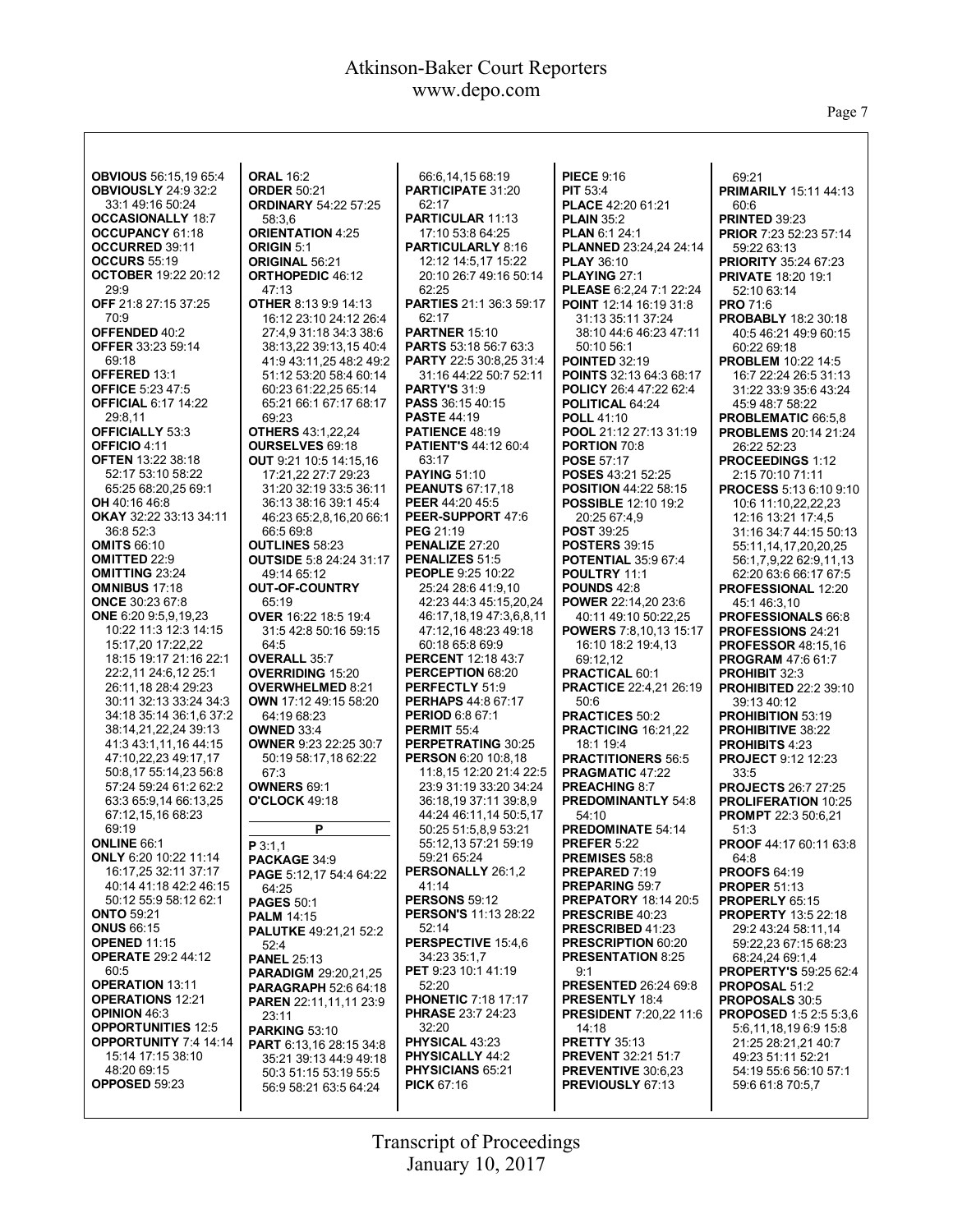Page 8

| <b>PROTECT 20:24 26:13</b>      | 32:13 36:1                      | 12:1 13:20 66:12,21            | 15:19 52:16 59:13             | RESOURCE 69:19                |
|---------------------------------|---------------------------------|--------------------------------|-------------------------------|-------------------------------|
| 36:2.5                          | <b>QUICK 9:8 49:17</b>          | <b>RECEIVED 6:12 8:9</b>       | <b>RELEVANT 54:4</b>          | <b>RESOURCES 14:10</b>        |
| PROTECTED 38:24                 | <b>QUICKLY 65:16 67:5</b>       | 14:18 16:3                     | <b>RELIABLE 10:7 11:11</b>    | <b>RESPECT 58:24 67:5</b>     |
| 39:16 52:14                     | <b>QUIET 50:11</b>              | <b>RECENTLY 14:14</b>          | 12:2 44:21 64:11,12,16        | 68:1                          |
| <b>PROTECTION 51:6</b>          | <b>QUOTE 30:19 39:14</b>        | <b>RECEPTIONIST 21:2</b>       | 64:20 65:11                   | <b>RESPECTFULLY 21:19</b>     |
|                                 |                                 |                                |                               |                               |
| <b>PROTECTIVE 52:12</b>         | 43:23 44:12,20 54:4,5           | <b>RECOGNIZE 15:10 43:25</b>   | <b>RELIGION 4:24</b>          | 23:12 31:2 32:18 35:20        |
| <b>PROTECTS 39:17</b>           | QUOTING 23:8                    | 68:9                           | <b>RELIGIOUSLY 18:13</b>      | 37:943:13                     |
| PROTRACTED 13:13                |                                 | RECOGNIZED 23:16               | <b>RELY 38:13</b>             | <b>RESPECTIVELY 5:11</b>      |
| <b>PROUD 18:10</b>              | R                               | <b>RECOGNIZING 67:7</b>        | <b>REMAINS 37:23</b>          | <b>RESPOND 6:13 21:6</b>      |
| <b>PROVEN 44:18</b>             | R3:1                            | <b>RECORD</b> 4:4 6:14,17      | <b>REMARKS 7:7 8:1 16:2</b>   | RESPONSE 20:20                |
| <b>PROVIDE 6:4 7:6.17 9:4</b>   | <b>RACE 4:24</b>                | 7:19 70:9                      | 28:12 63:9                    | <b>RESPONSIBILITIES 4:21</b>  |
| 14:8,9 44:13,18 49:24           | <b>RACOBS 7:12</b>              | <b>RECREATE 38:5</b>           | <b>REMEDY 21:16</b>           | 58:24                         |
| 52:16 56:14.18 57:12            |                                 | <b>REDICK 7:17 11:5</b>        | <b>REMEMBER 21:2 45:8</b>     | <b>RESPONSIBLE 30:8</b>       |
| 59:12,13 60:6 64:20             | <b>RAISE 41:4</b>               | <b>REDUCED 57:4.5.6</b>        | <b>REMINDED 17:16</b>         |                               |
|                                 | <b>RAISED 16:1 30:9,10,12</b>   |                                |                               | 38:12                         |
| 68:11                           | 50:8                            | <b>REFER 7:3,15 57:25 58:8</b> | <b>REMISS 69:18</b>           | <b>RESPONSIBLY 31:15</b>      |
| <b>PROVIDED 9:15,24 49:22</b>   | <b>RAMPANT 10:21 42:22</b>      | <b>REFERENCE 63:10</b>         | <b>RENEGING 28:3</b>          | <b>RESTRICTION 46:8</b>       |
| 53:7 55:24 56:6 57:20           | <b>RANGING 18:4</b>             | <b>REFERENCED 24:24</b>        | <b>RENT 51:10</b>             | <b>RESTRICTIVE 49:11</b>      |
| 61:15,17                        | <b>RATHER 5:6 11:17 55:16</b>   | <b>REFERENCES 22:2</b>         | <b>RENTAL 29:22 35:16</b>     | <b>RESULT 56:23</b>           |
| <b>PROVIDER 22:13 23:5</b>      | 57:24 58:8                      | 57:14,15                       | 68:24                         | <b>RETAIN 11:11</b>           |
| 25:18 28:16 35:19,22            | <b>RATIONALE 20:22</b>          | <b>REFERRING 37:3</b>          | <b>RENTING 29:23</b>          | <b>RETALIATION 1:6 2:6</b>    |
| 52:19.20.24 53:1.7 55:9         | <b>REACH 69:22</b>              | <b>REFERS</b> 54:23 61:8       | <b>RENT-CONTROLLED</b>        | 4:19 53:15,21 54:17           |
| 56:16,20 59:10 60:4,21          | <b>REACT 31:15</b>              | <b>REFLECTED 5:10 55:7</b>     | 50:14                         | <b>RETIRED 39:6</b>           |
| 64:11 65:18 66:7 67:11          |                                 | <b>REFLECTIVE 5:8</b>          | <b>REPLACEMENTS 47:14</b>     | <b>REVEAL 52:10</b>           |
| 67:20 68:5                      | <b>READ</b> 13:4 51:19 63:6     | REFLECTS 54:21                 | <b>REPORT 25:10</b>           |                               |
| <b>PROVIDERS 8:13 9:9</b>       | 70:4                            |                                |                               | <b>REVIEW 26:20</b>           |
|                                 | <b>READER'S 49:24</b>           | <b>REFUSE</b> 31:19 58:23      | <b>REPORTED 1:23</b>          | <b>REVIEWING 16:14</b>        |
| 14:14 20:19 25:16               | <b>READING 29:11 32:10</b>      | <b>REG</b> 22:10,12 23:4       | <b>REPORTER 6:15.23</b>       | <b>REVISED 49:23 61:15</b>    |
| 44:11 45:4 59:11 63:16          | 34:24                           | <b>REGAN 4:6</b>               | 49:20 71:6                    | <b>REVISIONS 56:10</b>        |
| 65:4,22 67:24 68:20,21          | <b>READY 7:6 10:5 55:21</b>     | <b>REGARD</b> 9:4 13:10 14:12  | <b>REPORTERS 1:21</b>         | REVISIT 9:25                  |
| <b>PROVIDER'S 62:14,19</b>      | <b>REAGAN 2:15</b>              | 16:16                          | <b>REPORTER'S 1:12 71:1</b>   | <b>REWRITE 63:2</b>           |
| <b>PROVIDES 52:7 55:9</b>       | <b>REAL 13:5 19:3.18 20:8.9</b> | <b>REGARDING 1:5 2:5 4:15</b>  | <b>REPRESENT 8:11 10:17</b>   | RE-STRIPE 53:9                |
| 57:9 61:19                      | 40:9 42:19 46:16 59:18          | 26:6 50:3 63:13 64:8           | 18:2,3 68:22                  | RICHARDSON 10:14              |
| <b>PROVIDING 35:2 62:23</b>     | <b>REALITY 15:13 34:2,3</b>     | 70:5                           | <b>REPRESENTED 18:3</b>       | 17:14,25,25 24:15,17          |
| 70:4                            | 35:4                            | <b>REGISTER 5:15</b>           | <b>REPRESENTING 9:2</b>       | 24:20 28:19 29:7 30:9         |
| <b>PROVISIONS 4:17 54:12</b>    | <b>REALIZED 8:7 69:17</b>       | <b>REGRETTABLY 7:23</b>        | <b>REPRESENTS 7:13</b>        | 31:1,10 32:18 33:11           |
| 55:1 56:6 62:16                 |                                 | REGULAR 28:9                   | <b>REPUDIATING 35:21</b>      | 35:12 37:9,18,23 38:8         |
| <b>PROVISO 40:22</b>            | <b>REALLY 8:5 13:24 14:5</b>    | <b>REGULATE 49:15</b>          | <b>REQUEST 11:7,22 12:1</b>   | 40:1 41:6,12 45:17            |
| PRUDENT 15:5                    | 14:21,24 15:7,13 16:13          | <b>REGULATED 9:19</b>          |                               |                               |
|                                 | 17:7,19,23 21:17 29:20          |                                | 13:20,21 55:6,18 56:8         | 47:10 48:6,18 64:5            |
| <b>PSYCHIATRIC 43:4</b>         | 30:3 33:20 34:13.19             | <b>REGULATION 5:3 7:1.2</b>    | 56:16,20 57:11 60:10          | <b>RIGHT 5:7 10:2 19:14</b>   |
| <b>PSYCHIATRIST 46:19</b>       | 35:1,3,5,15,16,24 36:7          | 12:10 19:22,25 20:13           | 60:24 62:22 63:4 64:12        | 20:2 25:13 27:8 28:14         |
| <b>PSYCHOLOGIST 46:18</b>       | 36:16 39:7 40:17 44:14          | 21:20 22:8,10 23:13            | 64:18 65:17 66:16,18          | 31:25 39:17,24 45:12          |
| <b>PUBLIC 1:5 2:5 4:14 5:13</b> | 45:12 46:17,20 48:11            | 24:4.7 28:14 29:9.13.19        | 66:19,23 67:8 68:2,19         | 46:3 48:13,15,23 49:25        |
| 5:14 7:25 14:22 42:20           | 50:12,15 51:23 53:12            | 32:3,20 33:14 34:18            | 69:2                          | 51:17,21 57:16 64:7           |
| 49:19 70:2,5                    | 53:17 57:5,16 60:1              | 35:15,21 36:9 37:25            | REQUESTED 10:12               | RIGHTS 4:21 16:5 53:22        |
| PUBLISHED 5:15                  | 61:12 63:15 65:17               | 38:15 40:7,15 42:25            | 55:10 56:21 66:22 70:3        | <b>RIPPLE 18:25</b>           |
| <b>PURCHASE 12:22</b>           | <b>REALTOR 42:19</b>            | 43:3,12,13,20 44:7,9,17        | <b>REQUESTS 10:25 11:24</b>   | <b>RISES 50:10</b>            |
| <b>PURPOSE 4:14 53:20.25</b>    | <b>REALTORS 18:10 42:16</b>     | 45:10,13 46:4 48:13            | 59:10 60:12 66:13             | <b>RISK 25:21</b>             |
| 54:14,21,25 56:3                | 63:24 68:22                     | 54:19 55:6,7 61:8 62:18        | <b>REQUIRE 12:3 25:14</b>     | ROBERT 7:17                   |
| <b>PURSUANT 5:17</b>            |                                 | 63:11                          | 54:13 59:11                   | <b>ROBUST 20:8</b>            |
|                                 | <b>REASON 17:10 26:4</b>        |                                | <b>REQUIRED 9:22 59:17</b>    |                               |
| <b>PURVIEW</b> 15:25 16:4       | 32:25 54:16 55:11               | <b>REGULATIONS 1:5 2:5</b>     |                               | <b>ROMAN 22:12</b>            |
| <b>PUT</b> 8:16,18 46:6 59:4    | 56:17,21 68:7                   | 4:16,18 5:4,6,7,12,18          | 66:24                         | <b>RONALD</b> 2:15 4:6        |
| 66:14                           | <b>REASONABLE 10:18</b>         | 5:19 7:7 11:20 12:15           | <b>REQUIREMENT 53:23</b>      | ROOM 5:8 6:22 10:4            |
| <b>PUTTING 21:18 66:6</b>       | 11:7 13:19 16:13 43:12          | 13:19 15:8,15 16:5,8           | 54:1,3,10,17                  | 13:23                         |
| <b>P-A-L-U-T-K-E 49:22</b>      | 43:17 55:8.22.24 56:11          | 17:18,24 18:16 19:20           | <b>REQUIRES</b> 25:10 57:2    | <b>ROUND 15:21 21:19</b>      |
| <b>P-O-W-E-R-S 7:11</b>         | 56:13,15,19,22,24               | 20:6,21 32:1 34:1,16,24        | <b>REQUIRING 45:19 46:16</b>  | <b>ROUNDS 15:22</b>           |
| <b>P.M</b> 5:20 6:4 70:7        | 57:22,24 58:5,16,25             | 35:5,10 45:16 48:9             | 60:3                          | <b>RUDE</b> 26:15 33:18       |
|                                 | 59:3,12 61:25 62:15,17          | 55:16 64:2 70:3,6,7            | REREAD 8:21                   | <b>RULE</b> 4:20 17:7,8 40:17 |
| Q                               | 63:12 66:13,16,21 68:6          | <b>REGULATORY 5:15</b>         | <b>RESIDENT</b> 27:13,18 31:3 | 59:3                          |
| <b>QUALIFIED 44:10 46:1</b>     | 68:7.14                         | 16:17                          | 31:4.4 39:3.18 55:12          | RULEMAKING 6:10,14            |
| 60:3 63:15                      | <b>REASONABLY 11:25</b>         | <b>RELATE 14:19</b>            | 56:14,17 62:24 66:12          | 6:17 17:4 34:7.9              |
|                                 |                                 | <b>RELATED 5:3 38:23</b>       | <b>RESIDENTS 25:22 27:4</b>   | <b>RULES</b> 9:15 13:19 23:10 |
| <b>QUANTITIES 11:2</b>          | 13:15 15:5                      | 39:16 52:11                    | 28:8,11                       | 30:18 31:25 40:15,19          |
| <b>QUANTUM 29:19</b>            | <b>REASONS 5:10 23:15</b>       |                                |                               |                               |
| <b>QUESTION 28:17 30:4</b>      | 49:5 51:9 55:9,24 56:12         | <b>RELATES 4:23</b>            | RESIDENT'S 62:21              | 58:19,25 59:25 67:11          |
| 43:21 58:25 59:18 66:9          | 61:17,25 65:15                  | <b>RELATING 58:1 69:24</b>     | <b>RESIDENT-VERSUS-R</b>      | 69:3                          |
| 69:23                           | <b>RECALL 19:15 20:19</b>       | <b>RELATION 55:2</b>           | 29:18 30:13                   | <b>RULING 5:13</b>            |
| <b>QUESTIONS</b> 7:5 28:18      | <b>RECEIVE 4:14 6:6 10:19</b>   | <b>RELATIONSHIP 10:12</b>      | <b>RESOLVE 19:9</b>           | RUN 12:21 30:1 35:6           |
|                                 |                                 |                                |                               |                               |
|                                 |                                 |                                |                               |                               |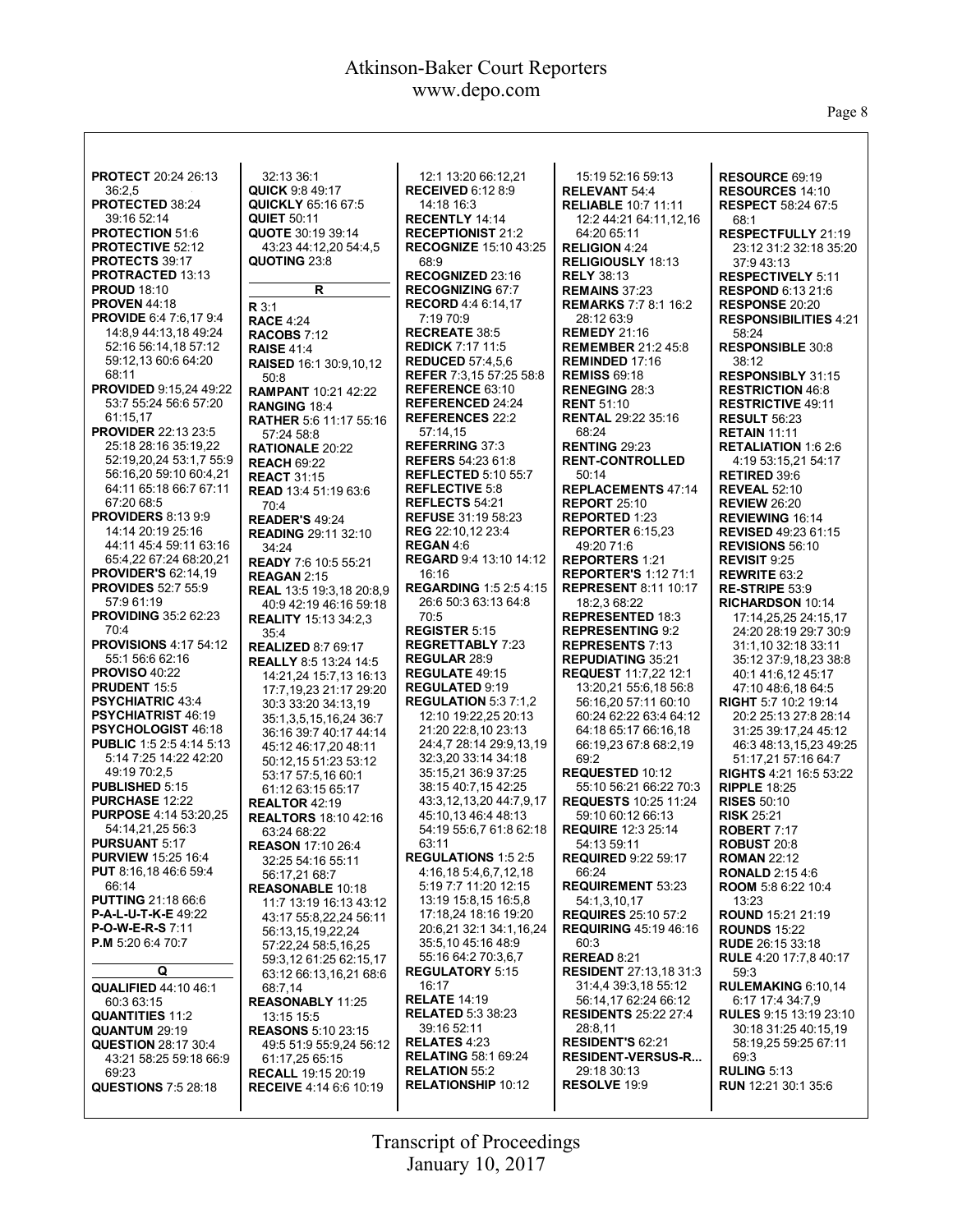$\mathsf{l}$ 

Page 9

| 48:20                                                 | 62:8                                                   | SLEEPLESS 38:25                               | 38:11 40:6 54:2.12 64:9                               | 57:20 58:15 59:8 60:2                             |
|-------------------------------------------------------|--------------------------------------------------------|-----------------------------------------------|-------------------------------------------------------|---------------------------------------------------|
| <b>RUNS 47:5</b>                                      | <b>SELF-MANAGED 12:19</b>                              | <b>SLICE 16:7,14</b>                          | <b>SPECIFICITY 12:11 20:9</b>                         | 62:16                                             |
|                                                       | <b>SEMINAR 14:15</b>                                   | <b>SLIGHTLY 51:1</b>                          | <b>SPEECH 39:19,21 40:4</b>                           | <b>SUBSECTION 7:2 50:3</b>                        |
| s                                                     | <b>SENIOR 14:16</b>                                    | <b>SLURS 38:23</b>                            | <b>SPELLING 6:24</b>                                  | 51:3,15                                           |
| $S \, 3:1$                                            | <b>SENSE 46:13</b>                                     | SMALL 12:6 16:14 22:11                        | <b>SPERBER 5:23 6:2</b>                               | <b>SUBSTANTIAL 43:23</b>                          |
| <b>SAFE 39:9</b>                                      | <b>SENT 12:17</b>                                      | 23:25 69:1.1                                  | <b>SPERGER 8:2</b>                                    | 54:18                                             |
| <b>SAFETY 43:22</b>                                   | <b>SENTENCE 51:16 52:5.6</b><br>52:6.8 68:4            | <b>SMALLER 42:7,12</b><br><b>SMITH 32:8</b>   | <b>SPRING 2:16 4:7</b><br><b>SQUARE 21:18</b>         | <b>SUCCEED 50:20</b>                              |
| <b>SAME 60:21 61:10,14</b><br><b>SANJAY 63:22</b>     | <b>SEPARATE 39:19 62:11</b>                            | <b>SNAKE 42:20</b>                            | <b>SS 71:3</b>                                        | <b>SUCCESSFUL 47:6</b><br>SUE 18:21 41:24         |
| <b>SANTA 42:6</b>                                     | <b>SEPARATELY 6:1</b>                                  | <b>SOCIAL 44:21 59:9</b>                      | <b>STAFF</b> 14:11 18:24 69:19                        | <b>SUED 27:21</b>                                 |
| <b>SAT 14:23</b>                                      | <b>SEQ</b> 4:22                                        | <b>SOIL 44:4</b>                              | 69:22                                                 | <b>SUFFICES 64:17</b>                             |
| <b>SAUNA 11:9,15</b>                                  | <b>SERIOUS 48:19</b>                                   | <b>SOLELY 10:20 54:7</b>                      | <b>STAND 27:4</b>                                     | <b>SUFFICIENT 11:3 20:7</b>                       |
| <b>SAW 27:16</b>                                      | <b>SERVE 9:13 13:6 15:2</b>                            | <b>SOLVED 33:9</b>                            | <b>STANDARD 45:25 47:17</b>                           | 57:12 62:24 65:2                                  |
| <b>SAYING 27:24 31:21 36:9</b>                        | 25:25 51:22                                            | <b>SOME</b> 7:23 8:4 10:12                    | 68:8,13                                               | <b>SUFFICIENTLY 57:8</b>                          |
| 39:25 41:18 42:4,13                                   | <b>SERVICE 16:12 44:21</b>                             | 12:4,25 15:23 16:3,6                          | <b>STANDARDS 65:20</b>                                | <b>SUGGEST 43:14 67:21</b>                        |
| 46:11 47:8                                            | 66:25                                                  | 17:1 20:11, 12, 19 21:22                      | <b>START</b> 20:17 28:2                               | <b>SUGGESTING 27:25</b>                           |
| <b>SAYS</b> 26:25 27:1.13                             | <b>SERVICES 59:14</b><br><b>SERVING 36:21 45:23,24</b> | 21:24 26:4 28:7 34:25<br>35:2,9,19 40:4 46:16 | <b>STARTED 8:5 21:23</b><br><b>STARTS</b> 24:17 55:25 | 36:16 37:9 38:12                                  |
| 31:18,23 32:7,11,20                                   | <b>SET 4:22 12:15</b>                                  | 48:10 49:8 50:17 51:1                         | STARVING 69:14                                        | <b>SUGGESTION 15:18</b><br>52:4.9 54:20 57:6 58:6 |
| 33:14 38:3 39:8,9 40:14<br>40:18 41:20 42:2,11        | <b>SETS 61:16</b>                                      | 51:11,24,25 52:18                             | <b>STATE 4:6 8:12,22 18:19</b>                        | 67:12                                             |
| 43:20 46:7 50:24 51:3                                 | <b>SETTING 65:2</b>                                    | 53:12.15 59:6 61:10.13                        | 18:20 20:13,16 23:14                                  | <b>SUGGESTIONS 28:12</b>                          |
| 66:11 67:18                                           | <b>SETTLEMENT 64:21,23</b>                             | 63:12 67:10,22,23                             | 45:5 48:9,21 62:19                                    | 30:22 57:23                                       |
| <b>SCENARIO 20:23 29:20</b>                           | 64:23                                                  | 68:11.17                                      | 65:14,14 67:9 71:3,7                                  | <b>SUGGESTS 54:14</b>                             |
| 29:21,22                                              | SEVEN 11:24 25:24                                      | <b>SOMEBODY 21:3,10,11</b>                    | <b>STATED 51:7</b>                                    | <b>SUMMONS 36:13</b>                              |
| <b>SCENARIOS 38:25</b>                                | <b>SEVERAL 23:14 25:12</b>                             | 24:6 39:5,7,8 42:20                           | <b>STATEMENT 5:10 49:5</b>                            | <b>SUPER 34:4</b>                                 |
| <b>SCHNEIDERMAN 3:5</b>                               | <b>SEX 4:24</b>                                        | 45:21 46:1 62:25 66:2                         | 61:5 62:2 66:11,14                                    | <b>SUPERIOR 71:7</b>                              |
| 4:10                                                  | <b>SEXUAL 4:25 20:18,23</b><br>25:10 26:6              | 67:14<br><b>SOMEBODY'S 22:20</b>              | 71:11                                                 | <b>SUPERVISOR 25:11,11</b>                        |
| <b>SCHOOL 12:25 19:6</b>                              | <b>SHANAY 17:17</b>                                    | <b>SOMEONE 11:12 37:22</b>                    | <b>STATEMENTS 6:24</b><br><b>STATES 51:15 55:2</b>    | <b>SUPPORT 44:20 45:5</b><br>46:25 47:15          |
| <b>SCHUR</b> 3:6 4:10 8:17,23<br>24:13,16,19 28:17,20 | <b>SHAPE 33:21</b>                                     | 46:23 53:13 58:9                              | 65:13                                                 | <b>SUPPORTS 47:4</b>                              |
| 30:2,21 31:7 32:10 37:2                               | <b>SHARE 8:3 53:13</b>                                 | <b>SOMEONE'S 50:11</b>                        | <b>STATEWIDE 12:19</b>                                | <b>SUPPOSE 31:13</b>                              |
| 37:15,21 38:2 46:23                                   | <b>SHARING 63:13</b>                                   | <b>SOMETHING 12:15 21:11</b>                  | <b>STATING 6:24,25</b>                                | <b>SUPPOSED 26:22 27:19</b>                       |
| 49:1 51:25 52:3 63:21                                 | <b>SHEET 13:4</b>                                      | 22:6.7.23 23:1 26:1                           | <b>STATUS 5:1.1</b>                                   | <b>SUPPOSEDLY 58:12</b>                           |
| 69:11                                                 | <b>SHEPHERD 42:9,14</b>                                | 30:19,25 33:1,17 34:12                        | <b>STATUTE 28:21 40:10</b>                            | <b>SUPREME 53:22</b>                              |
| <b>SCOPE 58:7</b>                                     | <b>SHEPHERDS 42:12</b>                                 | 34:21 39:4,7 40:20 48:3                       | 48:14                                                 | <b>SURE</b> 6:19 8:9 11:10 23:4                   |
| <b>SCRAPE 20:1</b>                                    | <b>SHIFTED 53:16</b><br><b>SHORT 41:6</b>              | 48:22 49:6 50:12 52:15                        | <b>STATUTES 38:6</b>                                  | 24:4 28:23 29:7,17                                |
| <b>SEARCH 24:22</b>                                   | SHORTHAND 71:10                                        | 55:19 57:18 60:22<br>61:25                    | <b>STAY 7:25 14:21</b><br><b>STEP 28:1 31:1</b>       | 41:10 45:12 47:12                                 |
| <b>SECOND 12:7 21:10</b><br>29:25 32:7 33:6 39:13     | <b>SHOW 54:17</b>                                      | <b>SOMETIMES 11:23 16:2</b>                   | <b>STILL</b> 5:22 19:6 25:4                           | 48:21 69:13<br><b>SURGEON 46:12 47:13</b>         |
| 41:13,24 47:23 51:16                                  | <b>SHOWS</b> 59:19 62:7                                | 19:12 52:13                                   | 50:19 57:3                                            | <b>SWORN 6:21</b>                                 |
| 52:8 56:16 57:8 58:6                                  | <b>SHUNTED 46:17</b>                                   | <b>SOMEWHERE 38:3</b>                         | <b>STOOD 42:19</b>                                    | <b>SYMPATHY 50:15</b>                             |
| 63:5 66:6 68:4                                        | <b>SIDES 19:12</b>                                     | 43:13                                         | STOP 22:24 34:2 40:23                                 |                                                   |
| <b>SECTION 7:2 21:25.25</b>                           | <b>SIGN</b> 39:22,25 58:23                             | SOON 66:25 67:4                               | 62:6                                                  | т                                                 |
| 24:17 25:5 32:19 39:17                                | <b>SIGNED 59:1</b>                                     | <b>SORRY 17:25 29:10</b>                      | <b>STORAGE 58:13</b>                                  | <b>TABLE 19:12</b>                                |
| 44:14 50:1 51:14,19                                   | <b>SIGNIFICANCE 45:18</b>                              | 48:14                                         | <b>STORY 10:13 12:7 41:24</b>                         | TACKLE 17:21 38:18                                |
| 53:14.18 54:6 55:8 56:7                               | <b>SIGNIFICANT 28:1</b><br><b>SILLY 11:17</b>          | <b>SORT</b> 30:16 33:20 35:7<br>38:3 47:22    | 42:6,19<br><b>STREET 2:16 4:7 5:24</b>                | <b>TAILORED 35:15</b>                             |
| 56:10,23,25 60:7,10,11                                | <b>SIMILAR 61:14</b>                                   | <b>SORTS 46:25</b>                            | <b>STRIKE 54:23</b>                                   | <b>TAKE</b> 6:23 8:2 11:8 12:12                   |
| 61:2,24 63:3,8,13,15,17<br>64:9,19,22 65:13 66:8      | SIMILARLY 19:22                                        | <b>SOUND 11:16</b>                            | STRIKING 63:10                                        | 13:1 17:1,2,11 18:24<br>19:6 22:3 26:12 27:14     |
| 66:18                                                 | SIMPLY 18:16,23 19:14                                  | <b>SOURCE 5:2</b>                             | <b>STRONGER 54:16</b>                                 | 28:1 31:1 32:5 37:24                              |
| <b>SECTIONS 1:7 2:7 4:19</b>                          | 20:13,14,15 22:23                                      | <b>SOURCES</b> 38:9 65:12                     | <b>STRUCTURE 9:11 16:17</b>                           | 38:19 40:3 50:5,9 67:13                           |
| 5:4 38:15.22 62:8                                     | 23:22 24:11 25:18 32:4                                 | 66:4                                          | 38:5 55:15                                            | <b>TAKEN 2:15 19:21 30:23</b>                     |
| <b>SECURITY 58:2</b>                                  | 43:16                                                  | <b>SOUTH 2:16 4:6</b>                         | <b>STRUGGLE 26:19</b>                                 | <b>TAKING 5:18 31:13</b>                          |
| SEE 19:20 22:9 28:2                                   | <b>SINCE 14:2 64:6</b>                                 | <b>SOUTHERN 18:1.9</b>                        | <b>STRUGGLES</b> 35:14                                | <b>TALK</b> 10:3 14:16 20:18                      |
| 33:21 34:8 35:8 39:11                                 | <b>SINGLE 31:24</b><br>SINGLE-FAMILY 68:25             | <b>SO-AND-SO 42:5</b><br>SO-CALLED 10:4       | <b>STRUGGLING 33:7</b>                                | 41:9 46:20 55:17 69:16                            |
| 39:12 60:22,25 67:16<br><b>SEEING 7:5 10:24 60:24</b> | <b>SIT</b> 11:17 13:23                                 | <b>SPEAK 6:22 7:3 16:21</b>                   | <b>STUCK 58:5</b><br><b>STUDENTS 19:6</b>             | <b>TALKED 40:11 42:19</b><br>50:22 59:7 60:2 62:9 |
| 70:3                                                  | SITTING 15:6                                           | 17:15 47:3 48:2                               | <b>SUBMIT 6:1 20:5 21:19</b>                          | <b>TALKING 10:15,23 18:16</b>                     |
| <b>SEEK 57:19</b>                                     | <b>SITUATION 12:7 29:14</b>                            | <b>SPEAKING 6:18,20</b>                       | 27:23 31:2                                            | 18:17, 18, 23 23:17 26:9                          |
| <b>SEEM</b> 28:14,24 64:14                            | 30:14 41:14 53:15                                      | <b>SPEAKS 48:4</b>                            | <b>SUBMITS 6:5,7</b>                                  | 32:5,6 44:1 47:16 48:7                            |
| <b>SEEMED 30:16</b>                                   | <b>SITUATIONS</b> 35:4 41:15                           | <b>SPECIES 43:10</b>                          | <b>SUBMITTED 7:11 64:1</b>                            | 60:18 62:25                                       |
| SEEMS 26:3 35:15 47:16                                | 69:7                                                   | <b>SPECIFIC 4:21 7:1 11:19</b>                | 69:20                                                 | TALKS 28:22 44:10 61:5                            |
| <b>SEEN 18:8 37:23</b>                                | <b>SIX 11:24</b>                                       | 17:21 34:15 44:11 55:1                        | <b>SUBPART 21:25,25 22:1</b>                          | 61:11                                             |
| <b>SEGMENT 55:19</b>                                  | <b>SIZE</b> 12:4 18:5,5                                | 60:4 63:16                                    | 22:11 25:4 44:10,10,17                                | TARGETING 28:6,6                                  |
| <b>SELECT</b> 1:7 2:7 4:19                            | <b>SLAMMING 26:25</b>                                  | <b>SPECIFICALLY 22:8</b>                      | 45:13 52:9 55:8 57:2,8                                | 35:24 36:17 38:11                                 |
|                                                       |                                                        |                                               |                                                       |                                                   |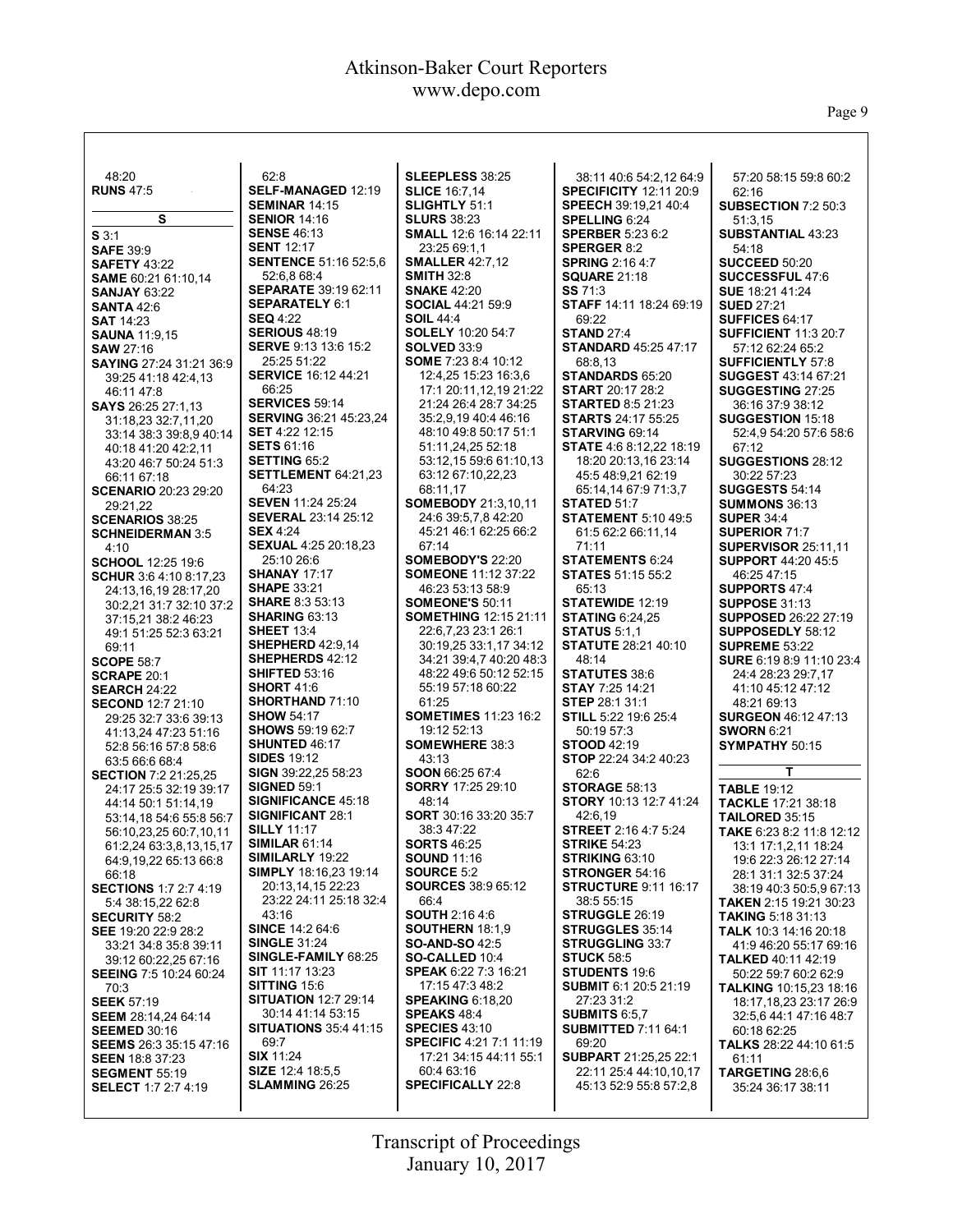Page 10

| <b>VOLUNTEERED 26:14</b><br><b>UPSTAIRS 41:20</b><br><b>TASK 15:9 17:17,20</b><br>34:23,25 35:3,14,19<br><b>TRICKY 69:6</b><br>TEAR 37:24 57:22,25,25<br><b>TRIED 17:19</b><br><b>URBAN 29:7</b><br><b>VOLUNTEERING 38:9</b><br>36:5 40:25 41:9 42:18<br>58:3<br><b>URGE 43:2</b><br>42:23,24,25 43:6,8,16<br><b>VOLUNTEERS 9:13 13:6</b><br>TROUBLED 22:9<br><b>TECHNICALLY 36:22</b><br><b>URGING 20:20 45:22</b><br>44:15 45:12,17,23 47:3<br>TRUE 37:15 71:9,10<br>14:6 31:11 36:21 37:3,6<br><b>TELL</b> 11:6,12 13:20 15:8<br><b>USAGE 54:22</b><br><b>VOTING 18:12</b><br>47:7.15.21 48:10 49:5.7<br><b>TRULY 12:21</b><br>17:6 20:1 21:3 27:5,6<br>49:12 51:15,23 53:15<br>TRY 6:19 9:7 18:7 19:1<br><b>USE</b> 33:15 46:8 52:13<br>VS 68:15<br>37:18<br>56:2 60:13 65:8,17<br>34:14<br>55:16 61:4 62:10<br><b>TELLING 36:11</b><br>66:14,20 68:20<br>TRYING 13:9 14:4 16:11<br><b>USED</b> 56:4 58:19<br>w<br><b>TEMPORE 71:7</b><br><b>THIRD</b> 21:1 22:4 30:25<br><b>USEFUL 34:17 35:9</b><br>17:18.20 28:9 31:3 32:3<br><b>WAGLE 63:22,22</b><br><b>TENANCY 67:2</b><br>31:4,9,16 32:8 33:4<br>33:7,20 36:2 38:2,4,6<br>49:16<br><b>WAIT 42:11 69:14</b><br>TENANT 21:14 26:9.9.10<br><b>USES 61:10</b><br>38:15 39:1 40:8 65:24<br>34:15 36:3 42:6 44:22<br><b>WALK-UP 12:7</b><br>26:15,16 30:3,3 32:6<br><b>USING 61:15</b><br>50:7 52:6,11 59:17<br><b>TUESDAY 2:17 4:1,5</b><br>WANT 8:14,16 10:5,8,22<br>50:16 52:17,21 53:6<br><b>USUALLY 36:24</b><br>THIRD-PARTY-VERSU<br><b>TURKEY 11:2</b><br>11:19 12:9 13:14,14<br>59:1,9,20 62:3,5 66:16<br>30:14<br>TWO 5:4 14:24 18:4<br><b>U.S</b> $65:25$<br>14:6,8 15:3,10 19:14,14<br>66:23 67:15,16,18,22<br><b>THOUGH 4:12</b><br>26:18 27:3,4,7 32:13<br>20:2 28:1,9 31:7 33:23<br>v<br><b>TENANTS 26:18 58:22</b><br><b>THOUGHT</b> 15:20 35:16<br>39:13 41:25 42:2 47:21<br>34:22 35:6 36:1,6 41:3<br>60:9,19,19 67:10,14<br><b>THOUSANDS 7:14 18:3</b><br>56:7,11 57:23 63:3<br><b>VALIDITY 65:16,18</b><br>41:9 46:5 47:12 48:21<br><b>TENANT'S 52:20 53:8</b><br><b>THREAT</b> 43:21 53:1 57:3<br>67:10,14<br><b>VALUE 34:23</b><br>50:16 60:22 65:15<br>58:2 59:15<br>57:3,7,10,17 61:23 62:1<br><b>TYING 29:6</b><br><b>VAN 32:6</b><br>67:15 68:23 69:12<br><b>TENANT-VERSUS-TE</b><br>TYPE 9:9 12:7 13:18<br>62:7 68:2,9,14<br><b>VARIETIES 23:21 24:7,9</b><br><b>WANTED 8:24 35:10 37:2</b><br>27:22 28:24,25 29:4,13<br><b>THREE</b> 18:5,13 36:11<br>40:13 53:25 54:3<br>24:10<br>68:18<br>29:17 32:16 50:10<br>41:17 42:1,2 56:12<br>TYPES 14:13 16:12 32:1<br><b>VARIETY 19:10</b><br><b>WANTS 11:8</b><br><b>TENTATIVE 49:17</b><br>61:12<br>64:19,25 65:4,20,21<br>VARIOUS 43:25 65:21<br><b>WASN'T 24:8 35:16 53:24</b><br><b>TERM</b> 23:15,16 24:11<br>THREE-FOOT-BY-FIV<br><b>TYPICALLY 44:1</b><br>66:7 68:7<br><b>WAVED 30:17</b><br>55:17 62:10<br>39:22<br>TYPOGRAPHICAL 24:25<br><b>VAST 13:7</b><br><b>WAVING 62:6</b><br>TERMINOLOGY 61:4,14<br>THREE-FOOT-BY-THR<br><b>VENDOR 26:10</b><br>WAY 8:7 14:1.1 17:20<br>61:15<br>U<br>39:21<br><b>VERBAL 38:22</b><br>30:16 43:16 45:23<br>TERMS 11:18 20:5 43:10<br>THREE-STORY 41:16<br><b>ULTIMATE 27:21</b><br><b>VERBATIM 19:21</b><br>47:17 51:6 68:1<br><b>TESTIFIED 19:16</b><br>THRESHOLD 48:20<br><b>UNABLE 13:17</b><br><b>VERIFICATION 10:7,9</b><br><b>WAYS</b> 26:12 43:25 49:11<br><b>TESTIFIES 6:5,7</b><br><b>THROUGH 5:5.5 8:20</b><br><b>UNBELIEVABLY 49:16</b><br>11:10,11,22 45:19<br>66:19<br><b>TESTIFY 6:21 7:4 8:4</b><br>10:6 11:10 12:16 16:19<br><b>UNCLEAR 61:13</b><br>46:16 47:14 55:19 56:8<br>WEAR 57:22,24,25 58:3<br>49:18<br>29:11 34:6 35:5,17<br><b>UNDER 16:16 27:5 42:15</b><br><b>WEB 5:12,17</b><br>56:14.18 59:22 62:22<br><b>TESTIMONY 5:18 7:3</b><br>40:25 66:1<br><b>WEBSITE 24:22</b><br>44:7,18 46:3,4 56:11<br>62:24 63:4 65:12<br>TEXT 5:11 49:23 61:15<br>THROUGHOUT 8:11<br>61:23<br><b>VERIFICATIONS 12:2</b><br><b>WEEK 21:12</b><br><b>THANK 7:9 15:16,17</b><br>18:20<br><b>UNDERLINE 35:13</b><br>65:1<br><b>WEEKS 42:3</b><br>17:13 19:8 24:19 41:12<br>TIED 29:8 34:15 42:15<br><b>UNDERNEATH 41:17</b><br>VERIFY 66:1<br><b>WELCOME 4:13</b><br>TIM 3:4 4:11<br>48:24 49:3 63:18,20,21<br><b>UNDERPINNING 21:17</b><br><b>VERIFYING 10:6</b><br>WELL 4:11 6:12 8:10<br>63:25 69:10,11,14,25<br>TIME 4:17 6:20 7:7.24<br><b>UNDERSTAND 8:15 14:6</b><br><b>VERSA 14:20</b><br>9:16 14:17 15:2,6 17:5<br>70:4<br>8:15 9:1 17:22,23 18:9<br><b>VERSION 41:7 49:25</b><br>15:3.5 16:15 17:8 29:5<br>19:20 28:12 30:9,10,17<br>THANKFULLY 49:25<br>18:9 39:3 45:21 49:9<br>38:2,4,7 45:3 49:13<br><b>VERSUS</b> 26:9 30:3 31:4,4<br>30:21 31:1 36:2 40:9,16<br><b>THANKS 17:15</b><br>56:16,20 67:1,19,21<br>66:17<br><b>VERY</b> 7:9,20 8:13 9:7,11<br>40:17 41:5 47:20,21,24<br><b>THEIR</b> 10:19 11:8 12:14<br>69:2<br><b>UNDERSTANDING 29:3</b><br>11:19 12:5 13:13 14:5<br>49:14 58:25 64:1 65:9<br>12:21 13:6,10,15 18:13<br><b>TIMES</b> 12:1 18:13 22:22<br>61:18<br>15:11,15,16 16:14<br>67:18 68:24<br>27:14 29:8 30:15 34:8<br>24:25<br><b>UNDUE 61:2,5,8,11,20</b><br><b>WELL-INTENTIONED</b><br>17:23,23 18:6,14 20:4<br>39:19.19 46:2,20 47:5<br>TITLE $5:4$<br><b>UNFORTUNATE 21:7</b><br>20:16,20 21:14 22:6<br>15:11<br>TODAY 4:8 6:5,11 7:15<br>52:11 58:17,20 59:3,4<br>24:9<br><b>WENT 9:2</b><br>24:9 27:14 35:12 38:18<br>59:22,23 62:6 64:19<br>8:2,5 13:25 14:3 16:14<br><b>UNINTENDED 19:2 26:6</b><br>40:8,24 46:14,24 47:5,8<br>WERE 19:21 27:11 42:17<br><b>THEMSELVES 65:1</b><br>17:16 27:11 33:23<br><b>UNIT</b> 12:22 44:5 53:4<br>48:18 51:12 65:25,25<br>53:12 54:9 60:17,21<br><b>THERAPIST 46:19</b><br>41:13 50:4 63:24 69:15<br>57:23 58:8<br>66:8,10,15<br>68:17 70:3<br><b>THERAPY 45:5.6.22</b><br>70:8<br><b>VETERINARIAN 57:15</b><br><b>WEST 5:24</b><br><b>UNITS 12:4.6</b><br><b>THING 10:10 17:1 24:5</b><br><b>TOGETHER 15:7 29:6</b><br><b>UNIVERSALLY 43:5</b><br><b>WE'LL 7:15</b><br>VIA $5:16$<br>32:9 40:21 41:3 43:11<br>61:12<br><b>UNJUST 26:3</b><br><b>VICARIOUS 25:3,5 28:20</b><br>WE'RE 4:5 11:18 14:3<br>61:1564:8<br><b>TOOL 50:13</b><br><b>UNLAWFUL 54:15 55:4</b><br>31:12<br>15:11,12,12 16:1 25:14<br><b>THINGS 15:7 16:6 18:15</b><br><b>TOOLS</b> 30:15 33:15<br><b>VICE 14:20</b><br><b>UNLESS</b> 25:11 27:8<br>31:2,3 32:4,6 35:24<br>19:17 20:12 21:22<br>TOPIC 14:17 15:22 41:13<br>40:18 66:13<br><b>VICTIM 51:8</b><br>43:6 45:23.24 46:15<br>26:19 34:15,16 35:19<br>42:18<br><b>UNLIKE 21:14</b><br>VIEW 16:19 55:18<br>47:15 48:7,8 60:24<br>36:6 37:2 40:8 43:1<br><b>TOPICS 17:21</b><br><b>UNREASONABLE 43:16</b><br>62:25 69:25<br>VIOLATED 46:8<br>44:16 56:11 57:13<br><b>TORT 40:4</b><br>44:7 61:3<br>WE'VE 14:1 16:3 31:5<br><b>VIOLATING 45:14 50:11</b><br>63:10 65:5 69:6<br><b>TRADE 8:10 13:2</b><br><b>UNREASONABLY 52:18</b><br><b>VIOLATION 62:4</b><br>48:849:8<br>THINK 9:19,20 14:3 15:1<br><b>TRADITIONAL 47:2</b><br><b>VIRTUALLY 8:22 11:4</b><br>53:11<br><b>WHATSOEVER 27:17</b><br>15:6 16:10,14,20,23,25<br><b>TRANSCRIBED 6:15,18</b><br><b>UNRELATED 51:9</b><br><b>VISITING 59:20</b><br><b>WHILE</b> 16:21 43:19 64:14<br>17:2 18:14 19:16 21:18<br><b>TRANSCRIPT</b> 1:12 6:15<br><b>UNTIL 5:20 7:3 27:9 35:5</b><br><b>VISUAL 39:14</b><br><b>WHOLE</b> 38:5 58:4<br>21:21 23:1,13 24:3,5,21<br>71:9,9<br>57:18 66:22 70:7<br><b>VOLUNTEER 12:14,22</b><br><b>WILLING 10:6</b><br>30:2 31:5,10 32:7 33:11<br><b>TRANSITION 41:12</b><br><b>UNUSUAL 69:7</b><br>27:12 28:5,15 35:17<br><b>WINDOW 39:25</b><br>33:22,25 34:3,12,17,19<br><b>TRICKLING 16:23</b><br><b>UPS</b> $21:3,4$<br>36:7,15 37:11<br><b>WISH 22:22</b> |  |  |  |
|---------------------------------------------------------------------------------------------------------------------------------------------------------------------------------------------------------------------------------------------------------------------------------------------------------------------------------------------------------------------------------------------------------------------------------------------------------------------------------------------------------------------------------------------------------------------------------------------------------------------------------------------------------------------------------------------------------------------------------------------------------------------------------------------------------------------------------------------------------------------------------------------------------------------------------------------------------------------------------------------------------------------------------------------------------------------------------------------------------------------------------------------------------------------------------------------------------------------------------------------------------------------------------------------------------------------------------------------------------------------------------------------------------------------------------------------------------------------------------------------------------------------------------------------------------------------------------------------------------------------------------------------------------------------------------------------------------------------------------------------------------------------------------------------------------------------------------------------------------------------------------------------------------------------------------------------------------------------------------------------------------------------------------------------------------------------------------------------------------------------------------------------------------------------------------------------------------------------------------------------------------------------------------------------------------------------------------------------------------------------------------------------------------------------------------------------------------------------------------------------------------------------------------------------------------------------------------------------------------------------------------------------------------------------------------------------------------------------------------------------------------------------------------------------------------------------------------------------------------------------------------------------------------------------------------------------------------------------------------------------------------------------------------------------------------------------------------------------------------------------------------------------------------------------------------------------------------------------------------------------------------------------------------------------------------------------------------------------------------------------------------------------------------------------------------------------------------------------------------------------------------------------------------------------------------------------------------------------------------------------------------------------------------------------------------------------------------------------------------------------------------------------------------------------------------------------------------------------------------------------------------------------------------------------------------------------------------------------------------------------------------------------------------------------------------------------------------------------------------------------------------------------------------------------------------------------------------------------------------------------------------------------------------------------------------------------------------------------------------------------------------------------------------------------------------------------------------------------------------------------------------------------------------------------------------------------------------------------------------------------------------------------------------------------------------------------------------------------------------------------------------------------------------------------------------------------------------------------------------------------------------------------------------------------------------------------------------------------------------------------------------------------------------------------------------------------------------------------------------------------------------------------------------------------------------------------------------------------------------------------------------------------------------------------------------------------------------------------------------------------------------------------------------------------------------------------------------------------------------------------------------------------------------------------------------------------------------------------------------------------------------------------------------------------------------------------------------------------------------------------------------------------------------------------------------------------------------------------------------------------------------------------------------------------------------------------------------------------------------------------------------------------------------------------------------------------------------------------------------------------------------------------------------------------------------------------------------------------------------------------------------------------------------------------------------------------------------------------------------------------------------------------------------------------------------------------------------------------------------------------------------------------------------------------------------------------------------------------------------------------------------------------------------------------------------------------------------------------------------------------------------------------------------------------------------------------------------------------------------------------------------------------------------------------------------------------------------------------------------------------------------------------------------------------------------------------------------------------------------------------------------------------------------------------------------------------------------------------------------------------------------------------------------------------------------------------------------------------------------------------------------------------------------------------------------------------------------------------------------------------------------------------------------------------------------------------------------------------------------------------------------------------------|--|--|--|
|                                                                                                                                                                                                                                                                                                                                                                                                                                                                                                                                                                                                                                                                                                                                                                                                                                                                                                                                                                                                                                                                                                                                                                                                                                                                                                                                                                                                                                                                                                                                                                                                                                                                                                                                                                                                                                                                                                                                                                                                                                                                                                                                                                                                                                                                                                                                                                                                                                                                                                                                                                                                                                                                                                                                                                                                                                                                                                                                                                                                                                                                                                                                                                                                                                                                                                                                                                                                                                                                                                                                                                                                                                                                                                                                                                                                                                                                                                                                                                                                                                                                                                                                                                                                                                                                                                                                                                                                                                                                                                                                                                                                                                                                                                                                                                                                                                                                                                                                                                                                                                                                                                                                                                                                                                                                                                                                                                                                                                                                                                                                                                                                                                                                                                                                                                                                                                                                                                                                                                                                                                                                                                                                                                                                                                                                                                                                                                                                                                                                                                                                                                                                                                                                                                                                                                                                                                                                                                                                                                                                                                                                                                                                                                                                                                                                                                                                                                                                                                                                                                                                                                                                                                                   |  |  |  |
|                                                                                                                                                                                                                                                                                                                                                                                                                                                                                                                                                                                                                                                                                                                                                                                                                                                                                                                                                                                                                                                                                                                                                                                                                                                                                                                                                                                                                                                                                                                                                                                                                                                                                                                                                                                                                                                                                                                                                                                                                                                                                                                                                                                                                                                                                                                                                                                                                                                                                                                                                                                                                                                                                                                                                                                                                                                                                                                                                                                                                                                                                                                                                                                                                                                                                                                                                                                                                                                                                                                                                                                                                                                                                                                                                                                                                                                                                                                                                                                                                                                                                                                                                                                                                                                                                                                                                                                                                                                                                                                                                                                                                                                                                                                                                                                                                                                                                                                                                                                                                                                                                                                                                                                                                                                                                                                                                                                                                                                                                                                                                                                                                                                                                                                                                                                                                                                                                                                                                                                                                                                                                                                                                                                                                                                                                                                                                                                                                                                                                                                                                                                                                                                                                                                                                                                                                                                                                                                                                                                                                                                                                                                                                                                                                                                                                                                                                                                                                                                                                                                                                                                                                                                   |  |  |  |
|                                                                                                                                                                                                                                                                                                                                                                                                                                                                                                                                                                                                                                                                                                                                                                                                                                                                                                                                                                                                                                                                                                                                                                                                                                                                                                                                                                                                                                                                                                                                                                                                                                                                                                                                                                                                                                                                                                                                                                                                                                                                                                                                                                                                                                                                                                                                                                                                                                                                                                                                                                                                                                                                                                                                                                                                                                                                                                                                                                                                                                                                                                                                                                                                                                                                                                                                                                                                                                                                                                                                                                                                                                                                                                                                                                                                                                                                                                                                                                                                                                                                                                                                                                                                                                                                                                                                                                                                                                                                                                                                                                                                                                                                                                                                                                                                                                                                                                                                                                                                                                                                                                                                                                                                                                                                                                                                                                                                                                                                                                                                                                                                                                                                                                                                                                                                                                                                                                                                                                                                                                                                                                                                                                                                                                                                                                                                                                                                                                                                                                                                                                                                                                                                                                                                                                                                                                                                                                                                                                                                                                                                                                                                                                                                                                                                                                                                                                                                                                                                                                                                                                                                                                                   |  |  |  |
|                                                                                                                                                                                                                                                                                                                                                                                                                                                                                                                                                                                                                                                                                                                                                                                                                                                                                                                                                                                                                                                                                                                                                                                                                                                                                                                                                                                                                                                                                                                                                                                                                                                                                                                                                                                                                                                                                                                                                                                                                                                                                                                                                                                                                                                                                                                                                                                                                                                                                                                                                                                                                                                                                                                                                                                                                                                                                                                                                                                                                                                                                                                                                                                                                                                                                                                                                                                                                                                                                                                                                                                                                                                                                                                                                                                                                                                                                                                                                                                                                                                                                                                                                                                                                                                                                                                                                                                                                                                                                                                                                                                                                                                                                                                                                                                                                                                                                                                                                                                                                                                                                                                                                                                                                                                                                                                                                                                                                                                                                                                                                                                                                                                                                                                                                                                                                                                                                                                                                                                                                                                                                                                                                                                                                                                                                                                                                                                                                                                                                                                                                                                                                                                                                                                                                                                                                                                                                                                                                                                                                                                                                                                                                                                                                                                                                                                                                                                                                                                                                                                                                                                                                                                   |  |  |  |
|                                                                                                                                                                                                                                                                                                                                                                                                                                                                                                                                                                                                                                                                                                                                                                                                                                                                                                                                                                                                                                                                                                                                                                                                                                                                                                                                                                                                                                                                                                                                                                                                                                                                                                                                                                                                                                                                                                                                                                                                                                                                                                                                                                                                                                                                                                                                                                                                                                                                                                                                                                                                                                                                                                                                                                                                                                                                                                                                                                                                                                                                                                                                                                                                                                                                                                                                                                                                                                                                                                                                                                                                                                                                                                                                                                                                                                                                                                                                                                                                                                                                                                                                                                                                                                                                                                                                                                                                                                                                                                                                                                                                                                                                                                                                                                                                                                                                                                                                                                                                                                                                                                                                                                                                                                                                                                                                                                                                                                                                                                                                                                                                                                                                                                                                                                                                                                                                                                                                                                                                                                                                                                                                                                                                                                                                                                                                                                                                                                                                                                                                                                                                                                                                                                                                                                                                                                                                                                                                                                                                                                                                                                                                                                                                                                                                                                                                                                                                                                                                                                                                                                                                                                                   |  |  |  |
|                                                                                                                                                                                                                                                                                                                                                                                                                                                                                                                                                                                                                                                                                                                                                                                                                                                                                                                                                                                                                                                                                                                                                                                                                                                                                                                                                                                                                                                                                                                                                                                                                                                                                                                                                                                                                                                                                                                                                                                                                                                                                                                                                                                                                                                                                                                                                                                                                                                                                                                                                                                                                                                                                                                                                                                                                                                                                                                                                                                                                                                                                                                                                                                                                                                                                                                                                                                                                                                                                                                                                                                                                                                                                                                                                                                                                                                                                                                                                                                                                                                                                                                                                                                                                                                                                                                                                                                                                                                                                                                                                                                                                                                                                                                                                                                                                                                                                                                                                                                                                                                                                                                                                                                                                                                                                                                                                                                                                                                                                                                                                                                                                                                                                                                                                                                                                                                                                                                                                                                                                                                                                                                                                                                                                                                                                                                                                                                                                                                                                                                                                                                                                                                                                                                                                                                                                                                                                                                                                                                                                                                                                                                                                                                                                                                                                                                                                                                                                                                                                                                                                                                                                                                   |  |  |  |
|                                                                                                                                                                                                                                                                                                                                                                                                                                                                                                                                                                                                                                                                                                                                                                                                                                                                                                                                                                                                                                                                                                                                                                                                                                                                                                                                                                                                                                                                                                                                                                                                                                                                                                                                                                                                                                                                                                                                                                                                                                                                                                                                                                                                                                                                                                                                                                                                                                                                                                                                                                                                                                                                                                                                                                                                                                                                                                                                                                                                                                                                                                                                                                                                                                                                                                                                                                                                                                                                                                                                                                                                                                                                                                                                                                                                                                                                                                                                                                                                                                                                                                                                                                                                                                                                                                                                                                                                                                                                                                                                                                                                                                                                                                                                                                                                                                                                                                                                                                                                                                                                                                                                                                                                                                                                                                                                                                                                                                                                                                                                                                                                                                                                                                                                                                                                                                                                                                                                                                                                                                                                                                                                                                                                                                                                                                                                                                                                                                                                                                                                                                                                                                                                                                                                                                                                                                                                                                                                                                                                                                                                                                                                                                                                                                                                                                                                                                                                                                                                                                                                                                                                                                                   |  |  |  |
|                                                                                                                                                                                                                                                                                                                                                                                                                                                                                                                                                                                                                                                                                                                                                                                                                                                                                                                                                                                                                                                                                                                                                                                                                                                                                                                                                                                                                                                                                                                                                                                                                                                                                                                                                                                                                                                                                                                                                                                                                                                                                                                                                                                                                                                                                                                                                                                                                                                                                                                                                                                                                                                                                                                                                                                                                                                                                                                                                                                                                                                                                                                                                                                                                                                                                                                                                                                                                                                                                                                                                                                                                                                                                                                                                                                                                                                                                                                                                                                                                                                                                                                                                                                                                                                                                                                                                                                                                                                                                                                                                                                                                                                                                                                                                                                                                                                                                                                                                                                                                                                                                                                                                                                                                                                                                                                                                                                                                                                                                                                                                                                                                                                                                                                                                                                                                                                                                                                                                                                                                                                                                                                                                                                                                                                                                                                                                                                                                                                                                                                                                                                                                                                                                                                                                                                                                                                                                                                                                                                                                                                                                                                                                                                                                                                                                                                                                                                                                                                                                                                                                                                                                                                   |  |  |  |
|                                                                                                                                                                                                                                                                                                                                                                                                                                                                                                                                                                                                                                                                                                                                                                                                                                                                                                                                                                                                                                                                                                                                                                                                                                                                                                                                                                                                                                                                                                                                                                                                                                                                                                                                                                                                                                                                                                                                                                                                                                                                                                                                                                                                                                                                                                                                                                                                                                                                                                                                                                                                                                                                                                                                                                                                                                                                                                                                                                                                                                                                                                                                                                                                                                                                                                                                                                                                                                                                                                                                                                                                                                                                                                                                                                                                                                                                                                                                                                                                                                                                                                                                                                                                                                                                                                                                                                                                                                                                                                                                                                                                                                                                                                                                                                                                                                                                                                                                                                                                                                                                                                                                                                                                                                                                                                                                                                                                                                                                                                                                                                                                                                                                                                                                                                                                                                                                                                                                                                                                                                                                                                                                                                                                                                                                                                                                                                                                                                                                                                                                                                                                                                                                                                                                                                                                                                                                                                                                                                                                                                                                                                                                                                                                                                                                                                                                                                                                                                                                                                                                                                                                                                                   |  |  |  |
|                                                                                                                                                                                                                                                                                                                                                                                                                                                                                                                                                                                                                                                                                                                                                                                                                                                                                                                                                                                                                                                                                                                                                                                                                                                                                                                                                                                                                                                                                                                                                                                                                                                                                                                                                                                                                                                                                                                                                                                                                                                                                                                                                                                                                                                                                                                                                                                                                                                                                                                                                                                                                                                                                                                                                                                                                                                                                                                                                                                                                                                                                                                                                                                                                                                                                                                                                                                                                                                                                                                                                                                                                                                                                                                                                                                                                                                                                                                                                                                                                                                                                                                                                                                                                                                                                                                                                                                                                                                                                                                                                                                                                                                                                                                                                                                                                                                                                                                                                                                                                                                                                                                                                                                                                                                                                                                                                                                                                                                                                                                                                                                                                                                                                                                                                                                                                                                                                                                                                                                                                                                                                                                                                                                                                                                                                                                                                                                                                                                                                                                                                                                                                                                                                                                                                                                                                                                                                                                                                                                                                                                                                                                                                                                                                                                                                                                                                                                                                                                                                                                                                                                                                                                   |  |  |  |
|                                                                                                                                                                                                                                                                                                                                                                                                                                                                                                                                                                                                                                                                                                                                                                                                                                                                                                                                                                                                                                                                                                                                                                                                                                                                                                                                                                                                                                                                                                                                                                                                                                                                                                                                                                                                                                                                                                                                                                                                                                                                                                                                                                                                                                                                                                                                                                                                                                                                                                                                                                                                                                                                                                                                                                                                                                                                                                                                                                                                                                                                                                                                                                                                                                                                                                                                                                                                                                                                                                                                                                                                                                                                                                                                                                                                                                                                                                                                                                                                                                                                                                                                                                                                                                                                                                                                                                                                                                                                                                                                                                                                                                                                                                                                                                                                                                                                                                                                                                                                                                                                                                                                                                                                                                                                                                                                                                                                                                                                                                                                                                                                                                                                                                                                                                                                                                                                                                                                                                                                                                                                                                                                                                                                                                                                                                                                                                                                                                                                                                                                                                                                                                                                                                                                                                                                                                                                                                                                                                                                                                                                                                                                                                                                                                                                                                                                                                                                                                                                                                                                                                                                                                                   |  |  |  |
|                                                                                                                                                                                                                                                                                                                                                                                                                                                                                                                                                                                                                                                                                                                                                                                                                                                                                                                                                                                                                                                                                                                                                                                                                                                                                                                                                                                                                                                                                                                                                                                                                                                                                                                                                                                                                                                                                                                                                                                                                                                                                                                                                                                                                                                                                                                                                                                                                                                                                                                                                                                                                                                                                                                                                                                                                                                                                                                                                                                                                                                                                                                                                                                                                                                                                                                                                                                                                                                                                                                                                                                                                                                                                                                                                                                                                                                                                                                                                                                                                                                                                                                                                                                                                                                                                                                                                                                                                                                                                                                                                                                                                                                                                                                                                                                                                                                                                                                                                                                                                                                                                                                                                                                                                                                                                                                                                                                                                                                                                                                                                                                                                                                                                                                                                                                                                                                                                                                                                                                                                                                                                                                                                                                                                                                                                                                                                                                                                                                                                                                                                                                                                                                                                                                                                                                                                                                                                                                                                                                                                                                                                                                                                                                                                                                                                                                                                                                                                                                                                                                                                                                                                                                   |  |  |  |
|                                                                                                                                                                                                                                                                                                                                                                                                                                                                                                                                                                                                                                                                                                                                                                                                                                                                                                                                                                                                                                                                                                                                                                                                                                                                                                                                                                                                                                                                                                                                                                                                                                                                                                                                                                                                                                                                                                                                                                                                                                                                                                                                                                                                                                                                                                                                                                                                                                                                                                                                                                                                                                                                                                                                                                                                                                                                                                                                                                                                                                                                                                                                                                                                                                                                                                                                                                                                                                                                                                                                                                                                                                                                                                                                                                                                                                                                                                                                                                                                                                                                                                                                                                                                                                                                                                                                                                                                                                                                                                                                                                                                                                                                                                                                                                                                                                                                                                                                                                                                                                                                                                                                                                                                                                                                                                                                                                                                                                                                                                                                                                                                                                                                                                                                                                                                                                                                                                                                                                                                                                                                                                                                                                                                                                                                                                                                                                                                                                                                                                                                                                                                                                                                                                                                                                                                                                                                                                                                                                                                                                                                                                                                                                                                                                                                                                                                                                                                                                                                                                                                                                                                                                                   |  |  |  |
|                                                                                                                                                                                                                                                                                                                                                                                                                                                                                                                                                                                                                                                                                                                                                                                                                                                                                                                                                                                                                                                                                                                                                                                                                                                                                                                                                                                                                                                                                                                                                                                                                                                                                                                                                                                                                                                                                                                                                                                                                                                                                                                                                                                                                                                                                                                                                                                                                                                                                                                                                                                                                                                                                                                                                                                                                                                                                                                                                                                                                                                                                                                                                                                                                                                                                                                                                                                                                                                                                                                                                                                                                                                                                                                                                                                                                                                                                                                                                                                                                                                                                                                                                                                                                                                                                                                                                                                                                                                                                                                                                                                                                                                                                                                                                                                                                                                                                                                                                                                                                                                                                                                                                                                                                                                                                                                                                                                                                                                                                                                                                                                                                                                                                                                                                                                                                                                                                                                                                                                                                                                                                                                                                                                                                                                                                                                                                                                                                                                                                                                                                                                                                                                                                                                                                                                                                                                                                                                                                                                                                                                                                                                                                                                                                                                                                                                                                                                                                                                                                                                                                                                                                                                   |  |  |  |
|                                                                                                                                                                                                                                                                                                                                                                                                                                                                                                                                                                                                                                                                                                                                                                                                                                                                                                                                                                                                                                                                                                                                                                                                                                                                                                                                                                                                                                                                                                                                                                                                                                                                                                                                                                                                                                                                                                                                                                                                                                                                                                                                                                                                                                                                                                                                                                                                                                                                                                                                                                                                                                                                                                                                                                                                                                                                                                                                                                                                                                                                                                                                                                                                                                                                                                                                                                                                                                                                                                                                                                                                                                                                                                                                                                                                                                                                                                                                                                                                                                                                                                                                                                                                                                                                                                                                                                                                                                                                                                                                                                                                                                                                                                                                                                                                                                                                                                                                                                                                                                                                                                                                                                                                                                                                                                                                                                                                                                                                                                                                                                                                                                                                                                                                                                                                                                                                                                                                                                                                                                                                                                                                                                                                                                                                                                                                                                                                                                                                                                                                                                                                                                                                                                                                                                                                                                                                                                                                                                                                                                                                                                                                                                                                                                                                                                                                                                                                                                                                                                                                                                                                                                                   |  |  |  |
|                                                                                                                                                                                                                                                                                                                                                                                                                                                                                                                                                                                                                                                                                                                                                                                                                                                                                                                                                                                                                                                                                                                                                                                                                                                                                                                                                                                                                                                                                                                                                                                                                                                                                                                                                                                                                                                                                                                                                                                                                                                                                                                                                                                                                                                                                                                                                                                                                                                                                                                                                                                                                                                                                                                                                                                                                                                                                                                                                                                                                                                                                                                                                                                                                                                                                                                                                                                                                                                                                                                                                                                                                                                                                                                                                                                                                                                                                                                                                                                                                                                                                                                                                                                                                                                                                                                                                                                                                                                                                                                                                                                                                                                                                                                                                                                                                                                                                                                                                                                                                                                                                                                                                                                                                                                                                                                                                                                                                                                                                                                                                                                                                                                                                                                                                                                                                                                                                                                                                                                                                                                                                                                                                                                                                                                                                                                                                                                                                                                                                                                                                                                                                                                                                                                                                                                                                                                                                                                                                                                                                                                                                                                                                                                                                                                                                                                                                                                                                                                                                                                                                                                                                                                   |  |  |  |
|                                                                                                                                                                                                                                                                                                                                                                                                                                                                                                                                                                                                                                                                                                                                                                                                                                                                                                                                                                                                                                                                                                                                                                                                                                                                                                                                                                                                                                                                                                                                                                                                                                                                                                                                                                                                                                                                                                                                                                                                                                                                                                                                                                                                                                                                                                                                                                                                                                                                                                                                                                                                                                                                                                                                                                                                                                                                                                                                                                                                                                                                                                                                                                                                                                                                                                                                                                                                                                                                                                                                                                                                                                                                                                                                                                                                                                                                                                                                                                                                                                                                                                                                                                                                                                                                                                                                                                                                                                                                                                                                                                                                                                                                                                                                                                                                                                                                                                                                                                                                                                                                                                                                                                                                                                                                                                                                                                                                                                                                                                                                                                                                                                                                                                                                                                                                                                                                                                                                                                                                                                                                                                                                                                                                                                                                                                                                                                                                                                                                                                                                                                                                                                                                                                                                                                                                                                                                                                                                                                                                                                                                                                                                                                                                                                                                                                                                                                                                                                                                                                                                                                                                                                                   |  |  |  |
|                                                                                                                                                                                                                                                                                                                                                                                                                                                                                                                                                                                                                                                                                                                                                                                                                                                                                                                                                                                                                                                                                                                                                                                                                                                                                                                                                                                                                                                                                                                                                                                                                                                                                                                                                                                                                                                                                                                                                                                                                                                                                                                                                                                                                                                                                                                                                                                                                                                                                                                                                                                                                                                                                                                                                                                                                                                                                                                                                                                                                                                                                                                                                                                                                                                                                                                                                                                                                                                                                                                                                                                                                                                                                                                                                                                                                                                                                                                                                                                                                                                                                                                                                                                                                                                                                                                                                                                                                                                                                                                                                                                                                                                                                                                                                                                                                                                                                                                                                                                                                                                                                                                                                                                                                                                                                                                                                                                                                                                                                                                                                                                                                                                                                                                                                                                                                                                                                                                                                                                                                                                                                                                                                                                                                                                                                                                                                                                                                                                                                                                                                                                                                                                                                                                                                                                                                                                                                                                                                                                                                                                                                                                                                                                                                                                                                                                                                                                                                                                                                                                                                                                                                                                   |  |  |  |
|                                                                                                                                                                                                                                                                                                                                                                                                                                                                                                                                                                                                                                                                                                                                                                                                                                                                                                                                                                                                                                                                                                                                                                                                                                                                                                                                                                                                                                                                                                                                                                                                                                                                                                                                                                                                                                                                                                                                                                                                                                                                                                                                                                                                                                                                                                                                                                                                                                                                                                                                                                                                                                                                                                                                                                                                                                                                                                                                                                                                                                                                                                                                                                                                                                                                                                                                                                                                                                                                                                                                                                                                                                                                                                                                                                                                                                                                                                                                                                                                                                                                                                                                                                                                                                                                                                                                                                                                                                                                                                                                                                                                                                                                                                                                                                                                                                                                                                                                                                                                                                                                                                                                                                                                                                                                                                                                                                                                                                                                                                                                                                                                                                                                                                                                                                                                                                                                                                                                                                                                                                                                                                                                                                                                                                                                                                                                                                                                                                                                                                                                                                                                                                                                                                                                                                                                                                                                                                                                                                                                                                                                                                                                                                                                                                                                                                                                                                                                                                                                                                                                                                                                                                                   |  |  |  |
|                                                                                                                                                                                                                                                                                                                                                                                                                                                                                                                                                                                                                                                                                                                                                                                                                                                                                                                                                                                                                                                                                                                                                                                                                                                                                                                                                                                                                                                                                                                                                                                                                                                                                                                                                                                                                                                                                                                                                                                                                                                                                                                                                                                                                                                                                                                                                                                                                                                                                                                                                                                                                                                                                                                                                                                                                                                                                                                                                                                                                                                                                                                                                                                                                                                                                                                                                                                                                                                                                                                                                                                                                                                                                                                                                                                                                                                                                                                                                                                                                                                                                                                                                                                                                                                                                                                                                                                                                                                                                                                                                                                                                                                                                                                                                                                                                                                                                                                                                                                                                                                                                                                                                                                                                                                                                                                                                                                                                                                                                                                                                                                                                                                                                                                                                                                                                                                                                                                                                                                                                                                                                                                                                                                                                                                                                                                                                                                                                                                                                                                                                                                                                                                                                                                                                                                                                                                                                                                                                                                                                                                                                                                                                                                                                                                                                                                                                                                                                                                                                                                                                                                                                                                   |  |  |  |
|                                                                                                                                                                                                                                                                                                                                                                                                                                                                                                                                                                                                                                                                                                                                                                                                                                                                                                                                                                                                                                                                                                                                                                                                                                                                                                                                                                                                                                                                                                                                                                                                                                                                                                                                                                                                                                                                                                                                                                                                                                                                                                                                                                                                                                                                                                                                                                                                                                                                                                                                                                                                                                                                                                                                                                                                                                                                                                                                                                                                                                                                                                                                                                                                                                                                                                                                                                                                                                                                                                                                                                                                                                                                                                                                                                                                                                                                                                                                                                                                                                                                                                                                                                                                                                                                                                                                                                                                                                                                                                                                                                                                                                                                                                                                                                                                                                                                                                                                                                                                                                                                                                                                                                                                                                                                                                                                                                                                                                                                                                                                                                                                                                                                                                                                                                                                                                                                                                                                                                                                                                                                                                                                                                                                                                                                                                                                                                                                                                                                                                                                                                                                                                                                                                                                                                                                                                                                                                                                                                                                                                                                                                                                                                                                                                                                                                                                                                                                                                                                                                                                                                                                                                                   |  |  |  |
|                                                                                                                                                                                                                                                                                                                                                                                                                                                                                                                                                                                                                                                                                                                                                                                                                                                                                                                                                                                                                                                                                                                                                                                                                                                                                                                                                                                                                                                                                                                                                                                                                                                                                                                                                                                                                                                                                                                                                                                                                                                                                                                                                                                                                                                                                                                                                                                                                                                                                                                                                                                                                                                                                                                                                                                                                                                                                                                                                                                                                                                                                                                                                                                                                                                                                                                                                                                                                                                                                                                                                                                                                                                                                                                                                                                                                                                                                                                                                                                                                                                                                                                                                                                                                                                                                                                                                                                                                                                                                                                                                                                                                                                                                                                                                                                                                                                                                                                                                                                                                                                                                                                                                                                                                                                                                                                                                                                                                                                                                                                                                                                                                                                                                                                                                                                                                                                                                                                                                                                                                                                                                                                                                                                                                                                                                                                                                                                                                                                                                                                                                                                                                                                                                                                                                                                                                                                                                                                                                                                                                                                                                                                                                                                                                                                                                                                                                                                                                                                                                                                                                                                                                                                   |  |  |  |
|                                                                                                                                                                                                                                                                                                                                                                                                                                                                                                                                                                                                                                                                                                                                                                                                                                                                                                                                                                                                                                                                                                                                                                                                                                                                                                                                                                                                                                                                                                                                                                                                                                                                                                                                                                                                                                                                                                                                                                                                                                                                                                                                                                                                                                                                                                                                                                                                                                                                                                                                                                                                                                                                                                                                                                                                                                                                                                                                                                                                                                                                                                                                                                                                                                                                                                                                                                                                                                                                                                                                                                                                                                                                                                                                                                                                                                                                                                                                                                                                                                                                                                                                                                                                                                                                                                                                                                                                                                                                                                                                                                                                                                                                                                                                                                                                                                                                                                                                                                                                                                                                                                                                                                                                                                                                                                                                                                                                                                                                                                                                                                                                                                                                                                                                                                                                                                                                                                                                                                                                                                                                                                                                                                                                                                                                                                                                                                                                                                                                                                                                                                                                                                                                                                                                                                                                                                                                                                                                                                                                                                                                                                                                                                                                                                                                                                                                                                                                                                                                                                                                                                                                                                                   |  |  |  |
|                                                                                                                                                                                                                                                                                                                                                                                                                                                                                                                                                                                                                                                                                                                                                                                                                                                                                                                                                                                                                                                                                                                                                                                                                                                                                                                                                                                                                                                                                                                                                                                                                                                                                                                                                                                                                                                                                                                                                                                                                                                                                                                                                                                                                                                                                                                                                                                                                                                                                                                                                                                                                                                                                                                                                                                                                                                                                                                                                                                                                                                                                                                                                                                                                                                                                                                                                                                                                                                                                                                                                                                                                                                                                                                                                                                                                                                                                                                                                                                                                                                                                                                                                                                                                                                                                                                                                                                                                                                                                                                                                                                                                                                                                                                                                                                                                                                                                                                                                                                                                                                                                                                                                                                                                                                                                                                                                                                                                                                                                                                                                                                                                                                                                                                                                                                                                                                                                                                                                                                                                                                                                                                                                                                                                                                                                                                                                                                                                                                                                                                                                                                                                                                                                                                                                                                                                                                                                                                                                                                                                                                                                                                                                                                                                                                                                                                                                                                                                                                                                                                                                                                                                                                   |  |  |  |
|                                                                                                                                                                                                                                                                                                                                                                                                                                                                                                                                                                                                                                                                                                                                                                                                                                                                                                                                                                                                                                                                                                                                                                                                                                                                                                                                                                                                                                                                                                                                                                                                                                                                                                                                                                                                                                                                                                                                                                                                                                                                                                                                                                                                                                                                                                                                                                                                                                                                                                                                                                                                                                                                                                                                                                                                                                                                                                                                                                                                                                                                                                                                                                                                                                                                                                                                                                                                                                                                                                                                                                                                                                                                                                                                                                                                                                                                                                                                                                                                                                                                                                                                                                                                                                                                                                                                                                                                                                                                                                                                                                                                                                                                                                                                                                                                                                                                                                                                                                                                                                                                                                                                                                                                                                                                                                                                                                                                                                                                                                                                                                                                                                                                                                                                                                                                                                                                                                                                                                                                                                                                                                                                                                                                                                                                                                                                                                                                                                                                                                                                                                                                                                                                                                                                                                                                                                                                                                                                                                                                                                                                                                                                                                                                                                                                                                                                                                                                                                                                                                                                                                                                                                                   |  |  |  |
|                                                                                                                                                                                                                                                                                                                                                                                                                                                                                                                                                                                                                                                                                                                                                                                                                                                                                                                                                                                                                                                                                                                                                                                                                                                                                                                                                                                                                                                                                                                                                                                                                                                                                                                                                                                                                                                                                                                                                                                                                                                                                                                                                                                                                                                                                                                                                                                                                                                                                                                                                                                                                                                                                                                                                                                                                                                                                                                                                                                                                                                                                                                                                                                                                                                                                                                                                                                                                                                                                                                                                                                                                                                                                                                                                                                                                                                                                                                                                                                                                                                                                                                                                                                                                                                                                                                                                                                                                                                                                                                                                                                                                                                                                                                                                                                                                                                                                                                                                                                                                                                                                                                                                                                                                                                                                                                                                                                                                                                                                                                                                                                                                                                                                                                                                                                                                                                                                                                                                                                                                                                                                                                                                                                                                                                                                                                                                                                                                                                                                                                                                                                                                                                                                                                                                                                                                                                                                                                                                                                                                                                                                                                                                                                                                                                                                                                                                                                                                                                                                                                                                                                                                                                   |  |  |  |
|                                                                                                                                                                                                                                                                                                                                                                                                                                                                                                                                                                                                                                                                                                                                                                                                                                                                                                                                                                                                                                                                                                                                                                                                                                                                                                                                                                                                                                                                                                                                                                                                                                                                                                                                                                                                                                                                                                                                                                                                                                                                                                                                                                                                                                                                                                                                                                                                                                                                                                                                                                                                                                                                                                                                                                                                                                                                                                                                                                                                                                                                                                                                                                                                                                                                                                                                                                                                                                                                                                                                                                                                                                                                                                                                                                                                                                                                                                                                                                                                                                                                                                                                                                                                                                                                                                                                                                                                                                                                                                                                                                                                                                                                                                                                                                                                                                                                                                                                                                                                                                                                                                                                                                                                                                                                                                                                                                                                                                                                                                                                                                                                                                                                                                                                                                                                                                                                                                                                                                                                                                                                                                                                                                                                                                                                                                                                                                                                                                                                                                                                                                                                                                                                                                                                                                                                                                                                                                                                                                                                                                                                                                                                                                                                                                                                                                                                                                                                                                                                                                                                                                                                                                                   |  |  |  |
|                                                                                                                                                                                                                                                                                                                                                                                                                                                                                                                                                                                                                                                                                                                                                                                                                                                                                                                                                                                                                                                                                                                                                                                                                                                                                                                                                                                                                                                                                                                                                                                                                                                                                                                                                                                                                                                                                                                                                                                                                                                                                                                                                                                                                                                                                                                                                                                                                                                                                                                                                                                                                                                                                                                                                                                                                                                                                                                                                                                                                                                                                                                                                                                                                                                                                                                                                                                                                                                                                                                                                                                                                                                                                                                                                                                                                                                                                                                                                                                                                                                                                                                                                                                                                                                                                                                                                                                                                                                                                                                                                                                                                                                                                                                                                                                                                                                                                                                                                                                                                                                                                                                                                                                                                                                                                                                                                                                                                                                                                                                                                                                                                                                                                                                                                                                                                                                                                                                                                                                                                                                                                                                                                                                                                                                                                                                                                                                                                                                                                                                                                                                                                                                                                                                                                                                                                                                                                                                                                                                                                                                                                                                                                                                                                                                                                                                                                                                                                                                                                                                                                                                                                                                   |  |  |  |
|                                                                                                                                                                                                                                                                                                                                                                                                                                                                                                                                                                                                                                                                                                                                                                                                                                                                                                                                                                                                                                                                                                                                                                                                                                                                                                                                                                                                                                                                                                                                                                                                                                                                                                                                                                                                                                                                                                                                                                                                                                                                                                                                                                                                                                                                                                                                                                                                                                                                                                                                                                                                                                                                                                                                                                                                                                                                                                                                                                                                                                                                                                                                                                                                                                                                                                                                                                                                                                                                                                                                                                                                                                                                                                                                                                                                                                                                                                                                                                                                                                                                                                                                                                                                                                                                                                                                                                                                                                                                                                                                                                                                                                                                                                                                                                                                                                                                                                                                                                                                                                                                                                                                                                                                                                                                                                                                                                                                                                                                                                                                                                                                                                                                                                                                                                                                                                                                                                                                                                                                                                                                                                                                                                                                                                                                                                                                                                                                                                                                                                                                                                                                                                                                                                                                                                                                                                                                                                                                                                                                                                                                                                                                                                                                                                                                                                                                                                                                                                                                                                                                                                                                                                                   |  |  |  |
|                                                                                                                                                                                                                                                                                                                                                                                                                                                                                                                                                                                                                                                                                                                                                                                                                                                                                                                                                                                                                                                                                                                                                                                                                                                                                                                                                                                                                                                                                                                                                                                                                                                                                                                                                                                                                                                                                                                                                                                                                                                                                                                                                                                                                                                                                                                                                                                                                                                                                                                                                                                                                                                                                                                                                                                                                                                                                                                                                                                                                                                                                                                                                                                                                                                                                                                                                                                                                                                                                                                                                                                                                                                                                                                                                                                                                                                                                                                                                                                                                                                                                                                                                                                                                                                                                                                                                                                                                                                                                                                                                                                                                                                                                                                                                                                                                                                                                                                                                                                                                                                                                                                                                                                                                                                                                                                                                                                                                                                                                                                                                                                                                                                                                                                                                                                                                                                                                                                                                                                                                                                                                                                                                                                                                                                                                                                                                                                                                                                                                                                                                                                                                                                                                                                                                                                                                                                                                                                                                                                                                                                                                                                                                                                                                                                                                                                                                                                                                                                                                                                                                                                                                                                   |  |  |  |
|                                                                                                                                                                                                                                                                                                                                                                                                                                                                                                                                                                                                                                                                                                                                                                                                                                                                                                                                                                                                                                                                                                                                                                                                                                                                                                                                                                                                                                                                                                                                                                                                                                                                                                                                                                                                                                                                                                                                                                                                                                                                                                                                                                                                                                                                                                                                                                                                                                                                                                                                                                                                                                                                                                                                                                                                                                                                                                                                                                                                                                                                                                                                                                                                                                                                                                                                                                                                                                                                                                                                                                                                                                                                                                                                                                                                                                                                                                                                                                                                                                                                                                                                                                                                                                                                                                                                                                                                                                                                                                                                                                                                                                                                                                                                                                                                                                                                                                                                                                                                                                                                                                                                                                                                                                                                                                                                                                                                                                                                                                                                                                                                                                                                                                                                                                                                                                                                                                                                                                                                                                                                                                                                                                                                                                                                                                                                                                                                                                                                                                                                                                                                                                                                                                                                                                                                                                                                                                                                                                                                                                                                                                                                                                                                                                                                                                                                                                                                                                                                                                                                                                                                                                                   |  |  |  |
|                                                                                                                                                                                                                                                                                                                                                                                                                                                                                                                                                                                                                                                                                                                                                                                                                                                                                                                                                                                                                                                                                                                                                                                                                                                                                                                                                                                                                                                                                                                                                                                                                                                                                                                                                                                                                                                                                                                                                                                                                                                                                                                                                                                                                                                                                                                                                                                                                                                                                                                                                                                                                                                                                                                                                                                                                                                                                                                                                                                                                                                                                                                                                                                                                                                                                                                                                                                                                                                                                                                                                                                                                                                                                                                                                                                                                                                                                                                                                                                                                                                                                                                                                                                                                                                                                                                                                                                                                                                                                                                                                                                                                                                                                                                                                                                                                                                                                                                                                                                                                                                                                                                                                                                                                                                                                                                                                                                                                                                                                                                                                                                                                                                                                                                                                                                                                                                                                                                                                                                                                                                                                                                                                                                                                                                                                                                                                                                                                                                                                                                                                                                                                                                                                                                                                                                                                                                                                                                                                                                                                                                                                                                                                                                                                                                                                                                                                                                                                                                                                                                                                                                                                                                   |  |  |  |
|                                                                                                                                                                                                                                                                                                                                                                                                                                                                                                                                                                                                                                                                                                                                                                                                                                                                                                                                                                                                                                                                                                                                                                                                                                                                                                                                                                                                                                                                                                                                                                                                                                                                                                                                                                                                                                                                                                                                                                                                                                                                                                                                                                                                                                                                                                                                                                                                                                                                                                                                                                                                                                                                                                                                                                                                                                                                                                                                                                                                                                                                                                                                                                                                                                                                                                                                                                                                                                                                                                                                                                                                                                                                                                                                                                                                                                                                                                                                                                                                                                                                                                                                                                                                                                                                                                                                                                                                                                                                                                                                                                                                                                                                                                                                                                                                                                                                                                                                                                                                                                                                                                                                                                                                                                                                                                                                                                                                                                                                                                                                                                                                                                                                                                                                                                                                                                                                                                                                                                                                                                                                                                                                                                                                                                                                                                                                                                                                                                                                                                                                                                                                                                                                                                                                                                                                                                                                                                                                                                                                                                                                                                                                                                                                                                                                                                                                                                                                                                                                                                                                                                                                                                                   |  |  |  |
|                                                                                                                                                                                                                                                                                                                                                                                                                                                                                                                                                                                                                                                                                                                                                                                                                                                                                                                                                                                                                                                                                                                                                                                                                                                                                                                                                                                                                                                                                                                                                                                                                                                                                                                                                                                                                                                                                                                                                                                                                                                                                                                                                                                                                                                                                                                                                                                                                                                                                                                                                                                                                                                                                                                                                                                                                                                                                                                                                                                                                                                                                                                                                                                                                                                                                                                                                                                                                                                                                                                                                                                                                                                                                                                                                                                                                                                                                                                                                                                                                                                                                                                                                                                                                                                                                                                                                                                                                                                                                                                                                                                                                                                                                                                                                                                                                                                                                                                                                                                                                                                                                                                                                                                                                                                                                                                                                                                                                                                                                                                                                                                                                                                                                                                                                                                                                                                                                                                                                                                                                                                                                                                                                                                                                                                                                                                                                                                                                                                                                                                                                                                                                                                                                                                                                                                                                                                                                                                                                                                                                                                                                                                                                                                                                                                                                                                                                                                                                                                                                                                                                                                                                                                   |  |  |  |
|                                                                                                                                                                                                                                                                                                                                                                                                                                                                                                                                                                                                                                                                                                                                                                                                                                                                                                                                                                                                                                                                                                                                                                                                                                                                                                                                                                                                                                                                                                                                                                                                                                                                                                                                                                                                                                                                                                                                                                                                                                                                                                                                                                                                                                                                                                                                                                                                                                                                                                                                                                                                                                                                                                                                                                                                                                                                                                                                                                                                                                                                                                                                                                                                                                                                                                                                                                                                                                                                                                                                                                                                                                                                                                                                                                                                                                                                                                                                                                                                                                                                                                                                                                                                                                                                                                                                                                                                                                                                                                                                                                                                                                                                                                                                                                                                                                                                                                                                                                                                                                                                                                                                                                                                                                                                                                                                                                                                                                                                                                                                                                                                                                                                                                                                                                                                                                                                                                                                                                                                                                                                                                                                                                                                                                                                                                                                                                                                                                                                                                                                                                                                                                                                                                                                                                                                                                                                                                                                                                                                                                                                                                                                                                                                                                                                                                                                                                                                                                                                                                                                                                                                                                                   |  |  |  |
|                                                                                                                                                                                                                                                                                                                                                                                                                                                                                                                                                                                                                                                                                                                                                                                                                                                                                                                                                                                                                                                                                                                                                                                                                                                                                                                                                                                                                                                                                                                                                                                                                                                                                                                                                                                                                                                                                                                                                                                                                                                                                                                                                                                                                                                                                                                                                                                                                                                                                                                                                                                                                                                                                                                                                                                                                                                                                                                                                                                                                                                                                                                                                                                                                                                                                                                                                                                                                                                                                                                                                                                                                                                                                                                                                                                                                                                                                                                                                                                                                                                                                                                                                                                                                                                                                                                                                                                                                                                                                                                                                                                                                                                                                                                                                                                                                                                                                                                                                                                                                                                                                                                                                                                                                                                                                                                                                                                                                                                                                                                                                                                                                                                                                                                                                                                                                                                                                                                                                                                                                                                                                                                                                                                                                                                                                                                                                                                                                                                                                                                                                                                                                                                                                                                                                                                                                                                                                                                                                                                                                                                                                                                                                                                                                                                                                                                                                                                                                                                                                                                                                                                                                                                   |  |  |  |
|                                                                                                                                                                                                                                                                                                                                                                                                                                                                                                                                                                                                                                                                                                                                                                                                                                                                                                                                                                                                                                                                                                                                                                                                                                                                                                                                                                                                                                                                                                                                                                                                                                                                                                                                                                                                                                                                                                                                                                                                                                                                                                                                                                                                                                                                                                                                                                                                                                                                                                                                                                                                                                                                                                                                                                                                                                                                                                                                                                                                                                                                                                                                                                                                                                                                                                                                                                                                                                                                                                                                                                                                                                                                                                                                                                                                                                                                                                                                                                                                                                                                                                                                                                                                                                                                                                                                                                                                                                                                                                                                                                                                                                                                                                                                                                                                                                                                                                                                                                                                                                                                                                                                                                                                                                                                                                                                                                                                                                                                                                                                                                                                                                                                                                                                                                                                                                                                                                                                                                                                                                                                                                                                                                                                                                                                                                                                                                                                                                                                                                                                                                                                                                                                                                                                                                                                                                                                                                                                                                                                                                                                                                                                                                                                                                                                                                                                                                                                                                                                                                                                                                                                                                                   |  |  |  |
|                                                                                                                                                                                                                                                                                                                                                                                                                                                                                                                                                                                                                                                                                                                                                                                                                                                                                                                                                                                                                                                                                                                                                                                                                                                                                                                                                                                                                                                                                                                                                                                                                                                                                                                                                                                                                                                                                                                                                                                                                                                                                                                                                                                                                                                                                                                                                                                                                                                                                                                                                                                                                                                                                                                                                                                                                                                                                                                                                                                                                                                                                                                                                                                                                                                                                                                                                                                                                                                                                                                                                                                                                                                                                                                                                                                                                                                                                                                                                                                                                                                                                                                                                                                                                                                                                                                                                                                                                                                                                                                                                                                                                                                                                                                                                                                                                                                                                                                                                                                                                                                                                                                                                                                                                                                                                                                                                                                                                                                                                                                                                                                                                                                                                                                                                                                                                                                                                                                                                                                                                                                                                                                                                                                                                                                                                                                                                                                                                                                                                                                                                                                                                                                                                                                                                                                                                                                                                                                                                                                                                                                                                                                                                                                                                                                                                                                                                                                                                                                                                                                                                                                                                                                   |  |  |  |
|                                                                                                                                                                                                                                                                                                                                                                                                                                                                                                                                                                                                                                                                                                                                                                                                                                                                                                                                                                                                                                                                                                                                                                                                                                                                                                                                                                                                                                                                                                                                                                                                                                                                                                                                                                                                                                                                                                                                                                                                                                                                                                                                                                                                                                                                                                                                                                                                                                                                                                                                                                                                                                                                                                                                                                                                                                                                                                                                                                                                                                                                                                                                                                                                                                                                                                                                                                                                                                                                                                                                                                                                                                                                                                                                                                                                                                                                                                                                                                                                                                                                                                                                                                                                                                                                                                                                                                                                                                                                                                                                                                                                                                                                                                                                                                                                                                                                                                                                                                                                                                                                                                                                                                                                                                                                                                                                                                                                                                                                                                                                                                                                                                                                                                                                                                                                                                                                                                                                                                                                                                                                                                                                                                                                                                                                                                                                                                                                                                                                                                                                                                                                                                                                                                                                                                                                                                                                                                                                                                                                                                                                                                                                                                                                                                                                                                                                                                                                                                                                                                                                                                                                                                                   |  |  |  |
|                                                                                                                                                                                                                                                                                                                                                                                                                                                                                                                                                                                                                                                                                                                                                                                                                                                                                                                                                                                                                                                                                                                                                                                                                                                                                                                                                                                                                                                                                                                                                                                                                                                                                                                                                                                                                                                                                                                                                                                                                                                                                                                                                                                                                                                                                                                                                                                                                                                                                                                                                                                                                                                                                                                                                                                                                                                                                                                                                                                                                                                                                                                                                                                                                                                                                                                                                                                                                                                                                                                                                                                                                                                                                                                                                                                                                                                                                                                                                                                                                                                                                                                                                                                                                                                                                                                                                                                                                                                                                                                                                                                                                                                                                                                                                                                                                                                                                                                                                                                                                                                                                                                                                                                                                                                                                                                                                                                                                                                                                                                                                                                                                                                                                                                                                                                                                                                                                                                                                                                                                                                                                                                                                                                                                                                                                                                                                                                                                                                                                                                                                                                                                                                                                                                                                                                                                                                                                                                                                                                                                                                                                                                                                                                                                                                                                                                                                                                                                                                                                                                                                                                                                                                   |  |  |  |
|                                                                                                                                                                                                                                                                                                                                                                                                                                                                                                                                                                                                                                                                                                                                                                                                                                                                                                                                                                                                                                                                                                                                                                                                                                                                                                                                                                                                                                                                                                                                                                                                                                                                                                                                                                                                                                                                                                                                                                                                                                                                                                                                                                                                                                                                                                                                                                                                                                                                                                                                                                                                                                                                                                                                                                                                                                                                                                                                                                                                                                                                                                                                                                                                                                                                                                                                                                                                                                                                                                                                                                                                                                                                                                                                                                                                                                                                                                                                                                                                                                                                                                                                                                                                                                                                                                                                                                                                                                                                                                                                                                                                                                                                                                                                                                                                                                                                                                                                                                                                                                                                                                                                                                                                                                                                                                                                                                                                                                                                                                                                                                                                                                                                                                                                                                                                                                                                                                                                                                                                                                                                                                                                                                                                                                                                                                                                                                                                                                                                                                                                                                                                                                                                                                                                                                                                                                                                                                                                                                                                                                                                                                                                                                                                                                                                                                                                                                                                                                                                                                                                                                                                                                                   |  |  |  |
|                                                                                                                                                                                                                                                                                                                                                                                                                                                                                                                                                                                                                                                                                                                                                                                                                                                                                                                                                                                                                                                                                                                                                                                                                                                                                                                                                                                                                                                                                                                                                                                                                                                                                                                                                                                                                                                                                                                                                                                                                                                                                                                                                                                                                                                                                                                                                                                                                                                                                                                                                                                                                                                                                                                                                                                                                                                                                                                                                                                                                                                                                                                                                                                                                                                                                                                                                                                                                                                                                                                                                                                                                                                                                                                                                                                                                                                                                                                                                                                                                                                                                                                                                                                                                                                                                                                                                                                                                                                                                                                                                                                                                                                                                                                                                                                                                                                                                                                                                                                                                                                                                                                                                                                                                                                                                                                                                                                                                                                                                                                                                                                                                                                                                                                                                                                                                                                                                                                                                                                                                                                                                                                                                                                                                                                                                                                                                                                                                                                                                                                                                                                                                                                                                                                                                                                                                                                                                                                                                                                                                                                                                                                                                                                                                                                                                                                                                                                                                                                                                                                                                                                                                                                   |  |  |  |
|                                                                                                                                                                                                                                                                                                                                                                                                                                                                                                                                                                                                                                                                                                                                                                                                                                                                                                                                                                                                                                                                                                                                                                                                                                                                                                                                                                                                                                                                                                                                                                                                                                                                                                                                                                                                                                                                                                                                                                                                                                                                                                                                                                                                                                                                                                                                                                                                                                                                                                                                                                                                                                                                                                                                                                                                                                                                                                                                                                                                                                                                                                                                                                                                                                                                                                                                                                                                                                                                                                                                                                                                                                                                                                                                                                                                                                                                                                                                                                                                                                                                                                                                                                                                                                                                                                                                                                                                                                                                                                                                                                                                                                                                                                                                                                                                                                                                                                                                                                                                                                                                                                                                                                                                                                                                                                                                                                                                                                                                                                                                                                                                                                                                                                                                                                                                                                                                                                                                                                                                                                                                                                                                                                                                                                                                                                                                                                                                                                                                                                                                                                                                                                                                                                                                                                                                                                                                                                                                                                                                                                                                                                                                                                                                                                                                                                                                                                                                                                                                                                                                                                                                                                                   |  |  |  |
|                                                                                                                                                                                                                                                                                                                                                                                                                                                                                                                                                                                                                                                                                                                                                                                                                                                                                                                                                                                                                                                                                                                                                                                                                                                                                                                                                                                                                                                                                                                                                                                                                                                                                                                                                                                                                                                                                                                                                                                                                                                                                                                                                                                                                                                                                                                                                                                                                                                                                                                                                                                                                                                                                                                                                                                                                                                                                                                                                                                                                                                                                                                                                                                                                                                                                                                                                                                                                                                                                                                                                                                                                                                                                                                                                                                                                                                                                                                                                                                                                                                                                                                                                                                                                                                                                                                                                                                                                                                                                                                                                                                                                                                                                                                                                                                                                                                                                                                                                                                                                                                                                                                                                                                                                                                                                                                                                                                                                                                                                                                                                                                                                                                                                                                                                                                                                                                                                                                                                                                                                                                                                                                                                                                                                                                                                                                                                                                                                                                                                                                                                                                                                                                                                                                                                                                                                                                                                                                                                                                                                                                                                                                                                                                                                                                                                                                                                                                                                                                                                                                                                                                                                                                   |  |  |  |
|                                                                                                                                                                                                                                                                                                                                                                                                                                                                                                                                                                                                                                                                                                                                                                                                                                                                                                                                                                                                                                                                                                                                                                                                                                                                                                                                                                                                                                                                                                                                                                                                                                                                                                                                                                                                                                                                                                                                                                                                                                                                                                                                                                                                                                                                                                                                                                                                                                                                                                                                                                                                                                                                                                                                                                                                                                                                                                                                                                                                                                                                                                                                                                                                                                                                                                                                                                                                                                                                                                                                                                                                                                                                                                                                                                                                                                                                                                                                                                                                                                                                                                                                                                                                                                                                                                                                                                                                                                                                                                                                                                                                                                                                                                                                                                                                                                                                                                                                                                                                                                                                                                                                                                                                                                                                                                                                                                                                                                                                                                                                                                                                                                                                                                                                                                                                                                                                                                                                                                                                                                                                                                                                                                                                                                                                                                                                                                                                                                                                                                                                                                                                                                                                                                                                                                                                                                                                                                                                                                                                                                                                                                                                                                                                                                                                                                                                                                                                                                                                                                                                                                                                                                                   |  |  |  |
|                                                                                                                                                                                                                                                                                                                                                                                                                                                                                                                                                                                                                                                                                                                                                                                                                                                                                                                                                                                                                                                                                                                                                                                                                                                                                                                                                                                                                                                                                                                                                                                                                                                                                                                                                                                                                                                                                                                                                                                                                                                                                                                                                                                                                                                                                                                                                                                                                                                                                                                                                                                                                                                                                                                                                                                                                                                                                                                                                                                                                                                                                                                                                                                                                                                                                                                                                                                                                                                                                                                                                                                                                                                                                                                                                                                                                                                                                                                                                                                                                                                                                                                                                                                                                                                                                                                                                                                                                                                                                                                                                                                                                                                                                                                                                                                                                                                                                                                                                                                                                                                                                                                                                                                                                                                                                                                                                                                                                                                                                                                                                                                                                                                                                                                                                                                                                                                                                                                                                                                                                                                                                                                                                                                                                                                                                                                                                                                                                                                                                                                                                                                                                                                                                                                                                                                                                                                                                                                                                                                                                                                                                                                                                                                                                                                                                                                                                                                                                                                                                                                                                                                                                                                   |  |  |  |
|                                                                                                                                                                                                                                                                                                                                                                                                                                                                                                                                                                                                                                                                                                                                                                                                                                                                                                                                                                                                                                                                                                                                                                                                                                                                                                                                                                                                                                                                                                                                                                                                                                                                                                                                                                                                                                                                                                                                                                                                                                                                                                                                                                                                                                                                                                                                                                                                                                                                                                                                                                                                                                                                                                                                                                                                                                                                                                                                                                                                                                                                                                                                                                                                                                                                                                                                                                                                                                                                                                                                                                                                                                                                                                                                                                                                                                                                                                                                                                                                                                                                                                                                                                                                                                                                                                                                                                                                                                                                                                                                                                                                                                                                                                                                                                                                                                                                                                                                                                                                                                                                                                                                                                                                                                                                                                                                                                                                                                                                                                                                                                                                                                                                                                                                                                                                                                                                                                                                                                                                                                                                                                                                                                                                                                                                                                                                                                                                                                                                                                                                                                                                                                                                                                                                                                                                                                                                                                                                                                                                                                                                                                                                                                                                                                                                                                                                                                                                                                                                                                                                                                                                                                                   |  |  |  |
|                                                                                                                                                                                                                                                                                                                                                                                                                                                                                                                                                                                                                                                                                                                                                                                                                                                                                                                                                                                                                                                                                                                                                                                                                                                                                                                                                                                                                                                                                                                                                                                                                                                                                                                                                                                                                                                                                                                                                                                                                                                                                                                                                                                                                                                                                                                                                                                                                                                                                                                                                                                                                                                                                                                                                                                                                                                                                                                                                                                                                                                                                                                                                                                                                                                                                                                                                                                                                                                                                                                                                                                                                                                                                                                                                                                                                                                                                                                                                                                                                                                                                                                                                                                                                                                                                                                                                                                                                                                                                                                                                                                                                                                                                                                                                                                                                                                                                                                                                                                                                                                                                                                                                                                                                                                                                                                                                                                                                                                                                                                                                                                                                                                                                                                                                                                                                                                                                                                                                                                                                                                                                                                                                                                                                                                                                                                                                                                                                                                                                                                                                                                                                                                                                                                                                                                                                                                                                                                                                                                                                                                                                                                                                                                                                                                                                                                                                                                                                                                                                                                                                                                                                                                   |  |  |  |
|                                                                                                                                                                                                                                                                                                                                                                                                                                                                                                                                                                                                                                                                                                                                                                                                                                                                                                                                                                                                                                                                                                                                                                                                                                                                                                                                                                                                                                                                                                                                                                                                                                                                                                                                                                                                                                                                                                                                                                                                                                                                                                                                                                                                                                                                                                                                                                                                                                                                                                                                                                                                                                                                                                                                                                                                                                                                                                                                                                                                                                                                                                                                                                                                                                                                                                                                                                                                                                                                                                                                                                                                                                                                                                                                                                                                                                                                                                                                                                                                                                                                                                                                                                                                                                                                                                                                                                                                                                                                                                                                                                                                                                                                                                                                                                                                                                                                                                                                                                                                                                                                                                                                                                                                                                                                                                                                                                                                                                                                                                                                                                                                                                                                                                                                                                                                                                                                                                                                                                                                                                                                                                                                                                                                                                                                                                                                                                                                                                                                                                                                                                                                                                                                                                                                                                                                                                                                                                                                                                                                                                                                                                                                                                                                                                                                                                                                                                                                                                                                                                                                                                                                                                                   |  |  |  |
|                                                                                                                                                                                                                                                                                                                                                                                                                                                                                                                                                                                                                                                                                                                                                                                                                                                                                                                                                                                                                                                                                                                                                                                                                                                                                                                                                                                                                                                                                                                                                                                                                                                                                                                                                                                                                                                                                                                                                                                                                                                                                                                                                                                                                                                                                                                                                                                                                                                                                                                                                                                                                                                                                                                                                                                                                                                                                                                                                                                                                                                                                                                                                                                                                                                                                                                                                                                                                                                                                                                                                                                                                                                                                                                                                                                                                                                                                                                                                                                                                                                                                                                                                                                                                                                                                                                                                                                                                                                                                                                                                                                                                                                                                                                                                                                                                                                                                                                                                                                                                                                                                                                                                                                                                                                                                                                                                                                                                                                                                                                                                                                                                                                                                                                                                                                                                                                                                                                                                                                                                                                                                                                                                                                                                                                                                                                                                                                                                                                                                                                                                                                                                                                                                                                                                                                                                                                                                                                                                                                                                                                                                                                                                                                                                                                                                                                                                                                                                                                                                                                                                                                                                                                   |  |  |  |
|                                                                                                                                                                                                                                                                                                                                                                                                                                                                                                                                                                                                                                                                                                                                                                                                                                                                                                                                                                                                                                                                                                                                                                                                                                                                                                                                                                                                                                                                                                                                                                                                                                                                                                                                                                                                                                                                                                                                                                                                                                                                                                                                                                                                                                                                                                                                                                                                                                                                                                                                                                                                                                                                                                                                                                                                                                                                                                                                                                                                                                                                                                                                                                                                                                                                                                                                                                                                                                                                                                                                                                                                                                                                                                                                                                                                                                                                                                                                                                                                                                                                                                                                                                                                                                                                                                                                                                                                                                                                                                                                                                                                                                                                                                                                                                                                                                                                                                                                                                                                                                                                                                                                                                                                                                                                                                                                                                                                                                                                                                                                                                                                                                                                                                                                                                                                                                                                                                                                                                                                                                                                                                                                                                                                                                                                                                                                                                                                                                                                                                                                                                                                                                                                                                                                                                                                                                                                                                                                                                                                                                                                                                                                                                                                                                                                                                                                                                                                                                                                                                                                                                                                                                                   |  |  |  |
|                                                                                                                                                                                                                                                                                                                                                                                                                                                                                                                                                                                                                                                                                                                                                                                                                                                                                                                                                                                                                                                                                                                                                                                                                                                                                                                                                                                                                                                                                                                                                                                                                                                                                                                                                                                                                                                                                                                                                                                                                                                                                                                                                                                                                                                                                                                                                                                                                                                                                                                                                                                                                                                                                                                                                                                                                                                                                                                                                                                                                                                                                                                                                                                                                                                                                                                                                                                                                                                                                                                                                                                                                                                                                                                                                                                                                                                                                                                                                                                                                                                                                                                                                                                                                                                                                                                                                                                                                                                                                                                                                                                                                                                                                                                                                                                                                                                                                                                                                                                                                                                                                                                                                                                                                                                                                                                                                                                                                                                                                                                                                                                                                                                                                                                                                                                                                                                                                                                                                                                                                                                                                                                                                                                                                                                                                                                                                                                                                                                                                                                                                                                                                                                                                                                                                                                                                                                                                                                                                                                                                                                                                                                                                                                                                                                                                                                                                                                                                                                                                                                                                                                                                                                   |  |  |  |
|                                                                                                                                                                                                                                                                                                                                                                                                                                                                                                                                                                                                                                                                                                                                                                                                                                                                                                                                                                                                                                                                                                                                                                                                                                                                                                                                                                                                                                                                                                                                                                                                                                                                                                                                                                                                                                                                                                                                                                                                                                                                                                                                                                                                                                                                                                                                                                                                                                                                                                                                                                                                                                                                                                                                                                                                                                                                                                                                                                                                                                                                                                                                                                                                                                                                                                                                                                                                                                                                                                                                                                                                                                                                                                                                                                                                                                                                                                                                                                                                                                                                                                                                                                                                                                                                                                                                                                                                                                                                                                                                                                                                                                                                                                                                                                                                                                                                                                                                                                                                                                                                                                                                                                                                                                                                                                                                                                                                                                                                                                                                                                                                                                                                                                                                                                                                                                                                                                                                                                                                                                                                                                                                                                                                                                                                                                                                                                                                                                                                                                                                                                                                                                                                                                                                                                                                                                                                                                                                                                                                                                                                                                                                                                                                                                                                                                                                                                                                                                                                                                                                                                                                                                                   |  |  |  |
|                                                                                                                                                                                                                                                                                                                                                                                                                                                                                                                                                                                                                                                                                                                                                                                                                                                                                                                                                                                                                                                                                                                                                                                                                                                                                                                                                                                                                                                                                                                                                                                                                                                                                                                                                                                                                                                                                                                                                                                                                                                                                                                                                                                                                                                                                                                                                                                                                                                                                                                                                                                                                                                                                                                                                                                                                                                                                                                                                                                                                                                                                                                                                                                                                                                                                                                                                                                                                                                                                                                                                                                                                                                                                                                                                                                                                                                                                                                                                                                                                                                                                                                                                                                                                                                                                                                                                                                                                                                                                                                                                                                                                                                                                                                                                                                                                                                                                                                                                                                                                                                                                                                                                                                                                                                                                                                                                                                                                                                                                                                                                                                                                                                                                                                                                                                                                                                                                                                                                                                                                                                                                                                                                                                                                                                                                                                                                                                                                                                                                                                                                                                                                                                                                                                                                                                                                                                                                                                                                                                                                                                                                                                                                                                                                                                                                                                                                                                                                                                                                                                                                                                                                                                   |  |  |  |
|                                                                                                                                                                                                                                                                                                                                                                                                                                                                                                                                                                                                                                                                                                                                                                                                                                                                                                                                                                                                                                                                                                                                                                                                                                                                                                                                                                                                                                                                                                                                                                                                                                                                                                                                                                                                                                                                                                                                                                                                                                                                                                                                                                                                                                                                                                                                                                                                                                                                                                                                                                                                                                                                                                                                                                                                                                                                                                                                                                                                                                                                                                                                                                                                                                                                                                                                                                                                                                                                                                                                                                                                                                                                                                                                                                                                                                                                                                                                                                                                                                                                                                                                                                                                                                                                                                                                                                                                                                                                                                                                                                                                                                                                                                                                                                                                                                                                                                                                                                                                                                                                                                                                                                                                                                                                                                                                                                                                                                                                                                                                                                                                                                                                                                                                                                                                                                                                                                                                                                                                                                                                                                                                                                                                                                                                                                                                                                                                                                                                                                                                                                                                                                                                                                                                                                                                                                                                                                                                                                                                                                                                                                                                                                                                                                                                                                                                                                                                                                                                                                                                                                                                                                                   |  |  |  |
|                                                                                                                                                                                                                                                                                                                                                                                                                                                                                                                                                                                                                                                                                                                                                                                                                                                                                                                                                                                                                                                                                                                                                                                                                                                                                                                                                                                                                                                                                                                                                                                                                                                                                                                                                                                                                                                                                                                                                                                                                                                                                                                                                                                                                                                                                                                                                                                                                                                                                                                                                                                                                                                                                                                                                                                                                                                                                                                                                                                                                                                                                                                                                                                                                                                                                                                                                                                                                                                                                                                                                                                                                                                                                                                                                                                                                                                                                                                                                                                                                                                                                                                                                                                                                                                                                                                                                                                                                                                                                                                                                                                                                                                                                                                                                                                                                                                                                                                                                                                                                                                                                                                                                                                                                                                                                                                                                                                                                                                                                                                                                                                                                                                                                                                                                                                                                                                                                                                                                                                                                                                                                                                                                                                                                                                                                                                                                                                                                                                                                                                                                                                                                                                                                                                                                                                                                                                                                                                                                                                                                                                                                                                                                                                                                                                                                                                                                                                                                                                                                                                                                                                                                                                   |  |  |  |
|                                                                                                                                                                                                                                                                                                                                                                                                                                                                                                                                                                                                                                                                                                                                                                                                                                                                                                                                                                                                                                                                                                                                                                                                                                                                                                                                                                                                                                                                                                                                                                                                                                                                                                                                                                                                                                                                                                                                                                                                                                                                                                                                                                                                                                                                                                                                                                                                                                                                                                                                                                                                                                                                                                                                                                                                                                                                                                                                                                                                                                                                                                                                                                                                                                                                                                                                                                                                                                                                                                                                                                                                                                                                                                                                                                                                                                                                                                                                                                                                                                                                                                                                                                                                                                                                                                                                                                                                                                                                                                                                                                                                                                                                                                                                                                                                                                                                                                                                                                                                                                                                                                                                                                                                                                                                                                                                                                                                                                                                                                                                                                                                                                                                                                                                                                                                                                                                                                                                                                                                                                                                                                                                                                                                                                                                                                                                                                                                                                                                                                                                                                                                                                                                                                                                                                                                                                                                                                                                                                                                                                                                                                                                                                                                                                                                                                                                                                                                                                                                                                                                                                                                                                                   |  |  |  |
|                                                                                                                                                                                                                                                                                                                                                                                                                                                                                                                                                                                                                                                                                                                                                                                                                                                                                                                                                                                                                                                                                                                                                                                                                                                                                                                                                                                                                                                                                                                                                                                                                                                                                                                                                                                                                                                                                                                                                                                                                                                                                                                                                                                                                                                                                                                                                                                                                                                                                                                                                                                                                                                                                                                                                                                                                                                                                                                                                                                                                                                                                                                                                                                                                                                                                                                                                                                                                                                                                                                                                                                                                                                                                                                                                                                                                                                                                                                                                                                                                                                                                                                                                                                                                                                                                                                                                                                                                                                                                                                                                                                                                                                                                                                                                                                                                                                                                                                                                                                                                                                                                                                                                                                                                                                                                                                                                                                                                                                                                                                                                                                                                                                                                                                                                                                                                                                                                                                                                                                                                                                                                                                                                                                                                                                                                                                                                                                                                                                                                                                                                                                                                                                                                                                                                                                                                                                                                                                                                                                                                                                                                                                                                                                                                                                                                                                                                                                                                                                                                                                                                                                                                                                   |  |  |  |
|                                                                                                                                                                                                                                                                                                                                                                                                                                                                                                                                                                                                                                                                                                                                                                                                                                                                                                                                                                                                                                                                                                                                                                                                                                                                                                                                                                                                                                                                                                                                                                                                                                                                                                                                                                                                                                                                                                                                                                                                                                                                                                                                                                                                                                                                                                                                                                                                                                                                                                                                                                                                                                                                                                                                                                                                                                                                                                                                                                                                                                                                                                                                                                                                                                                                                                                                                                                                                                                                                                                                                                                                                                                                                                                                                                                                                                                                                                                                                                                                                                                                                                                                                                                                                                                                                                                                                                                                                                                                                                                                                                                                                                                                                                                                                                                                                                                                                                                                                                                                                                                                                                                                                                                                                                                                                                                                                                                                                                                                                                                                                                                                                                                                                                                                                                                                                                                                                                                                                                                                                                                                                                                                                                                                                                                                                                                                                                                                                                                                                                                                                                                                                                                                                                                                                                                                                                                                                                                                                                                                                                                                                                                                                                                                                                                                                                                                                                                                                                                                                                                                                                                                                                                   |  |  |  |
|                                                                                                                                                                                                                                                                                                                                                                                                                                                                                                                                                                                                                                                                                                                                                                                                                                                                                                                                                                                                                                                                                                                                                                                                                                                                                                                                                                                                                                                                                                                                                                                                                                                                                                                                                                                                                                                                                                                                                                                                                                                                                                                                                                                                                                                                                                                                                                                                                                                                                                                                                                                                                                                                                                                                                                                                                                                                                                                                                                                                                                                                                                                                                                                                                                                                                                                                                                                                                                                                                                                                                                                                                                                                                                                                                                                                                                                                                                                                                                                                                                                                                                                                                                                                                                                                                                                                                                                                                                                                                                                                                                                                                                                                                                                                                                                                                                                                                                                                                                                                                                                                                                                                                                                                                                                                                                                                                                                                                                                                                                                                                                                                                                                                                                                                                                                                                                                                                                                                                                                                                                                                                                                                                                                                                                                                                                                                                                                                                                                                                                                                                                                                                                                                                                                                                                                                                                                                                                                                                                                                                                                                                                                                                                                                                                                                                                                                                                                                                                                                                                                                                                                                                                                   |  |  |  |
|                                                                                                                                                                                                                                                                                                                                                                                                                                                                                                                                                                                                                                                                                                                                                                                                                                                                                                                                                                                                                                                                                                                                                                                                                                                                                                                                                                                                                                                                                                                                                                                                                                                                                                                                                                                                                                                                                                                                                                                                                                                                                                                                                                                                                                                                                                                                                                                                                                                                                                                                                                                                                                                                                                                                                                                                                                                                                                                                                                                                                                                                                                                                                                                                                                                                                                                                                                                                                                                                                                                                                                                                                                                                                                                                                                                                                                                                                                                                                                                                                                                                                                                                                                                                                                                                                                                                                                                                                                                                                                                                                                                                                                                                                                                                                                                                                                                                                                                                                                                                                                                                                                                                                                                                                                                                                                                                                                                                                                                                                                                                                                                                                                                                                                                                                                                                                                                                                                                                                                                                                                                                                                                                                                                                                                                                                                                                                                                                                                                                                                                                                                                                                                                                                                                                                                                                                                                                                                                                                                                                                                                                                                                                                                                                                                                                                                                                                                                                                                                                                                                                                                                                                                                   |  |  |  |